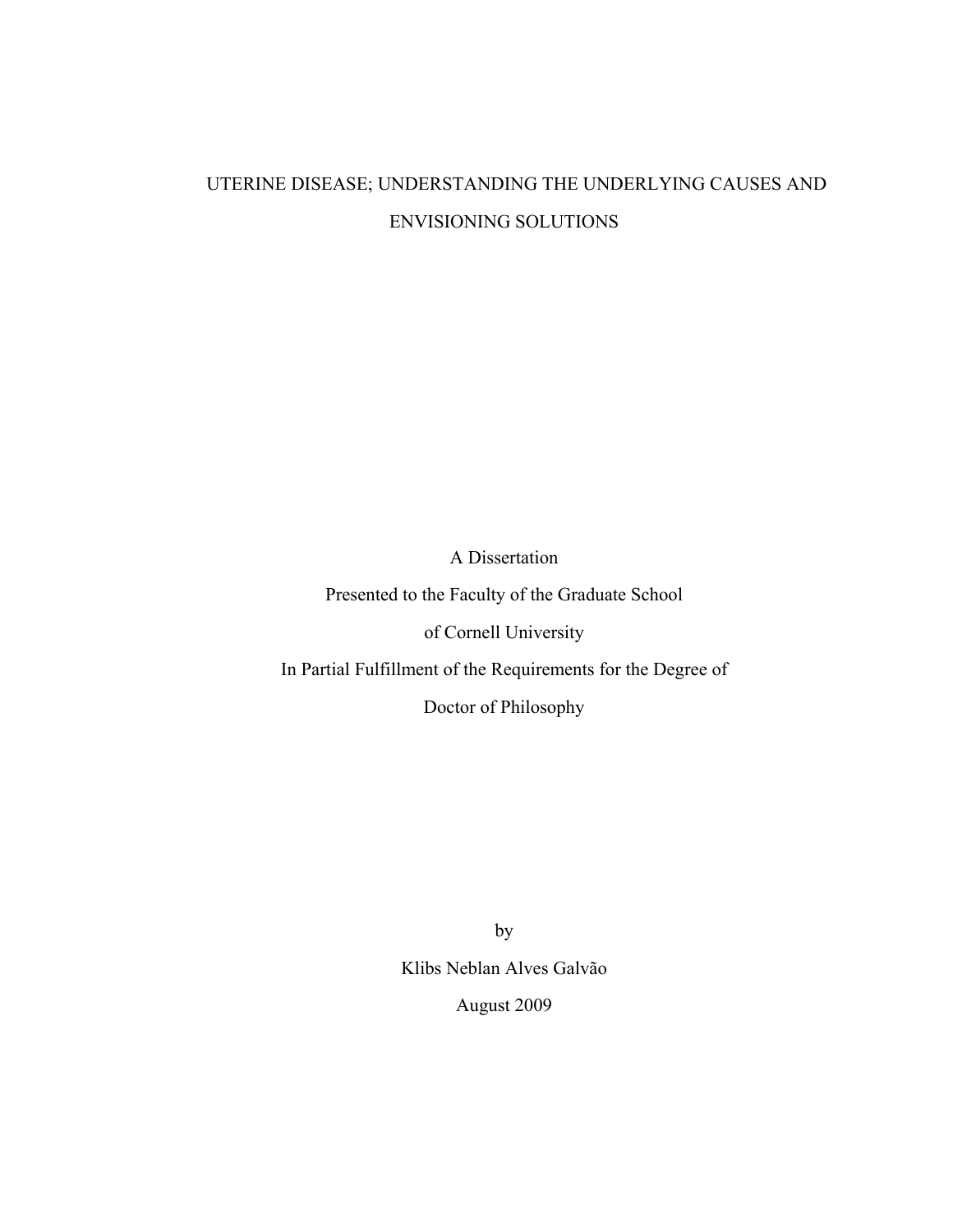© 2009 Klibs Neblan Alves Galvão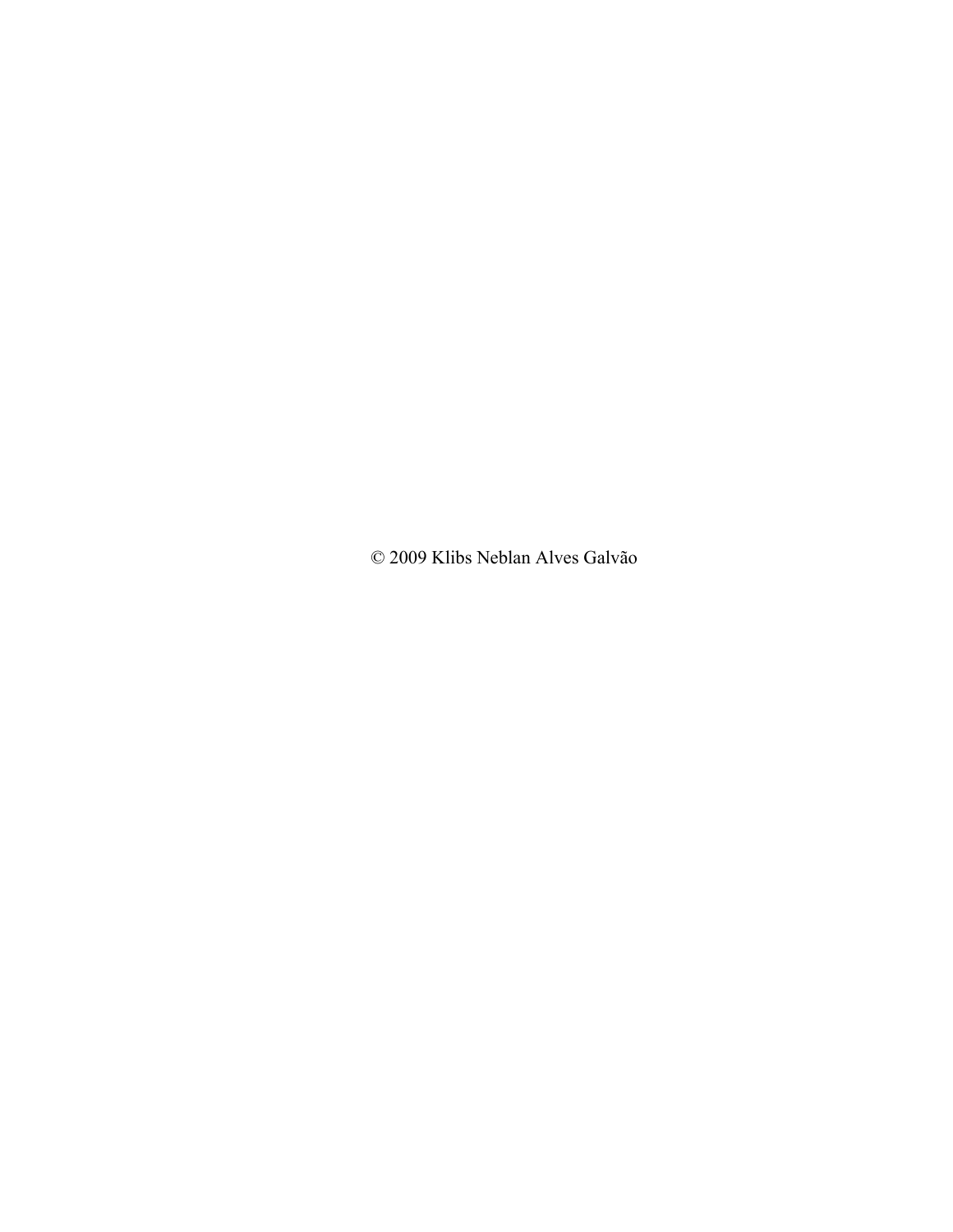# UTERINE DISEASE; UNDERSTANDING THE UNDERLYING CAUSES AND ENVISIONING SOLUTIONS

Klibs Neblan Alves Galvão, Ph. D. Cornell University 2009

This thesis was carried out to improve our understanding regarding uterine disease in dairy cattle. Several independent research projects were conducted to address the following aims: i) Evaluate the association between the pattern of proinflammatory and anti-inflammatory cytokine gene expression by blood monocytes and uterine tissue, and incidence of uterine disease, ii) Evaluate the association between cellular and systemic energy status, and incidence of uterine disease, iii) Evaluate the association between a single nucleotide polymorphism in the neutrophil IL-8 receptor and incidence of uterine disease, iv) Evaluate the efficacy of prostaglandin F2 $\alpha$  (PGF2 $\alpha$ ) in treating uterine disease, v) Evaluate the effect of early ovulation on the prevalence of uterine disease and fertility.

 Chapter 2 describes the association between uterine disease and cytokine expression in blood monocytes from lactating Holstein cows. Cows that developed metritis had decreased gene expression and secretion of pro-inflammatory cytokines compared to cows that had subclinical endometritis (SCE) or healthy cows. The lower level of expression of pro-inflammatory cytokines around calving may impair activation of inflammation and predispose cows to the development of metritis.

 Chapter 3 describes the association between SCE and cytokine expression by uterine tissue from Holstein cows. Gene expression of the main pro-inflammatory cytokines was decreased in the first week after calving but was increased at the time of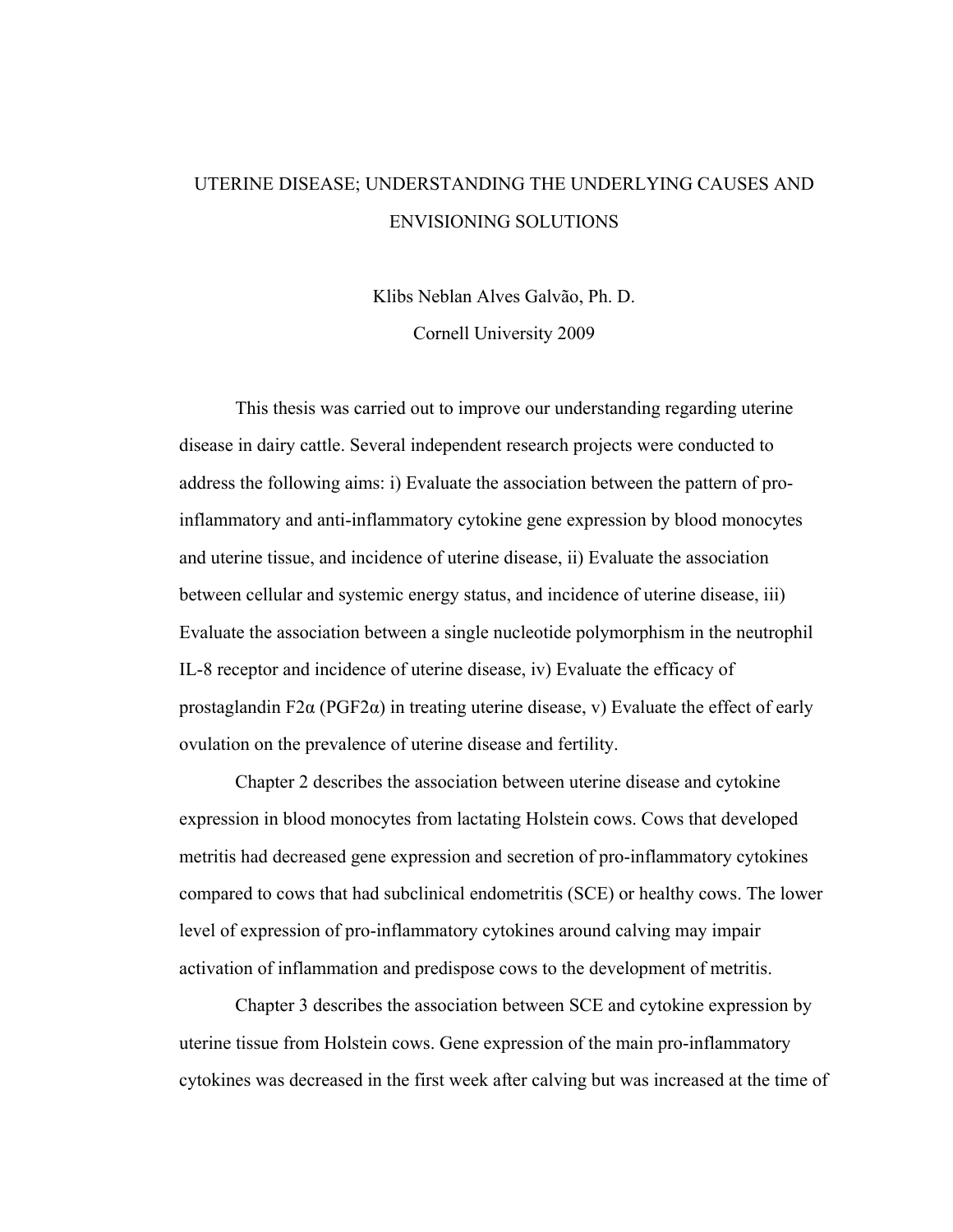diagnosis of SCE in cows that had SCE.

 Chapter 4 describes the association between uterine disease and indicators of neutrophil and systemic energy status in lactating Holstein cows. Cows that developed uterine disease experienced a greater degree of negative energy balance and had decreased ability to maintain PMN glycogen levels which could be the predisposing factor for disease because of decreased availability of oxidative fuels.

 Chapter 5 describes the association between a single nucleotide polymorphism in the neutrophil IL-8 receptor (SNP +735) and incidence of uterine disease. Cows with the SNP +735 were not more likely to develop uterine disease.

Chapter 6 describes Effect of  $PGF2\alpha$  on SCE and Fertility in Dairy Cows. Administration of PGF2α did not affect prevalence of SCE but increased hazard of pregnancy in cows without SCE and cows with low body condition score.

 Chapter 7 describes the effect of Early Postpartum Ovulation on SCE and Fertility in Dairy Cows. Early postpartum ovulation was associated with decreased prevalence of SCE and improved fertility.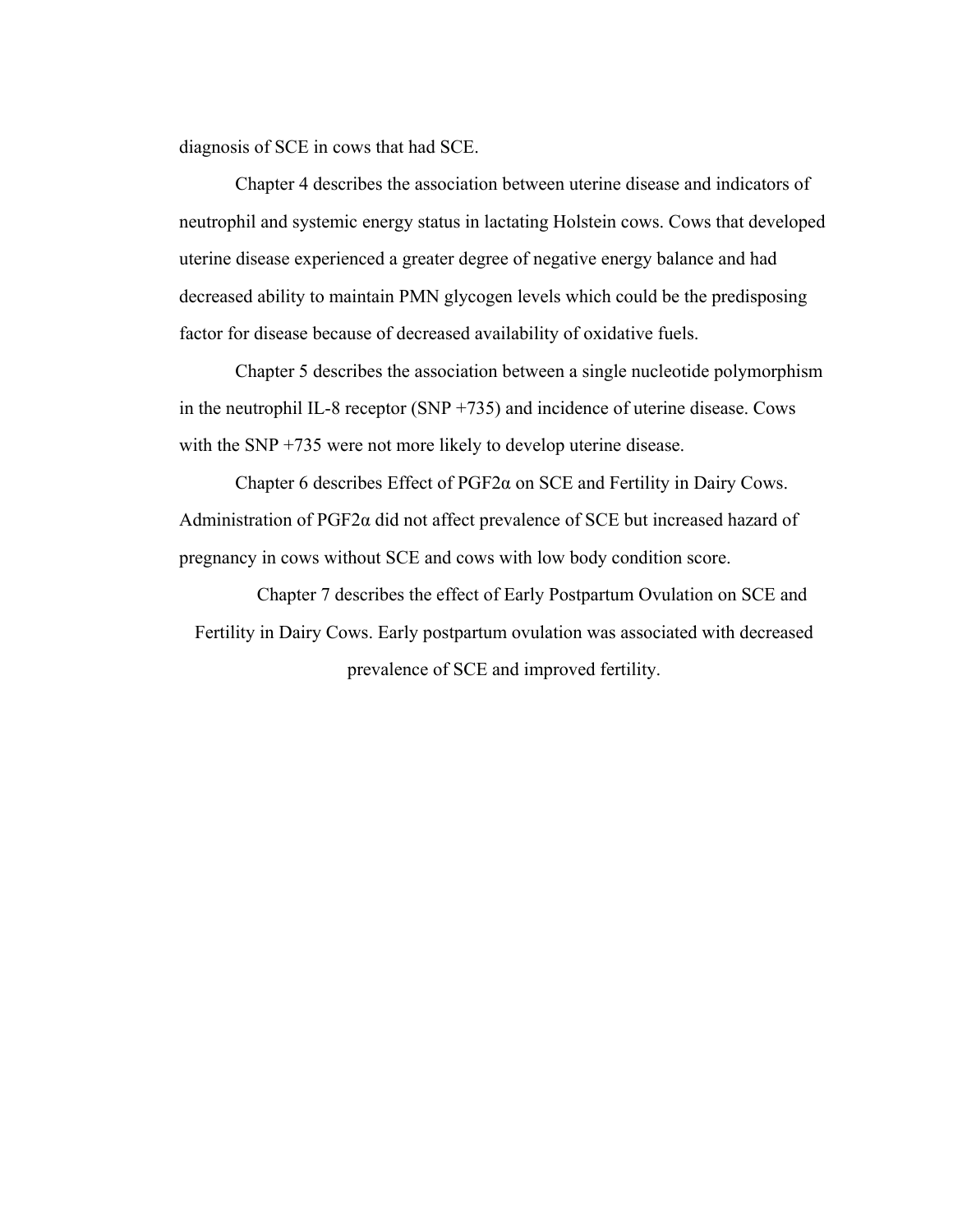#### BIOGRAPHICAL SKETCH

Klibs Galvão was born in Iporá, a small town in the state of Goiás, which is located in the central west region of Brazil. He is the son of Osvaldina Alves Galvão and Edelvan de Sousa Galvão. Klibs' parents were farmers and taught him early on the value of hard work. He has one sister, Liliane Alves Galvão, who he grew up with, climbing trees and playing with dirt. As the older brother, Klibs always thought that was his responsibility to watch out for her. He was also the oldest grandson so it was also his responsibility to teach his young cousins how to fish, milk cows, and ride horses or other farm animals that they could put their hands on.

Growing up on a farm undoubtedly influenced his decision to become a veterinarian and later to pursue a career in science. Klibs was always curious and wanted to know and see how chickens laid eggs, how chicks developed and came out of the egg, and how cows gave birth. His interest in discovery was slowly being embedded in his professional life and became an integral part of his career. He attended the Federal university of Goiás and got his degree as a Doctor of Veterinary Medicine in 2002. The first two years of veterinary school were marked by parties and lots of "beverage", which helped to develop strong friendships that would last for his lifetime. However, things changed drastically in the third year when in a Friday evening he met his soul mate. Jackellyne was this gorgeous, vivacious, and fun brunette that was probably a bit out of her mind when she decided to go out with him that evning. All of a sudden, parties were no fun and Klibs wanted to spend every little second of his life with her.

Although his desire was to stay close to Jackellyne, the prospect of a career in Brazil was bleak; therefore, Klibs decided to go to the USA for an externship in a dairy farm in Maine. While the prospects in Brazil were bad, the prospects for his externship in Maine were even worse. Klibs was saved by Dr. Jose Santos, who

iii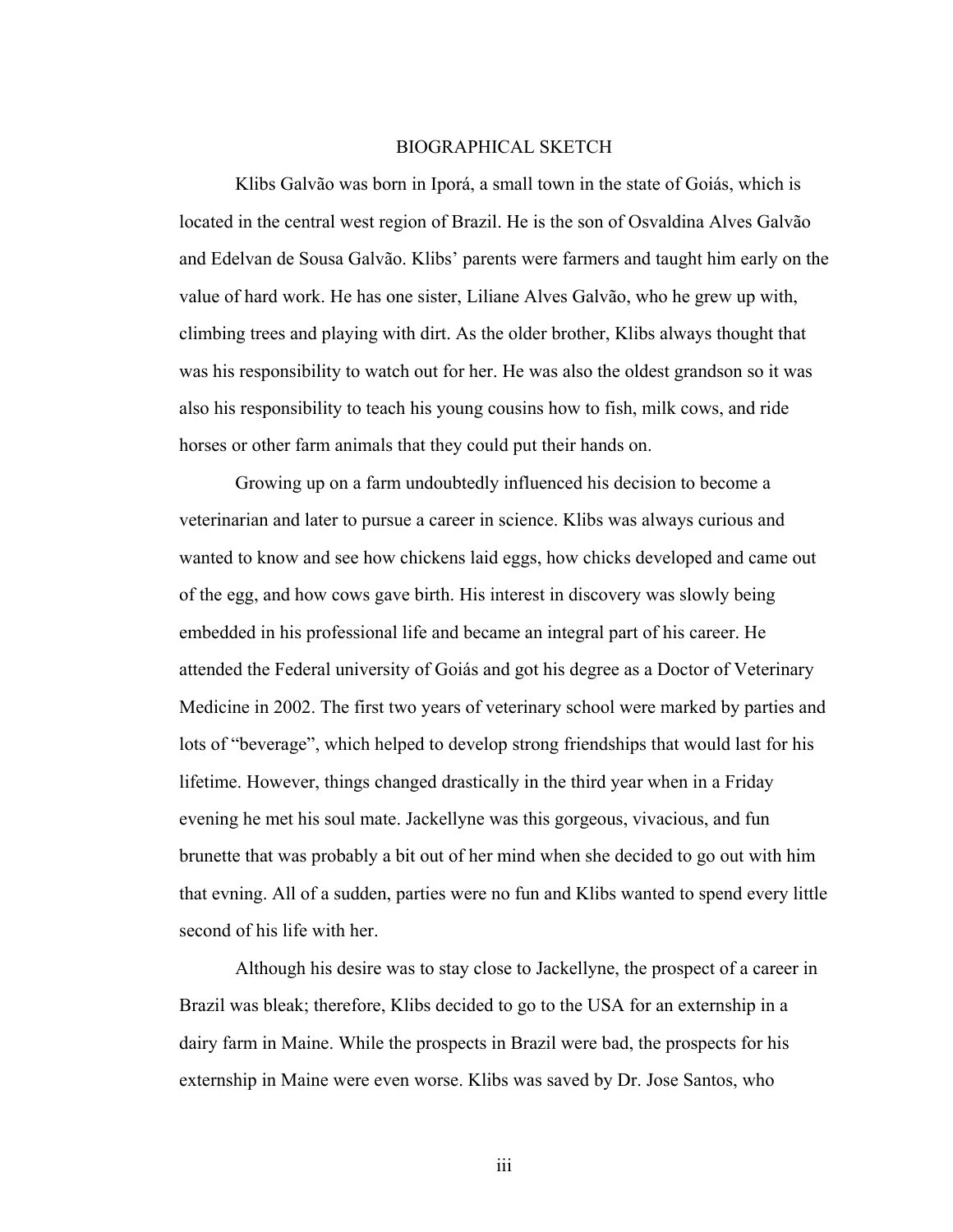offered him an externship at UC-Davis. During the externship, Klibs was exposed to the large dairy operations in California as well as applied research. This experience further increased his interest in food animal production systems and science. This led him to go back to the USA to work with Dr. Santos, which he did for a year, before being accepted for a residency in Dairy Production Medicine at UC-Davis. The 18 month period between his externship and acceptance for his residence was a great challenge for his relationship with Jackellyne. They spent most of the time away from each other, with her in Brazil studying to become a physical therapist and him in the USA. However, this test strengthened their love and increased their bond. Now they truly understood the importance and value of the presence of one another. The beginning of his residency was also the beginning of a new life; Klibs and Jackellyne were now married. The challenges of marriage were no less than the challenges of being apart but once again they came out stronger and were blessed with a daughter, Camila, in May of 2006. In August of 2006 Klibs finished his residency and they moved to Ithaca where Klibs was starting his PhD at Cornell University. Life in Ithaca was more serene; Klibs worked mostly regular hours but still managed to complete the requirements for his PhD by August of 2009. Now Camila was talking, maybe even talking too much, and Jackellyne was expecting their second daughter, Isabela. They were very happy and anxious to start a new chapter in their lives.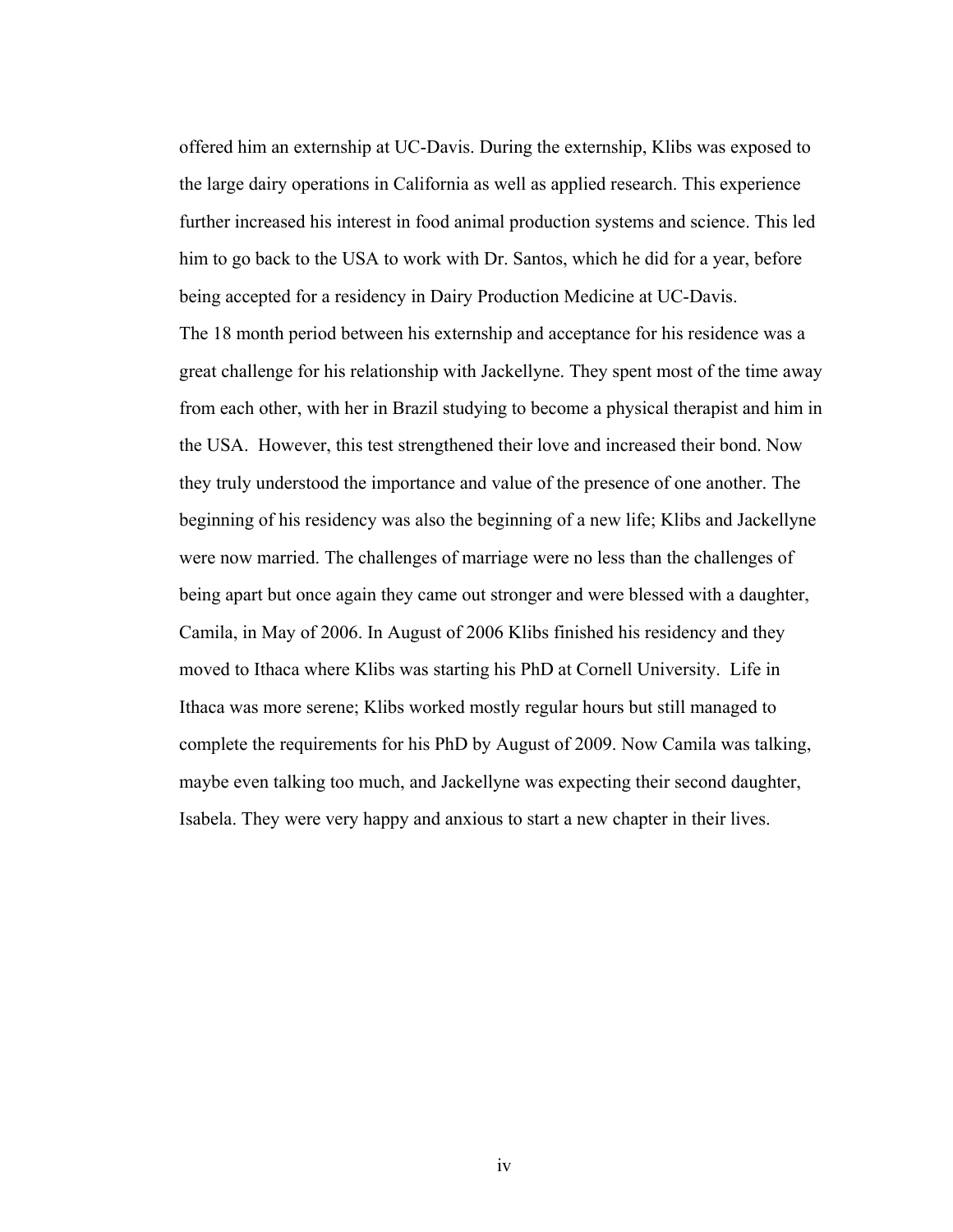To my wife Jackellyne Galvão, for her love, dedication, and unconditional support.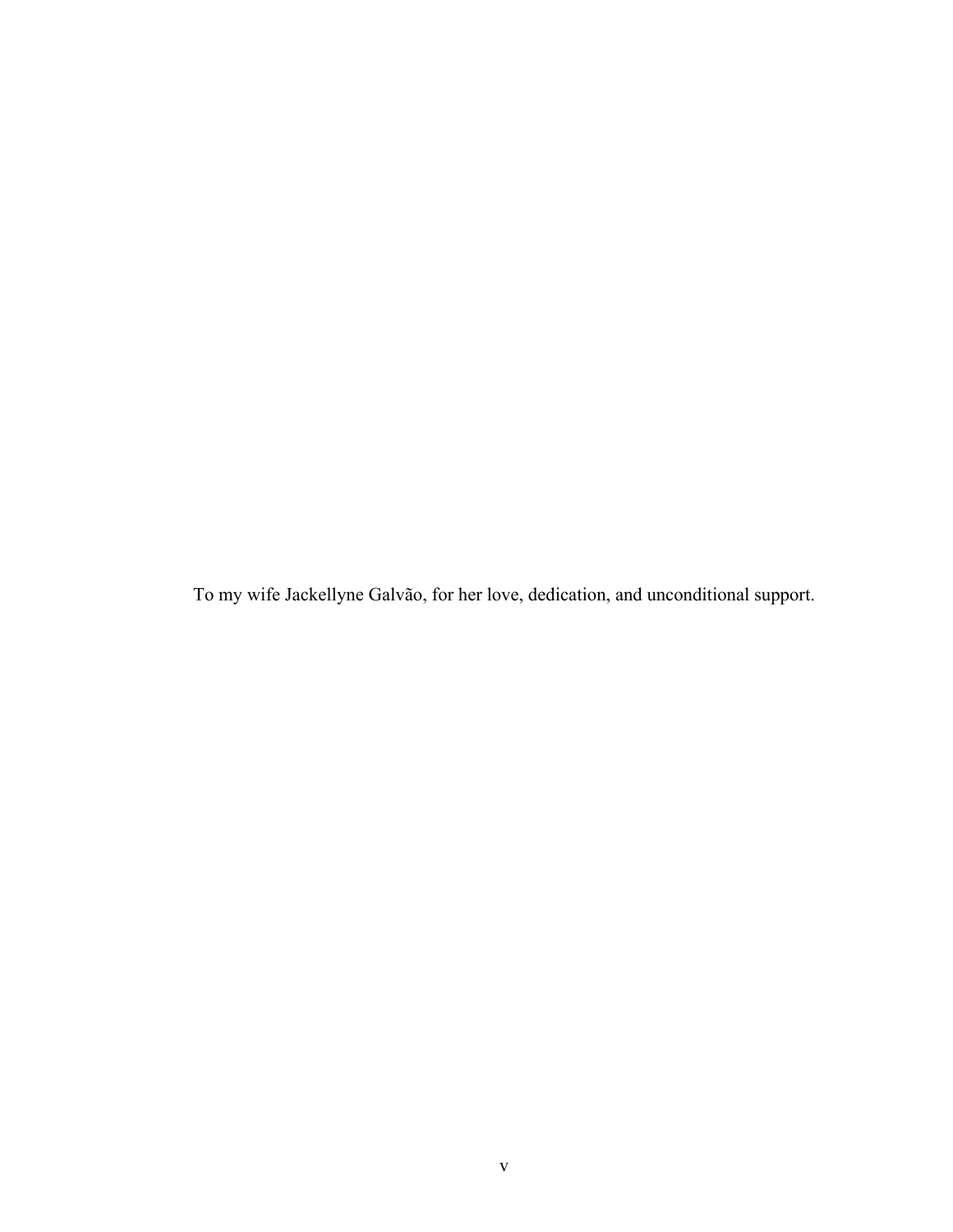### ACKNOWLEDGMENTS

I am very grateful to my whole family. I am the son of many mothers and many fathers who have each contributed to the formation of my character and education. If it wasn't for their individual contributions this work would probably not exist. I am forever in debt with my mother who fought with all her strength and might to give me and my sister the best opportunities in life. She taught us the value of honesty and hard work. I thank my grandmother who helped to raise me and imprinted in me an almost unbearable sense of organization. I thank my aunt Elione who taught me good manners, helped me with homework in elementary school, which was a terrifying experience, and supported me in my early days in California. I am thankful to my uncle and aunt Valsuir and Deusarina, who were always close to me but became even more important after my dad past away, and I moved with them during high school. My uncle was definitely an inspiration, a model, and at times a father to me.

I extend my gratitude to my entire graduate committee: Dr. Julia Flaminio who helped me to take the first steps into the field of immunology, Dr. Hollis Herb, who has greatly helped to sharpen my epidemiological and analytical skills as well as my critical thinking, and Dr. Ron Butler who was a model for research excellence.

I thank my former mentor Dr. Jose Santos for his devotion and for his grueling way of teaching, as well as for all the opportunities that were opened to me because of his relentlessness. I am deeply grateful to my PhD mentor Dr. Rob Gilbert for believing in me and for giving me all the conditions to perform my work. The independence acquired while working with Rob will be invaluable for my career after my PhD.

vi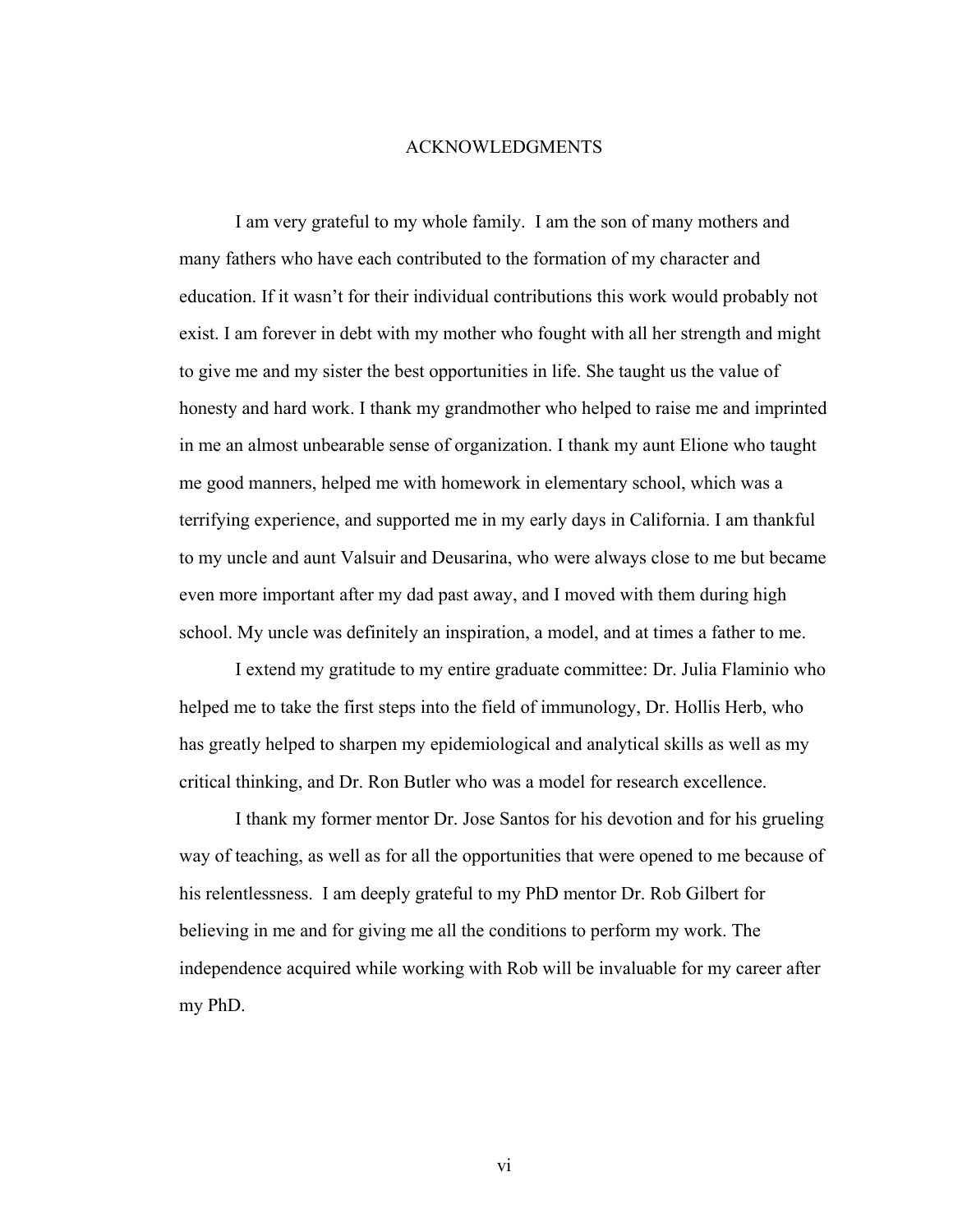# TABLE OF CONTENTS

| CHAPTER TWO: ASSOCIATION BETWEEN UTERINE DISEASE AND        |  |
|-------------------------------------------------------------|--|
| CYTOKINE EXPRESSION IN MONOCYTES FROM LACTATING HOLSTEIN    |  |
|                                                             |  |
|                                                             |  |
|                                                             |  |
|                                                             |  |
|                                                             |  |
|                                                             |  |
|                                                             |  |
| CHAPTER THREE: ASSOCIATION BETWEEN SUBCLINICAL ENDOMETRITIS |  |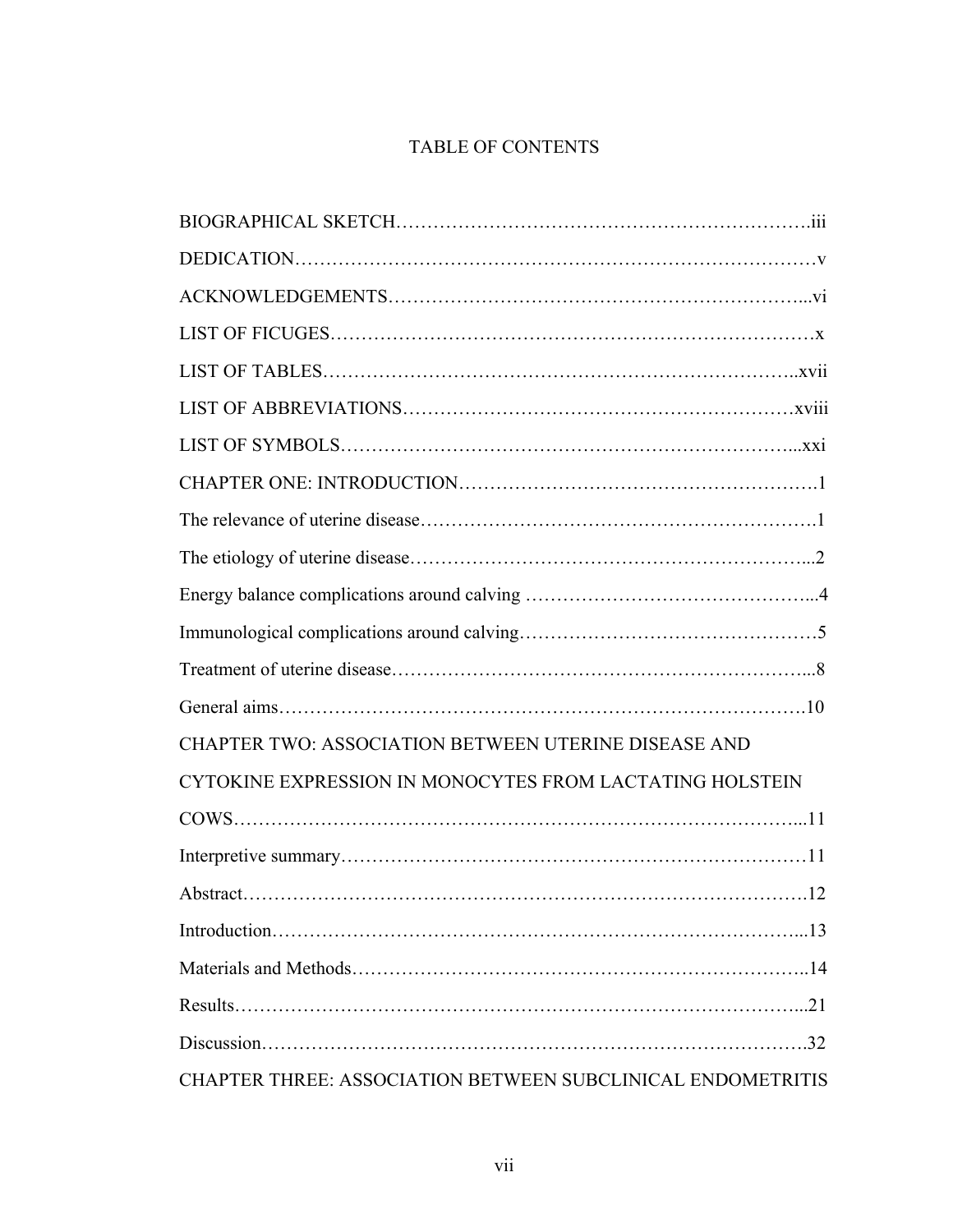| <b>CHAPTER FOUR: ASSOCIATION BETWEEN UTERINE DISEASE AND</b>    |  |
|-----------------------------------------------------------------|--|
| INDICATORS OF NEUTROPHIL AND SYSTEMIC ENERGY STATUS IN          |  |
|                                                                 |  |
|                                                                 |  |
|                                                                 |  |
|                                                                 |  |
|                                                                 |  |
|                                                                 |  |
|                                                                 |  |
| <b>CHAPTER FIVE: ASSOCIATION BETWEEN CXCR1 POLYMORPHISM AND</b> |  |
|                                                                 |  |
|                                                                 |  |
|                                                                 |  |
|                                                                 |  |
|                                                                 |  |
|                                                                 |  |
|                                                                 |  |
| CHAPTER SIX: EFFECT OF PGF2A ON SUBCLINICAL ENDOMETRITIS AND    |  |

## AND CYTOKINE EXPRESSION IN UTERINE TISSUE FROM HOLSTEIN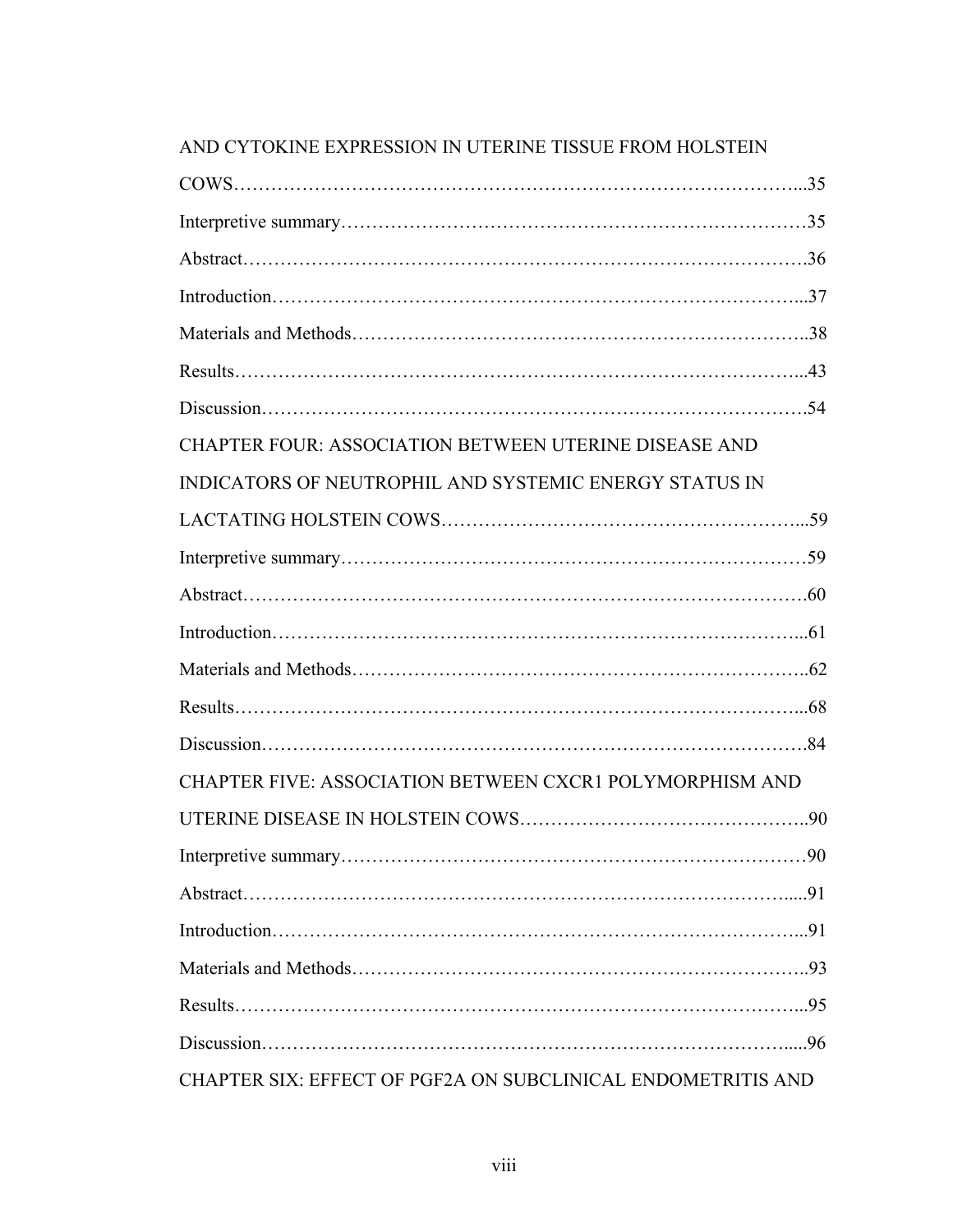| CHAPTER SEVEN: EFFECT OF EARLY POSTPARTUM OVULATION ON  |  |
|---------------------------------------------------------|--|
| SUBCLINICAL ENDOMETRITIS AND FERTILITY IN DAIRY COWS120 |  |
|                                                         |  |
|                                                         |  |
|                                                         |  |
|                                                         |  |
|                                                         |  |
|                                                         |  |
|                                                         |  |
|                                                         |  |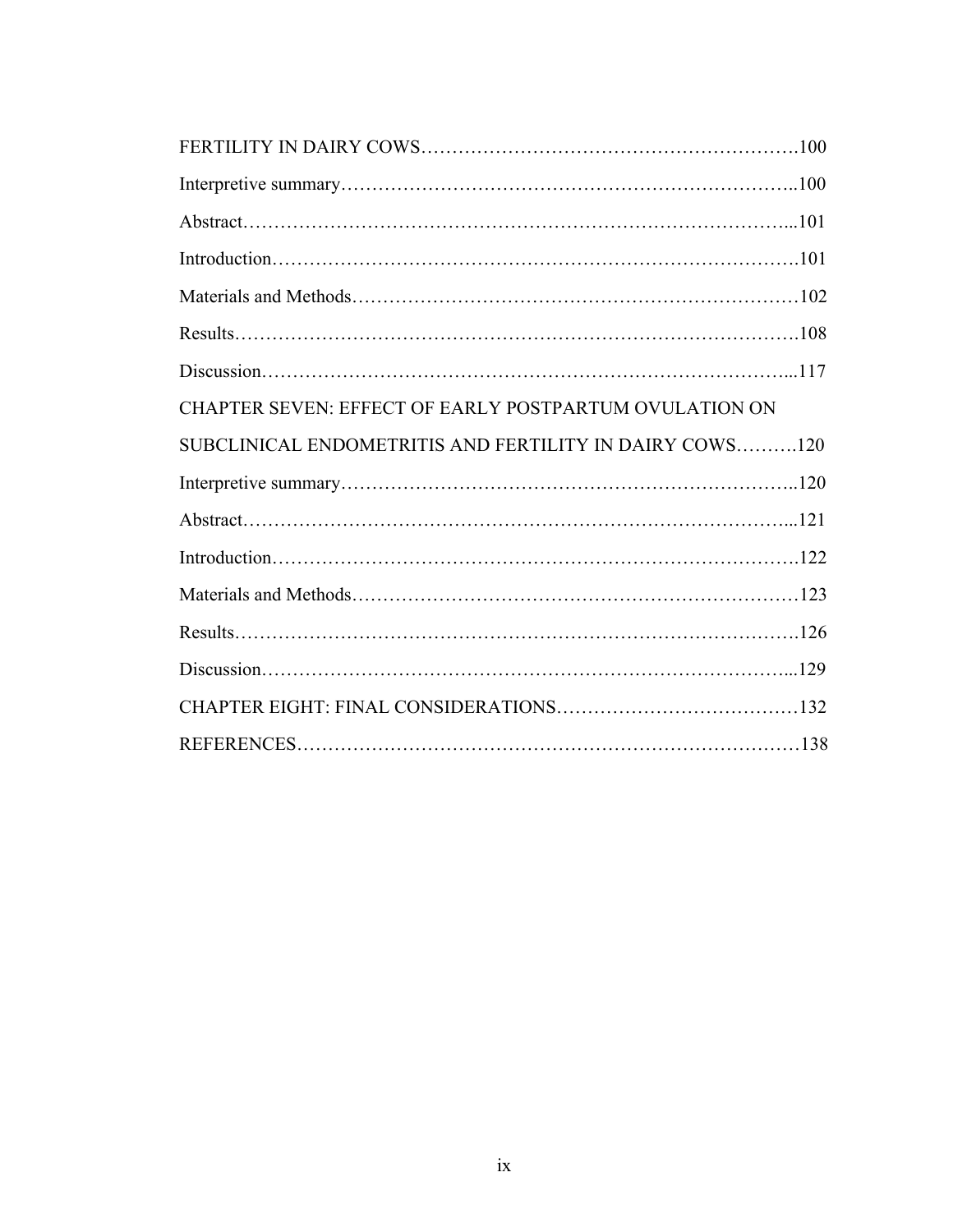## LIST OF FIGURES

| Fold difference in $TNF\alpha$ mRNA expression for cows that developed metritis up to 14  |
|-------------------------------------------------------------------------------------------|
| days in milk (DIM) (triangles), had subclinical endometritis at 42 DIM (squares) or       |
|                                                                                           |
| FIGURE 2.1b                                                                               |
| Fold difference in IL-1 $\beta$ mRNA expression for cows that developed metritis up to 14 |
| days in milk (DIM) (triangles), had subclinical endometritis at 42 DIM (squares) or       |
|                                                                                           |
| FIGURE 2.1c                                                                               |
| Fold difference in IL-6 mRNA expression for cows that developed metritis up to 14         |
| days in milk (DIM) (triangles), had subclinical endometritis at 42 DIM (squares) or       |
|                                                                                           |
| FIGURE 2.2                                                                                |
| Fold difference in IL-8 mRNA expression for cows that developed metritis up to 14         |
| days in milk (DIM) (triangles), had subclinical endometritis at 42 DIM (squares) or       |
|                                                                                           |
| FIGURE 2.3                                                                                |
| Fold difference in IL-10 mRNA expression for cows that developed metritis up to 14        |
| days in milk (DIM) (triangles), had subclinical endometritis at 42 DIM (squares) or       |
|                                                                                           |
| FIGURE 2.4a                                                                               |
| Concentration of $TNF\alpha$ in the monocyte culture medium collected 12 hours after      |
| stimulation with E. coli for cows that developed metritis up to 14 days in milk (DIM)     |

(triangles), had subclinical endometritis at 42 DIM (squares) or remained healthy up to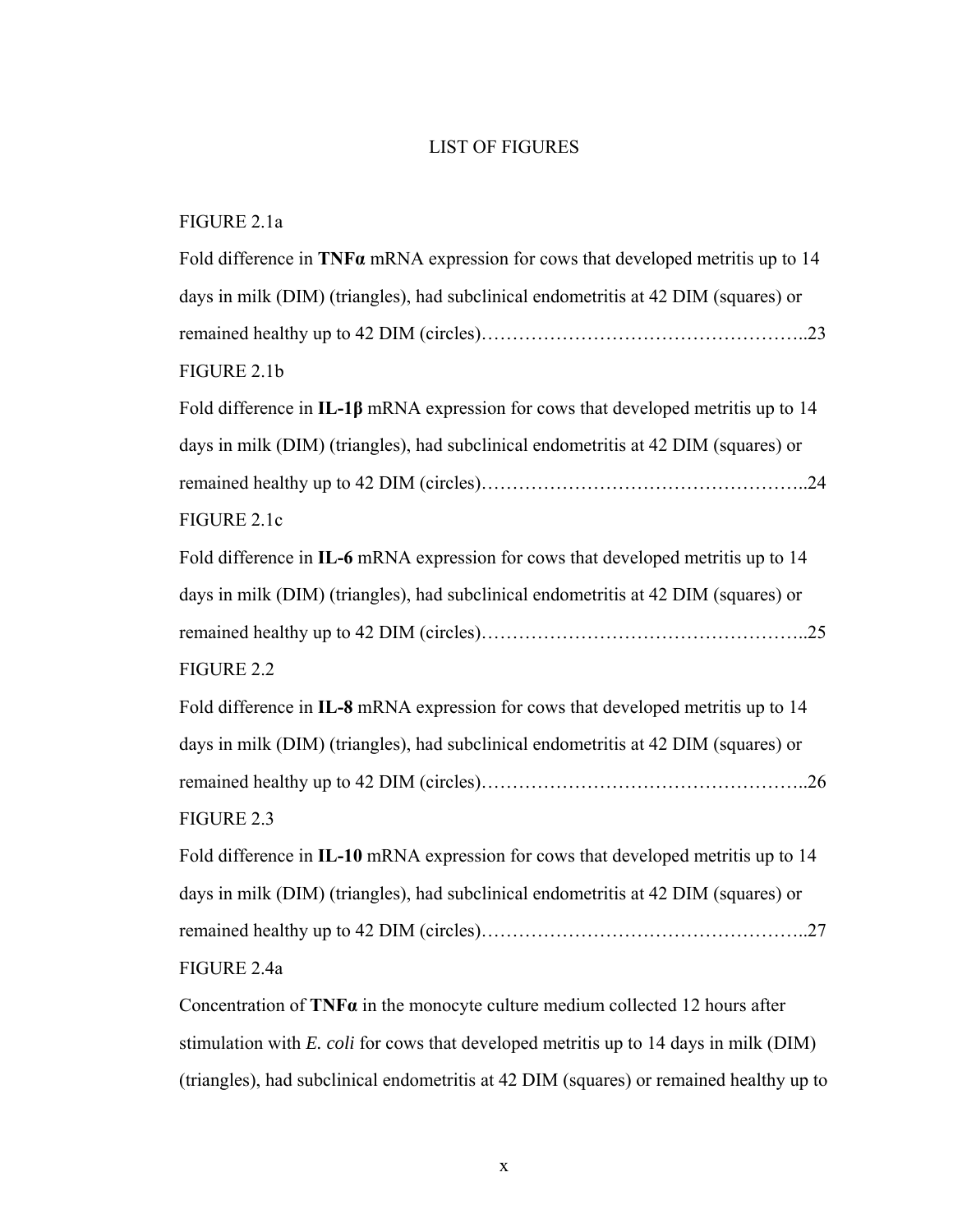| FIGURE 2.4b                                                                                  |
|----------------------------------------------------------------------------------------------|
| Concentration of $IL-1\beta$ in the monocyte culture medium collected 12 hours after         |
| stimulation with <i>E. coli</i> for cows that developed metritis up to 14 days in milk (DIM) |
| (triangles), had subclinical endometritis at 42 DIM (squares) or remained healthy up to      |
|                                                                                              |
| FIGURE 2.5                                                                                   |
| Concentration of IL-8 in the monocyte culture medium collected 12 hours after                |
| stimulation with <i>E. coli</i> for cows that developed metritis up to 14 days in milk (DIM) |
| (triangles), had subclinical endometritis at 42 DIM (squares) or remained healthy up to      |
|                                                                                              |
| FIGURE 2.6                                                                                   |
| Concentration of IL-8 in plasma of cows that developed metritis up to 14 days in milk        |
| (DIM) (triangles), had subclinical endometritis at 42 DIM (squares) or remained              |
|                                                                                              |
| FIGURE 3.1a                                                                                  |
| Fold difference (n-fold) in $TNF\alpha$ mRNA gene expression in cows that had subclinical    |
| endometritis at week 5 (black bars) and healthy cows (gray bars) from calving (0) until      |
|                                                                                              |
| FIGURE 3.1b                                                                                  |
| Fold difference (n-fold) in $IL-1\beta$ mRNA gene expression in cows that had subclinical    |
| endometritis at week 5 (black bars) and healthy cows (gray bars) from calving (0) until      |
|                                                                                              |
| FIGURE 3.1c                                                                                  |
| Fold difference (n-fold) in IL-6 mRNA gene expression in cows that had subclinical           |

endometritis at week 5 (black bars) and healthy cows (gray bars) from calving (0) until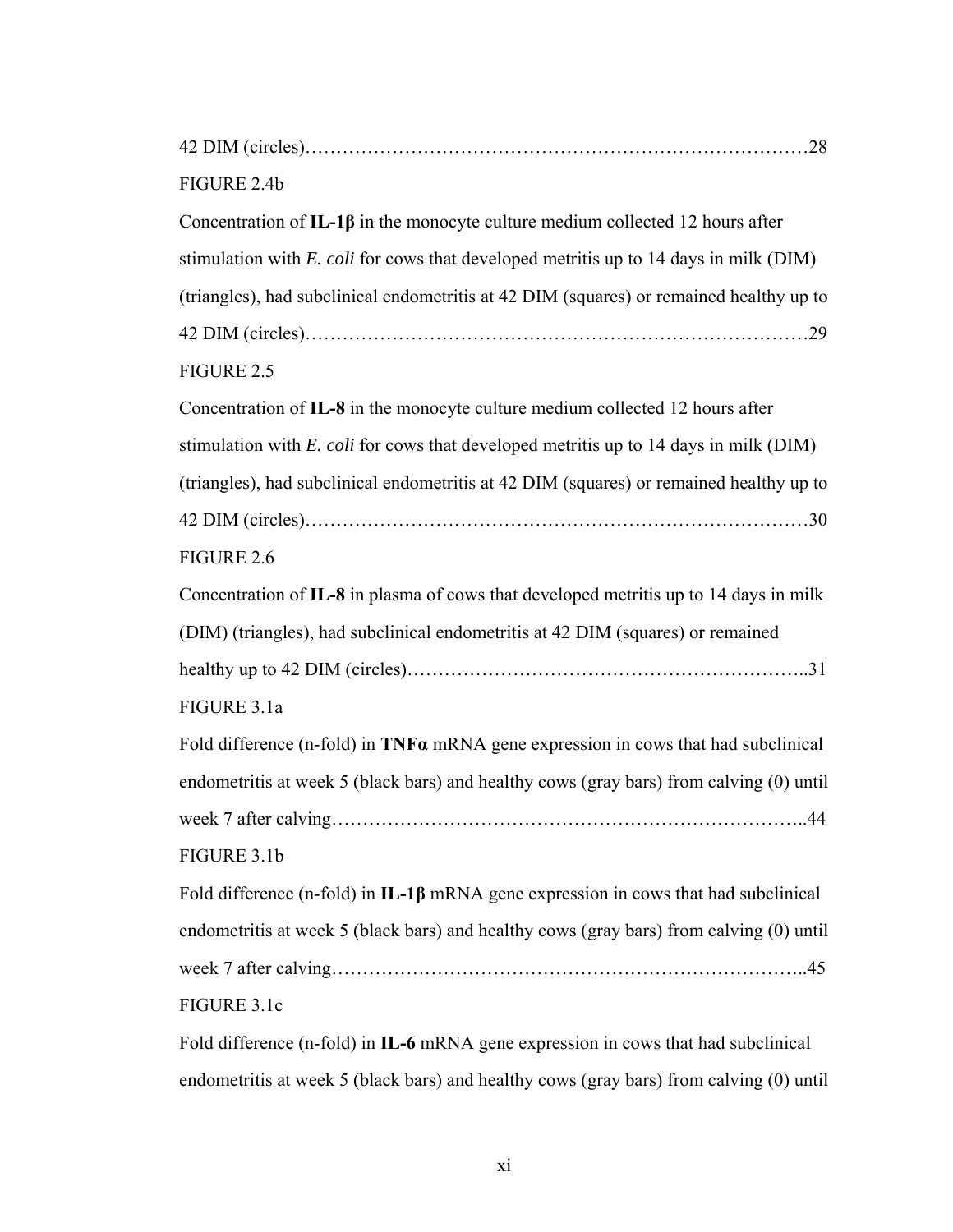| FIGURE 3.1d                                                                             |
|-----------------------------------------------------------------------------------------|
| Fold difference (n-fold) in IL-8 mRNA gene expression in cows that had subclinical      |
| endometritis at week 5 (black bars) and healthy cows (gray bars) from calving (0) until |
|                                                                                         |
| FIGURE 3.2a                                                                             |
| Fold difference (n-fold) in TNFa mRNA gene expression in multiparous cows (black        |
| bars) and primiparous cows (gray bars) from calving (0) until week 7 after              |
|                                                                                         |
| FIGURE 3.2b                                                                             |
| Fold difference (n-fold) in $IL-1\beta$ mRNA gene expression in multiparous cows (black |
| bars) and primiparous cows (gray bars) from calving (0) until week 7 after              |
|                                                                                         |
| FIGURE 3.2c                                                                             |
| Fold difference (n-fold) in IL-6 mRNA gene expression in multiparous cows (black        |
| bars) and primiparous cows (gray bars) from calving (0) until week 7 after              |
|                                                                                         |
| FIGURE 3.2d                                                                             |
| Fold difference (n-fold) in IL-8 mRNA gene expression in multiparous cows (black        |
| bars) and primiparous cows (gray bars) from calving (0) until week 7 after              |
|                                                                                         |
| FIGURE 3.3                                                                              |
| Fold difference (n-fold) in IL-10 mRNA gene expression in cows that had subclinical     |
| endometritis at week 5 (black bars) and healthy cows (gray bars) from calving (0) until |
|                                                                                         |
| FIGURE 3.4                                                                              |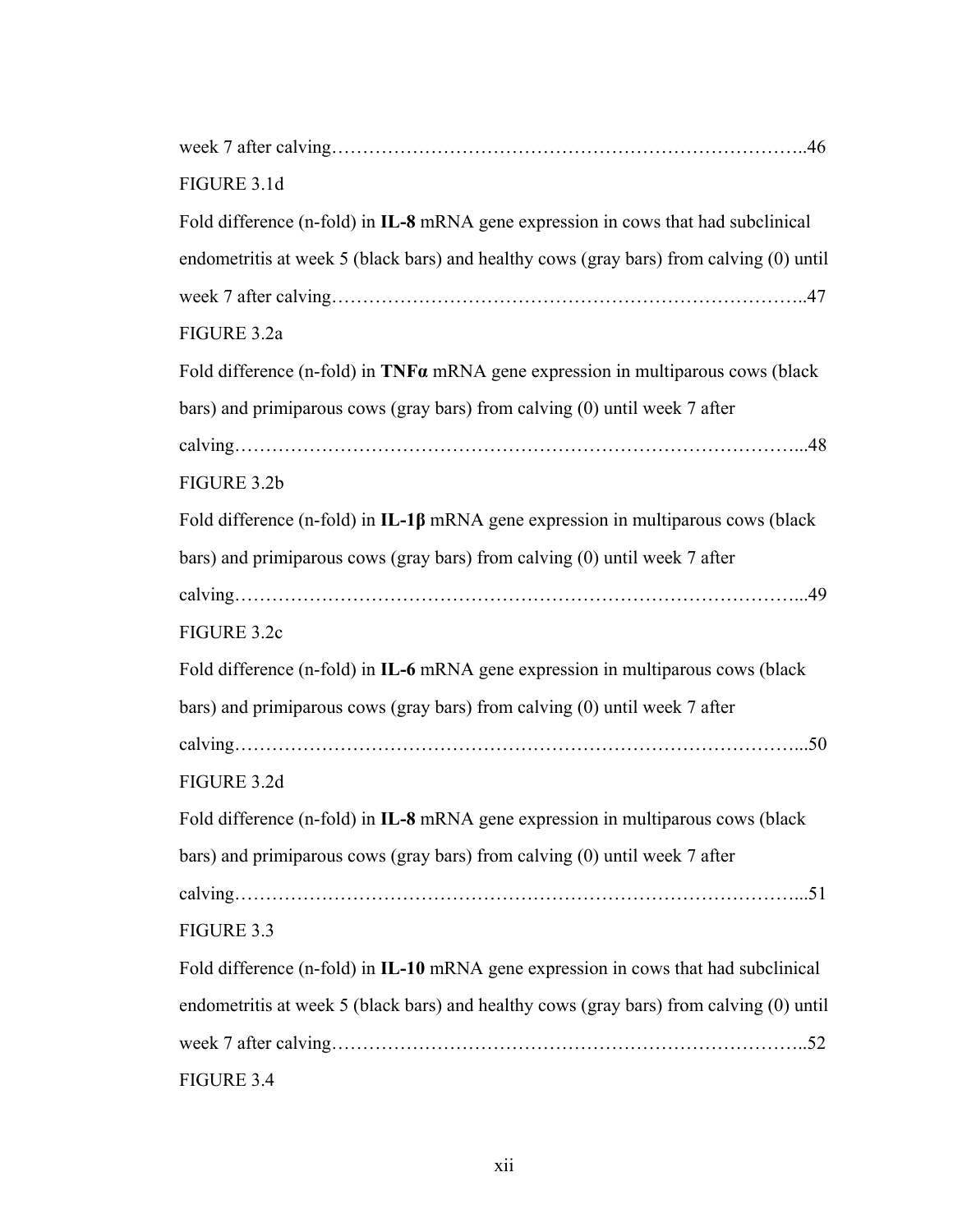| Concentration of IL-8 in serum in cows that had subclinical endometritis at week 5          |
|---------------------------------------------------------------------------------------------|
| (black circles) and healthy cows (open circles) from calving (0) until week 7 after         |
|                                                                                             |
| FIGURE 3.5                                                                                  |
| Concentration of IL-8 in serum in multiparous cows (black circles) and primiparous          |
| cows (open circles) from calving (0) until week 7 after                                     |
|                                                                                             |
| FIDURE 4.1                                                                                  |
| Bland-Altman plot of the plasma glucose measured with a biochemistry analyzer by            |
|                                                                                             |
| FIGURE 4.2                                                                                  |
| Least-squares means $\pm$ S.E.M. for plasma <b>haptoglobin</b> concentrations for cows that |
| developed metritis up to 14 days in milk (DIM) (triangles), had subclinical                 |
| endometritis at 42 DIM (squares) or remained healthy up to 42 DIM (circles)70               |
| FIGURE 4.3a                                                                                 |
| Least-squares means $\pm$ S.E.M. for plasma NEFA concentrations for cows that               |
| developed metritis up to 14 days in milk (DIM) (triangles), had subclinical                 |
| endometritis at 42 DIM (squares) or remained healthy up to 42 DIM (circles)71               |
| FIGURE 4.3b                                                                                 |
| Least-squares means $\pm$ S.E.M. for plasma <b>BHBA</b> concentrations for cows that        |
| developed metritis up to 14 days in milk (DIM) (triangles), had subclinical                 |
| endometritis at 42 DIM (squares) or remained healthy up to 42 DIM (circles)72               |
| FIGURE 4.4                                                                                  |
| Least-squares means $\pm$ S.E.M. for blood glycogen concentrations for cows that            |
| developed metritis up to 14 days in milk (DIM) (triangles), had subclinical                 |

endometritis at 42 DIM (squares) or remained healthy up to 42 DIM (circles)……...73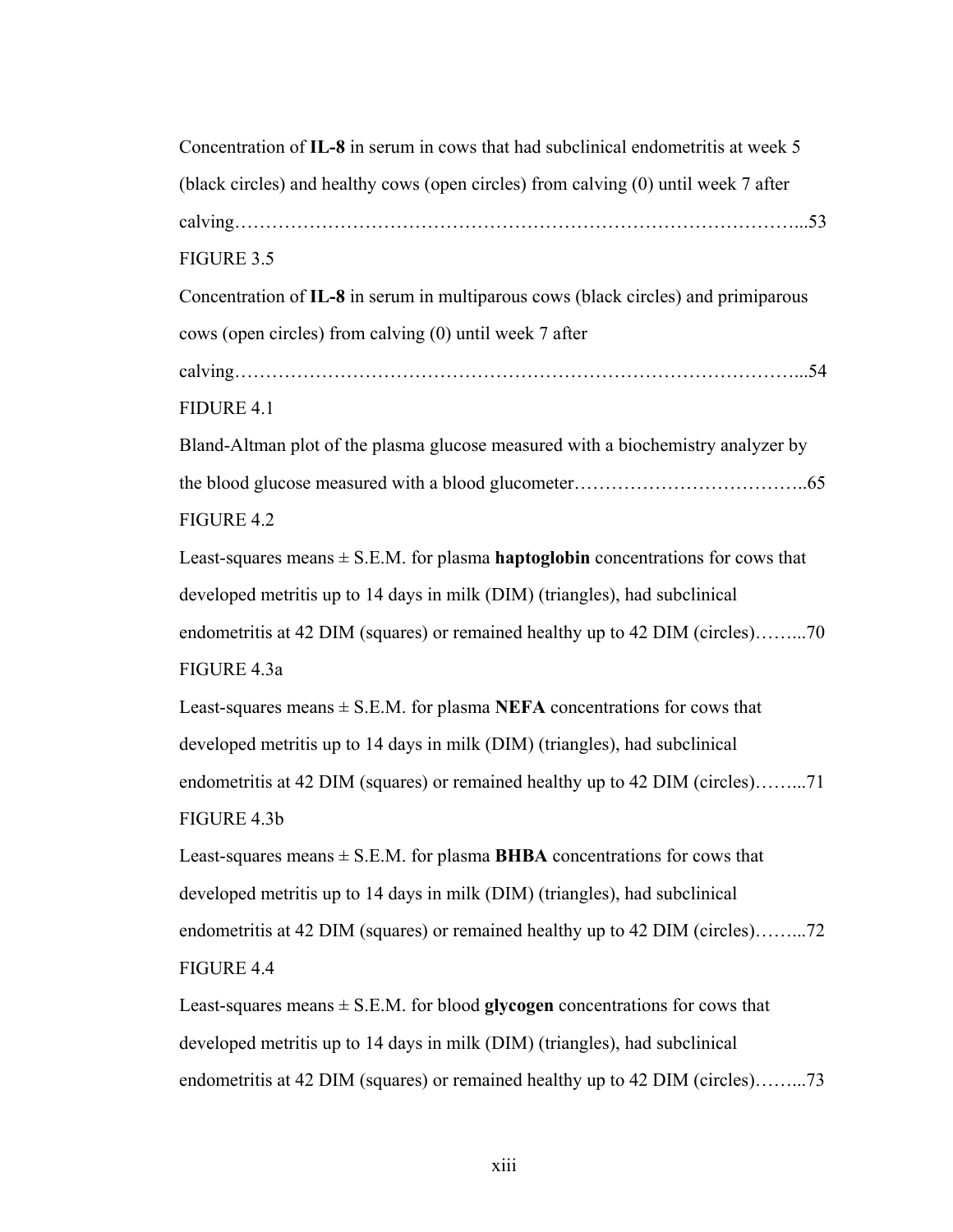### FIGURE 4.5a

Least-squares means  $\pm$  S.E.M. for blood **glucose** concentrations for primiparous cows that developed metritis up to 14 days in milk (DIM) (triangles), had subclinical endometritis at 42 DIM (squares) or remained healthy up to 42 DIM (circles)……...75 FIGURE 4.5b

Least-squares means  $\pm$  S.E.M. for blood **glucose** concentrations for multiparous cows that developed metritis up to 14 days in milk (DIM) (triangles), had subclinical endometritis at 42 DIM (squares) or remained healthy up to 42 DIM (circles)……...76 FIGURE 4.6

Least-squares means  $\pm$  S.E.M. for plasma **cortisol** concentrations for cows that developed metritis up to 14 days in milk (DIM) (triangles), had subclinical endometritis at 42 DIM (squares) or remained healthy up to 42 DIM (circles)……...77 FIGURE 4.7a

Least-squares means  $\pm$  S.E.M. for weekly **milk yield** for primiparous cows that developed metritis up to 14 days in milk (DIM) (triangles), had subclinical endometritis at 42 DIM (squares) or remained healthy up to 42 DIM (circles)……...79 FIGURE 4.7b

Least-squares means  $\pm$  S.E.M. for weekly **milk yield** for multiparous cows that developed metritis up to 14 days in milk (DIM) (triangles), had subclinical endometritis at 42 DIM (squares) or remained healthy up to 42 DIM (circles)……...80 FIGURE 4.8a

Least-squares means  $\pm$  S.E.M. for plasma **insulin** concentrations for primiparous cows that developed metritis up to 14 days in milk (DIM) (triangles), had subclinical endometritis at 42 DIM (squares) or remained healthy up to 42 DIM (circles)……...81 FIGURE 4.8b

Least-squares means  $\pm$  S.E.M. for plasma **insulin** concentrations for multiparous cows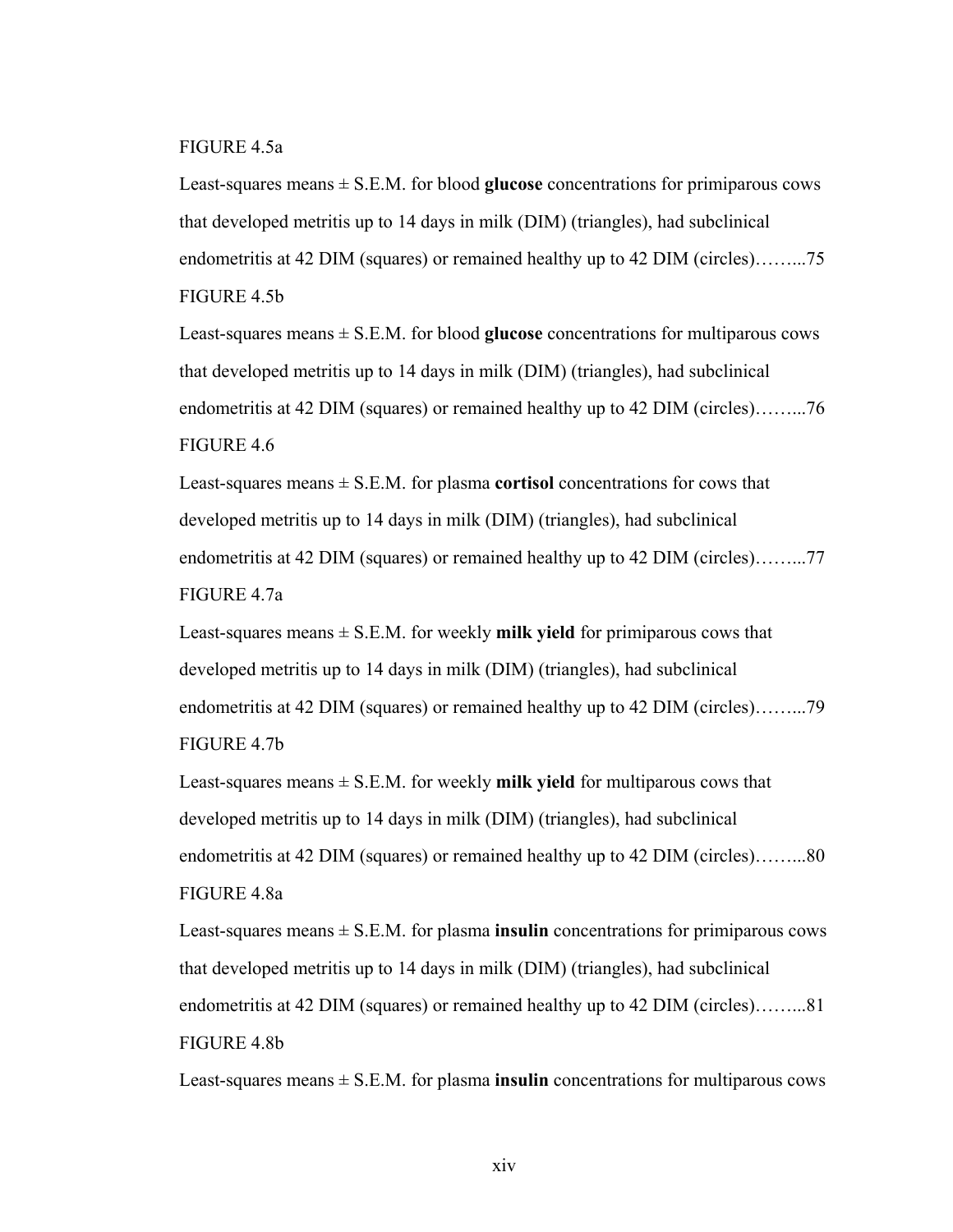that developed metritis up to 14 days in milk (DIM) (triangles), had subclinical endometritis at 42 DIM (squares) or remained healthy up to 42 DIM (circles)……...82 FIGURE 4.9 Least-squares means  $\pm$  S.E.M. for plasma **glucagon** concentrations for cows that developed metritis up to 14 days in milk (DIM) (triangles), had subclinical endometritis at 42 DIM (squares) or remained healthy up to 42 DIM (circles)……...83 FIGURE 6.1 Timeline of activities during the study.  $PGF_{2\alpha}$  = treatment administration; cows with even-numbered ear tags received 25 mg  $PGF_{2\alpha}$  and cows with odd-numbered ear tags received sterile saline solution………………………………………………………105 FIGURE 6.2 Time to pregnancy in dairy cows that were classified as having (dashed line), or not having (solid line) subclinical endometritis at **35 DIM**………………………..........109 FIGURE 6.3 Time to pregnancy in dairy cows that were classified as having (dashed line), or not having (solid line) subclinical endometritis at **49 DIM**……………………………..110 FIGURE 6.4 Time to first insemination in dairy cows that were cyclic (solid line) or noncyclic (dashed line) by 49 d postpartum……………………………………………………112 FIGURE 6.5 Time to pregnancy in dairy cows with BCS  $\leq$  2.5 that received PGF<sub>2a</sub> treatment (dashed line) or sterile saline (solid line) at 21, 35, and 49 DIM and in dairy cows with  $BCS > 2.5$  that received  $PGF_{2\alpha}$  treatment (dashed-dotted line) or sterile saline (dotted line) at 21, 35, and 49 DIM………………………………………………………….114 FIGURE 7.1

Survival curves for time to first insemination in dairy cows that were cycling at 21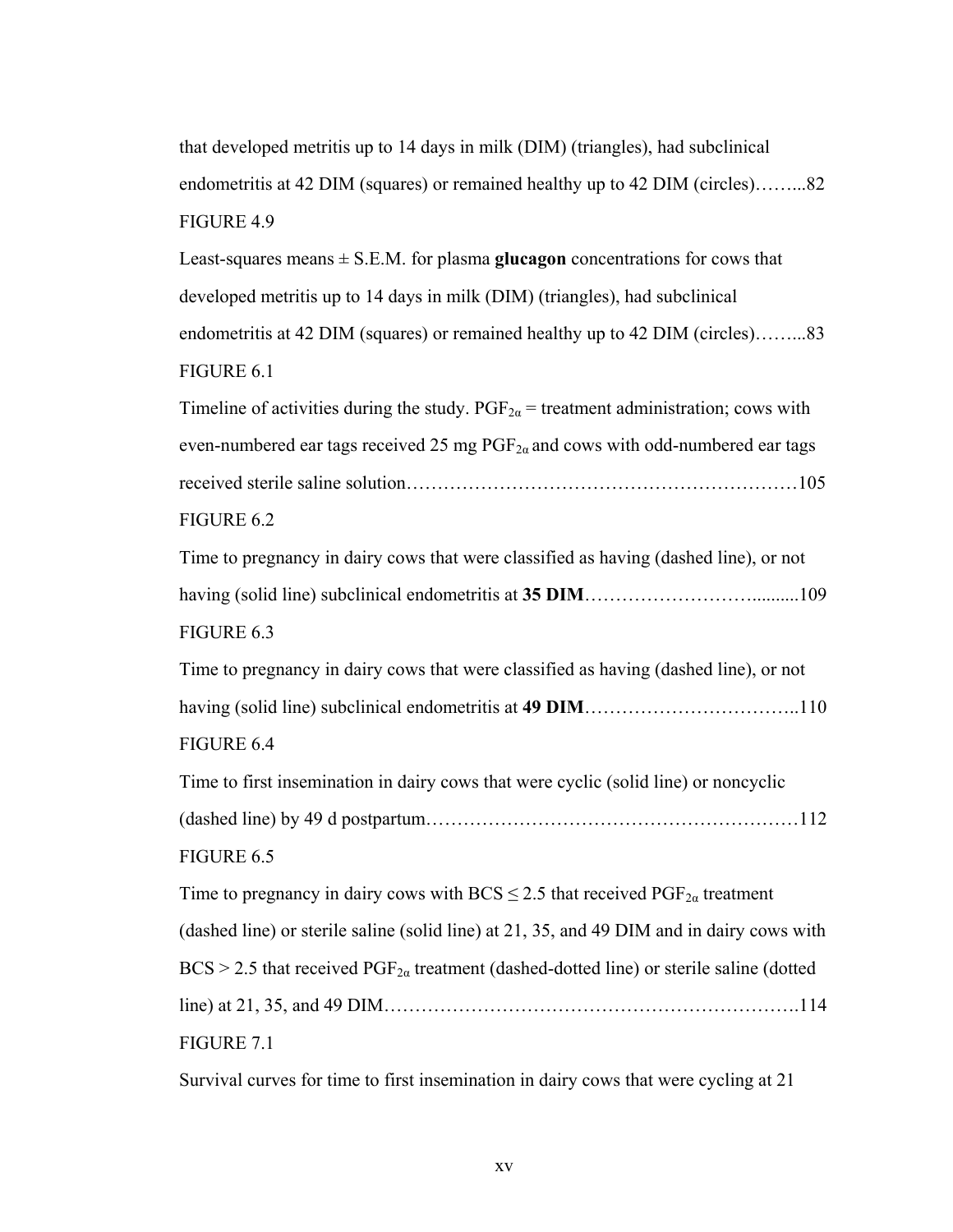| DIM (Cyc21; solid line), or started cycling from 21 to 49 d (Cyc49; dashed line) or    |
|----------------------------------------------------------------------------------------|
|                                                                                        |
| FIGURE 7.2                                                                             |
| Survival curves for time to pregnancy in dairy cows that were cycling at 21 DIM        |
| (Cyc21; solid line), or started cycling from 21 to 49 DIM (Cyc49; dashed line) or were |
|                                                                                        |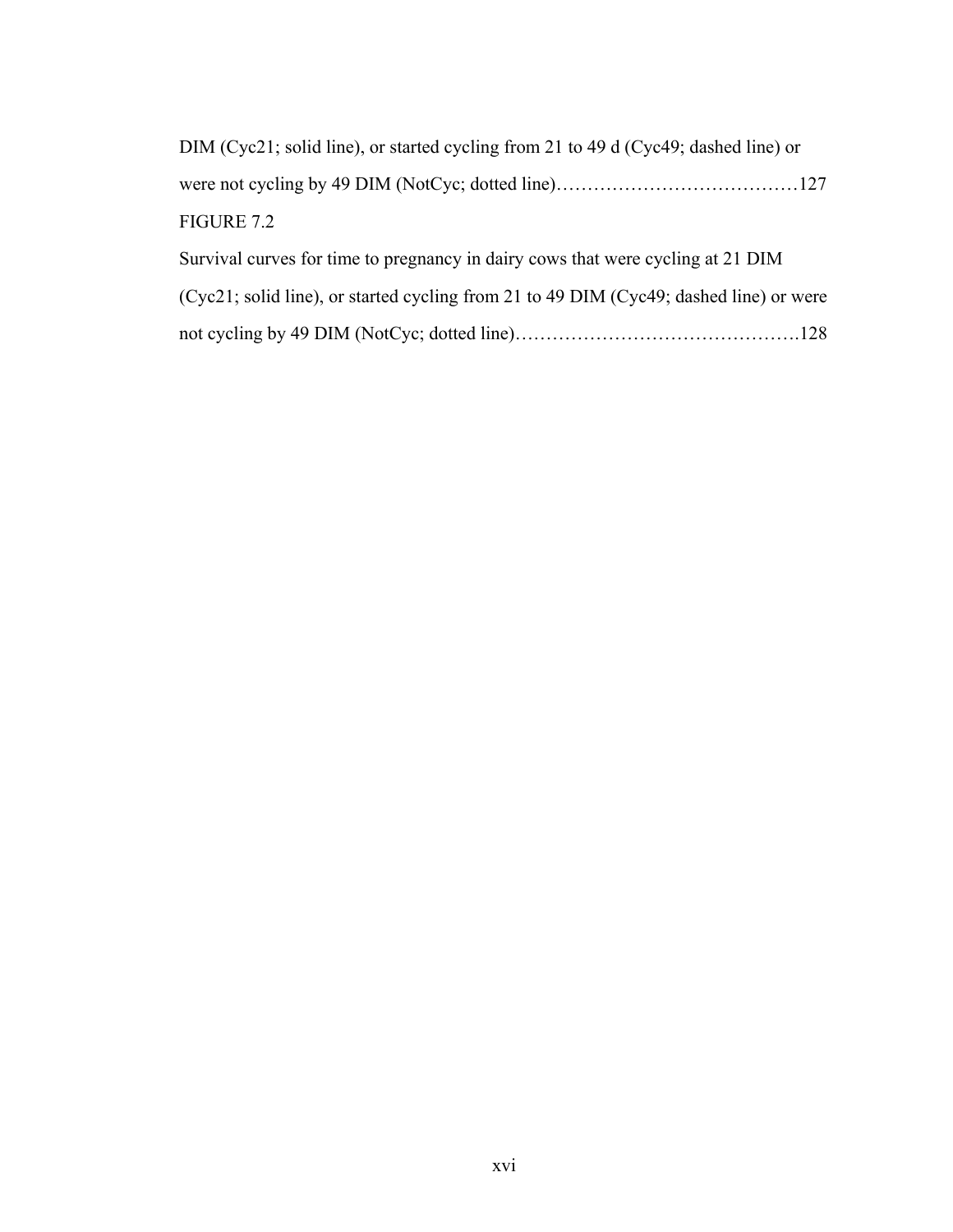## LIST OF TABLES

| TABLE 2.1                                                                                       |
|-------------------------------------------------------------------------------------------------|
|                                                                                                 |
| TABLE 3.1                                                                                       |
|                                                                                                 |
| TABLE 5.1                                                                                       |
| Association between single nucleotide polymorphism (SNP) +735 and metritis,                     |
|                                                                                                 |
| TABLE 6.1                                                                                       |
| Effect of $PGF_{2\alpha}$ treatment on subclinical endometritis (SCE) at 35 and 49 DIM111       |
| TABLE 6.2                                                                                       |
|                                                                                                 |
| TABLE 6.3                                                                                       |
|                                                                                                 |
| TABLE 6.4                                                                                       |
| Effect of $PGF_{2\alpha}$ treatment and other significant covariates on the hazard of pregnancy |
| up to 300 DIM in cows with or without subclinical endometritis116                               |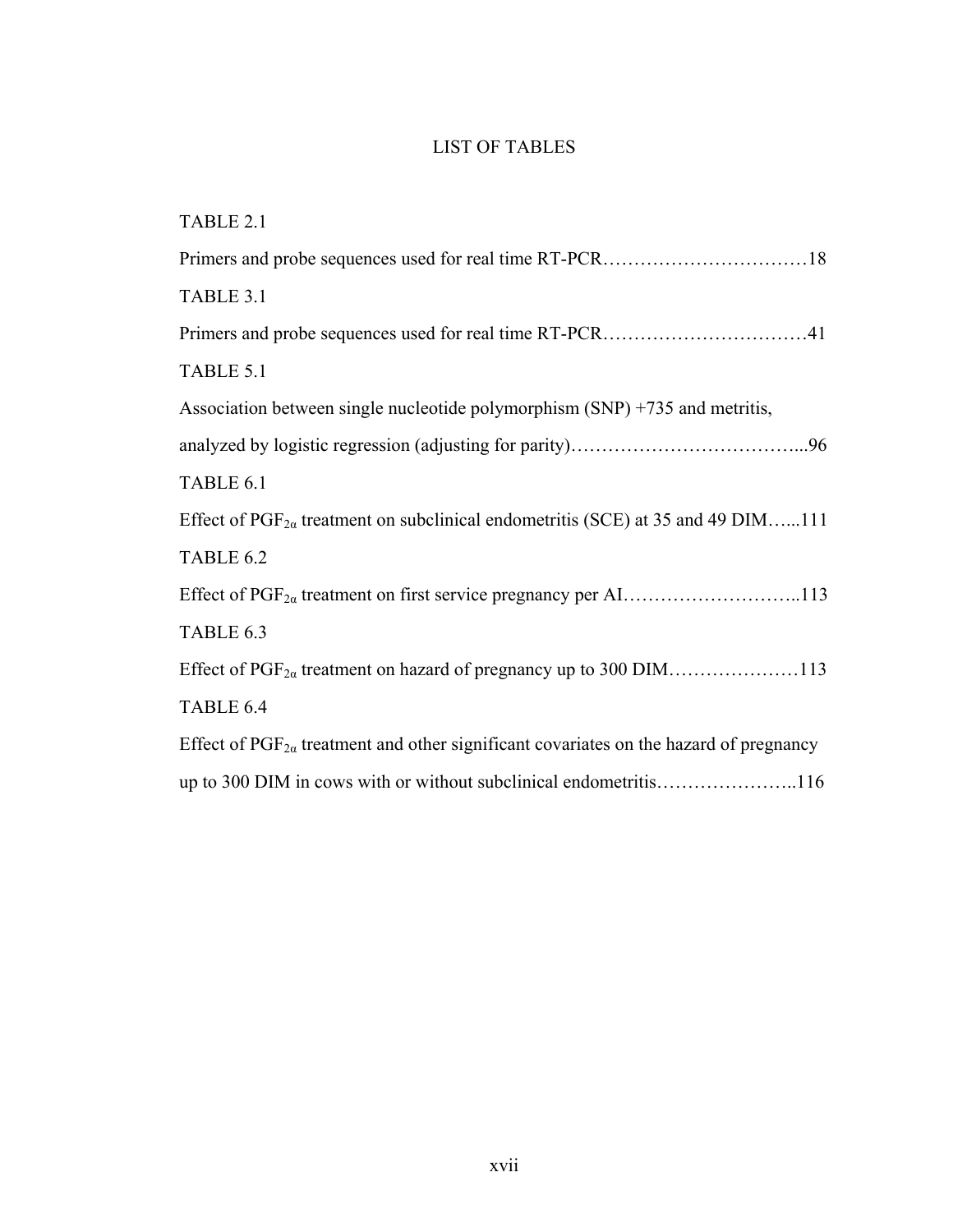## LIST OF ABBREVIATIONS

- BCS = body condition score
- $BHBA = beta-hydroxybutyrate$
- CXCR1 = interleukin-8 receptor-a
- $DIM =$  days in milk
- $DMI = dry-matter$  intake
- DNA = deoxyribonucleic acid
- ELISA = Enzyme Linked Immunosorbent Assay
- HMS = hexose monophosphate shunt
- $HR =$  hazard ratio
- $IL =$ interleukin
- LPS = lipopolysaccharide
- $MØ$  = macrophage
- MyD88 = myeloid-differentiation factor 88
- NEFA = nonsterified fatty acids
- n-fold = fold change in gene expression
- NRC = national research council
- $OR = odds ratio$
- $P4$  = progesterone
- PBS = phosphate buffered saline
- $PGF_{2\alpha}$  = prostaglandin F2 $\alpha$
- PMN = polymorphonuclear
- $SCE = subclinical endometricis$
- RNA = ribonucleic acid
- RNS = reactive nitrogen species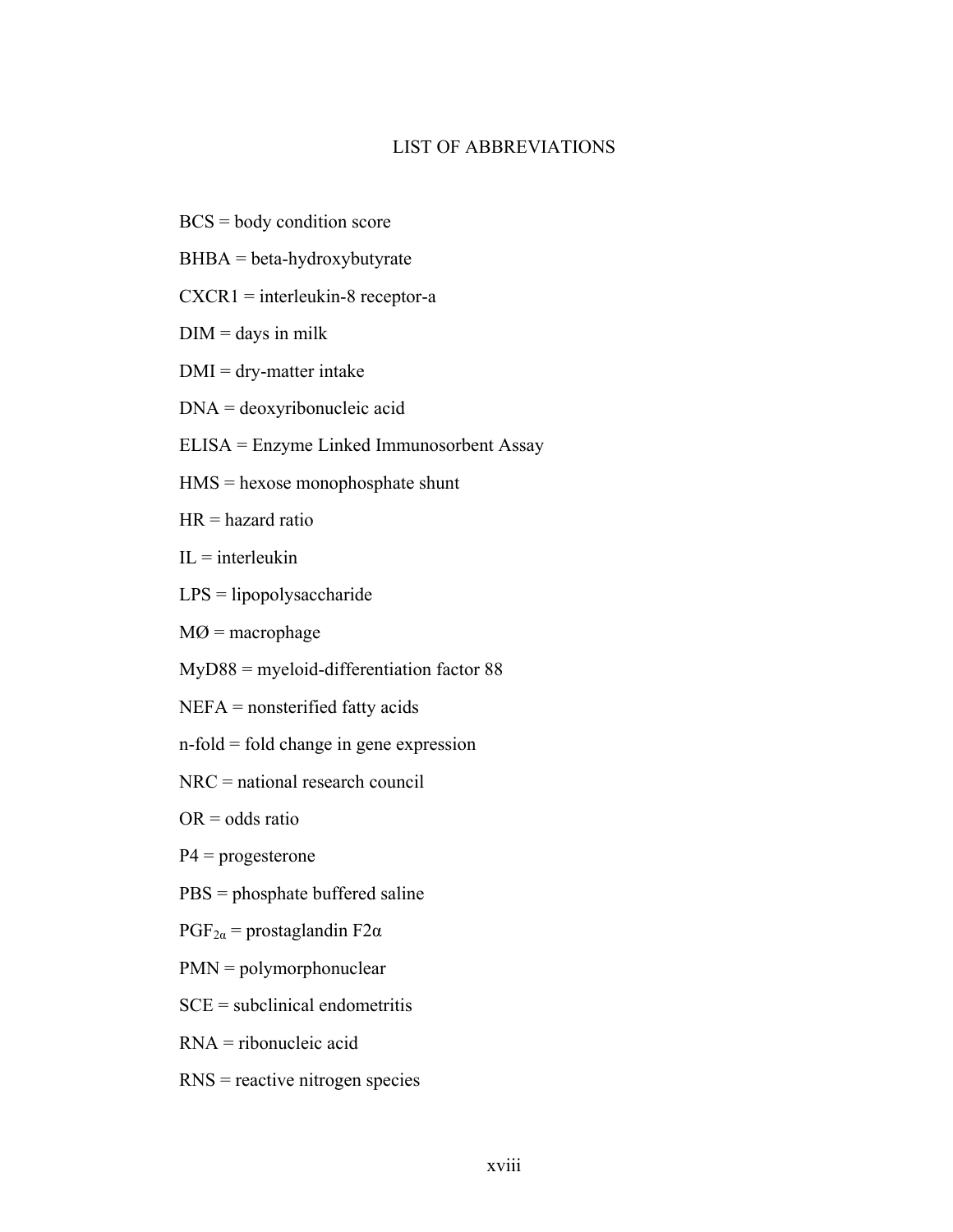- ROC = receiver-operating characteristic curve
- ROS = reactive oxygen species
- RT-PCR = real-time reverse transcriptase polymerase chain reaction
- SNP = single-nucleotide polymorphism
- TBS = tris-buffered saline
- $TLR =$  toll-like receptor
- TMR = total-mixed ration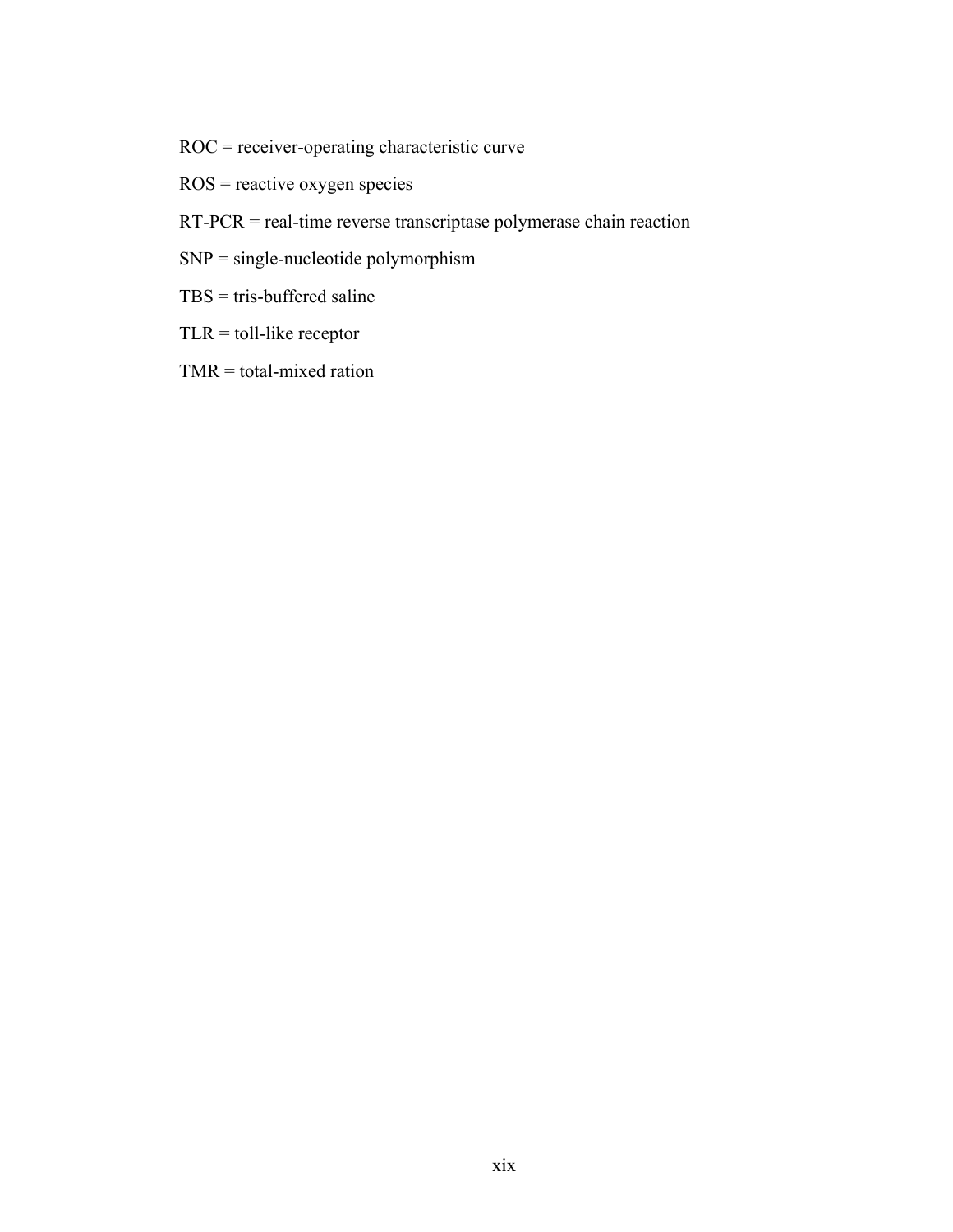# LIST OF SYMBOLS

 $\alpha$  = alpha

 $β = beta$ 

- ε = error term
- $ρ = Spearman's rank correlation coefficient$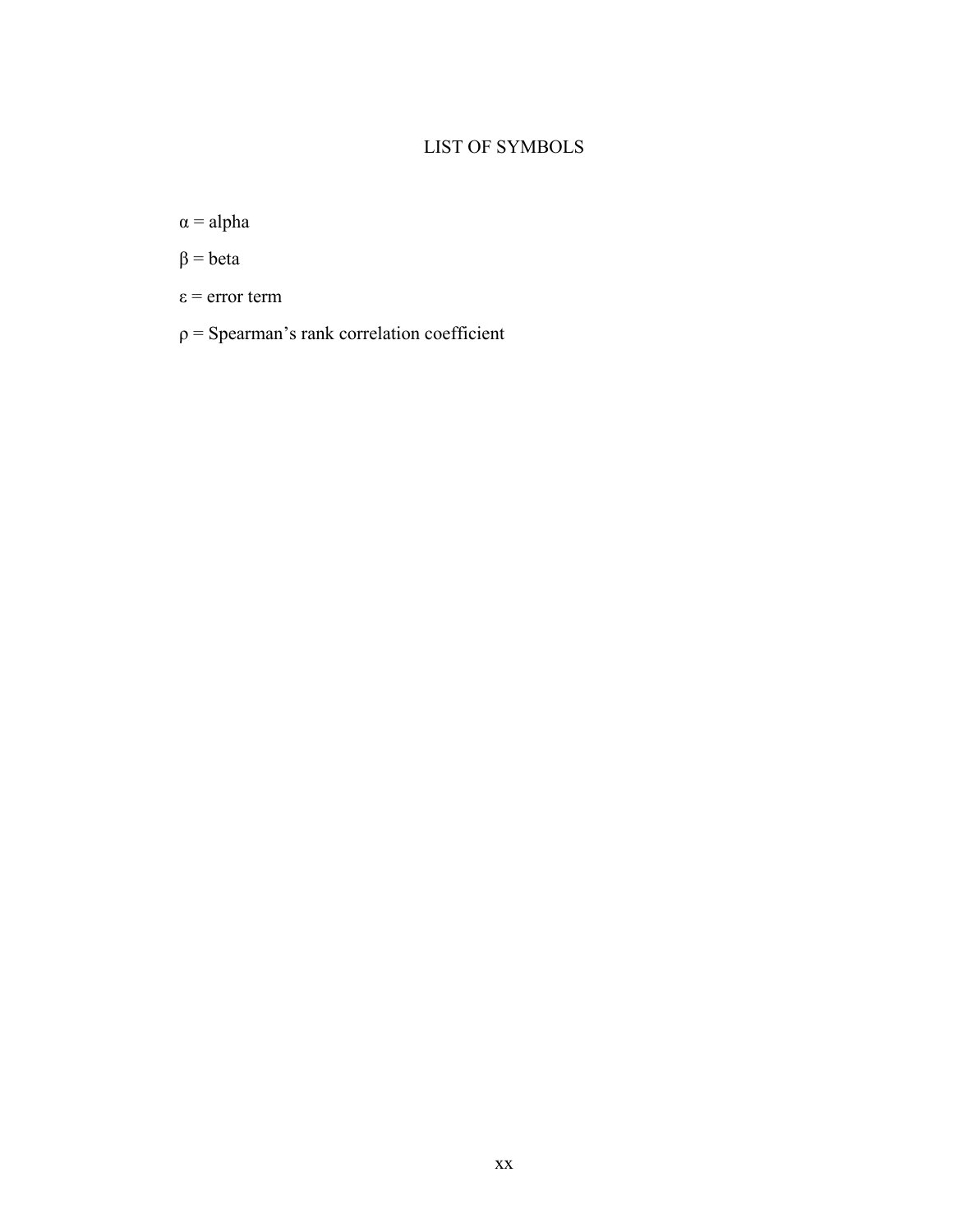# CHAPTER ONE INTRODUCTION

#### *The relevance of uterine disease*

Uterine diseases can be classified as puerperal metritis, clinical metritis, clinical endometritis and subclinical endometritis (SCE) (Sheldon et al., 2006). Puerperal metritis is characterized by the presence of an abnormally enlarged uterus and a fetid watery red-brownish uterine discharge, associated with signs of systemic illness and fever ( $>$  39.5 °C), within 21 days in milk (DIM). Animals without systemic signs but with an enlarged uterus and a purulent uterine discharge within 21 DIM may be classified as having clinical metritis. Clinical endometritis is characterized by the presence of purulent uterine discharge after 21 DIM. Subclinical endometritis is defined by the presence of >10% neutrophils (PMN) in uterine cytology samples colleced between 34 and 47 DIM (Sheldon et al., 2006). Uterine diseases are highly prevalent in high-producing dairy cows. Metritis affects about 20.0% of lactating dairy cows, with the incidence ranging from  $8$  to  $> 40\%$  in some farms (Curtis et al., 1985; Galvão et al., 2009; Goshen and Shpigel, 2006; Hammon et al., 2006; Huzzey et al., 2007; Markusfeld, 1984). Clinical endometritis also affects about 20.0% of lactating dairy cows, with the prevalence ranging from 5.0 to >30% in some herds (Galvão et al., 2009; LeBlanc et al., 2002; McDougall et al., 2007). Subclinical endometritis is the most prevalent of all uterine diseases; it affects  $\sim$  40.0 to 50.0% of lactating dairy cows, with the prevalence ranging from 30.0 to >70.0% in some herds (Galvão et al., 2009; Gilbert et al., 2005; Hammon et al., 2006; Kasimanickam et al., 2004; Kasimanickam et al., 2006).

Uterine diseases cause decreased pregnancy per AI, extended interval to pregnancy (Fourichon et al., 2000; Galvão et al., 2009; Gilbert et al., 2005; McDougall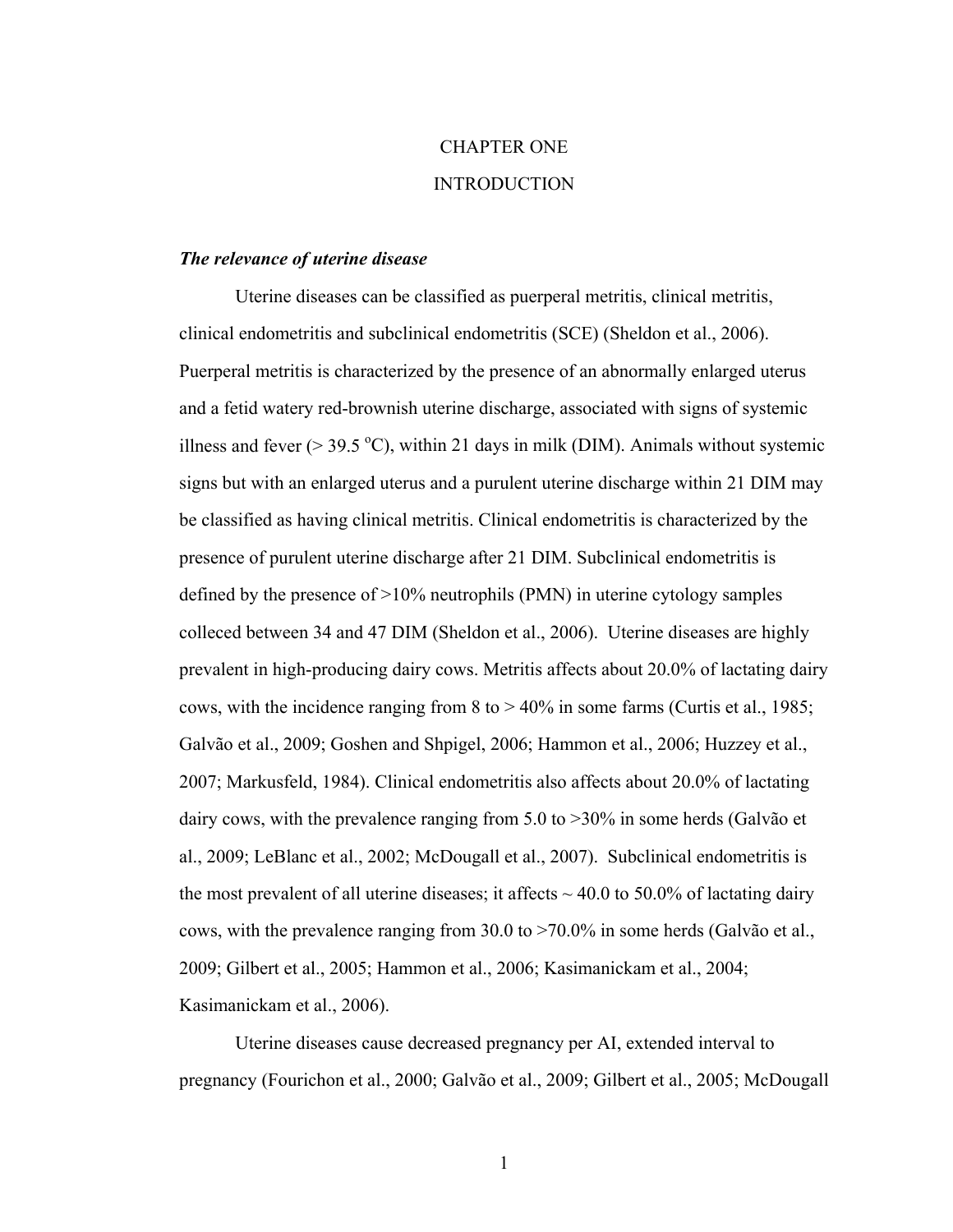et al., 2007) and decreased milk yield (Goshen and Shpigel, 2006; Fourichon et al., 1999; Rajala and Gröhn, 1998), which leads to increased involuntary culling and economic loss (Bartlett et al., 1986; Sheldon, 2004). The cost per metritis case is US \$106.00 (Bartlett et al., 1986). In the USA there are  $\sim$  9 x 10<sup>6</sup> dairy cows. With an incidence of  $\sim$  30%, the direct cost to the dairy producers would be  $\sim$  US\$ 285 million per year. The decreased fertility is because of negative effects in the uterus and in the ovary. Uterine diseases cause lesions in the endometrium (Bonnett et al. 1991), disrupt endometrial function (Sheldon and Dobson, 2004), and impair embryo development (Soto et al., 2003; Hill and Gilbert 2008). Uterine diseases decrease luteinising hormone, first dominant follicle size and growth, follicular ability to secrete estradiol (which impairs ovulatory capacity) (Peter et al. 1989; Sheldon et al. 2002; Williams et al., 2008). After postpartum ovulation resumes, cows that developed uterine disease present prolonged luteal phases (Opsomer et al. 2000; Mateus et a., 2002), which can decrease time to insemination and conception. Besides economic losses, there is concern for animal welfare. Metritis clearly affects animal well being; affected cows lose appetite, become dehydrated, and show clear signs of pain such as an elevated tail head, arched back and vocalization during palpation of the uterus (Chenault et al., 2004; Huzzey et al., 2007; Sheldon et al., 2006).

#### *The etiology of uterine disease*

Uterine disease has a multifactorial etiology. Around calving and early in lactation, dairy cows undergo a period of negative energy balance in which the energy consumed does not meet the energy demands for growth, maintenance and milk production (Butler et al., 1981, Doepel et al., 2002). This period is characterized by a decrease in dry-matter intake (DMI), leading to a sharp decrease in glucose, an increase in body-fat mobilization in the form of nonsterified fatty acids (NEFA), and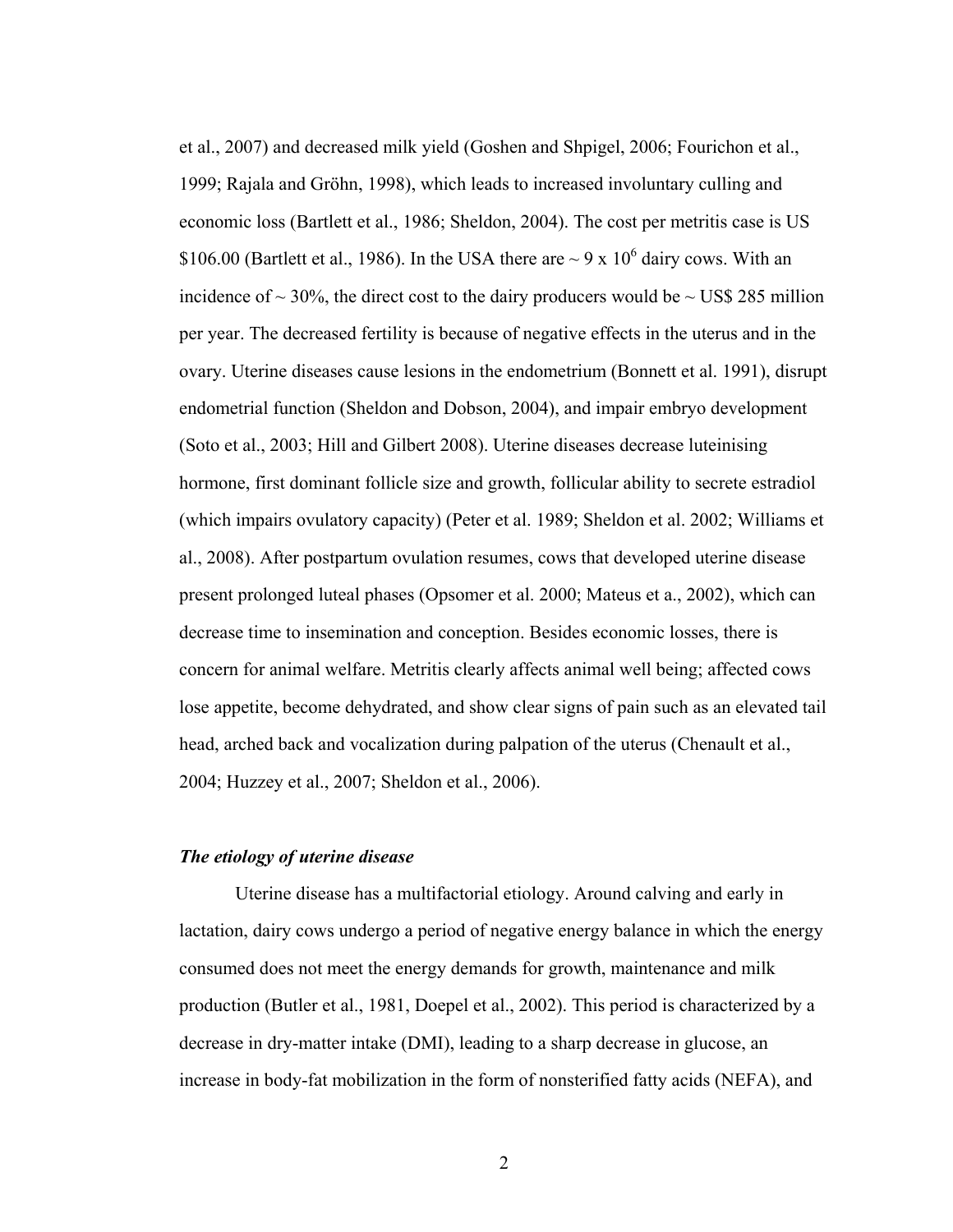accumulation of products of incomplete oxidation of NEFA such as betahydroxybutyrate (BHBA) (Vazquez-Añon et al., 1994). The metabolic and the hormonal changes that occur around calving are believed to compromise immune function and predispose cows to disease (Goff and Horst, 1997). The uterine bacterial load depends on the balance between bacterial contamination and the animal's immune-defense mechanisms; however, during the period of negative energy balance, dairy cows experience a reduction in PMN chemotaxis, phagocytosis and killing capacity (Cai et al., 1994; Kehrli and Goff, 1989; Gilbert et al., 1993). In particular, cows that develop uterine disease have a more pronounced decrease in DMI (Huzzey et al., 2007), an increase in NEFA and BHBA, and a decrease in blood PMN pathogen phagocytosis (Kim et al., 2005) and killing (Hammon et al., 2006). The high concentrations of cortisol and estradiol are also believed to contribute to the overall state of immunosuppression around calving (Goff and Horst, 1997).

The dairy cow is unique in the sense that virtually all cows are infected with bacteria right after calving (Shendon and Dobson, 2004). Bacterial culture of the postpartum uterus yields a wide range of isolates (Elliot et al., 1968; Galvão et al., 2009; Griffin et al., 1974; Sheldon et al., 2002); however, the main bacterial strains involved in uterine disease are *Arcanobacterium pyogenes* (*A. pyogenes*), *Escherichia coli* (*E. coli*), *Fusobacterium necrophorum* (*F. necrophorum*), and *Prevotella melaninogenicus* (*P. melaninogenicus*) (Bondurant et al., 1999; Bonnett et al., 1991; Gilbert et al., 2007; Huszenicza et al., 1999). In fact, *E. coli* might increase the susceptibility of the endometrium to subsequent infection with *A. pyogenes* (Gilbert et al., 2007; Williams et al., 2007) and that *A. pyogenes* might act synergistically with *F. necrophorum* and *P. melaninogenicus* to enhance the severity of uterine disease (Bonnett et al., 1991; Griffin et al., 1974; Ruder et al., 1981). Among their effects, *E. coli* releases bacterial-wall LPS (Williams et al., 2008); *A. pyogenes* produces an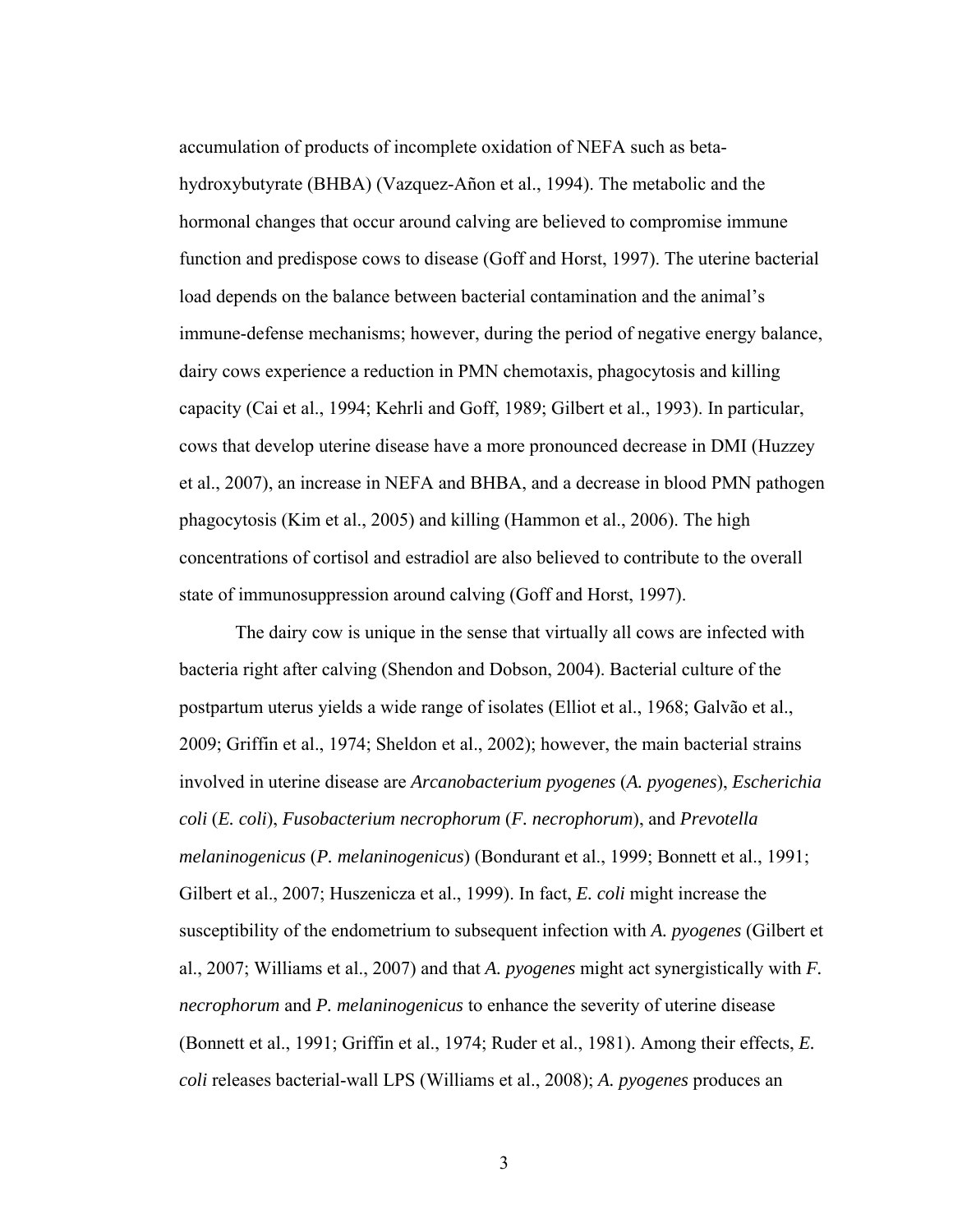exotoxin (Miller et al., 2007) and a growth factor for *F. necrophorum* (Sheldon and Dobson, 2004); *F. necrophorum* produces a leukotoxin; and *P. melaninogenicus* produces a substance that inhibits phagocytosis (Sheldon and Dobson, 2004).

#### *Energy balance complications around calving*

Although plasma NEFA (Hammon et al., 2006) and BHBA (Suriyasathaporn, et al., 2000) are associated with PMN function, glucose is the immediate source of energy for PMN functions such as chemotaxis, phagocytosis and microbial killing (Babior, 1984). Glucose serves as energy source for housekeeping functions through the ATP-forming glycolysis and also for NADPH formation through the hexose monophosphate shunt (HMS). Glucose is first metabolized by hexokinase to form glucose-6-phosphate; then, it can enter glycolysis or the HMS. The NADPH formed by the HMS is used by NADPH oxidase to generate superoxide anions (Babior, 1984). Most of the superoxide is used to form other ROS including H2O2, hydroxyl radicals, and HOCl, which function as microbicidal oxidants. The production of other microbicidals such as RNS also relies on NADPH from the HMS for the function of NO synthase which forms NO (which in turn reacts with ROS to form the microbicidal peroxynitrite) (Hancock, 1997). Neutrophils rely on different glucose sources for different functions; they depend mainly on extracellular glucose (but can use glycogen under hypoglycemic conditions) for the energy required for chemotaxis while they depend mainly on intracellular glycogen, and glycogenolysis, for the glucose necessary for phagocytosis and killing (Kuehl and Egan, 1980; Weisdorf et al., 1982a; Weisdorf et al., 1982b). Whereas chemotactic stimuli (such as FMLP, C5a, and aracdonic acid) accelerate glucose uptake, phagocytic stimuli (such as opsonized zymosan particles and cytochalasin B) failed to increase glucose uptake but increased glycogen breakdown (Weisdorf et al., 1982a; Weisdorf et al., 1982b). Therefore, the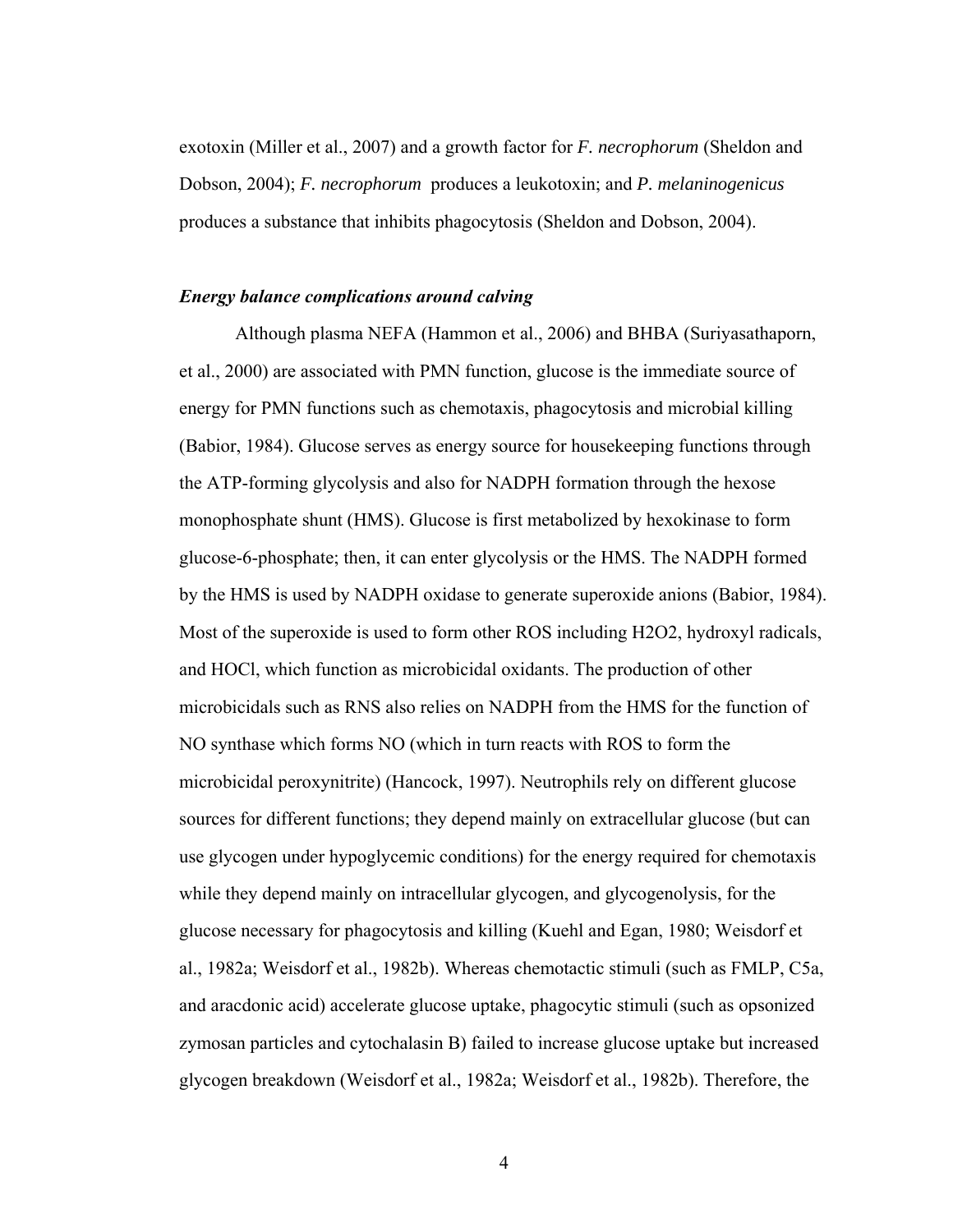low glucose concentrations observed in the first 10 days of lactation (Vazquez-Añon et al., 1994) might directly impair PMN chemotaxis and could lead to decreased PMN glycogen stores leading to decreased phagocytic and killing capability (and possibly chemotaxis), which would predispose cows to disease.

Glycogen-storage disease, a human condition characterized by the inability of leukocytes to process intracellular glucose (Kim et al., 2006), leads to defects in neutrophil respiratory burst, chemotaxis and calcium influx in response to bacterial stimulation that are very similar to the PMN defects observed in high-producing dairy cows early in lactation (Cai et a., 1994; Hammon et al., 2006; Kehrli et al., 1989a). Moreover, in a mouse model of glycogen-storage disease, peritoneal inflammation, macrophage production of chemokines and peritoneal PMN accumulation were decreased which suggests that all leukocyte types might be affected (Kim et al., 2006).

### *Immunological complications around calving*

Neutrophils (PMN) are the main leukocyte type involved in bacterial clearance after uterine infection (Hussain, 1989; Gilbert et al., 2007). Phagocytes (macrophages and PMN) recognize pathogen-associated molecular patterns (PAMPs) present in microbial invaders through pattern-recognition receptors (PRRs). The most important group of PRRs is the toll-like receptors (TLRs) family. There are 10 well characterized and widely expressed TLRs in mammals (Akira et al., 2006); TLR1, TLR2, and TLR6 recognize lipids found in bacteria and fungi; TLR3, TLR7, TLR8, and TLR9 recognize nucleic acids from viruses and bacteria; TLR4 recognizes lipopolysaccharide (LPS) and polysaccharides found in gram-negative bacteria (LPS), fungi (mannan), and parasites (glycoinositolphospholipids from *Trypanosoma*); TLR5 recognizes flagellin in flagellated bacteria; and TLR10 still has no recognized ligand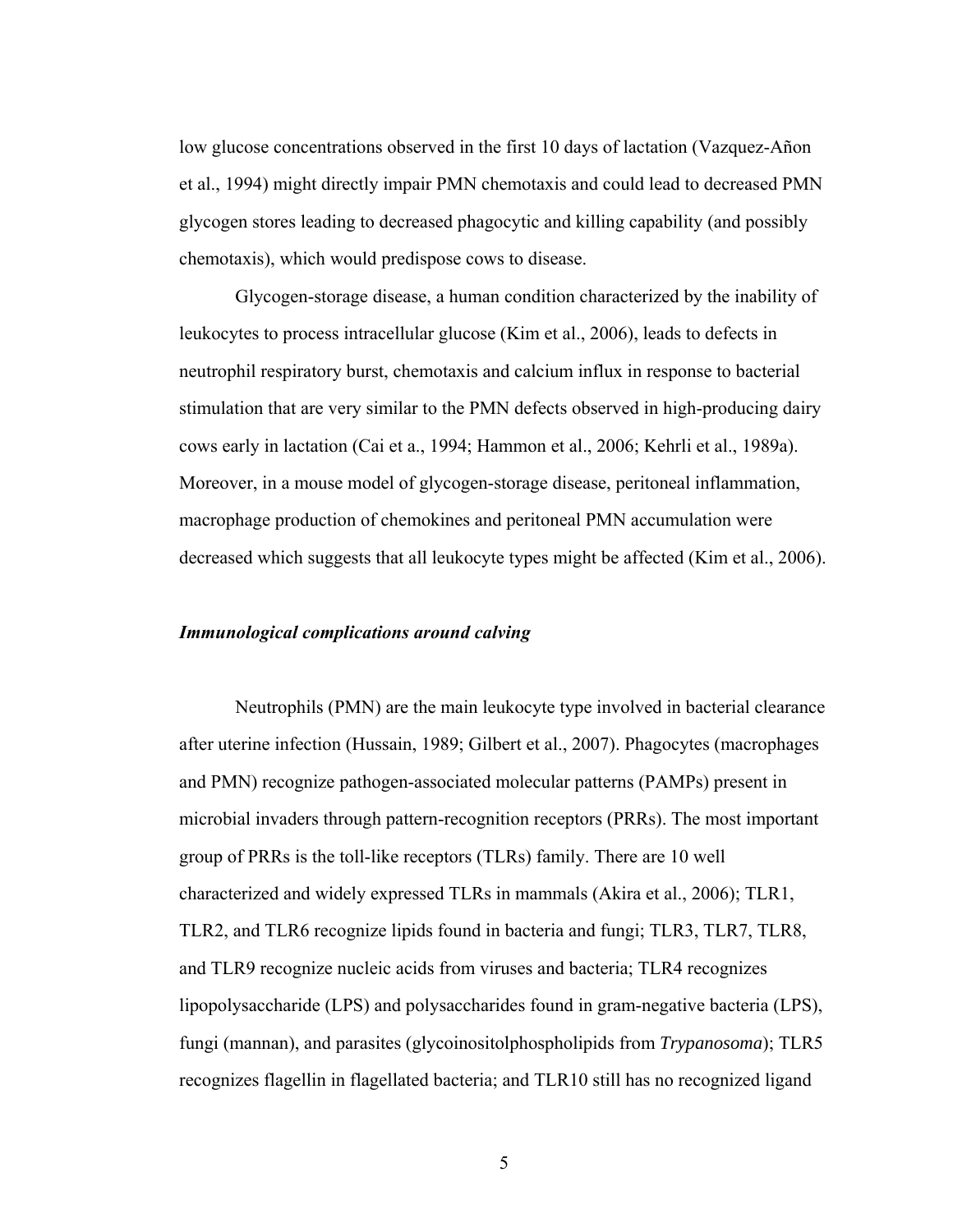(Akira et al., 2006). After macrophages or PMN bind to microbes through recognition of PAMPs by TLRs, the plasma membrane flows around the microbial surface until the microbe is completely enclosed in an intracellular compartment called "phagosome" (Stossel, 1993). It is noteworthy that most phagocytic binding cannot occur without opsonization of the antigen. Phagocytic cells express receptors for the complement protein C3b (CR1) for the Fc portion of antibodies that will bind to opsonized antigens. With the antigen coated in these molecules, binding of the antigen to the phagocyte is greatly enhanced. Granules containing digestive and antimicrobial compounds such as reactive oxygen species (ROS) and reactive nitrogen species (RNS) are then emptied into the phagosomes (Hampton et a., 1998). The phagosome containing the ingested particle fuses with the lysosome and creates the phagolysosome for safe digestion.

Resident macrophages (MØs) and the uterine endometrium participate in the initial immune response against bacterial invasion. After contact with bacteria through TLRs, macrophages are stimulated to produce and release pro-inflammatory cytokines and chemokines [including tumor necrosis factor alpha (TNFα), interleukin-1 (IL-1), interleukin-6 (IL-6), and interleukin-8 (IL-8)] (Tzianabos, 2000). Binding of TLRs to PAMPs result in triggering of downstream signaling cascades and production of proinflammatory cytokines and chemokines. TLRs activate the same signaling pathway used for IL-1 receptor signaling, including recruitment of adaptor proteins such as myeloid-differentiation factor 88 (MyD88) and activation of downstream signaling cascade (Akira and Takeda, 2004). Later in the inflammatory process, macrophages release the anti-inflammatory cytokine interleukin-10 (IL-10) (Tzianabos, 2000). Importantly, TNF $\alpha$  and IL-1 stimulate the expression of adhesion molecules on endothelial cells and IL-8 for neutrophil and monocyte diapedesis and chemoattraction. Moreover, TNFα activates neutrophils and macrophages (promoting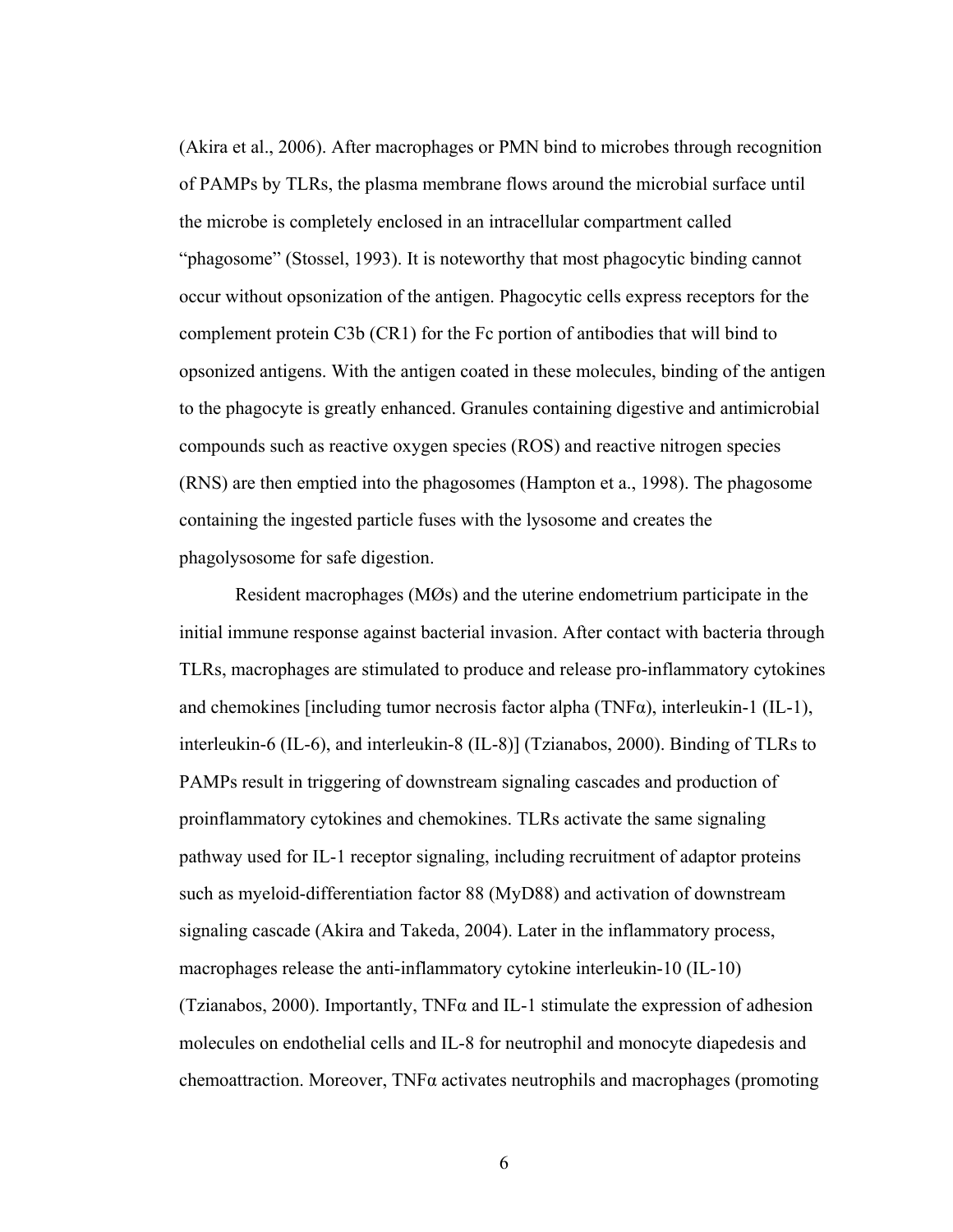increased phagocytosis and bacterial killing).

Likewise, the uterine endometrium can recognize PAMPs and are stimulated to produce pro-inflammatory cytokines and chemokines to attract and activate neutrophils and monocytes (Davies et al., 2008; Herath et al., 2006; Tzianabos, 2000). The uterine endometrium also provide the initial response against microbes by producing antimicrobial peptides and Mucin-1 (Selsted and Ouellette, 2005; Cornican et al., 2008; Davies et al., 2008). Resident MØs also contribute to the inflammatory process by release of cytokines and chemokines after phagocytosis of bacterial invaders (Tzianabos, 2000).

Neutrophils (PMN) are the main leukocyte type involved in bacterial clearance after uterine infection (Hussain, 1989; Gilbert et al., 2007). Recently, single-nucleotide polymorphisms (SNPs) in the neutrophil IL-8 receptor-a (CXCR1) were identified (Youngerman et al., 2004a). Cows with the genotype CC for the nonsynonymous SNP at position  $+777$  (now known to be at position  $+735$ ) relative to the published sequence (GenBank Accession No. U19947) had increased incidence of subclinical mastitis (Youngerman et al., 2004b). Cows might have the SNP in both (CC), one (GC), or neither (GG) of the alleles. The substitution of the nucleotide G with C results in a glutamine-to-histidine substitution which compromises receptor affinity for IL-8 and function. Neutrophils from cows with the genotype CC have decreased receptor affinity for IL-8, decreased calcium signaling, impaired migration, and reduced killing ability (Rambeaud and Pighetti, 2005; Rambeaud and Pighetti, 2006; Rambeaud and Pighetti, 2007). Interestingly, neutrophil function (such as killing ability and survival) was intermediate for cows with the genotype GC compared with CC and GG (Rambeaud and Pighetti, 2006) and migration was actually impaired compared with genotype GG (Rambeaud and Pighetti, 2005). Therefore, cows with a SNP +777 could have increased susceptibility to uterine disease because of reduced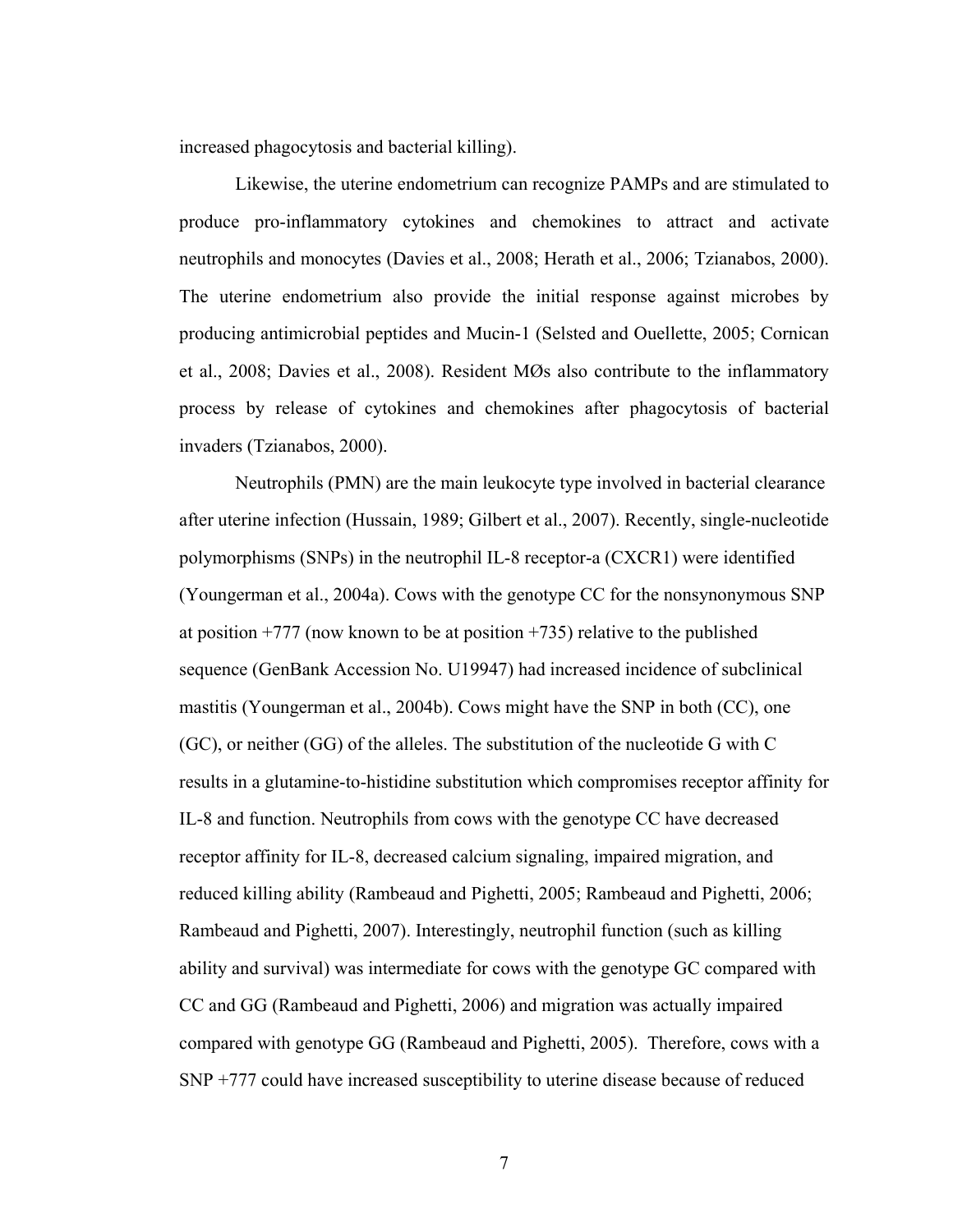neutrophil chemotaxis and function.

Neutrophils are involved not only in bacterial clearance after uterine infection (Hussain, 1989; Gilbert et al., 2007) but also in the release of the placenta after calving. Retained placenta (a major risk factor for metritis) is characterized by a reduction in chemotaxis of PMNs to the site of placental attachment and a reduction in PMN killing ability (Kimura et al., 2002). The reduction in chemotaxis was suggested to be a result of lower concentrations of interleukin-8 (IL-8) at the fetal and maternal placental interface (Kimura et al., 2002). Regarding uterine disease, cows with the greatest influx of neutrophils into the uterus have reduced incidences of bacterial infection and SCE (Gilbert et al., 2007). Therefore, the defect in PMN migration and killing ability that predisposes cows to retained placenta might also predispose cows to uterine disease, explaining the positive association between retention of placenta and metritis.

### *Treatment of uterine disease*

The most common method of treatment of uterine disease is either intrauterine (Galvão et al., 2009; Goshen and Shpigel, 2006; Kasimanickam et al., 2005; LeBlanc et al., 2002; Thurmond et al., 1993) or systemic (Chenault et al., 2004) antibiotic administration. Currently in the USA, there is no approved antibiotic for intrauterine administration in dairy cows. Therefore, the method of choice is ceftiofur hydrochloride (Excenel RTU EZ, Pfizer Animal Health, New York, NY), a broadspectrum third-generation cephalosporin in an oil suspension, which is approved for systemic administration for treatment of metritis in postpartum dairy cows at a dose of 2.2 mg/Kg of body weight. Although systemic administration of ceftiofur hydrochloride improves clinical signs of metritis (Chenault et al., 2004), the effects on fertility have not been evaluated. On the other hand, intrauterine treatment with 5 g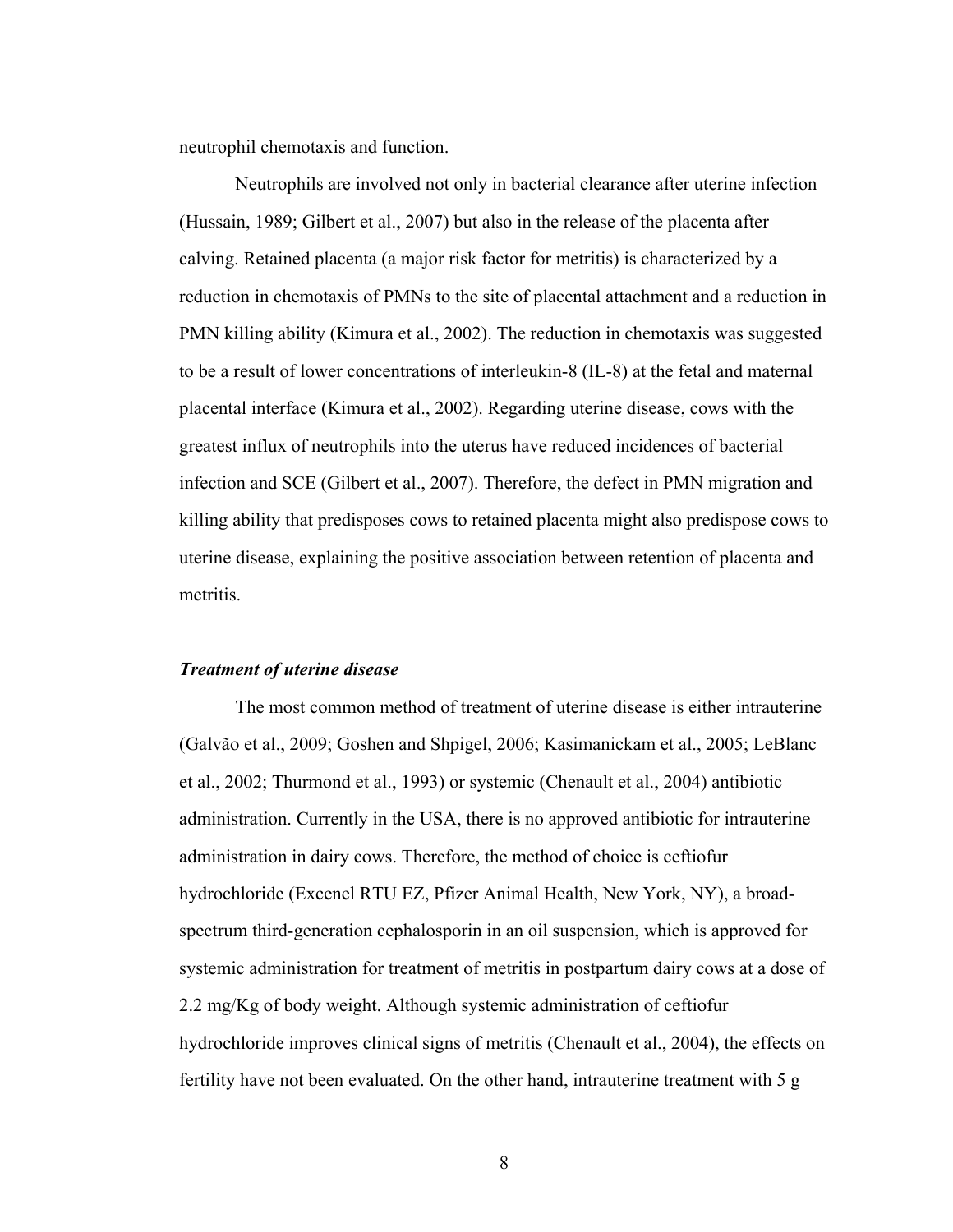chlortetracycline twice weekly for 2 weeks prevented the negative effects of metritis on fertility and on milk yields in multiparous cows (Goshen and Shpigel, 2006).

A formulation containing 500 mg of cephapirin benzathine in 19 g emulsifier (Metricure®, Intervet, Boxmeer, The Netherlands) is approved for treatment of clinical endometritis by intrauterine administration in Canada, Europe, New Zealand, Australia, and other countries around the world. Intrauterine infusion of Metricure improved reproductive performance of cows with clinical endometritis (LeBlanc et al., 2002), and cows with a history of retained fetal membranes, stillbirths, or a vulval discharge after 13 DIM (McDougall, 2001).

Although there is no approved treatment for SCE, Metricure also improved reproductive performance of cows with SCE (Kasimanickam et al., 2005). Interestingly, in that study, prostaglandin  $F2\alpha$  (PGF2 $\alpha$ ) had a similar beneficial effect (Kasimanickam et al., 2005). The benefit from  $PGF2\alpha$  administration is believed to arise from induction of estrus in cows having a  $PGF2\alpha$ -responsive corpus luteum; the estrus leads to physical expulsion of bacterial contaminants and inflammatory products as well as a possible improvement in the uterine defenses under low progesterone (Kasimanickam et al., 2005). It is generally agreed that a highprogesterone environment suppresses cervical mucus production, myometrial contractility, uterine-gland secretion and the phagocytic activity of uterine neutrophils (Frank et al., 1983; Hussain, 1989; Bondurant, 1999), and is therefore permissive of uterine infection. PGF2 $\alpha$  is not only luteolytic but also appears to have proinflammatory actions that might enhance neutrophil function (Lewis, 2004). Because there is increased concern about bacterial acquisition of antibiotic resistance,  $PGF2\alpha$ might provide an efficacious and safer method of treatment of SCE.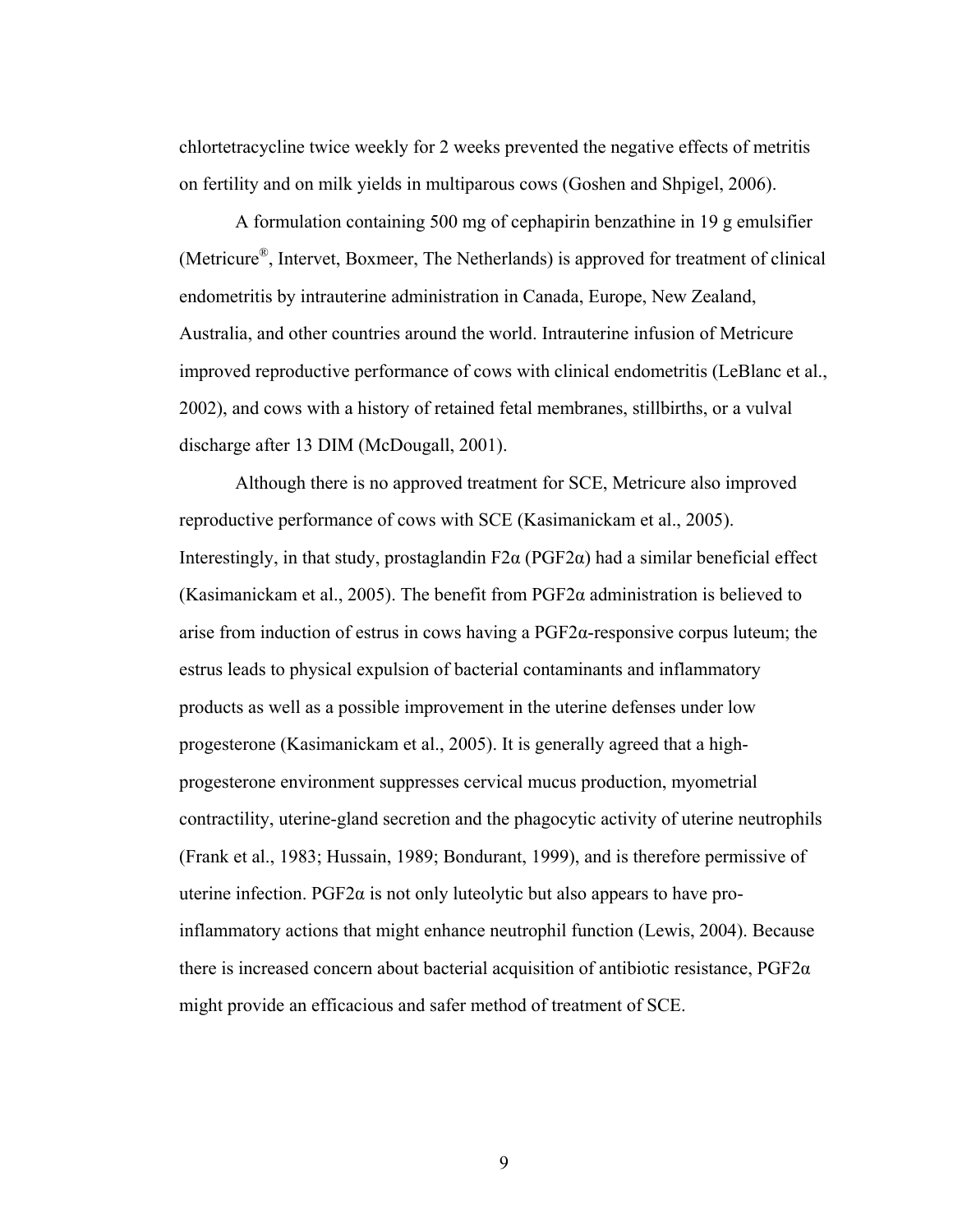## *General aims*

This thesis was carried out to improve our understanding regarding uterine disease in dairy cattle. We approached the problem (uterine disease) on three fronts: 1 – I evaluated the cow's ability to mount an inflammatory response. We hypothesized that cows that develop uterine disease would have decreased ability to mount an inflammatory response early in lactation (which could lead to poor PMN influx to the uterus and predispose to disease). To investigate that, I evaluated the association between the pattern of pro-inflammatory and anti-inflammatory cytokine gene expression by blood monocytes (chapter 2) and uterine tissue (chapter 3), and incidence of uterine disease. 2 – I evaluated factors that could affect the ability of PMNs to respond to an inflammatory process. I hypothesized that PMNs from cows that develop uterine disease would have impaired ability to respond to an inflammatory process (which could lead to poor PMN chemotaxis and function and predispose to disease). To investigate that, I evaluated the association between cellular (PMN) and systemic energy status with incidence of uterine disease (chapter 4), and evaluate the association between SNP in the neutrophil IL-8 receptor and incidence of uterine disease (chapter 5). 3 – I evaluated methods of treatment or prevention of uterine disease. I hypothesized that  $PGF2\alpha$  would be an effective treatment for SCE because of physical cleansing and improved uterine immune defense during estrus. Furthermore, because cows that ovulate early in lactation have better energy balance, I hypothesized that those cows would also have improved uterine health. To investigate that, I evaluated the efficacy of  $PGF2α$  treatment in treating uterine disease (chapter 6), and also evaluated the effect of early ovulation on uterine health and fertility (chapter 7).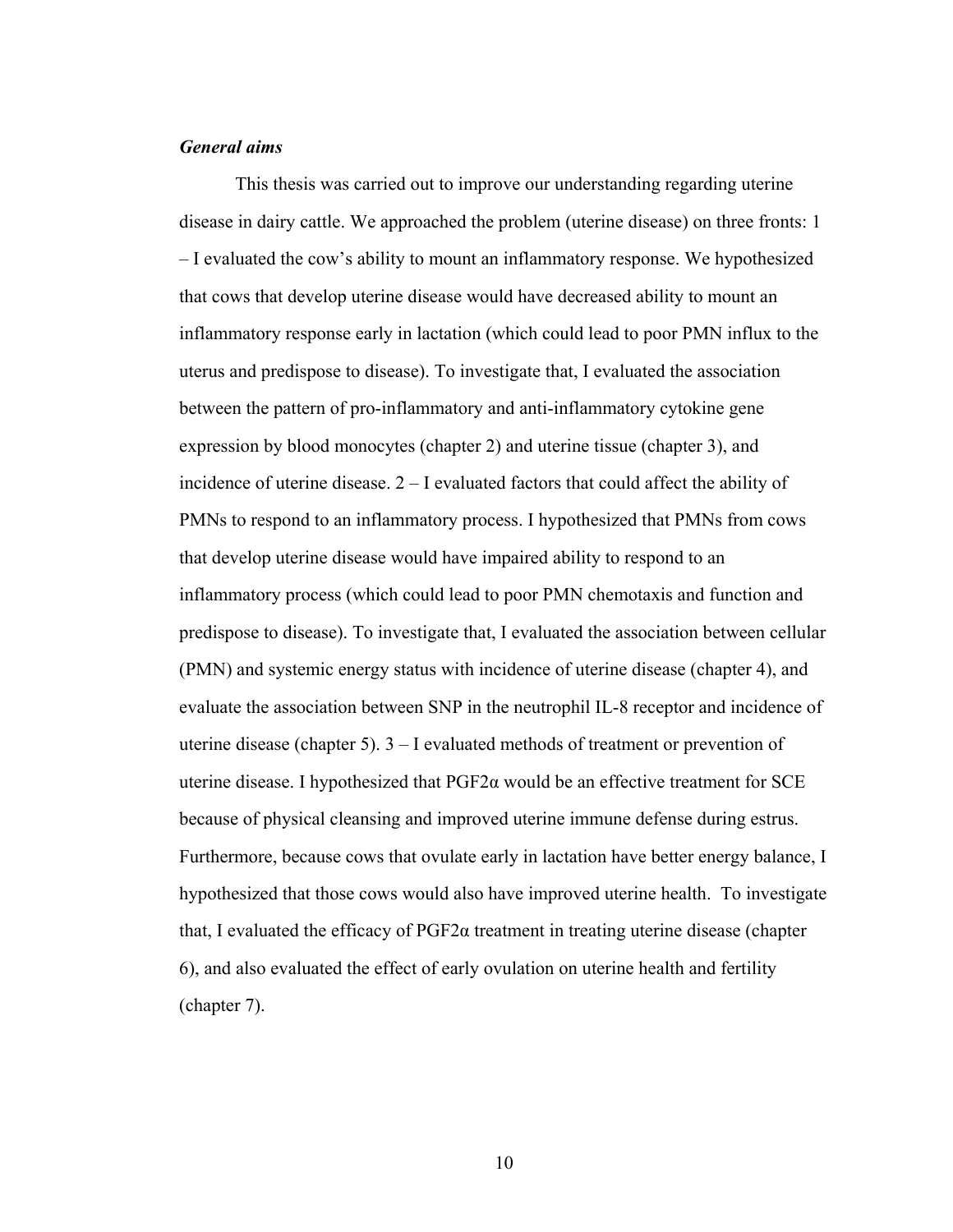## CHAPTER TWO

**Association between uterine disease and cytokine expression in monocytes from lactating Holstein cows** 

**Interpretive Summary**: Monocyte gene expression and uterine disease. Galvão.

Cytokine gene expression and secretion by monocytes was evaluated in 42 cows from calving until 42 d after calving. Cows that developed metritis and subclinical endometritis (SCE) were compared to healthy cows. *E. coli*-stimulated monocytes from metritis cows had lower gene expression of pro-inflammatory cytokines (TNF $\alpha$ , IL-1 $\beta$ , and IL-6) when compared to SCE or healthy cows from calving until 14 d after calving; however, gene expression did not differ between SCE and healthy cows. Concentration of TNFα was decreased in the culture medium of *E. coli*-stimulated monocytes metritis cows compared to SCE or healthy cows at calving and at 7 and 21 d after calving. The lower level of expression of pro-inflammatory cytokines around calving might result in lower activation of inflammation and predispose cows to the development of metritis.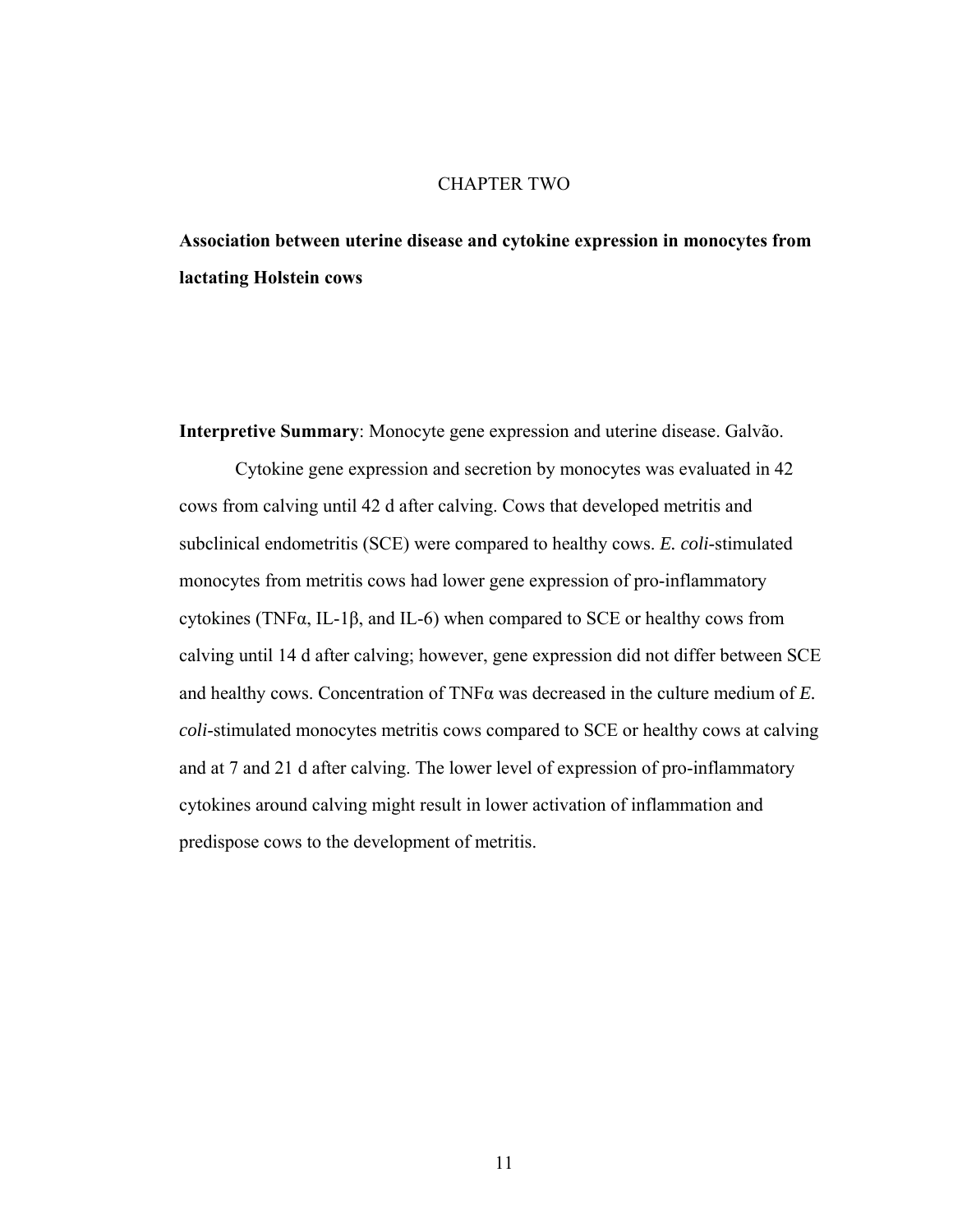#### **ABSTRACT**

The objectives of this study were to compare monocyte gene expression and protein secretion of the main cytokines from calving until 42 d after calving in cows that do and do not developed uterine disease. Metritis was characterized by a fetid vaginal discharge and rectal temperature  $\geq$  39.5 °C in the first 14 d after calving. Subclinical endometritis (SCE) was determined at 42 d after calving when low-volume uterine lavage cytologic results indicated the presence of  $\geq 10\%$  neutrophils. Gene expression of cytokines was measured by real-time quantitative RT-PCR in *E. coli*stimulated monocytes (target) in contrast to non-stimulated monocytes (calibrator), normalized to GAPDH (endogenous control). ELISA was performed with the culture medium of stimulated cells to quantify TNFα, IL-1β, and IL-8 production, and with plasma to measure IL-8. The final analysis included 42 cows. 8 with metritis, 14 with SCE, and 20 healthy controls. *E. coli*-stimulated monocytes from metritis cows had lower (*P* < 0.05) gene expression of pro-inflammatory cytokines (TNFα, IL-1β, and IL-6) when compared to SCE or healthy cows from calving until 14 d after calving; however, gene expression did not differ between monocytes from SCE and healthy cows (*P* > 0.15). Concentration of TNFα was decreased in the culture medium of *E. coli*-stimulated monocytes from metritis cows compared to SCE or healthy cows at calving, 7 and 21 d after calving. The lower expression of pro-inflammatory cytokines around calving might decreae activation of inflammation and predispose cows to the development of metritis.

**Key words:** metritis, subclinical endometritis, cytokines, gene expression, dairy cows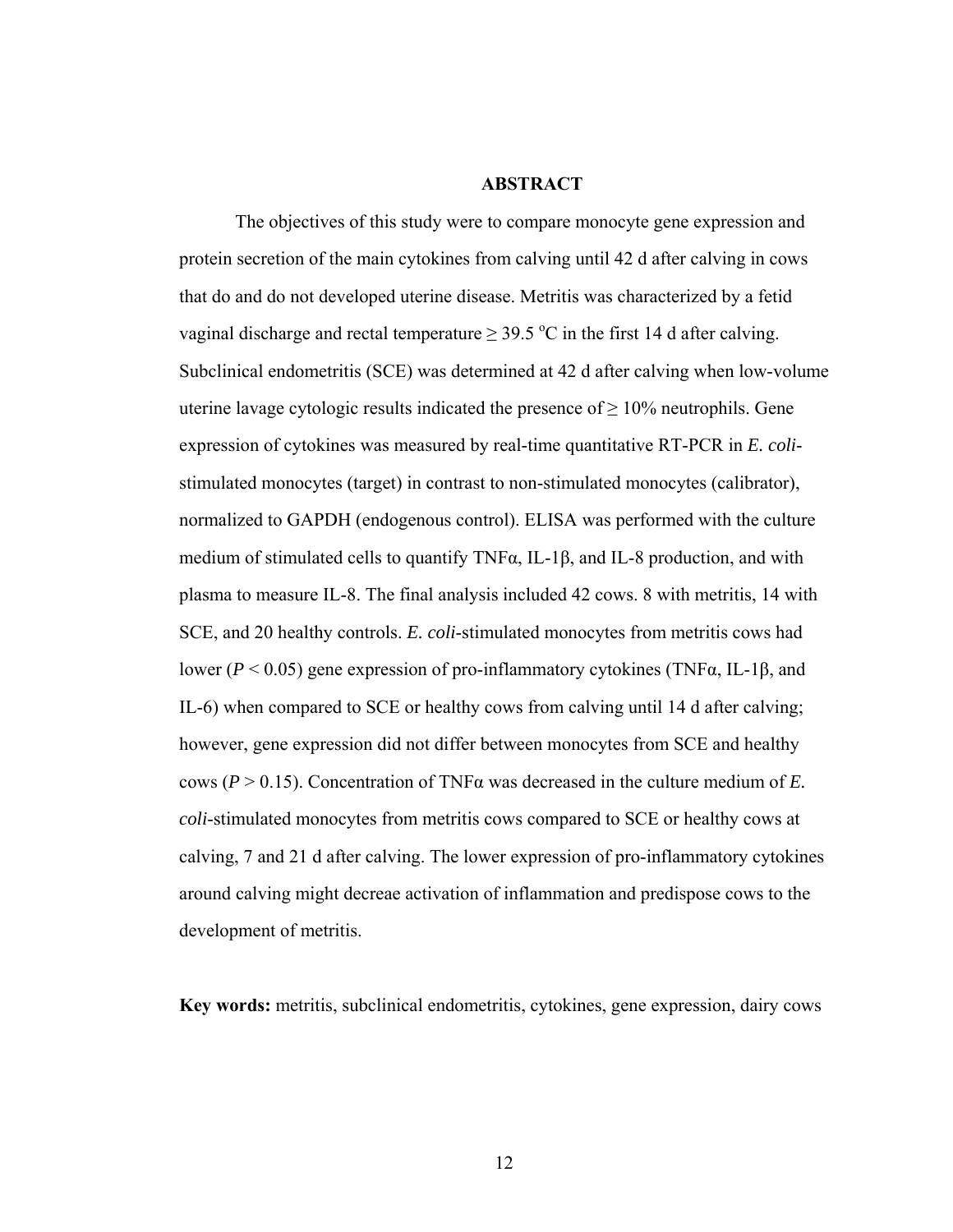#### **INTRODUCTION**

The periparturient or transition period (3 wk before to 3 wk after calving) is critical in determining the health status of a dairy cow. The incidence of infectious diseases such as metritis, endometritis, and mastitis is the highest during this time (Goff and Horst, 1997). These diseases lead to major economic losses not only by negatively affecting milk productivity and production costs, but also by having longterm detrimental effects on fertility (Loeffler, et al., 1999; Jorritsma, et al., 2000; Cook, et al., 2001). Cows with metritis or endometritis have decreased pregnancy per artificial insemination (AI) and increased time to pregnancy (Gilbert et al., 2005; Goshen and Shpigel, 2006; Galvao et al., 2009).

Neutrophils are the main leukocyte type involved in bacterial clearance during uterine infection (Hussain, 1989; Gilbert et al., 2007). Retained placenta (a major risk factor for metritis) is characterized by a reduction in chemotaxis of neutrophils to the site of placental attachment as evidenced by lower levels of interleukin-8 (IL-8) (Kimura et al., 2002). Data in our laboratory indicate that influx of neutrophils into the uterus is critical to preventing uterine disease. Cows with the greatest influx of neutrophils into the uterus have reduced risk of bacterial infection and incidence of subclinical endometritis (SCE; Gilbert et al., 2007).

Resident macrophages participate in the initial immune response against bacterial invasion. After contact with bacteria, macrophages are stimulated to produce and release pro-inflammatory cytokines and chemokines, including tumor necrosis factor alpha (TNFα), interleukin-1 (IL-1), interleukin-6 (IL-6), and interleukin-8 (IL-8) and later to release the anti-inflammatory cytokine interleukin-10 (IL-10) (Tzianabos, 2000). Importantly, TNF $\alpha$  and IL-1 stimulate the expression of adhesion molecules on endothelial cells and IL-8 for neutrophil and macrophage diapedesis and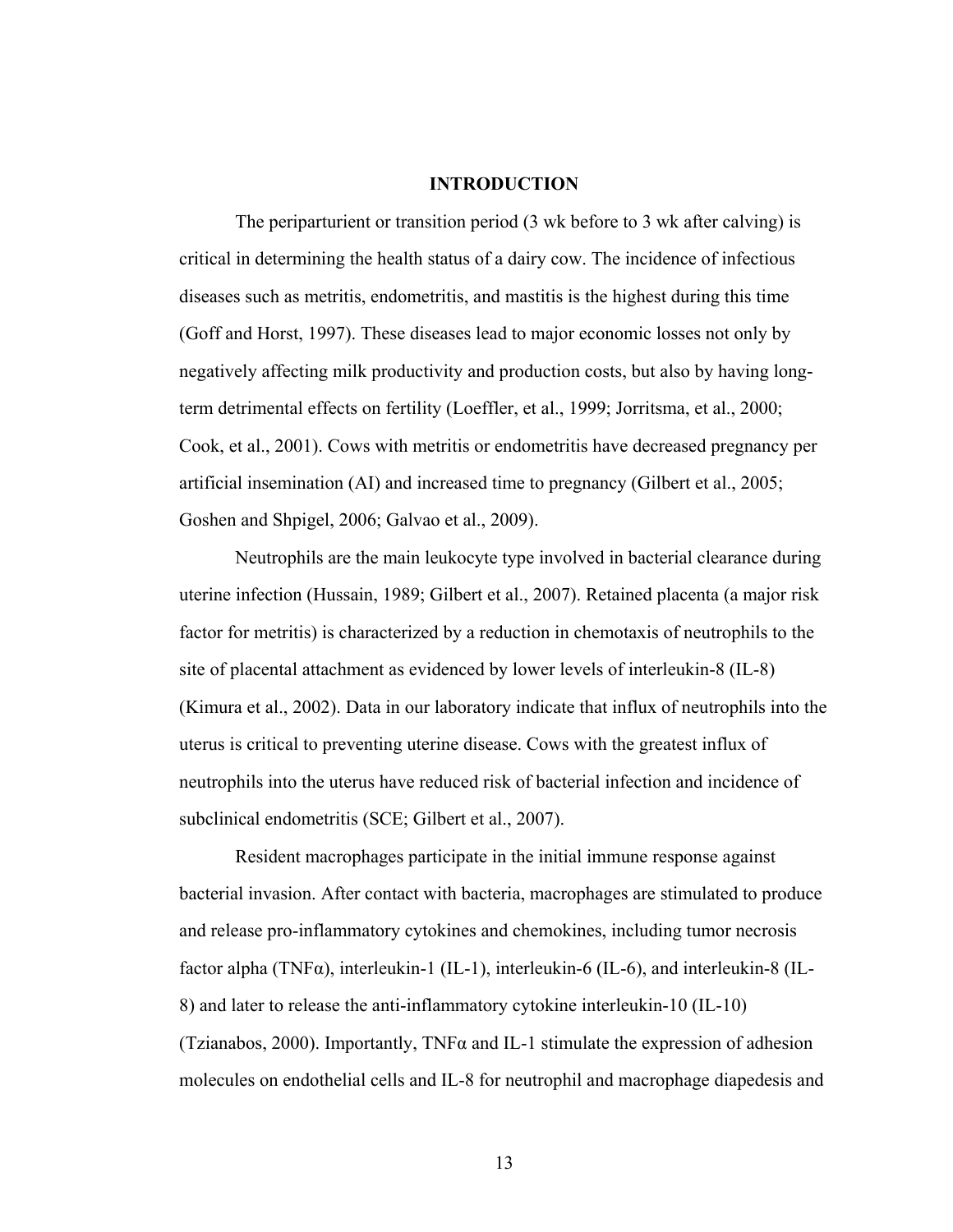chemoattraction. Moreover,  $TNF\alpha$  activates neutrophils and macrophages, promoting increased phagocytosis and bacterial killing.

We hypothesized that a decreased production of pro-inflammatory cytokines around calving would result in decreased neutrophil influx and bactericidal function in the uterus, and predispose to disease. The objective of this study was to evaluate monocyte gene expression or protein production of the main pro-inflammatory (TNFα, IL-1 beta, IL-6) and anti-inflammatory (IL-10) cytokines, and the main neutrophil chemokine (IL-8) between calving and 42 d after calving in dairy cows; in addition, compare these expression and secretion values between healthy cows and cows that developed uterine disease (either metritis or subclinical endometritis). Monocytes are the circulating pool of cells that will become macrophages. Macrophages were not derived from monocytes to avoid the confounding effect of the long period of culture necessary for differentiation of monocytes into macrophages.

## **MATERIALS AND METHODS**

#### *Animals, Housing, and Feeding*

Forty-four cows (21 primiparous and 23 multiparous) from a commercial Holstein dairy farm located in the Cayuga County, New York, USA were enrolled in the study from April to September of 2007. The herd had 3,000 milking cows with a rolling herd milk production average of  $\sim$  12,000 kg of milk per year. Cows were housed in freestall facilities and milked three times daily. The mean  $\pm$  S.D. milk yield for primiparous and multiparous cows during the study period was  $30.3 \pm 4.1$  and  $36.9$  $\pm$  3.8 Kg/d, respectively. All cows were fed the same TMR tgat was formulated to meet or exceed the NRC (2001) nutrient requirements for lactating Holstein cows weighing 680 kg and producing 45 kg of 3.5% fat corrected milk.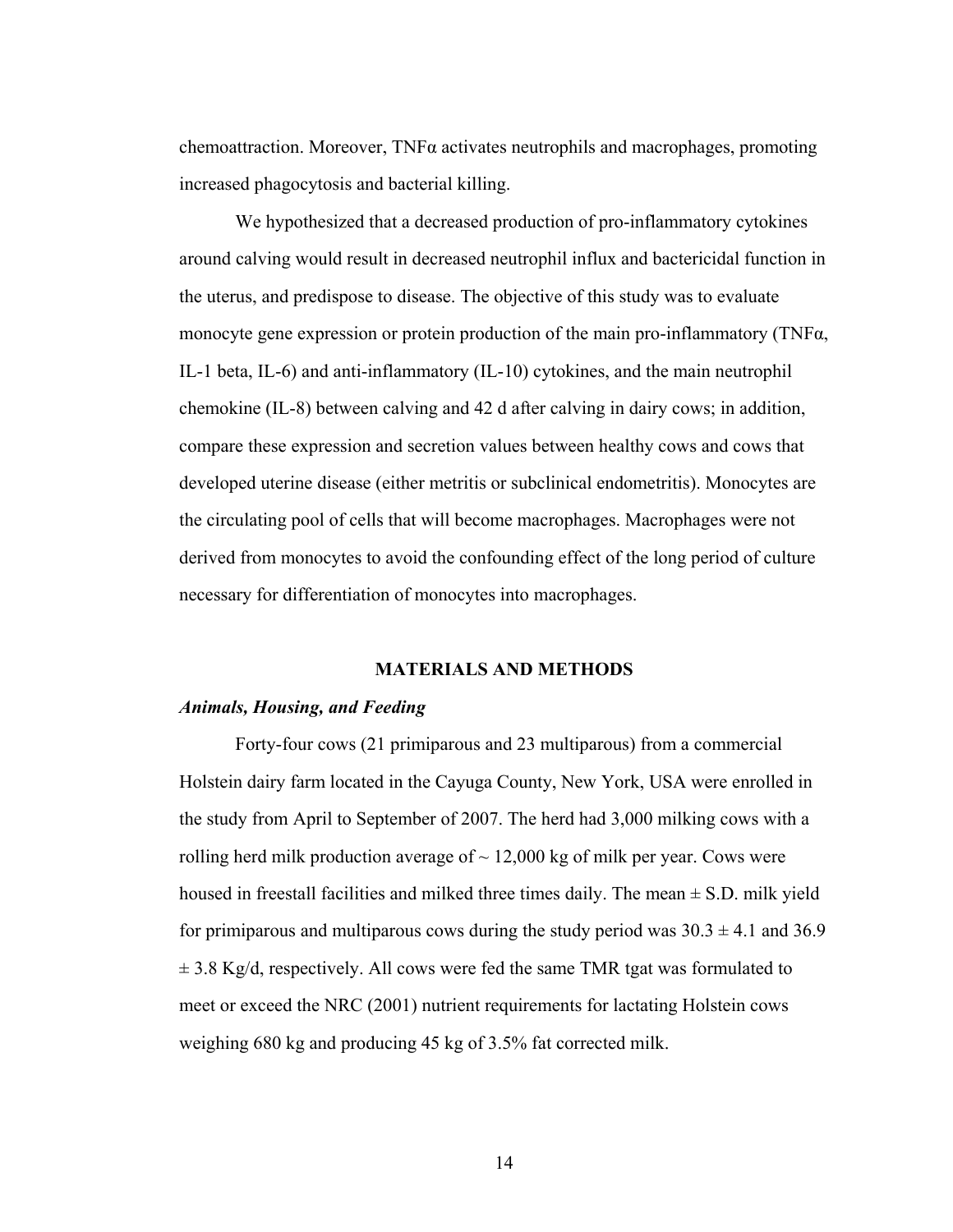### *Evaluation of Uterine Diseases*

Cows were evaluated daily for signs of metritis in the first 14 DIM. Metritis was characterized by the presence of watery, fetid vaginal discharge and rectal temperature  $> 39.5$  °C. Cows with clinical metritis received 2 boluses of aspirin (15.6) g of acetylsalicyclic acid per bolus; AgriLabs, St. Joseph, MO) until the fever was lowered or for a maximum of 3 days; and ceftiofur hydrochloride (Excenel® RTU EZ, ceftiofur hydrochloride sterile suspension, Pfizer Animal Health, NY) for 5 consecutive days at a dose of 2.2 mg/kg body weight. At 42 DIM, a low-volume uterine lavage was performed in all cows for diagnosis of SCE based on the proportion of PMNs out of a total of 200 cells, including all leukocyte types and epithelial cells but excluding erythrocytes, as previously described (Gilbert et al., 2005). Based on a larger experiment (Cheong et al., 2008), the proportion of PMNs used for classifying cows as having SCE was  $\geq 10\%$ . None of the cows classified as having SCE had overt reproductive tract exudate, but vaginoscopic examination was not performed.

#### *Blood Collection, and Monocyte Isolation and Stimulation*

From calving until 42 DIM blood (120 mL) was collected weekly from the jugular vein into two 60 mL syringes containing 3 mL of EDTA as anticoagulant. Blood was transported to the laboratory within 2 h and centrifuged at 1200 g for 25 min at room temperature. The buffy coat was harvested (around 5 mL), diluted 1:2 with phosphate buffered saline (PBS), overlaid on 10 mL of Ficoll-Paque Plus<sup>®</sup> (density = 1.077; GE Healthcare, Chalfont St. Giles, United Kingdom), and centrifuged at 1200 x g for 25 min at room temperature. The mononuclear-cell layer was collected, washed with PBS, and resuspended in a hypotonic lysis solution of 0.2% saline for 30 s to eliminate erythrocytes and thrombocytes; isotonicity was reconstituted with 1.6% saline solution. The leukocytes were washed with PBS and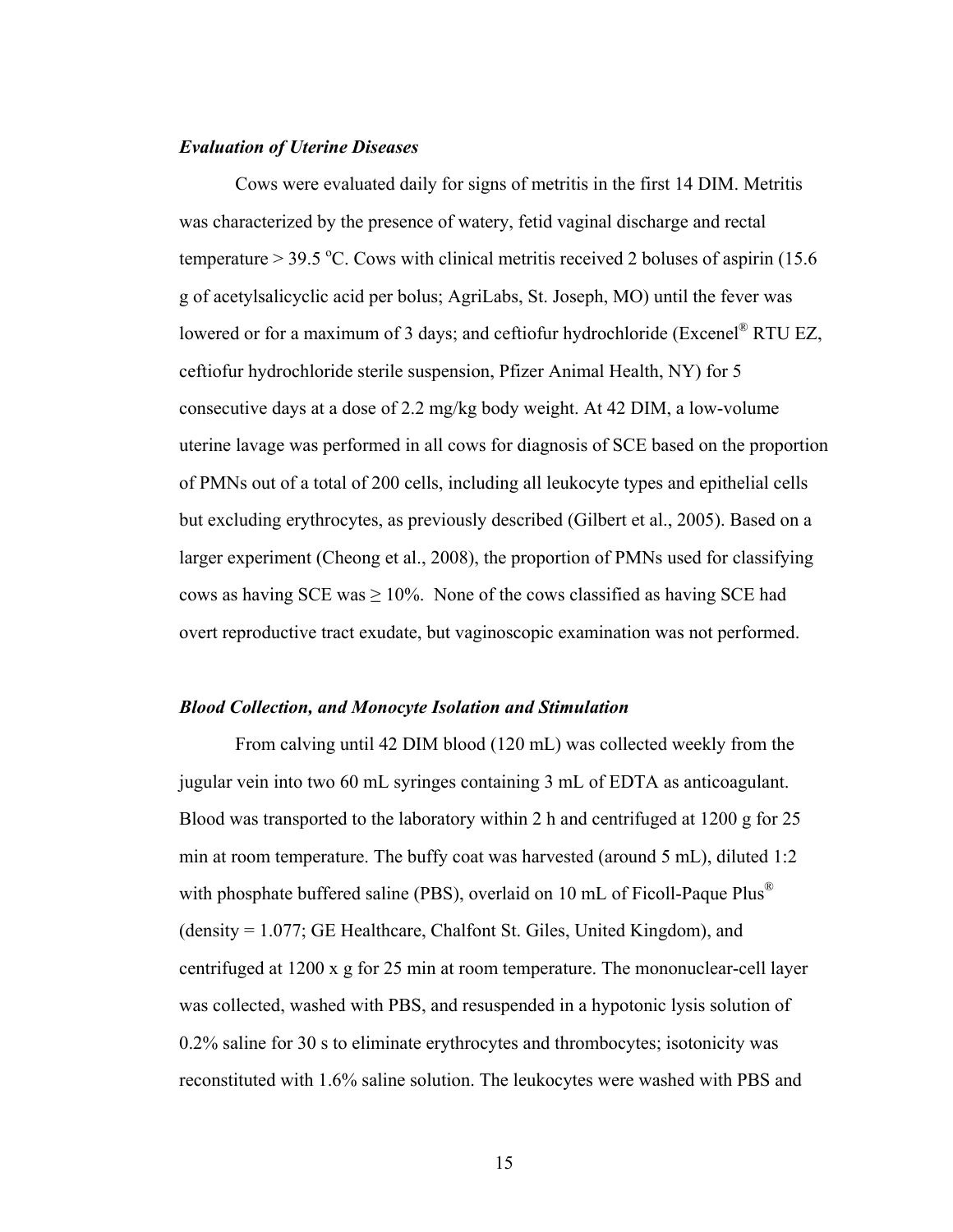resuspended to a concentration of  $10 \times 10^6$  mononuclear cells/mL in culture medium [88% DMEM F12 (1:1) (Gibco-Invitrogen, Life Technologies Corporation, Carlsbad, California, USA), 10% bovine growth serum (Hyclone, Thermo Fisher Scientific Inc., Waltham, MA, USA), and 2% antibiotic/antimycotic (Gibco-Invitrogen)]. The proportion of monocytes and lymphocytes was measured from a slide prepared using a cytospin centrifuge (Cyto-Tek®, Sakura Finetek, Torrance, CA), air dried and stained using a Romanowski type of staining (CAMCO® STAIN PAK, Cambridge Diagnostic Products, Inc. Fort Lauderdale, FL). During cell counting, trypan blue (Gibco-Invitrogen) exclusion was used to describe cell viability. Typically, 10 to 12% of the cells were monocytes (the rest lymphocytes), and > 95% of the cells were viable. One milliliter of the cell suspension was added to each of 6 wells of a 24-well flat-bottom plate (Nunc, Thermo Fisher Scientific Inc., Waltham, MA, USA), and incubated for 1 h at 37°C, 5% CO2. Subsequently, cells were washed with pre-warmed medium to remove non-adherent cells, and the adherent monocytes were incubated overnight at 37°C, 5% CO2. The cells were washed again twice with pre-warmed medium without antibiotics to remove non-adherent cells, and 1 mL of the medium without antibiotics was added to each well. *E. coli* were added to 3 of the 6 wells for each cow at a ratio of 10 bacteria per adherent monocyte (assuming around  $10^6$ ) monocytes per well and adjusting for monocyte density). The other 3 wells for each cow were left non-stimulated. Based on a kinetic study to determine peak gene expression, one pair of wells with *E. coli*-stimulated (EC) and non-stimulated (NS) cells was harvested for mRNA isolation at 4 h to test pro-inflammatory cytokines, and at 8 h for the anti-inflammatory cytokine IL-10. The medium from the third pair of wells was harvested at 12 h after stimulation to measure cytokine concentrations by ELISA.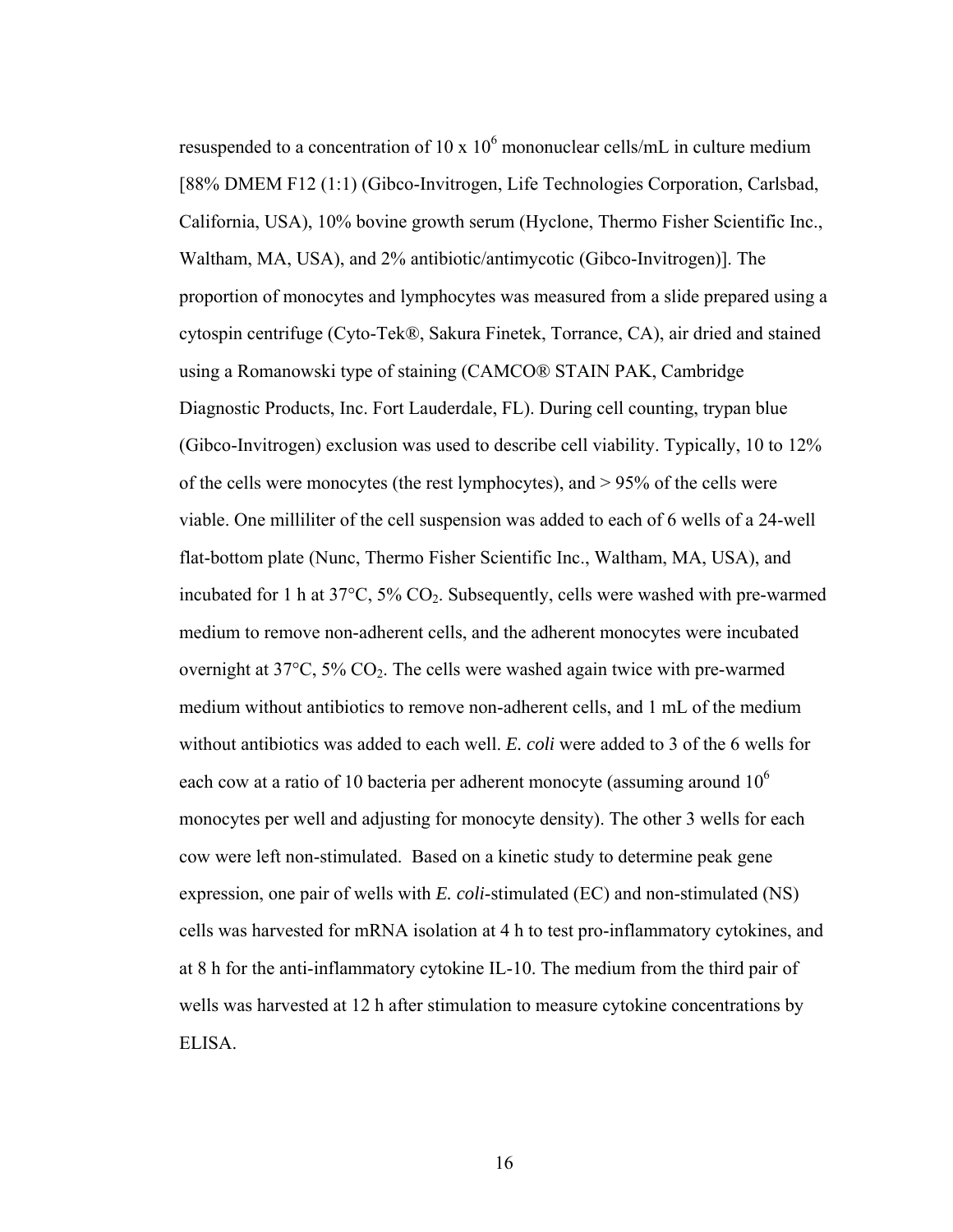# *RNA Isolation and Real-Time RT-PCR*

Total RNA was extracted using a commercial kit (RNeasy Mini kit, Qiagen, Hilden, Germany). For the first step (cell lysis),  $600 \mu L$  of the lysis buffer plus 2mercaptoethanol (10µL 2ME/ 1mL RLT) was added directly into the wells after removing the medium. The rest of the protocol was followed according to the manufacturer instructions; the isolated RNA was eluted in 35µL of RNA free water, and treated for genomic DNA contamination using a commercial kit (DNase I kit, Gibco-Invitrogen). The samples were diluted to a final concentration of 5 ng  $\text{RNA}/\mu\text{L}$ water and stored at -80°C.

For the real-time reverse transcriptase PCR (RT-PCR), sets of primers and probes for all the cytokines and endogenous control (glyceraldehyde-3-phosphate (GAPDH)) were designed using published sequences and the Primer Express software (Applied Biosystems, Life Technologies Corporation, Carlsbad, California, USA) (**Table 2.1**). For the one-step method, the reaction mixture containing the universal mastermix (Applied Biosystems Cat# 4309169, TaqMan One-Step RT-PCR Master Mix, MultiScribe Reverse Transcriptase and AmpliTaq GOLD DNA Polymerase), forward and reverse primers, Taqman probe, and RNAse inhibitor was added to 10ng of total RNA. The fold difference (n-fold) in gene expression was calculated using the relative quantitation method  $(2<sup>-ddCt</sup>)$  having GAPDH as the endogenous control and the NS cells as the calibrator for each EC sample.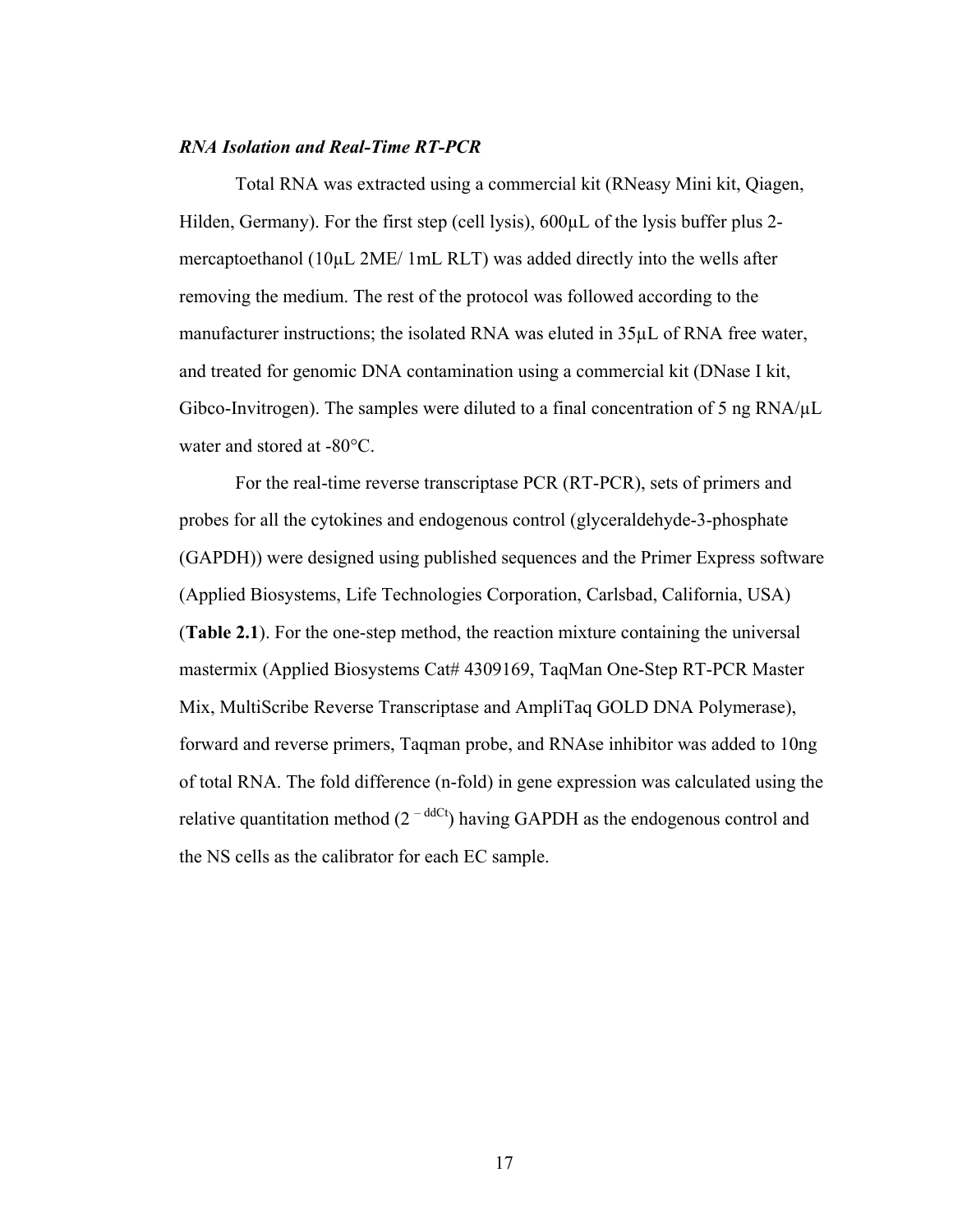| <b>EXAMPLE 2.1.</b> THEN the proof sequences ased for real three KT T CK. |                                                   |             |  |
|---------------------------------------------------------------------------|---------------------------------------------------|-------------|--|
| Cytokine                                                                  | Primer sequence (forward and reverse; $5' - 3'$ ) | Accession # |  |
| IL-1 $\beta$                                                              | <b>AGCATCCTTTCATTCATCTTTGAAG</b>                  | M37211      |  |
|                                                                           | GGGTGCGTCACACAGAAACTC                             |             |  |
| $IL-6$                                                                    | GGGCTCCCATGATTGTGGTA                              | BC123577    |  |
|                                                                           | GTGTGCCCAGTGGACAGGTT                              |             |  |
| $IL-10$                                                                   | AGAACCACGGGCCTGACAT                               | U00799      |  |
|                                                                           | AGCTCACTGAAGACTCTCTTCACCTT                        |             |  |
| $TNF\alpha$                                                               | TCTTCTCAAGCCTCAAGTAACAAGT                         | NM 173966   |  |
|                                                                           | CCATGAGGGCATTGGCATAC                              |             |  |
| $IL-8$                                                                    | TGCTTTTTTGTTTTCGGTTTTTG                           | AF232704    |  |
|                                                                           | AACAGGCACTCGGGAATCCT                              |             |  |
| <b>GAPDH</b>                                                              | GCATCGTGGAGGGACTTATGA                             | BC102589    |  |
|                                                                           | GGGCCATCCACAGTCTTCTG                              |             |  |
| Cytokine                                                                  | Probe sequence $(5' - 3')$                        | Accession # |  |
| IL-1 $\beta$                                                              | CCTGTCATCTTCGAAACGTCCTCCGA                        | M37211      |  |
| $IL-6$                                                                    | <b>TTCCTGGGCATTCCCTCCTCTGGT</b>                   | BC123577    |  |
| $IL-10$                                                                   | TTCTGCCCTGCGAAAACAAGAGCAA                         | U00799      |  |
| $TNF\alpha$                                                               | AGCCCACGTTGTAGCCGACATCAACTC                       | NM 173966   |  |
| $IL-8$                                                                    | TAATCTTGCAACCCTCACCTGCTGGC                        | AF232704    |  |
| <b>GAPDH</b>                                                              | CACTGTCCACGCCATCACTGCCA                           | BC102589    |  |

**Table 2.1**. Primer and probe sequences used for real time RT-PCR.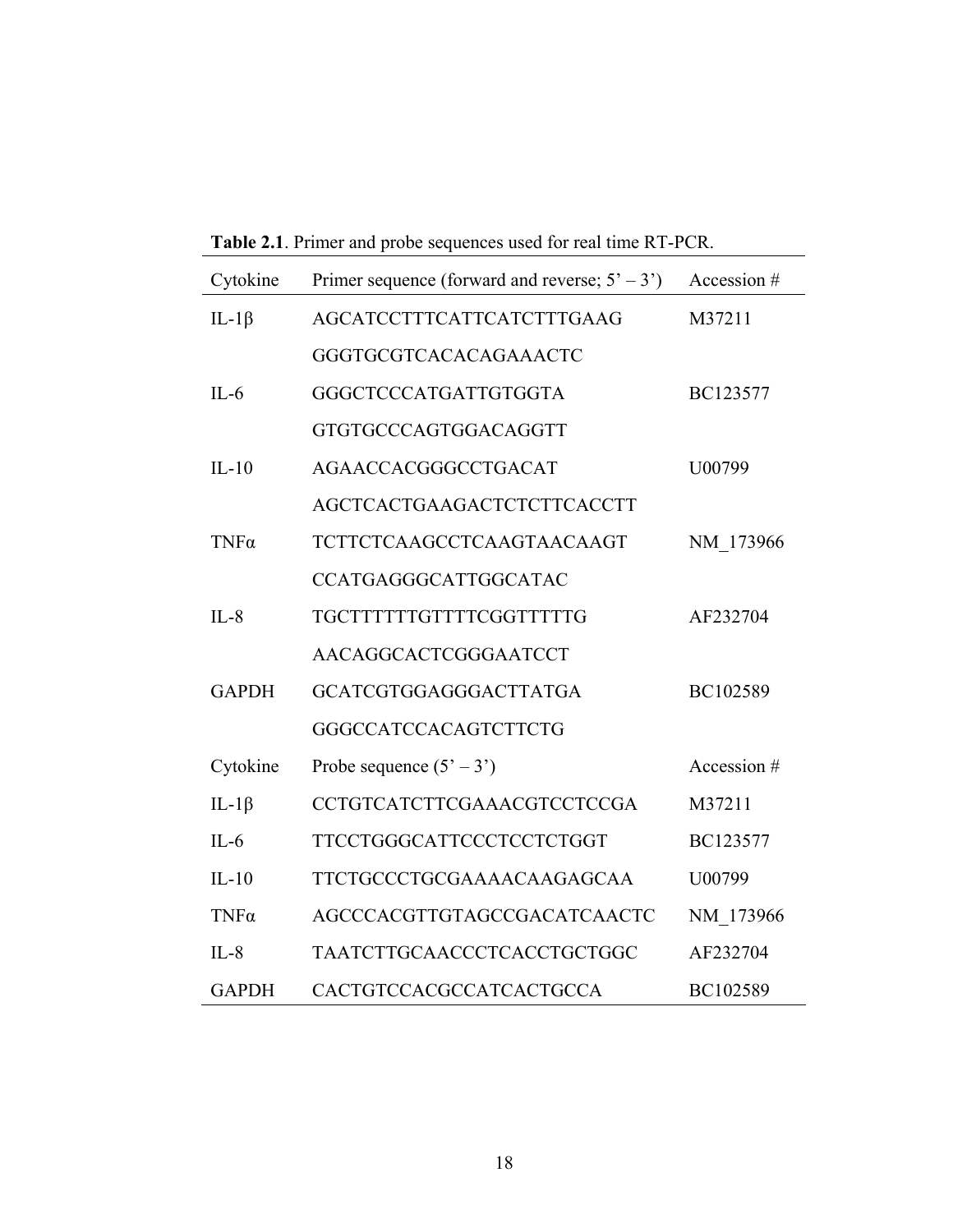### *ELISAs for TNFα, IL-1β, and IL-8*

ELISA for TNFα, IL-1β, and IL-8 concentrations was performed on the culture medium collected 12h after stimulation with *E. coli*. Also, IL-8 concentration in plasma from blood samples collected from calving until 21 DIM was determined using a human IL-8 ELISA kit (R&D Systems, Inc., Minneapolis, MN) validated for use in bovine (Shuster et al., 1996; Galligan and Coomber, 2000).

 For TNFα and IL-1β ELISAs, flat-bottom 96-well plates (Thermo Fisher Scientific Inc., Waltham, MA, USA) were coated overnight at  $4^{\circ}$ C with 100 µL of 0.05 M sodium carbonate, pH 9.6, containing either rabbit monoclonal anti-bovine TNFα (1µg/mL) or rabbit polyclonal anti-bovine IL-1β (5µg/mL) antibodies (Pierce-Endogen, Thermo Fisher Scientific Inc., Waltham, MA, USA). The plates were allowed to warm to room temperature for 1 h, washed 3 times with 0.05% Tween 20 diluted in 50 mM Tris-buffered saline (TBS), pH 8.0, and subsequently blocked with 10% (diluted with TBS) Seablock blocking buffer (Pierce-Endogen) for 1 h at room temperature. The plates were washed 5 times with 0.05% Tween 20 diluted in 50 mM TBS, and 100 µL of culture medium or plasma were added to each well in duplicate. Recombinant bovine TNFα and IL-1β (Pierce-Endogen) were diluted to form a standard curve within each plate. The plates were incubated for 1.5 h and then washed 5 times as described above. Mouse monoclonal anti-bovine TNFα (AbD Serotec Inc. Kidlington, UK) or rabbit biotinylated polyclonal anti-bovine IL-1β (Pierce-Endogen) were diluted to a concentration of 5 µg/mL using 10% blocking buffer, and 100 µL were added to each well. The plates were then incubated for 1 h at room temperature, washed 5 times as described, 100 µL of Streptavidin (AbD Serotec) diluted 1:1000 in 10% blocking buffer were added to each well, and plates were incubated for 1 h at room temperature, in the dark. Following incubation, the plates were washed 5 times, and 100 µL of 3,3', 5,5' tetramethylbenzidine substrate solution (Sigma-Aldrich, St.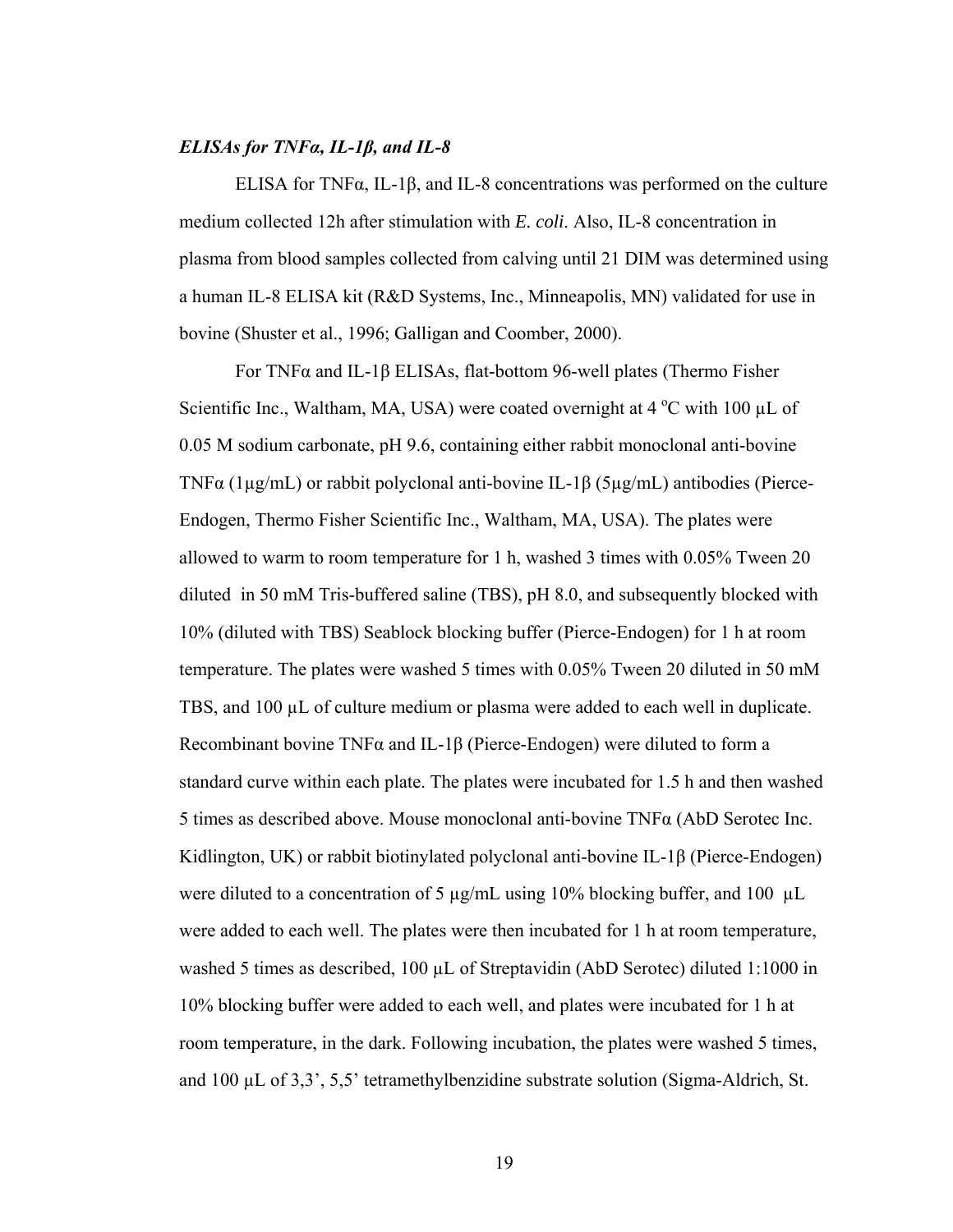Louis, MO, USA) was added to each well; the reaction was allowed to proceed for 20 mins and stopped by adding 100  $\mu$ L of 2 M H<sub>2</sub>SO4. The absorbance was read at 450 nm on a microplate reader (BioTek Instruments, Inc., Winooski, VT, USA). A background correction reading at 570 nm was subtracted from the 450 nm absorbance reading.

Concentrations of TNF $\alpha$ , IL-1 $\beta$ , and IL-8 (ng/mL) in the medium were later normalized to the average concentration of total RNA  $(\mu g)$  at 4 and 8 hours after stimulation with *E. coli*. Results are expressed as ng/ml/µg of total RNA. The normalization was performed to adjust for individual variation in the number of adherent monocytes among cows. Simple linear regression showed that number of isolated monocytes was directly correlated  $(R^2 = 0.99)$  with the total RNA isolated when number of monocytes went from 100,000 to 500,000 (total RNA yield from 0.55 to 10.97 µg); however, the RNA yield plateaued after 500,000 monocytes. Our total RNA yield ranged from  $0.5$  to  $10 \mu$ g. Within cow, there was little variation: the total RNA isolated from wells at 4 h after stimulation was highly associated with the total RNA isolated from wells at 8 h after stimulation ( $P < 0.0001$ ;  $R^2 = 0.73$ ); therefore, the average total RNA concentration between 4 and 8 h would be a good predictor of the total RNA at 12 h after stimulation.

# *Statistical Analyses*

This was an observational cohort study. Two out of the 21 primiparous cows enrolled in the study were culled before the end of the observation period and were excluded from the analysis. Therefore, 42 cows (19 primiparous and 23 multiparous) were used for the final analysis for the association between uterine disease and cytokine gene expression and production. For statistical analysis, cows were classified into three categories: 1) cows that developed metritis in the first 14 DIM; 2) cows that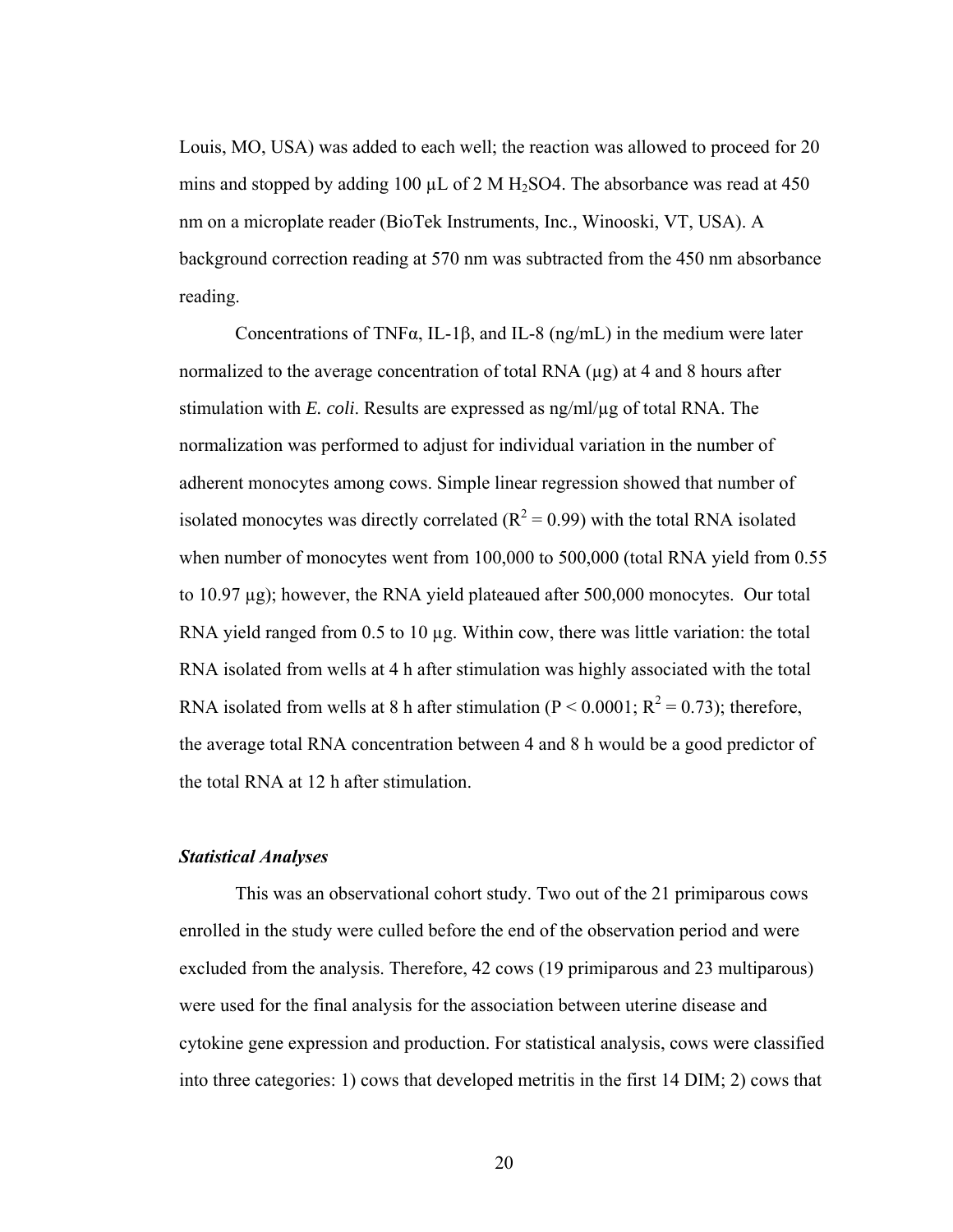did not develop metritis but were diagnosed with subclinical endometritis at 42 DIM; 3) healthy control cows. Fold difference (n-fold) in cytokine gene expression (PCR), cytokine concentration in the culture medium (ELISA), from calving until 42 DIM, and cytokine concentration in plasma from calving until 21 DIM were analyzed by ANOVA for repeated measures using the MIXED procedure of SAS (Version 9.1; SAS Inst. Inc., Cary, NC). A first-order autoregressive covariance structure was used. Because n-fold was not normally distributed, the statistical analysis was performed on the delta delta Ct (ddCt) values (normally distributed) and then converted to n-fold  $(2<sup>-</sup>$  $\text{d}^{dC_t}$ ) for data presentation. Cytokine data from ELISAs were skewed; therefore, they were transformed to their natural logarithm for data analysis, and back transformed for data presentation. Normality of standardized residuals was evaluated by inspection of normal probability plots. Models included the effects of uterine disease, parity (primiparous vs. multiparous), time (day of blood collection; 0, 7, 14, 21, 28, 35, and 42), and 2- and 3-way interactions between uterine disease, parity and time. Metritis and parity were forced into the models but interactions were removed if  $P > 0.15$ . The cow was included in the analysis as a random effect. When either an effect of uterine disease or an interaction between metritis and time was observed, post-hoc multiple comparisons were performed using the Bonferroni adjustments in SAS.

Differences with P  $\leq$  0.05 were considered significant and 0.05 < P  $\leq$  0.10 were considered a tendency. Interactions were significant when  $P \le 0.15$ .

#### **RESULTS**

Of the 42 cows used in the study, 8 (19%) were diagnosed with metritis and classified as metritis for the statistical analysis; 18 (43%) were diagnosed with SCE, but only 14 were classified as SCE for the statistical analysis because 4 of them also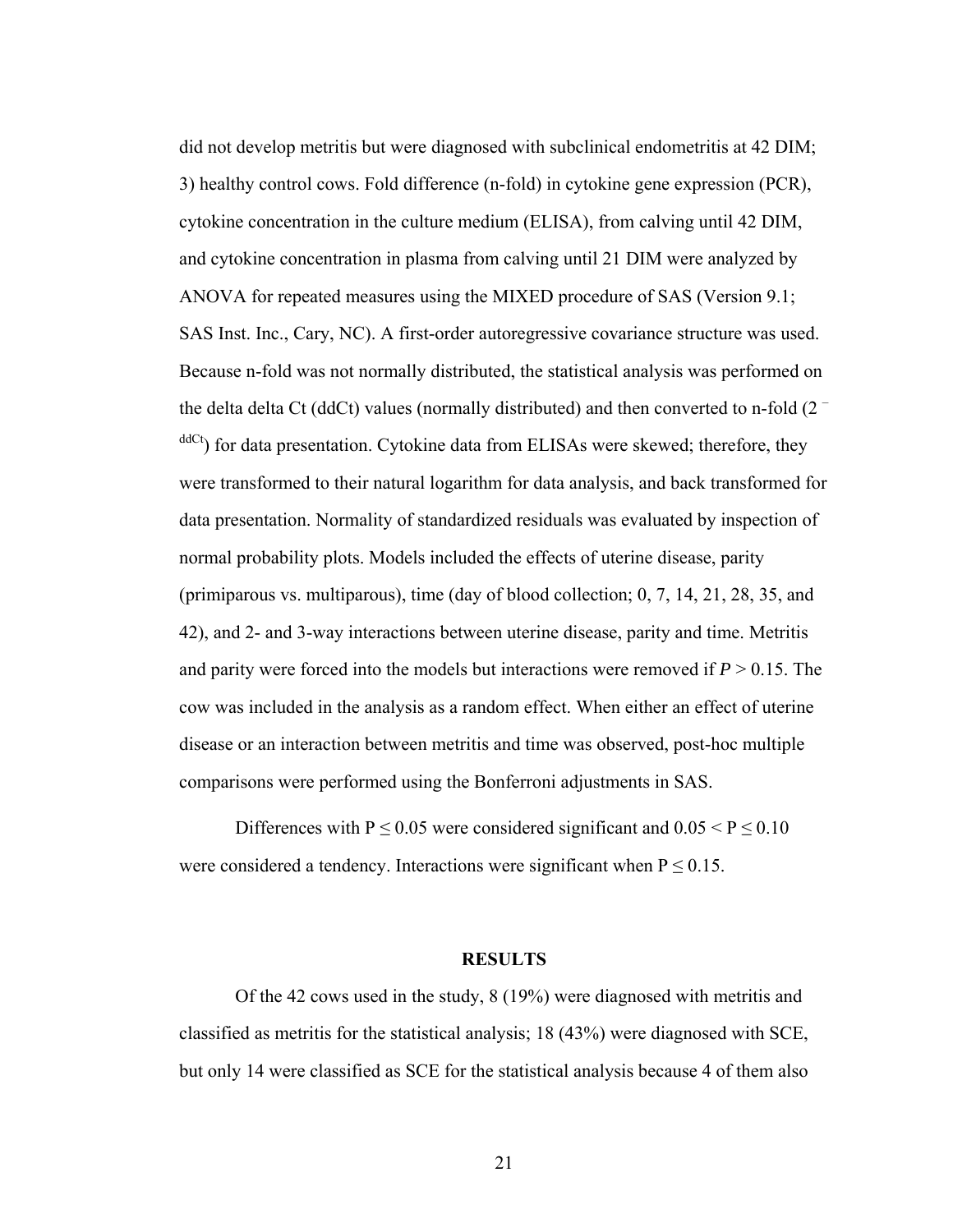had metritis and therefore were classified as metritis; and 20 (48%) were not diagnosed with metritis or SCE and were classified as healthy controls. Mean and median day of diagnosis of metritis were 5 and 5 DIM, with a range from 3 to 8 DIM.

There was an interaction between uterine disease and time on TNFα gene expression  $(P < 0.001)$ , and monocytes from cows that developed metritis had lower TNF $\alpha$  gene expression than monocytes from cows that had SCE ( $P = 0.001$ ) or healthy cows ( $P = 0.005$ ) at 7 and 14 d after calving; however, TNF $\alpha$  gene expression did not differ  $(P = 0.32)$  between monocytes from cows that had SCE and healthy cows (**Figure 2.1a**). TNF $\alpha$  gene expression decreased from calving until 14 d after calving, and then returned to the levels of calving by 28 d (time effect, *P* < 0.001; **Figure 2.1a**).

There was an interaction between uterine disease and time  $(P = 0.10)$ , and monocytes from cows that developed metritis had lower IL-1β gene expression than monocytes from cows that had SCE ( $P = 0.003$ ) or healthy cows ( $P = 0.005$ ); however, IL-1β gene expression did not differ  $(P = 0.53)$  between monocytes from cows that had SCE and healthy cows (**Figure 2.1b)**. There was also an interaction between parity and time  $(P = 0.03)$  with monocytes from multiparous cows presenting lower IL-1β gene expression 7 d after calving than monocytes from primiparous cows  $(2.6 \pm 1.0 \text{ vs. } 10.0 \pm 3.2; P = 0.006)$ . IL-1 $\beta$  gene expression decreased from calving until 14 d after calving, returning to the levels of calving by 28 d (time effect,  $P \leq$ 0.001; **Figure 2.1b**).

There was an interaction between uterine disease and time  $(P = 0.07)$ , and monocytes from cows that developed metritis had lower IL-6 gene expression than monocytes from cows that had SCE ( $P = 0.007$ ) or healthy cows ( $P = 0.01$ ); however, IL-6 gene expression did not differ  $(P = 0.62)$  between monocytes from cows that had SCE and healthy cows (**Figure 2.1c)**. There was also an interaction between parity and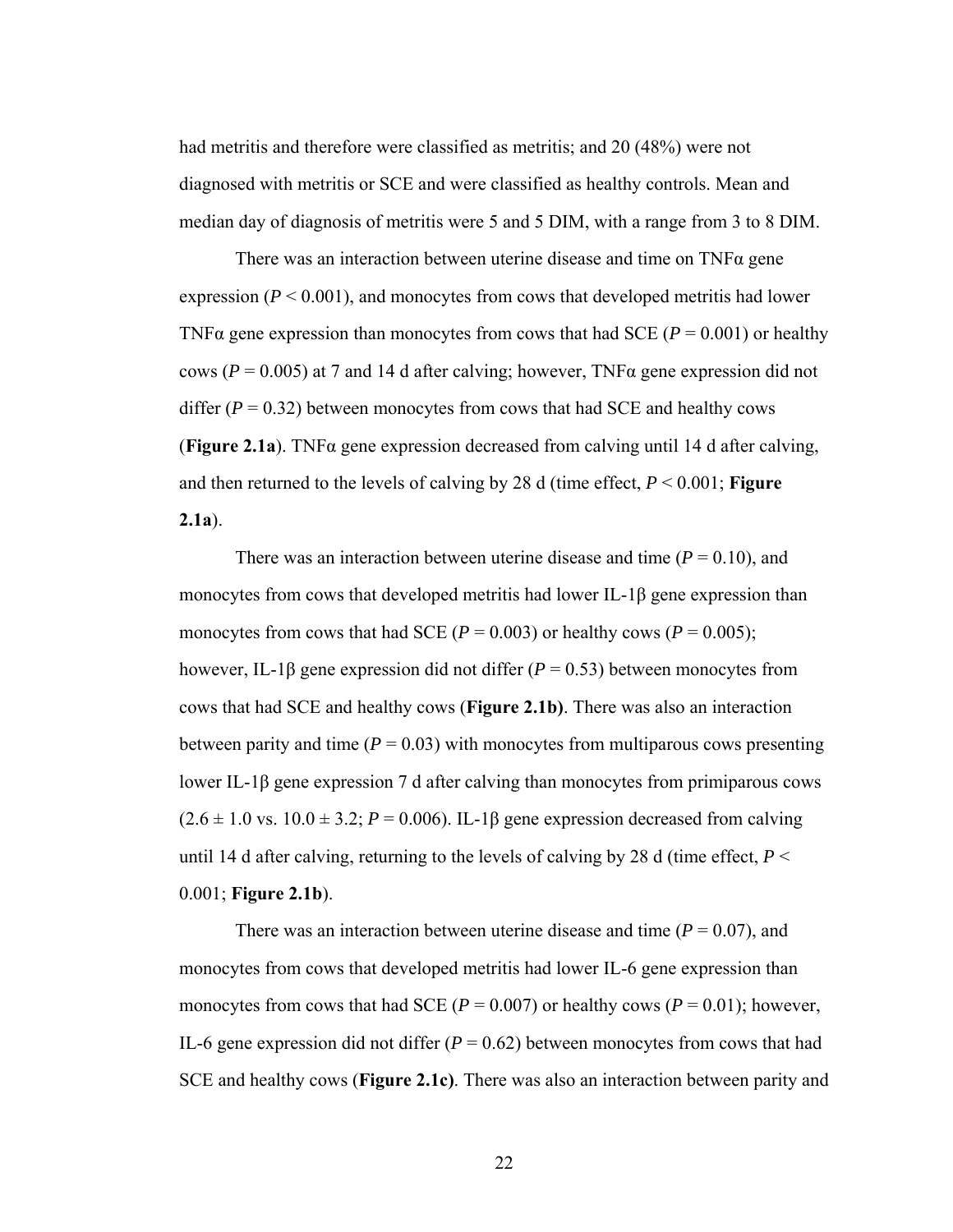time  $(P = 0.07)$  with monocytes from multiparous cows presenting lower IL-6 gene expression 7 d after calving than monocytes from primiparous cows  $(2.6 \pm 0.9 \text{ vs. } 7.1)$  $\pm$  2.2; *P* = 0.03). IL-6 gene expression decreased from calving until 14 d, and then returned to the levels of calving by 28 d (time effect, *P* < 0.001; **Figure 2.1c**).



(a)

**Figure 2.1a**. Fold difference in **TNFα** mRNA expression for cows that developed metritis up to 14 days in milk (DIM) (triangles), had subclinical endometritis at 42 DIM (squares) or remained healthy up to 42 DIM (circles).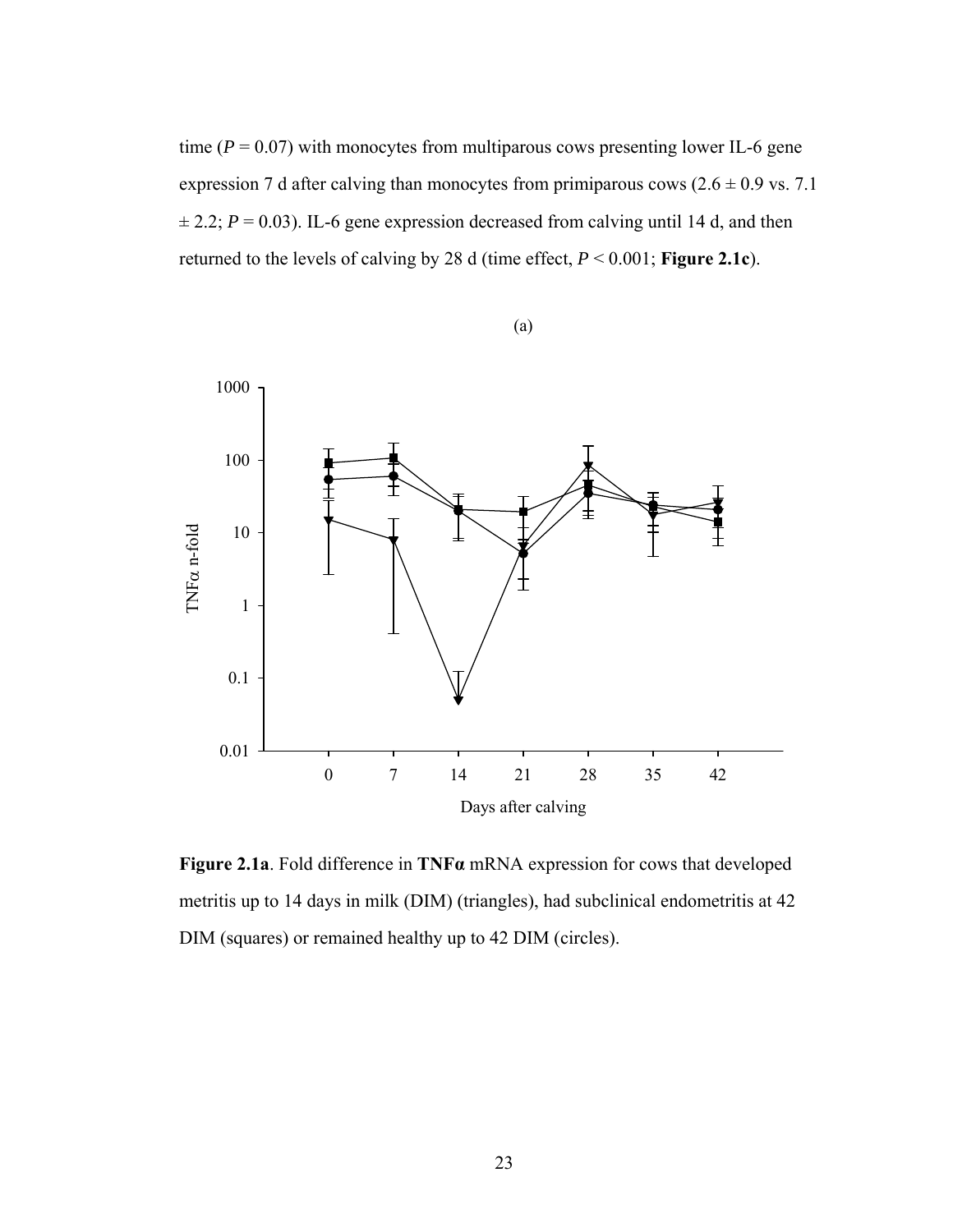

**Figure 2.1b.** Fold difference in IL-1β mRNA expression for cows that developed metritis up to 14 days in milk (DIM) (triangles), had subclinical endometritis at 42 DIM (squares) or remained healthy up to 42 DIM (circles).

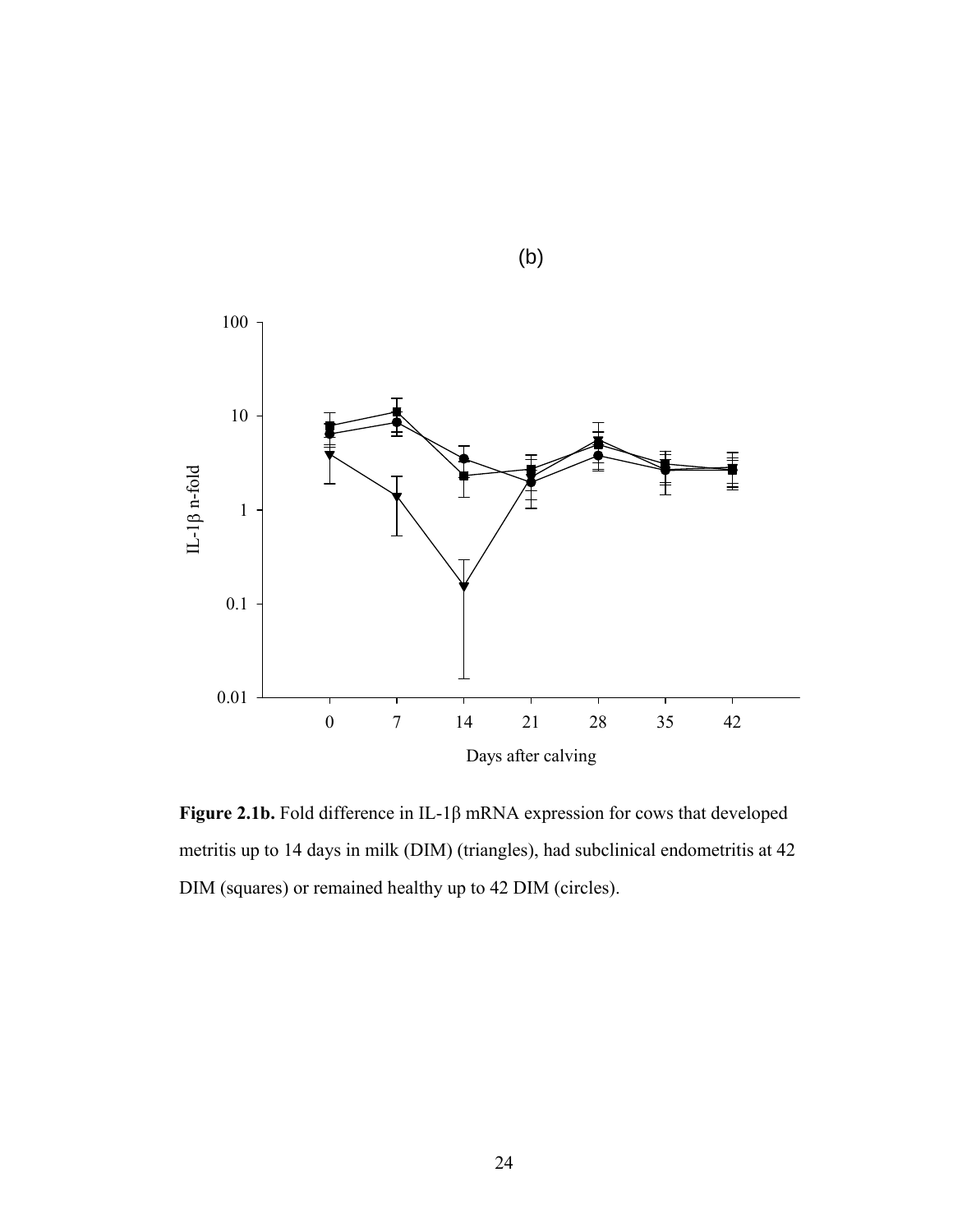

(c)

**Figure 2.1c**. Fold difference in **IL-6** mRNA expression for cows that developed metritis up to 14 days in milk (DIM) (triangles), had subclinical endometritis at 42 DIM (squares) or remained healthy up to 42 DIM (circles).

There was no effect of uterine disease  $(P = 0.16)$  or interaction between uterine disease and time  $(P = 0.74)$  on IL-8 gene expression (**Figure 2.2**). There was an interaction between parity and time  $(P = 0.10)$  with monocytes from multiparous cows presenting lower IL-8 gene expression 7 d after calving than monocytes from primiparous cows  $(2.6 \pm 0.7 \text{ vs. } 6.8 \pm 1.6; P = 0.009)$ . IL-8 gene expression decreased from calving until 14 d, returning to the levels of calving by 28 d (time effect,  $P =$ 0.004; **Figure 2.2**).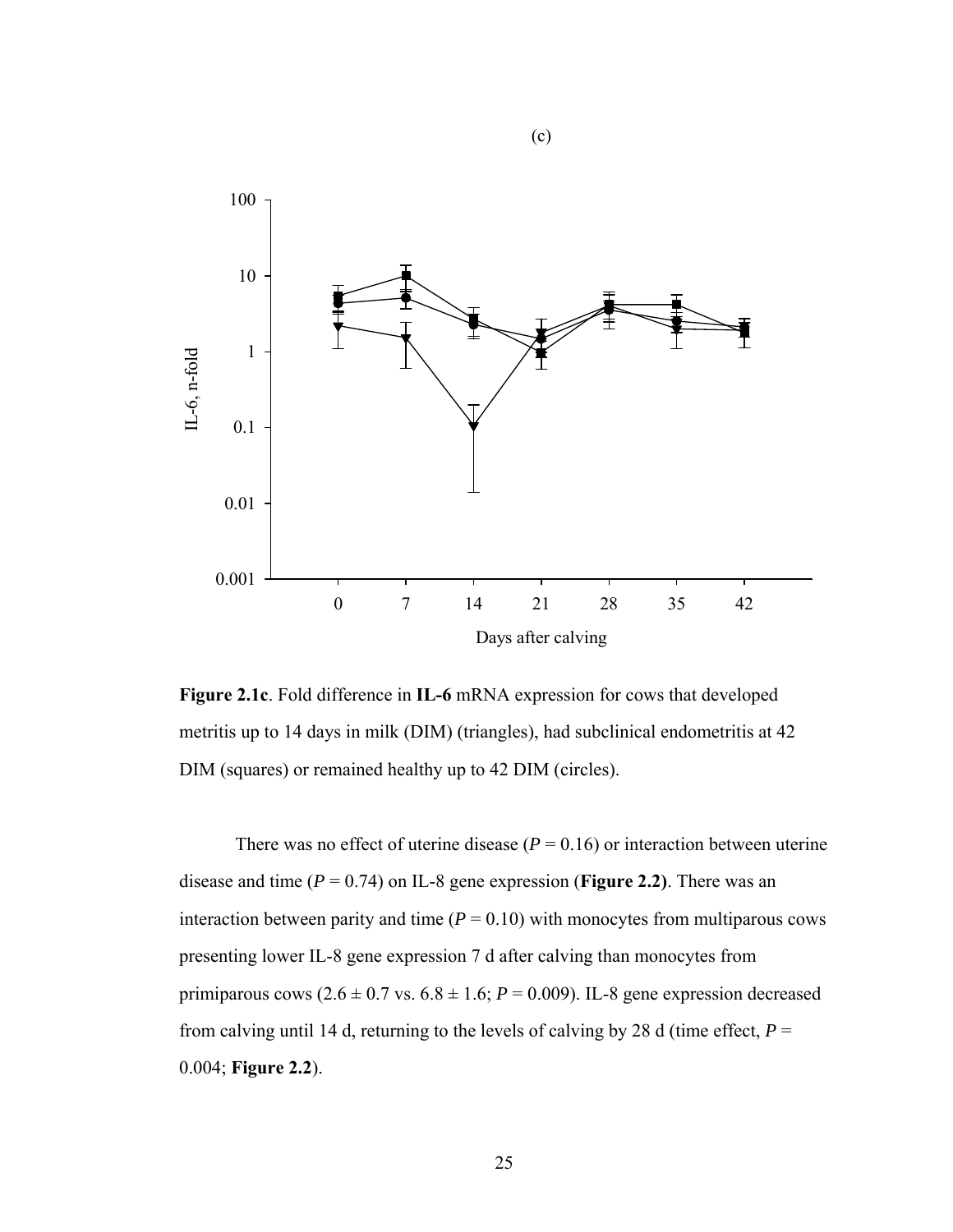

**Figure 2.2**. Fold difference in **IL-8** mRNA expression for cows that developed metritis up to 14 days in milk (DIM) (triangles), had subclinical endometritis at 42 DIM (squares) or remained healthy up to 42 DIM (circles).

There was no effect  $(P = 0.68)$  of uterine disease or interaction between uterine disease and time  $(P = 0.60)$  on IL-10 gene expression (**Figure 2.3**). IL-10 gene expression was increased at 14 and 28 d after calving (time effect;  $P = 0.03$ ; **Figure 2.3**).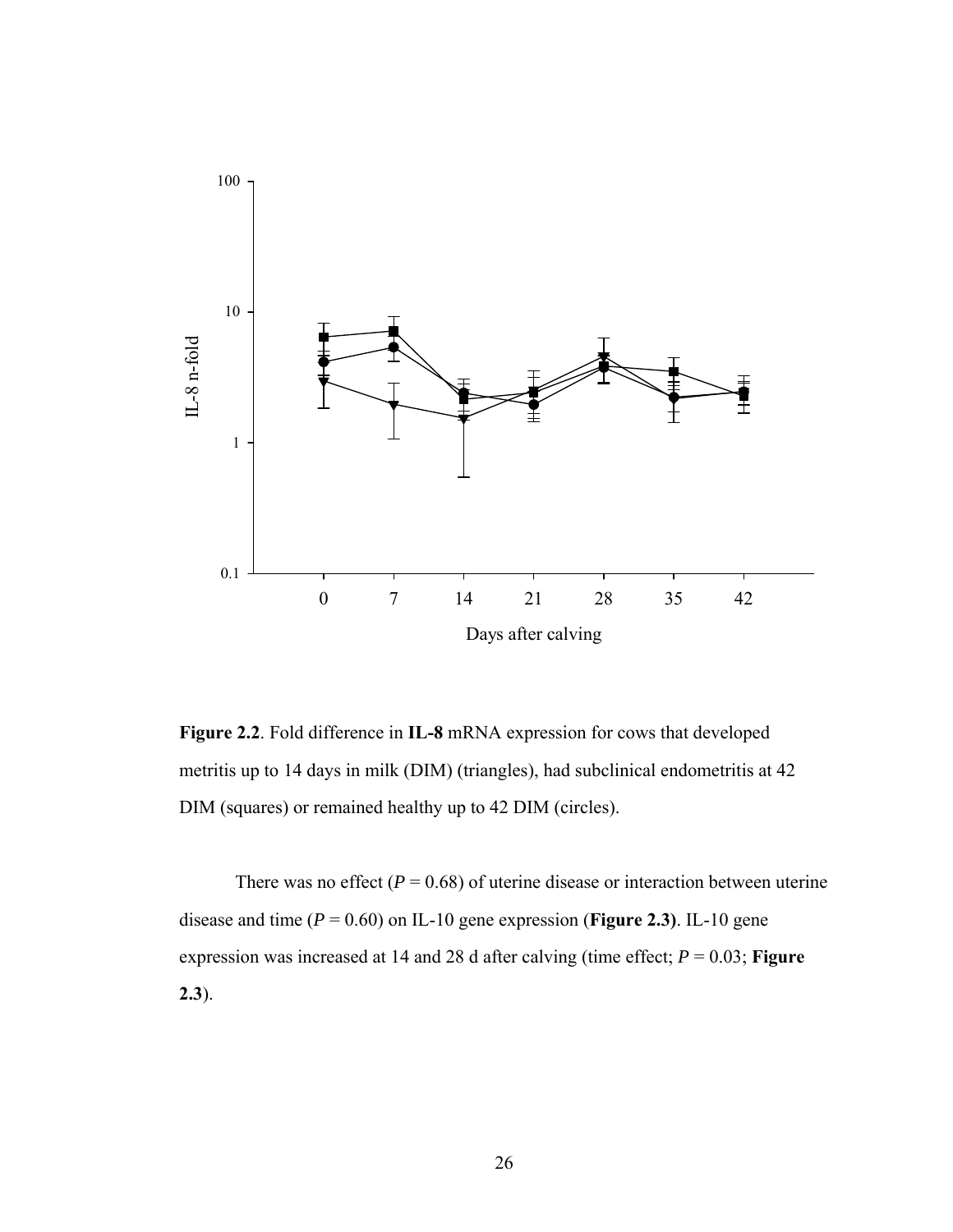

**Figure 2.3**. Fold difference in **IL-10** mRNA expression for cows that developed metritis up to 14 days in milk (DIM) (triangles), had subclinical endometritis at 42 DIM (squares) or remained healthy up to 42 DIM (circles).

There was an interaction between uterine disease and time  $(P = 0.11)$  on the TNF $\alpha$  concentration in the monocyte culture medium from calving until 42 d after calving. TNF $\alpha$  concentration in the medium used to culture monocytes from cows that developed metritis tended to be decreased at calving compared to cows that had SCE  $(P = 0.06)$  or healthy cows  $(P = 0.09)$ ; in addition, TNF $\alpha$  was decreased  $(P < 0.05)$  at 7 and 21 d after calving (**Figure 2.4a**). There was an effect of parity ( $P = 0.07$ ) and TNF $\alpha$  concentration tended to be increased in the medium used to culture monocytes from primiparous cows compared to multiparous cows  $(10.2 \pm 2.4 \text{ vs. } 5.5 \pm 1.4 \text{ s})$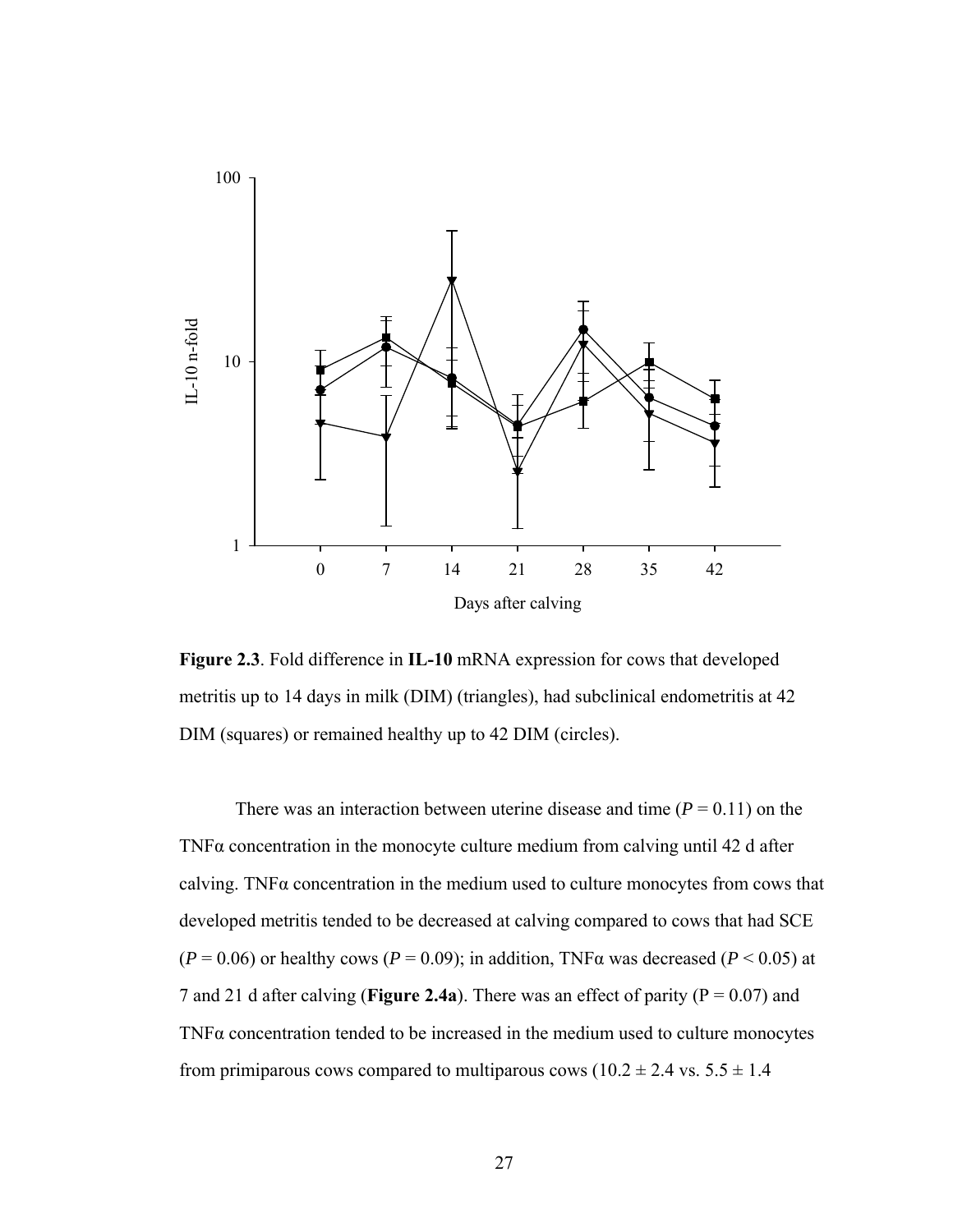ng/mL/µg of total RNA). TNFα concentration was the lowest at calving and at 21 DIM (time effect,  $P = 0.02$ ; **Figure 2.4a**). There was no effect of uterine disease ( $P =$ 0.94) or interaction between uterine disease and time ( $P = 0.20$ ) on the IL-1 $\beta$ concentration in the monocyte culture medium from calving until 42 d after calving (**Figure 2.4b**). IL-1β concentration increased from calving until 42 d after calving (time effect,  $P = 0.10$ ; **Figure 2.4b**).



(a)

**Figure 2.4a.** Concentration of **TNFα** in the monocyte culture medium collected 12 hours after stimulation with *E. coli* for cows that developed metritis up to 14 days in milk (DIM) (triangles), had subclinical endometritis at 42 DIM (squares) or remained healthy up to 42 DIM (circles).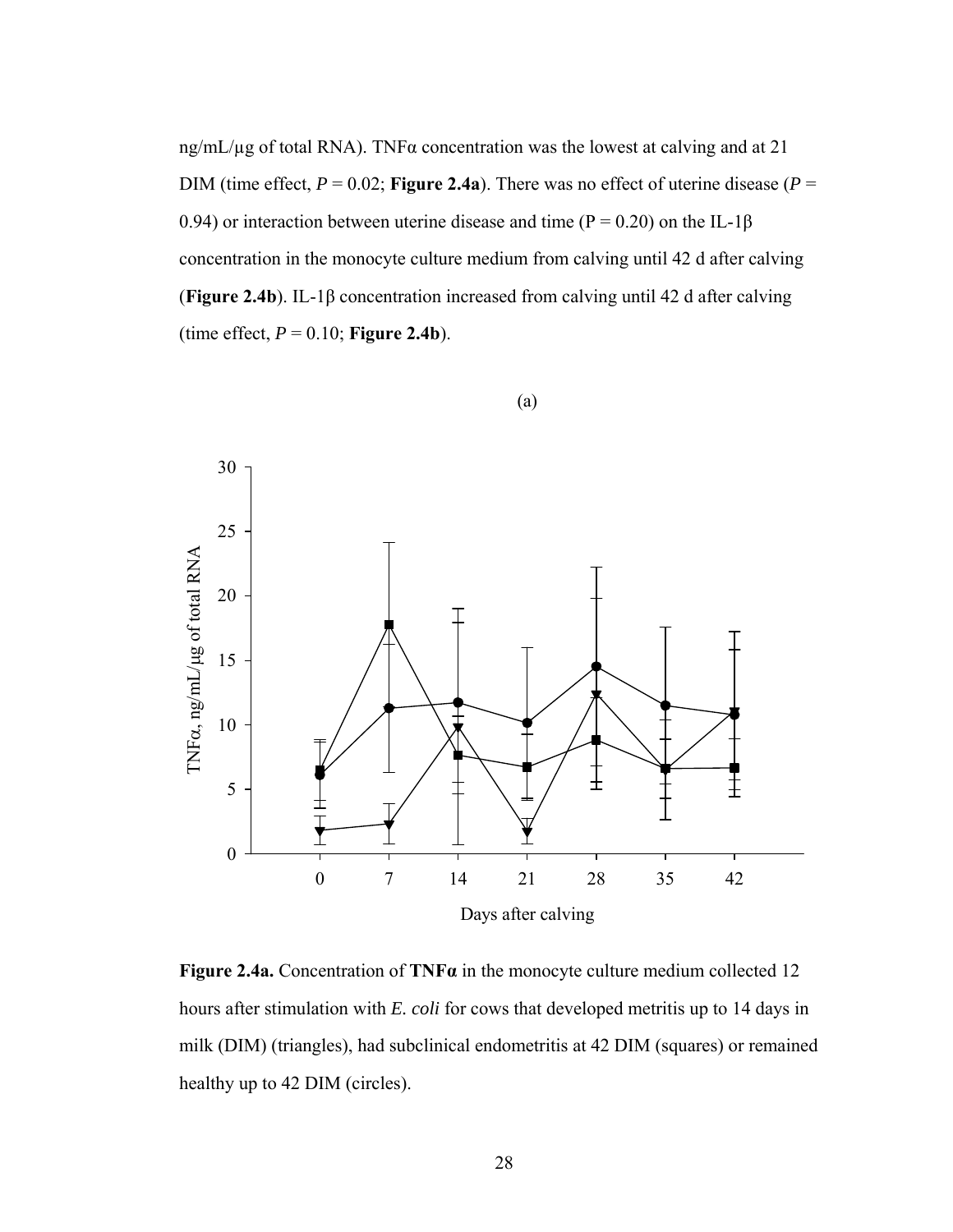

**Figure 2.4b**. Concentration of **IL-1β** in the monocyte culture medium collected 12 hours after stimulation with *E. coli* for cows that developed metritis up to 14 days in milk (DIM) (triangles), had subclinical endometritis at 42 DIM (squares) or remained healthy up to 42 DIM (circles).

There was no effect of uterine disease ( $P = 0.71$ ), time ( $P = 0.58$ ) or interaction between uterine disease and time  $(P = 0.88)$  on the IL-8 concentration in the monocyte culture medium from calving until 42 d after calving (**Figure 2.5)**. There was an effect of parity  $(P = 0.02)$ , and IL-8 concentration was increased in the medium used to culture monocytes from primiparous cows compared to multiparous cows  $(0.40 \pm 0.04)$ vs.  $0.29 \pm 0.03$  ng/mL/ $\mu$ g of total RNA).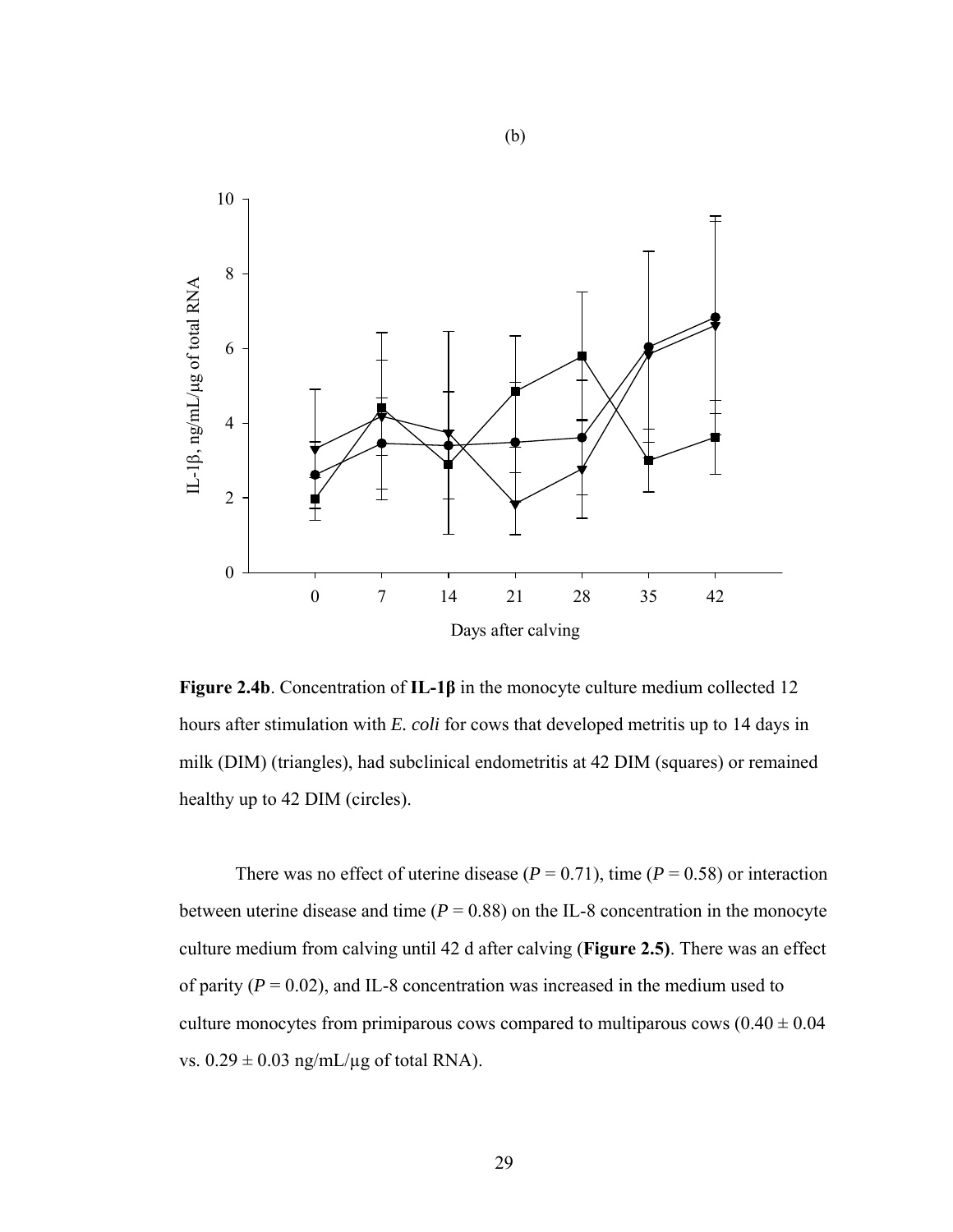

**Figure 2.5**. Concentration of **IL-8** in the monocyte culture medium collected 12 hours after stimulation with *E. coli* for cows that developed metritis up to 14 days in milk (DIM) (triangles), had subclinical endometritis at 42 DIM (squares) or remained healthy up to 42 DIM (circles).

There was no effect of uterine disease ( $P = 0.94$ ), time ( $P = 0.20$ ) or interaction between uterine disease and time  $(P = 0.97)$  on the IL-8 concentration in plasma from calving until 21 d after calving (**Figure 2.6**).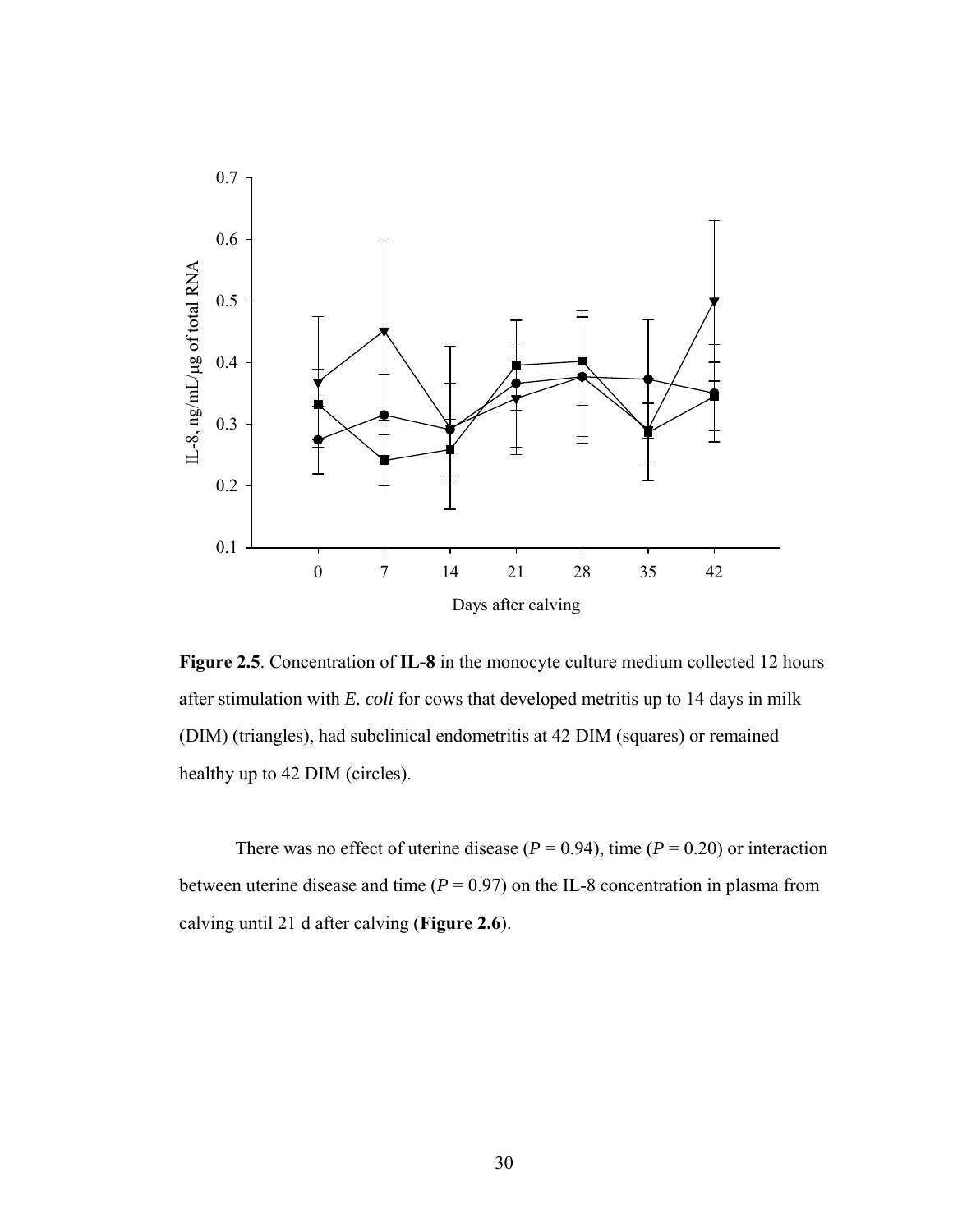

**Figure 2.6**. Concentration of **IL-8** in plasma of cows that developed metritis up to 14 days in milk (DIM) (triangles), had subclinical endometritis at 42 DIM (squares) or remained healthy up to 42 DIM (circles).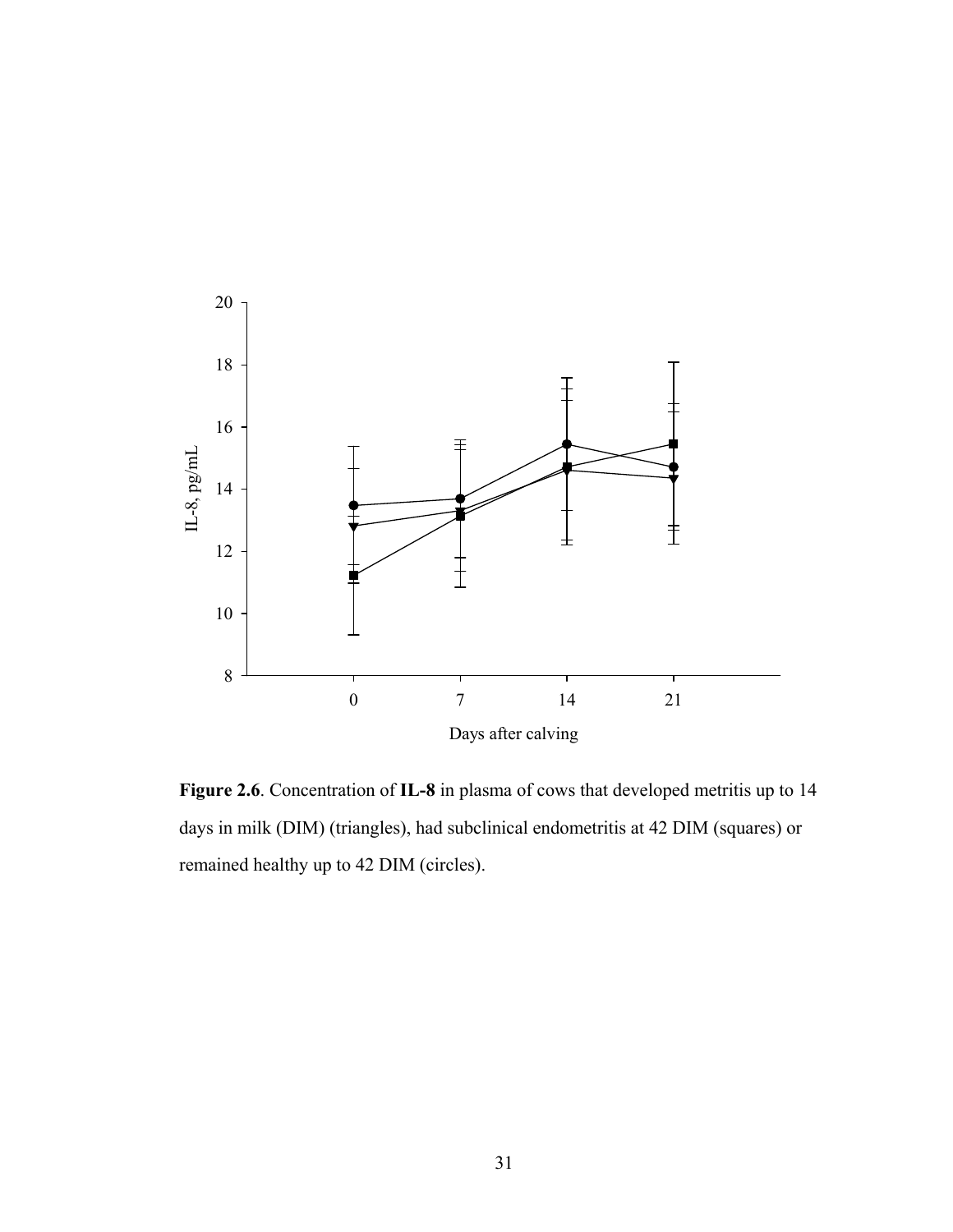#### **DISCUSSION**

Neutrophil function (chemotaxis, phagocytosis and killing ability) is decreased around the time of calving in high-producing dairy cows (Gilbert et al., 1993; Goff and Horst, 1997; Kehrli et al., 1989a; Kimura et al., 1999) particularly in cows that develop uterine disease (Cai et al., 1994; Hammon et al., 2006; Kim et al., 2005). Decreased lymphocyte function was also observed around calving (Kehrli et al., 1989b; Kehrli and Goff, 1989; Mallard et al., 1998). Nonetheless, Limited information is available about the role of monocytes and macrophages in modulating the immune response around calving. Karcher et al., (2008) evaluated modulation of cytokine gene expression and secretion during the periparturient period in dairy cows naturally infected with Mycobacterium; however, no information is available about uterine disease.

Overall, we observed a sharp decrease in pro-inflammatory cytokine gene expression from calving until 14 d after calving. This drop was mainly because cows that developed metritis had a decrease in all pro-inflammatory cytokines compared to healthy cows and SCE cows. Metritis is an acute and severe process caused by bacterial contamination around calving, and characterized by fetid uterine discharge and systemic complications such as loss of appetite and fever (Bondurant, 1999, Sheldon and Dobson, 2004). Subclinical endometritis can be considered a chronic condition in which cows fail to completely clear bacterial contaminants (Gilbert et al.,2007). Neutrophils from cows that developed metritis and cows that had SCE have had a loss in function around calving (Hammon et al., 2006); therefore, loss of neutrophil function might be the main cause for the development of SCE, and decrease in function of monocytes might also be involved in the development of metritis.

Although gene expression for all pro-inflammatory cytokines was decreased for cows that developed metritis, we only detected a difference in secretion of  $TNF\alpha$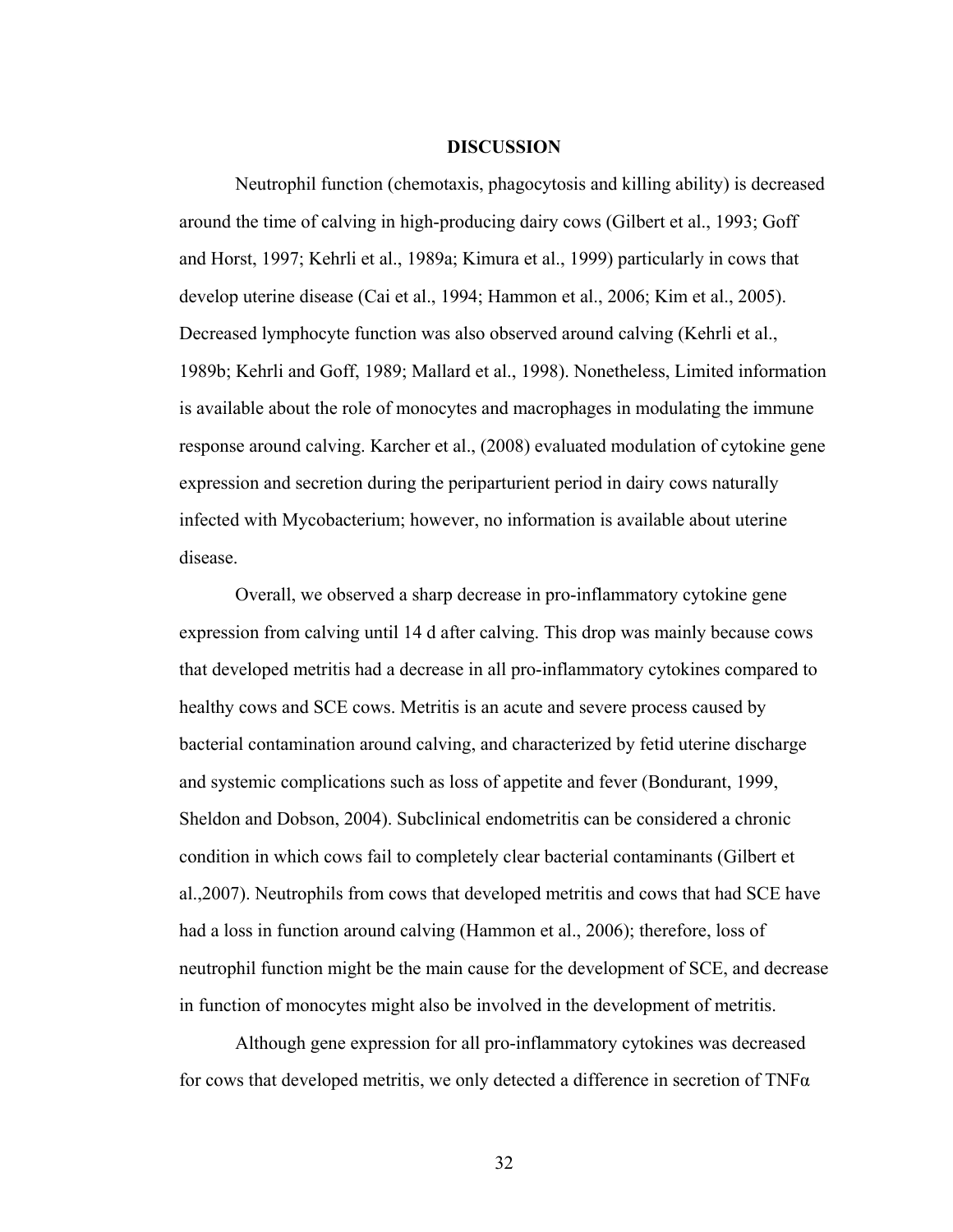using ELISA. TNF $\alpha$  is the main cytokine involved in stimulation of expression of cell adhesion molecules that are specific to neutrophils (E-selectin), the induction of production of the neutrophil chemokine IL-8 by endothelium, and the activation of neutrophils and monocytes (Roach et al., 2002). Therefore, a decrease in secretion of TNFα could impair neutrophil migration to sites of bacterial infection, as well as affect their phagocytic and killing ability. The decrease in gene expression and secretion of pro-inflammatory cytokines in cows that developed metritis could be due to an intrinsic defect in their leukocyte function (Mallard et al., 1998; Nino-Soto et al., 2008) or an extrinsic mechanisms affecting their activity, such as a greater degree of negative energy balance that these cows experience (Hammon et al., 2006). Because differences in gene expression and secretion among cows that developed metritis and cows that did not occurred mainly when negative energy balance would have expected to be most severe (Beam and Butler, 1998), it is likely that the state of negative energy balance is affecting the ability of these cows to regulate gene expression.

Downregulation of inflammation could result from a decreased in the production of pro-inflammatory cytokines or from the upregulation of antiinflammatory regulatory cytokines (such as IL-10, as it has been shown in cows infected with clinical Johne's disease; Khalifeh and Stabel, 2004). We did not observe any difference in gene expression according to disease status; therefore, downregulation of pro-inflamatory cytokines may be the main factor affecting the ability to mount a proper inflammatory process in cows that develop metritis.

Applying our *in vitro* observations applied to the *in vivo* condition, the development of metritis in cows could be explained in part by a decrease in gene expression and secretion of  $TNF\alpha$  at calving, which consequently fails to induce the expression of selectins, and the secretion of IL-8 by the vascular endothelium in the uterus for appropriate neutrophil extravasation. Cows that develop retained placenta (a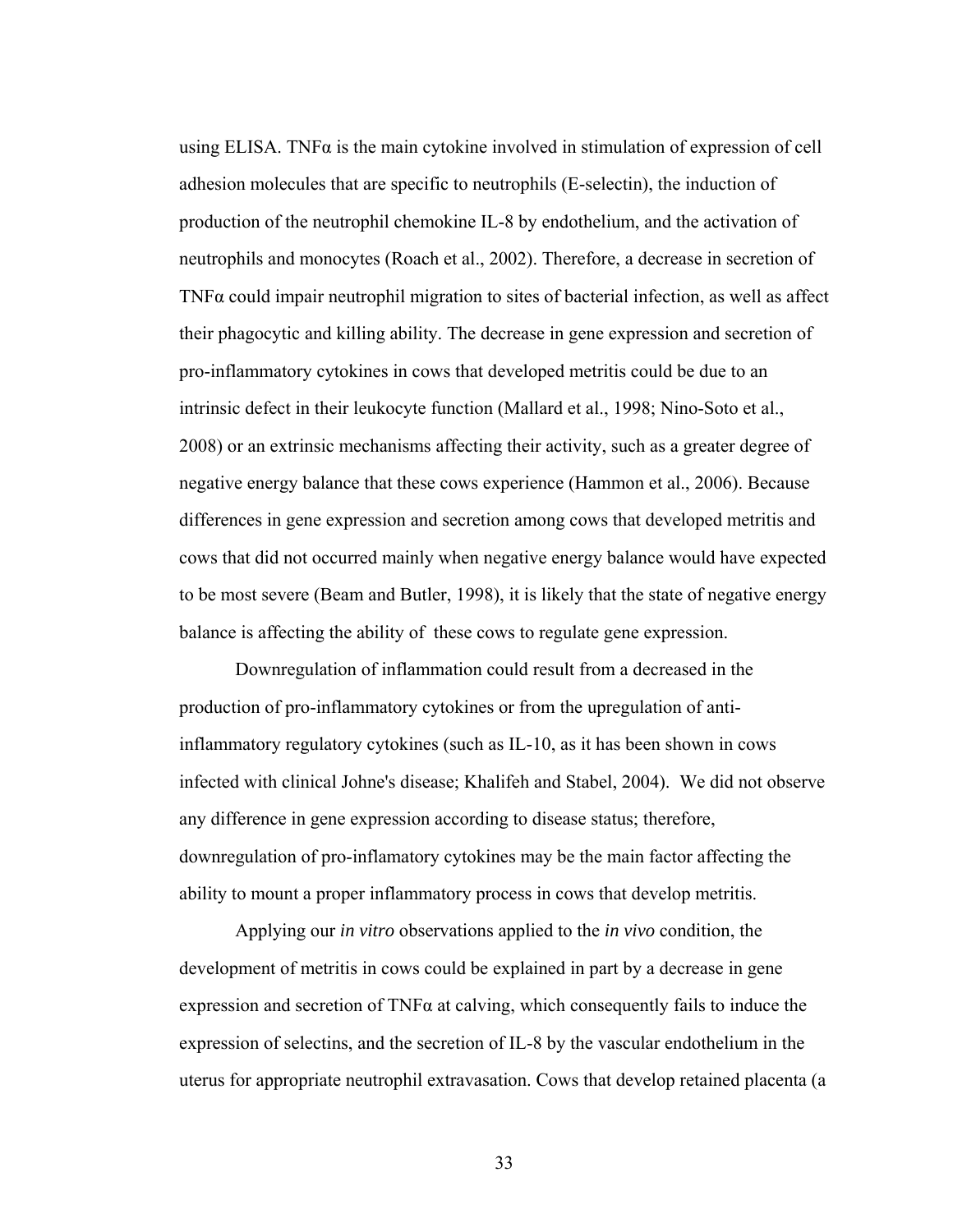major risk factor for metritis) have decreased chemotaxis to the sites of placental attachment in the uterus, along with decreased plasma IL-8 concentrations (Kimura et al., 2002). Nonetheless, we did not detect any difference in plasma IL-8 concentration among cows that developed metritis and cows that did not. Chemokines act locally and in minute concentrations at the site of inflammation; therefore, although we did not detect a systemic difference in IL-8 concentration, a local difference could still occur.

In summary, monocyte gene expression of pro-inflammatory cytokines (TNF $\alpha$ , IL-1β, and IL-6), and secretion of the main pro-inflammatory cytokine (TNF $\alpha$ ) were decreased from calving until 2 to 3 wk after calving in cows that developed metritis. Cows that had SCE did not differ from healthy cows. Decreased expression of proinflammatory cytokines could lead to poor chemotaxis and activation of neutrophil, which would impair diapedesis to the site of infection, bacterial clearance and predispose cows to the development of metritis.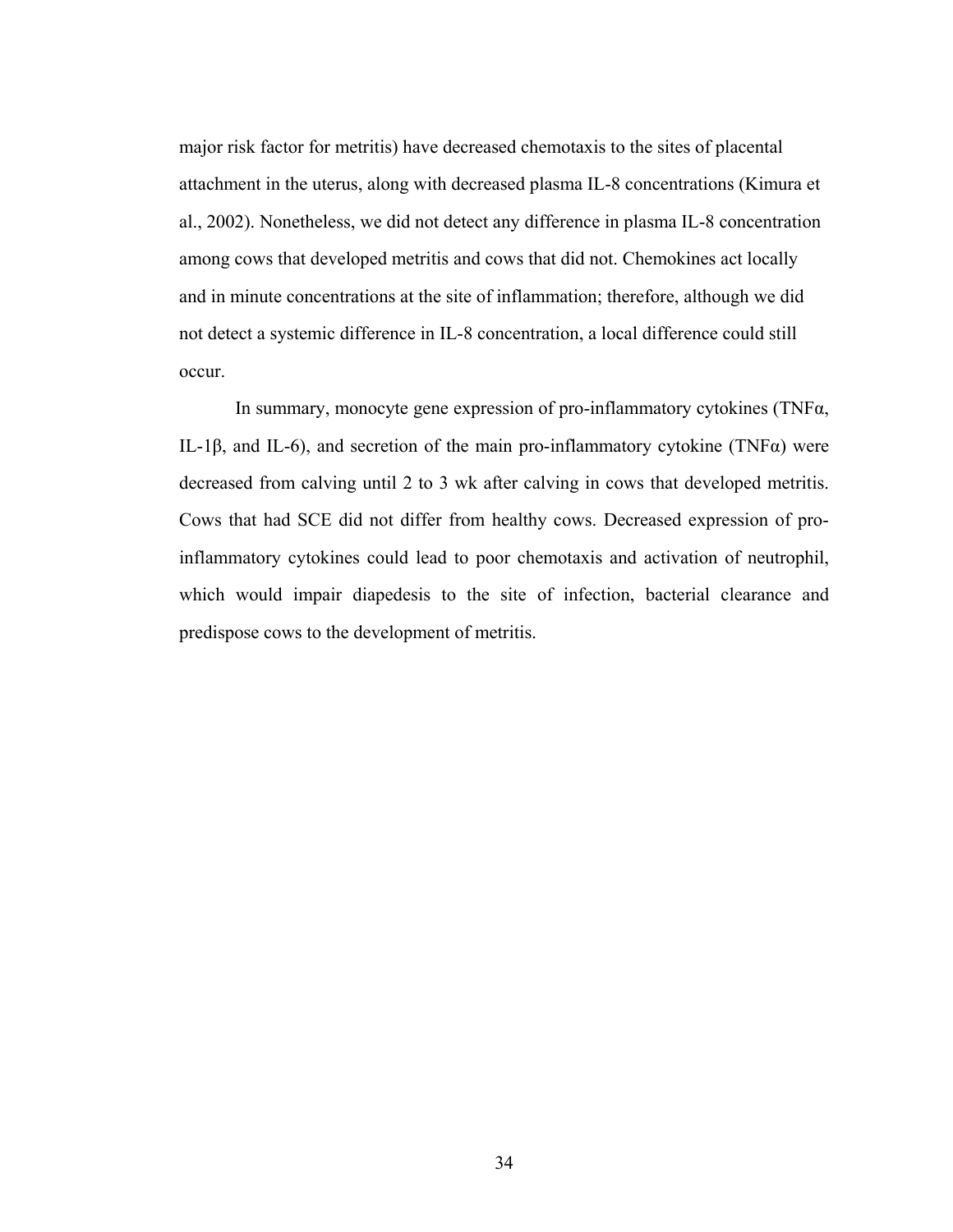# CHAPTER THREE

**Association between subclinical endometritis and cytokine expression in uterine tissue from Holstein cows** 

### **Interpretive summary: Cytokine expression by uterine tissue.** Galvão.

Uterine tissue cytokine gene expression was evaluated in 28 Holstein cows from calving until 7 wk after calving. ELISA was performed on serum to measure IL-8. Pro-inflammatory (TNFα and IL-1β) cytokine gene expression in uterine tissue was decreased in cows that had SCE compared to healthy cows at 1 week after calving. IL-1β, IL-6, and IL-8 gene expression in uterine tissue were increased in cows that had SCE compared to healthy cows at 5 or 7 wk after calving. Multiparous cows had increased IL-1β, IL-6 and IL-8 gene expression and increased IL-8 in serum compared to primiparous cows. The lower expression of pro-inflammatory cytokines early after calving indicates poor activation of inflammation and might impair clearance of bacteria and lead to the development of subclinical endometritis.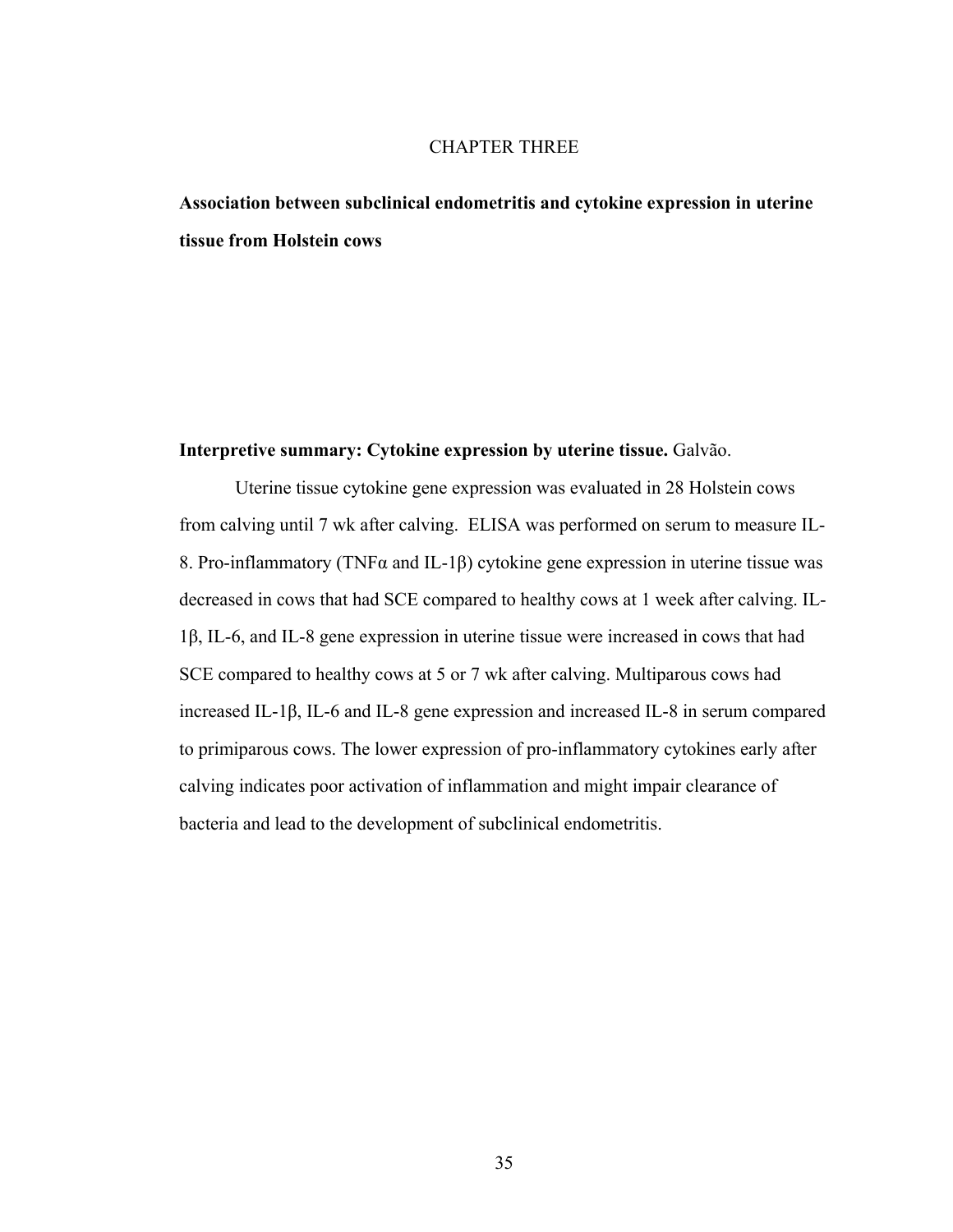## **ABSTRACT**

The objective of this study was to evaluate uterine tissue gene expression of the main pro-inflammatory (TNF $\alpha$ , IL-1 beta, Il-6) and anti-inflammatory (IL-10) cytokines and the main neutrophil chemokine (IL-8) from calving until 7 wk after calving in dairy cows and later to compare healthy cows with cows that developed subclinical endometritis (SCE). Uterine biopsies were collected at calving and at 3, 5, and 7 wk after calving. SCE was evaluated 5 wk after calving by uterine lavage and cytology; cows having  $\geq 10\%$  neutrophils were considered to have SCE. Real-time RT-PCR threshold values (Ct) were used to calculate the fold difference in gene expression, using the  $2<sup>-ddCt</sup>$  method, normalized to GAPDH and calibrated to the average dCt at calving. ELISA was performed on serum to measure IL-8. All 44 cows (20 had SCE) enrolled in the study were used for ELISA, but only 28 cows (11 had SCE) had uterine biopsies and were used PCR analysis. TNFα gene expression in uterine tissue was decreased in cows that had SCE compared to healthy cows at 1 week after calving. IL-1β gene expression in uterine tissue tended to be decreased (*P*  $= 0.08$ ) in cows that had SCE compared to healthy cows at 1 week after calving, but then tended to be increased ( $P = 0.10$ ) at wk 5 and 7 after calving. Cows that had SCE had an overall increase  $(P = 0.008)$  in IL-6 gene expression in uterine tissue compared to healthy cows. IL-8 gene expression was increased  $(P = 0.03)$  in cows that had SCE compared to healthy cows at week 7 after calving. Uterine disease was not associated with IL-10 gene expression. The lower level of expression of pro-inflammatory cytokines early after calving indicates poor activation of inflammation and might impair clearance of bacteria and lead to the development of subclinical endometritis.

**Key words:** subclinical endometritis, cytokines, gene expression, dairy cows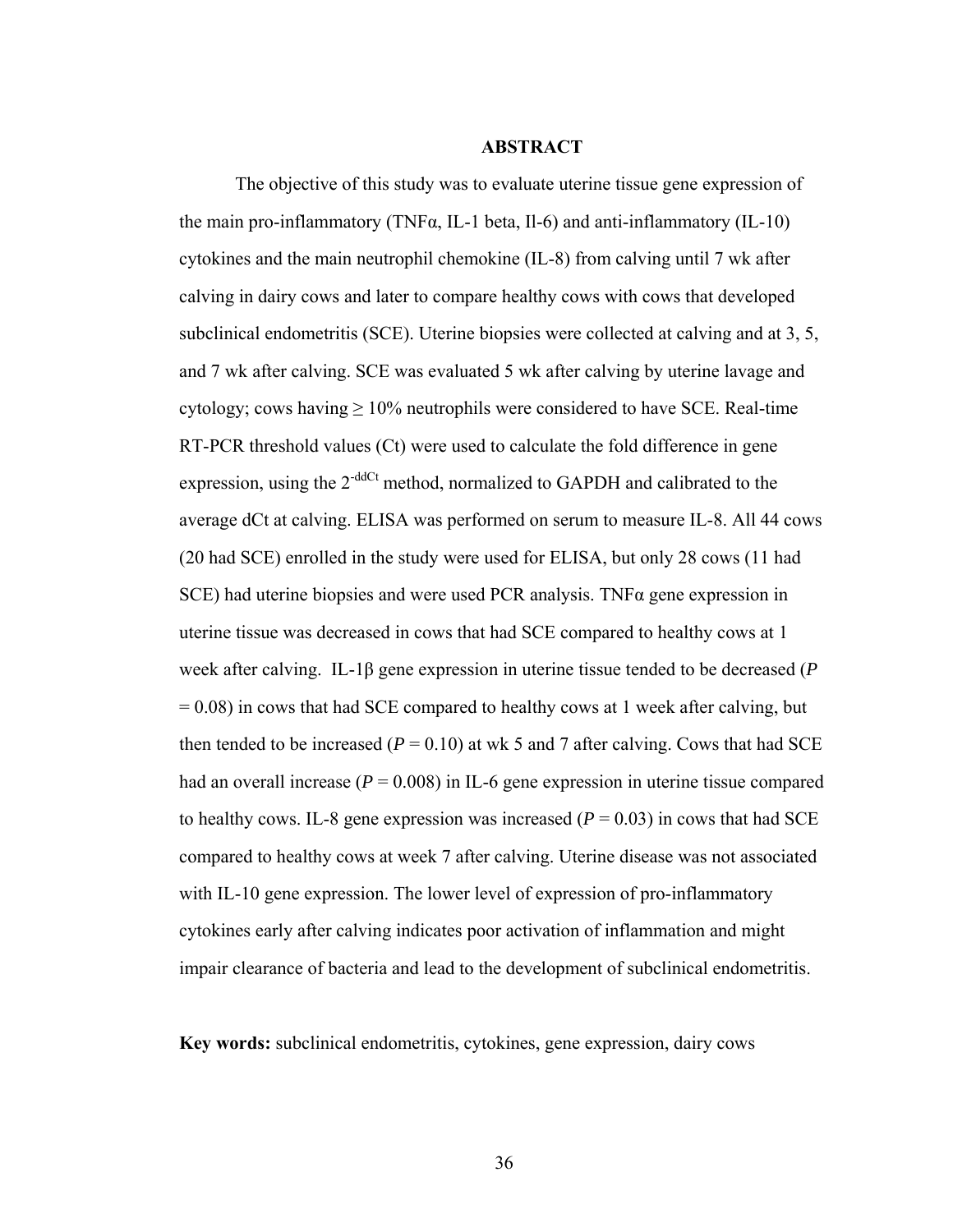#### **INTRODUCTION**

Uterine diseases such as metritis and endometritis are highly prevalent in highproducing dairy cows (Gilbert et al., 2005; Goshen and Shpigel, 2006; Leblanc et al., 2002) and lead to economic loss due to decreased milk yield and fertility (Bartlett et al., 1986; Gilbert et al., 2005; Goshen and Shpigel, 2006). Metritis is an acute inflammatory process caused by bacterial infection of the uterus in the first 14 d after calving. Subclinical endometritis (SCE) can be considered a chronic condition in which cows fail to completely clear bacterial contaminants (Sheldon and Dobson, 2004; Gilbert et al., 2007) and is defined by an increased number of neutrophils in the uterus (Gilbert et al., 2005).

Neutrophils are the main leukocyte type involved in bacterial clearance after uterine infection (Hussain, 1989; Gilbert et al., 2007). Most cows are infected around calving (Dohmen et al., 2000; Sheldon and Dobson, 2004); therefore, prompt neutrophil response after infection is critical for bacterial clearance and prevention of disease. Cows with the greatest influx of neutrophils to the uterus on the day of calving have the lowest rates of positive bacterial culture and prevalence of SCE subsequently (Gilbert et al., 2007).

Tissue macrophages are the main regulators of the initial immune response against pathogens. After contact with bacterial invaders, macrophages are stimulated to produce and release pro-inflammatory cytokines such as tumor necrosis factor alpha (TNF $\alpha$ ), interleukin-1 (IL-1), interleukin-6 (IL-6) which stimulate the expression of cell adhesion molecules and induce production of IL-8 (a potent neutrophil chemoattractant) by the vascular endothelium. Pro-inflammatory cytokines activate monocytes and neutrophils to increase their phagocytic and killing capacity. After infection is cleared, macrophages release anti-inflammatory cytokines such as interleukin-10 (IL-10) to decrease inflammation (Tzianabos, 2000). The uterine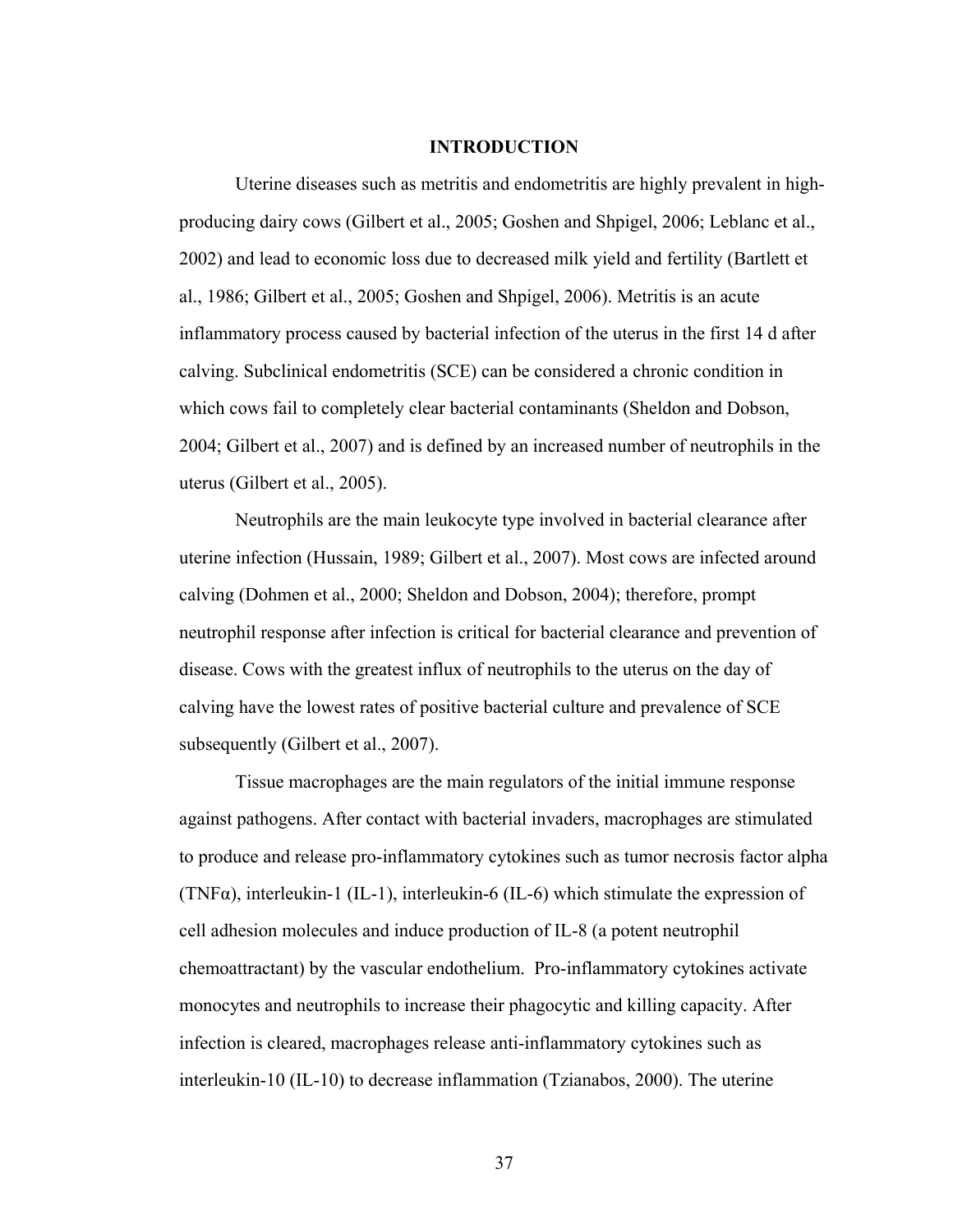endometrium also recognizes bacterial lipopolysaccharide through its toll-like receptor 4 and is stimulated to produce cytokines such as TNFα (Herath et al., 2006).

In summary, cows that remain healthy have an increased influx of neutrophils into the uterus at calving and low neutrophil counts later in lactation whereas SCE cows have low influx of neutrophils at calving and increased neutrophil influx into the uterus later in lactation. Therefore, we hypothesized that uterine tissue from SCE cows would have decreased gene expression of pro-inflammatory cytokines around calving, and increased gene expression of pro-inflammatory cytokines at the time of diagnosis of SCE. Also, because pro-inflammatory cytokines induce the production of IL-8, we hypothesized that an increase in the level of gene expression in pro-inflammatory cytokines would be associated with an increase in serum IL-8. Therefore, our objectives were to compare uterine tissue gene expression of the main proinflammatory (TNF $\alpha$ , IL-1 beta, IL-6) and anti-inflammatory (IL-10) cytokines and the levels of IL-8 in serum (from calving until 7 wk after calving) between healthy cows and SCE cows.

## **MATERIALS AND METHODS**

## *Animals, Housing, and Feeding*

The Cornell University Institutional Animal Care and Use Committee approved all procedures involving animals in this experiment. Fourty-four cows (15 primiparous and 29 multiparous) from the Cornell herd were enrolled in the study from December of 2004 to October of 2005. The herd had 75 milking cows and the rolling herd average was  $\sim$  11,500 kg of milk per year. Cows were housed in freestall facilities and milked three times daily. All cows were fed the same TMR that was formulated to meet or exceed the NRC (2001) nutrient requirements for lactating Holstein cows weighing 680 kg and producing 45 kg of 3.5% fat corrected milk.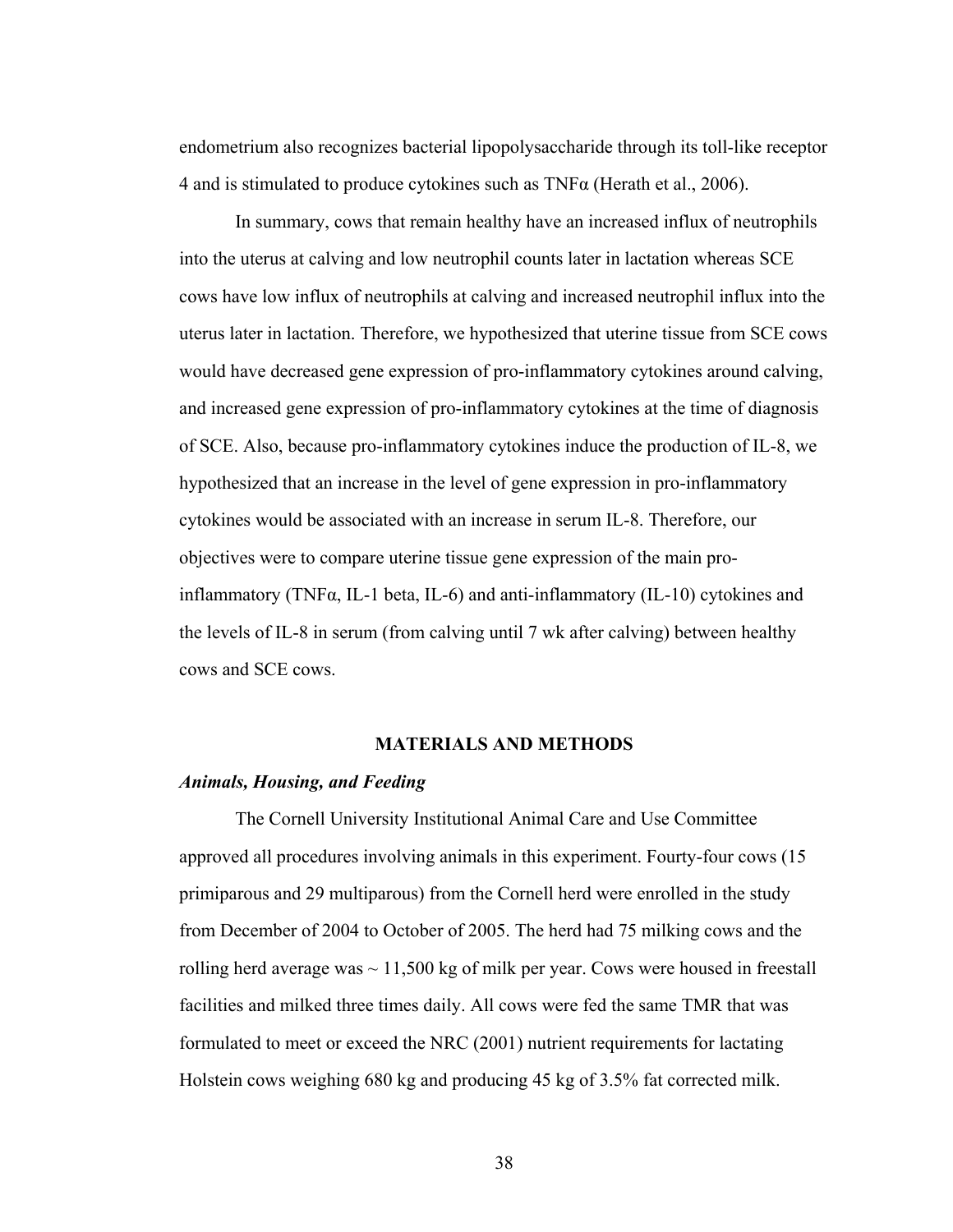## *Evaluation of Uterine Diseases*

Cows were evaluated for presence of SCE at 5 wk after calving and then rechecked at 7 wk after calving. A low-volume uterine lavage was performed as previously described (Gilbert et al., 2005) and the percent neutrophils out of a total of 200 cells (including all leukocyte types and epithelial cells but excluding erythrocytes) was used as diagnosis for SCE. Cows having  $\geq 10\%$  or  $\geq 8\%$  neutrophils at 5 or 7 wk after calving, respectively, were considered to have SCE. The percent neutrophil used as cutoff for diagnosis of SCE was based on receiver-operating characteristic analysis from data from a larger experiment that included 780 cows (Cheong et al., 2008).

## *Blood and Biopsy Collection*

Blood was collected from all cows at calving and at 3, 5, and 7 wk after calving by puncture of coccygeal vessels into Vacutainer tubes without anticoagulant (Becton, Dickinson and Company, Franklin Lakes, NJ, USA). The samples were immediately placed on ice and transported to the laboratory within 4 hours, where serum was separated by centrifugation at 2000 g for 15 min, frozen at -80º C, and later analyzed for IL-8 concentration by ELISA.

Twenty-eight out of the 44 cows used for this study were randomly selected to have a uterine biopsy collected at calving then at 3, 5, and 7 wk after calving. For biopsy collection, an epidural was performed using 4 mL of 2% lidocaine; a biopsy tool was protected with a sanitary chemise, which was broken immediately before the biopsy tool was passed through the cervical oz. After passing the cervix, the biopsy tool was pressed against the uterine wall; a biopsy sample was collected, immediately placed in 1 mL of RNA later (Ambion-Applied Biosystems Inc., Foster City, CA, USA), and frozen at -80  $^{\circ}$ C until RNA isolation. At each time point 2 biopsies were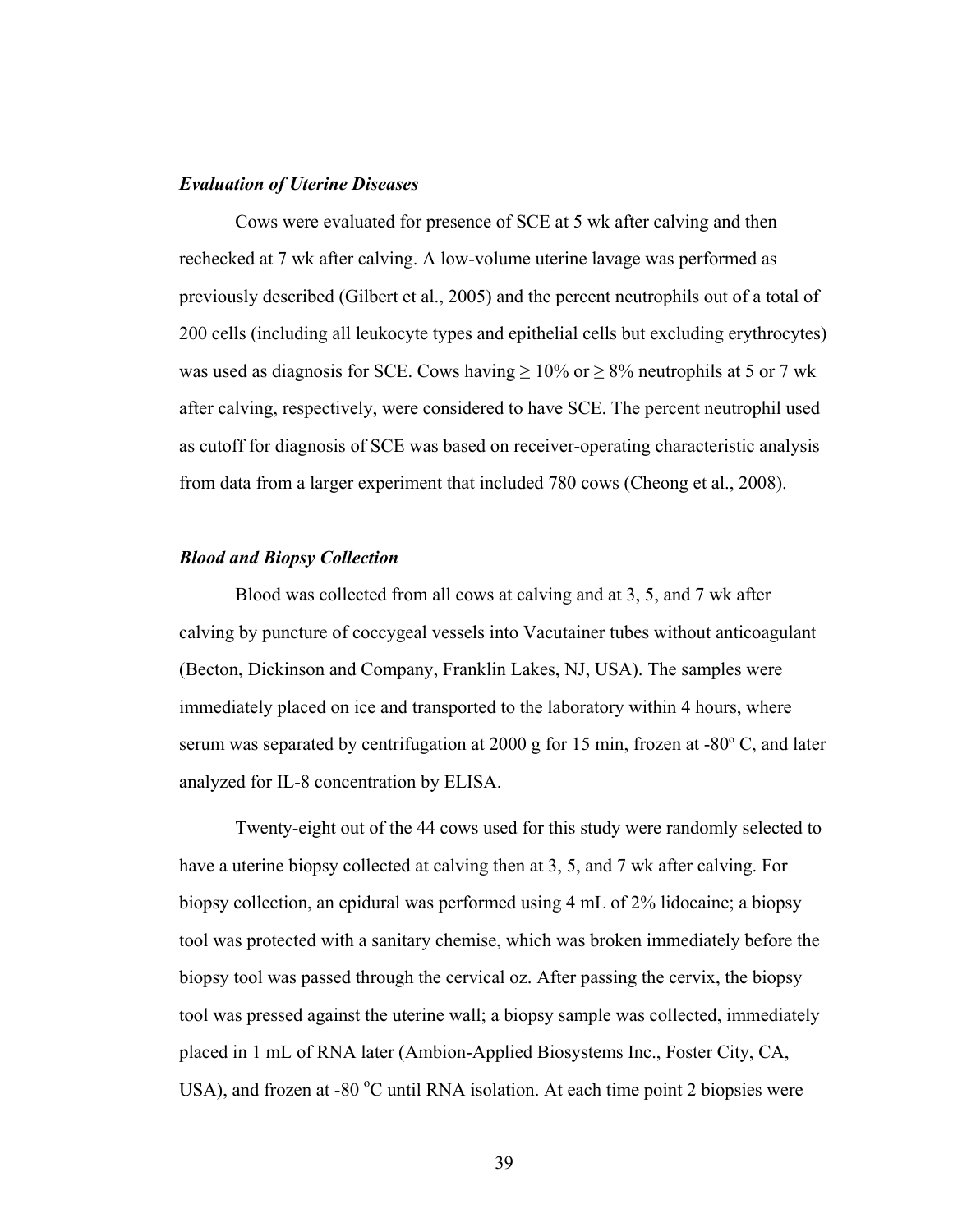performed. Each tissue sample weighed between 100 and 250 mg.

## *RNA Isolation and real-time RT-PCR*

Total RNA was extracted using the Trizol method (Chomczynski and Sacchi, 2006). Uterine-tissue samples were homogenized using a bead mill homogenizer (Mini-Beadbeater-8, BioSpec Products, Inc., Bartlesville, OK, USA). A 2-mL screw-cap microtube was filled to two-thirds full with 2.3-mm stainless steel beads then about 100 mg of uterine tissue was added, the microtube was filled almost to the top with Trizol® (Gibco-Invitrogen, Life Technologies Corporation, Carlsbad, California, USA), and homogenized for 3 min. After homogenization, the protocol was followed as reported previously (Chomczynski and Sacchi, 2006). The total RNA was eluted in 50 µL, and the RNA yield ranged from 100 to 1000 µg/mL; the 260 to 280 nm ratio from the spectrophotometric reading ranged from 1.8 to 2.2. Part of the total RNA (1 µg) was treated for genomic DNA contamination using a commercial kit (DNase I kit, Gibco-Invitrogen), and stored at -80°C for real-time reverse transcriptase PCR (RT-PCR). For the RT-PCR, sets of primers and probes for all the cytokines and endogenous control (glyceraldehyde-3-phosphate (GAPDH)) were designed using the primer express software (Applied Biosystems, Life Technologies Corporation, Carlsbad, California, USA) (**Table 3.1**). The one-step method was used and the reaction mixture (Applied Biosystems Cat# 4309169, TaqMan® One-Step RT-PCR Master Mix) contained 2  $\mu$ L (37 ng/ $\mu$ L) of the DNAse treated RNA, universal mastermix (with MultiScribe Reverse Transcriptase and AmpliTaq GOLD DNA Polymerase), forward and reverse primers, Taqman® probe, and RNAse inhibitor. The fold difference (n-fold) in gene expression was calculated using the relative quantitation method ( $2^{-ddCt}$ ), with GAPDH as the endogenous control and the average dCt for samples collected at calving as the calibrator for each sample.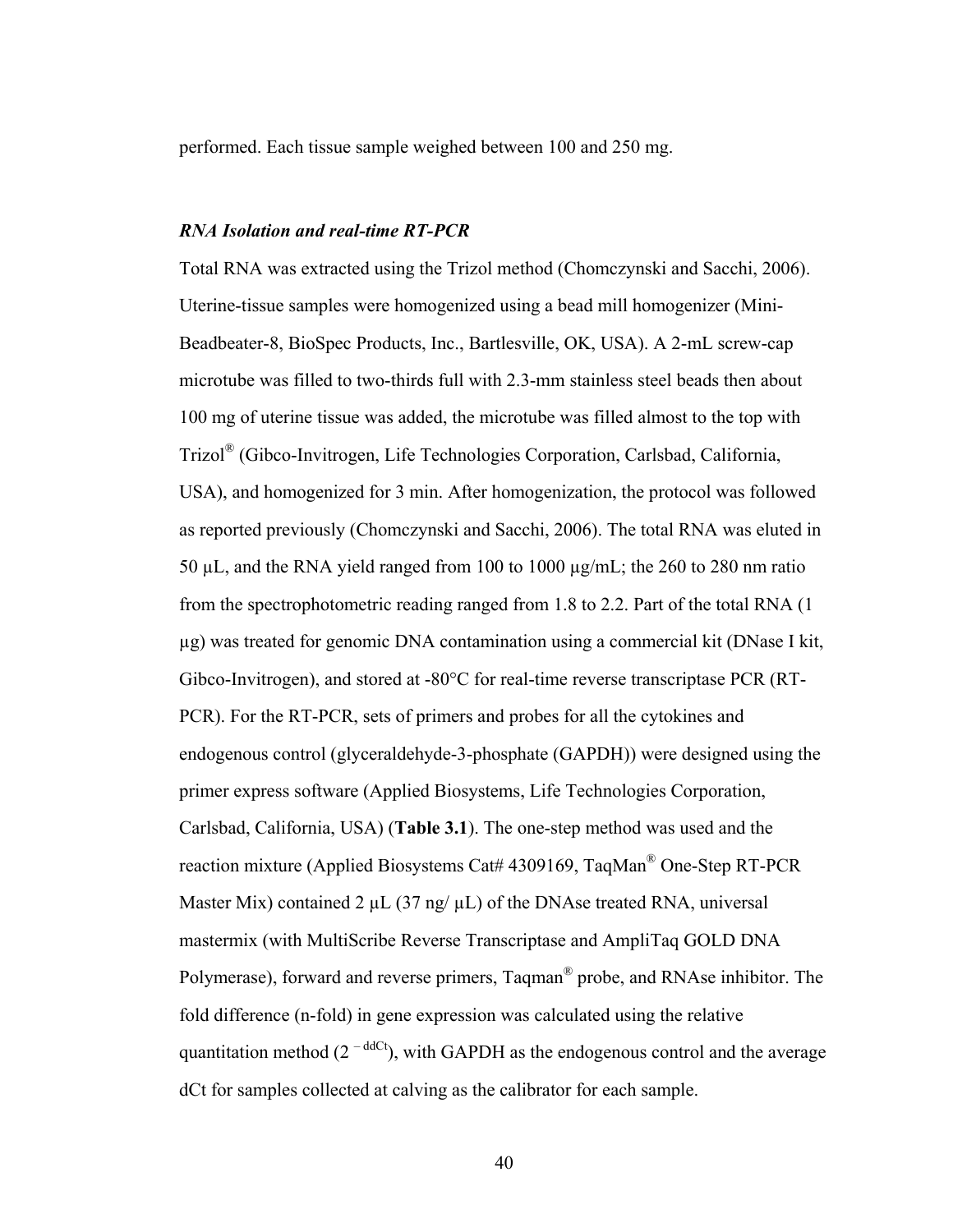**Table 3.1**. Primer and probe sequences used for real time RT-PCR.

| Cytokine     | Primer sequence (forward and reverse; $5' - 3'$ ) | Accession # |
|--------------|---------------------------------------------------|-------------|
| IL-1 $\beta$ | AGCATCCTTTCATTCATCTTTGAAG                         | M37211      |
|              | GGGTGCGTCACACAGAAACTC                             |             |
| $IL-6$       | GGGCTCCCATGATTGTGGTA                              | BC123577    |
|              | GTGTGCCCAGTGGACAGGTT                              |             |
| $IL-10$      | AGAACCACGGGCCTGACAT                               | U00799      |
|              | AGCTCACTGAAGACTCTCTTCACCTT                        |             |
| $TNF\alpha$  | TCTTCTCAAGCCTCAAGTAACAAGT                         | NM 173966   |
|              | CCATGAGGGCATTGGCATAC                              |             |
| $IL-8$       | TGCTTTTTTGTTTTCGGTTTTTG                           | AF232704    |
|              | AACAGGCACTCGGGAATCCT                              |             |
| <b>GAPDH</b> | <b>GCATCGTGGAGGGACTTATGA</b>                      | BC102589    |
|              | <b>GGGCCATCCACAGTCTTCTG</b>                       |             |
| Cytokine     | Probe sequence $(5' - 3')$                        | Accession # |
| IL-1 $\beta$ | CCTGTCATCTTCGAAACGTCCTCCGA                        | M37211      |
| $IL-6$       | <b>TTCCTGGGCATTCCCTCCTCTGGT</b>                   | BC123577    |
| $IL-10$      | TTCTGCCCTGCGAAAACAAGAGCAA                         | U00799      |
| $TNF\alpha$  | AGCCCACGTTGTAGCCGACATCAACTC                       | NM 173966   |
| $IL-8$       | TAATCTTGCAACCCTCACCTGCTGGC                        | AF232704    |
| <b>GAPDH</b> | CACTGTCCACGCCATCACTGCCA                           | BC102589    |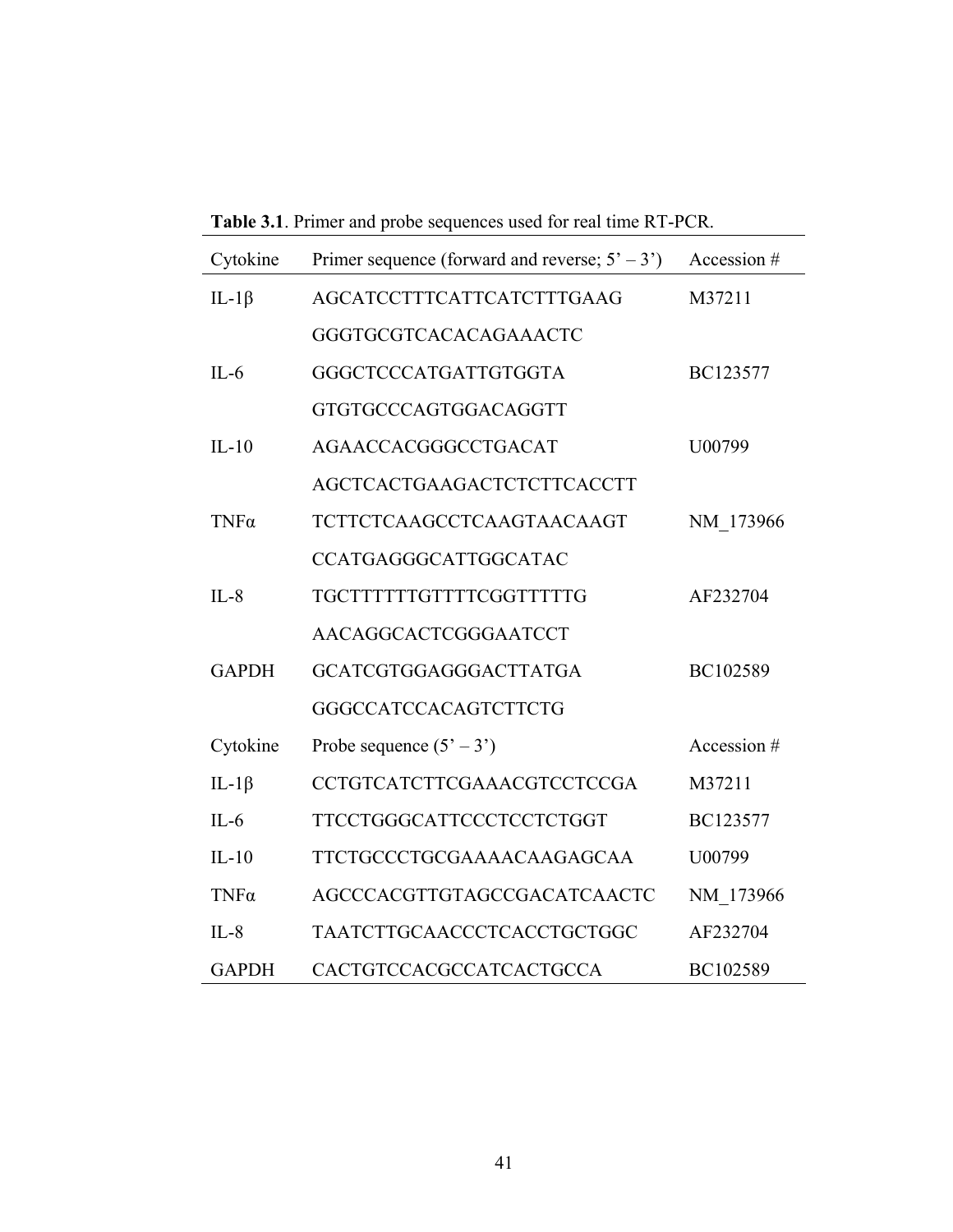## *ELISA for IL-8*

Concentration of IL-8 in serum samples collected from calving until 7 wk after calving was determined using a commercially available human IL-8 ELISA kit (R&D Systems, Inc., Minneapolis, MN) validated for use in bovine (Shuster et al., 1996; Galligan and Coomber, 2000).

## *Statistical Analyses*

This was an observational cohort study. For the statistical analysis, the diagnosis (yes, no) performed at 5 wk was used to classify cows as having SCE. Nonetheless, there was high correlation between diagnosis at 5 and 7 wk (Pearson correlation =  $0.6$ ;  $P < 0.0001$ ). Fold difference (n-fold) in cytokine gene expression (PCR) and the cytokine concentration in serum (ELISA) from calving until 7 wk after calving were analyzed by ANOVA for repeated measures using the MIXED procedure of SAS (Version 9.1; SAS Inst. Inc., Cary, NC). A first-order autoregressive covariance structure was used. Because n-fold was not normally distributed, the statistical analysis was performed on the delta delta Ct (ddCt) values and then converted to n-fold  $(2<sup>-ddCt</sup>)$  for data presentation. Data on IL-8 concentration in serum were skewed and were transformed to their natural logarithm for data analysis and then back-transformed for data presentation. Normality of standardized residuals was evaluated by inspection of normal probability plots. Models included the effects of uterine disease (healthy or SCE), parity (primiparous or multiparous), time (week of sample collection; 0 (calving), 1, 3, 5, and 7), and 2-way interactions between uterine disease and parity or time. Uterine disease, interaction between uterine disease and time, and parity were forced into the models, but other interactions were removed if *P*  $> 0.15$ . The cow was included in the analysis as a random effect. When either an effect of uterine disease or an interaction between uterine disease and time was observed,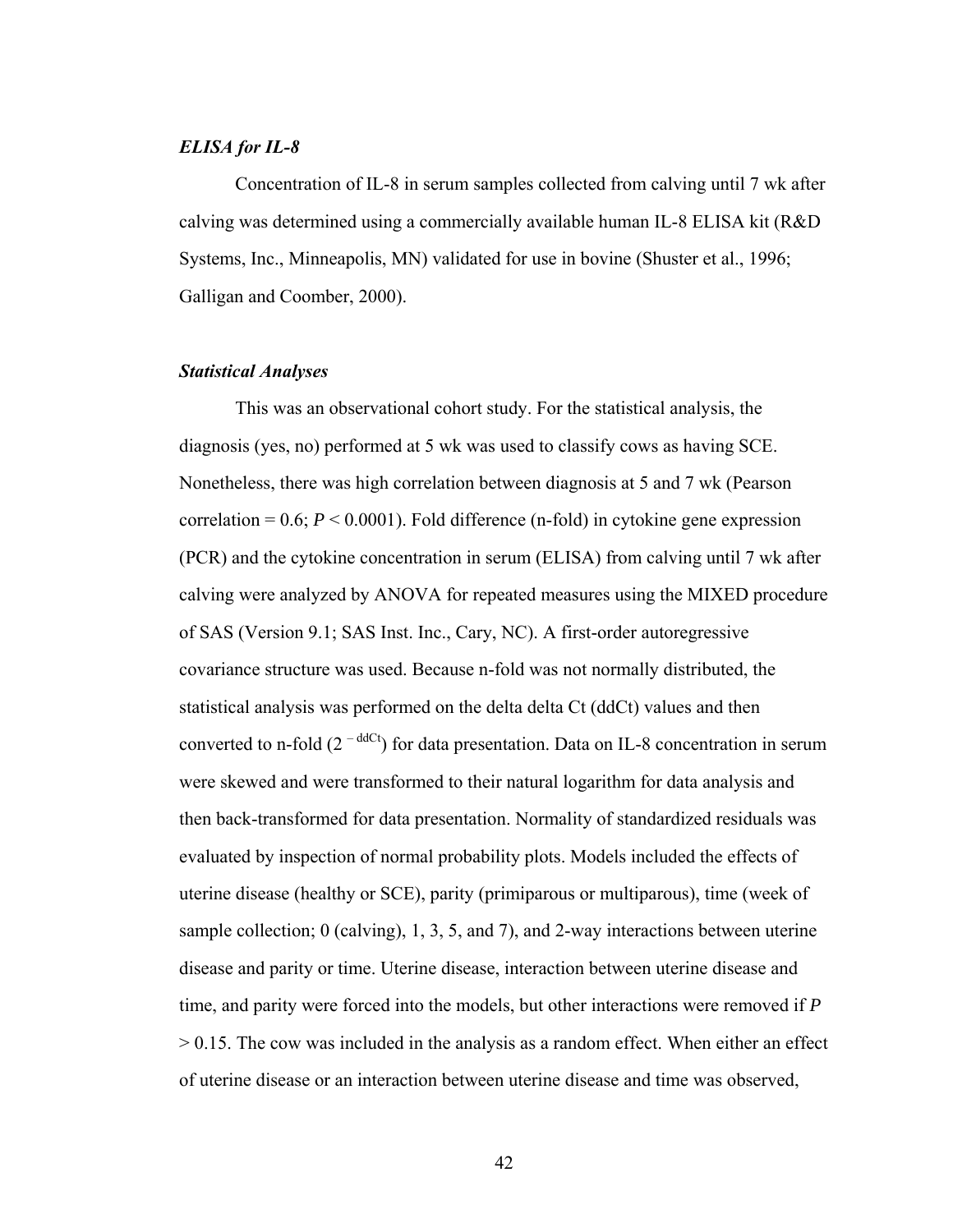post-hoc multiple comparisons were performed using the Bonferroni adjustments in SAS.

Differences with P  $\leq$  0.05 were considered significant and 0.05 < P  $\leq$  0.10 were considered a tendency toward statistical difference. Interactions were considered to be significant when  $P \le 0.15$ .

#### **RESULTS**

Of the 44 cows used in the study, 20 (46%) were diagnosed with subclinical endometritis; 5 primiparous (33%; 5/15) and 15 multiparous (52%; 15/29).

There was an interaction between uterine disease and time ( $P = 0.15$ ) on TNF $\alpha$ gene expression, which revealed that TNFα gene expression in uterine tissue was decreased  $(P < 0.05)$  in cows that had SCE compared to healthy cows at 1 week after calving. There was no effect of time ( $P = 0.81$ ) on TNF $\alpha$  gene expression in uterine tissue (**Figure 3.1a**).

There was an interaction between uterine disease and time  $(P = 0.02)$  on IL-1 $\beta$ gene expression, which revealed that IL-1β gene expression tended to be increased (*P*  $= 0.08$ ) in cows that had SCE compared to healthy cows at 1 week after calving, but tended to be decreased  $(P = 0.10)$  at wk 5 and 7 after calving (**Figure 3.1b**). There was no effect of time (*P* = 0.27) on IL-1β gene expression in uterine tissue.

Cows that had SCE had on overall increased IL-6 gene expression in uterine tissue compared to healthy cows ( $P = 0.008$ ). Multiple comparisons showed that differences were significant ( $P \le 0.05$ ) at calving and at 7 wk after calving (**Figure 3.1c**). IL-6 gene expression increased from calving until week 7 after calving (time effect, *P* = 0.05; **Figure 3.1c**).

There was an interaction between uterine disease and time  $(P = 0.06)$  on IL-8 gene expression, which showed that IL-8 gene expression was increased  $(P = 0.03)$  in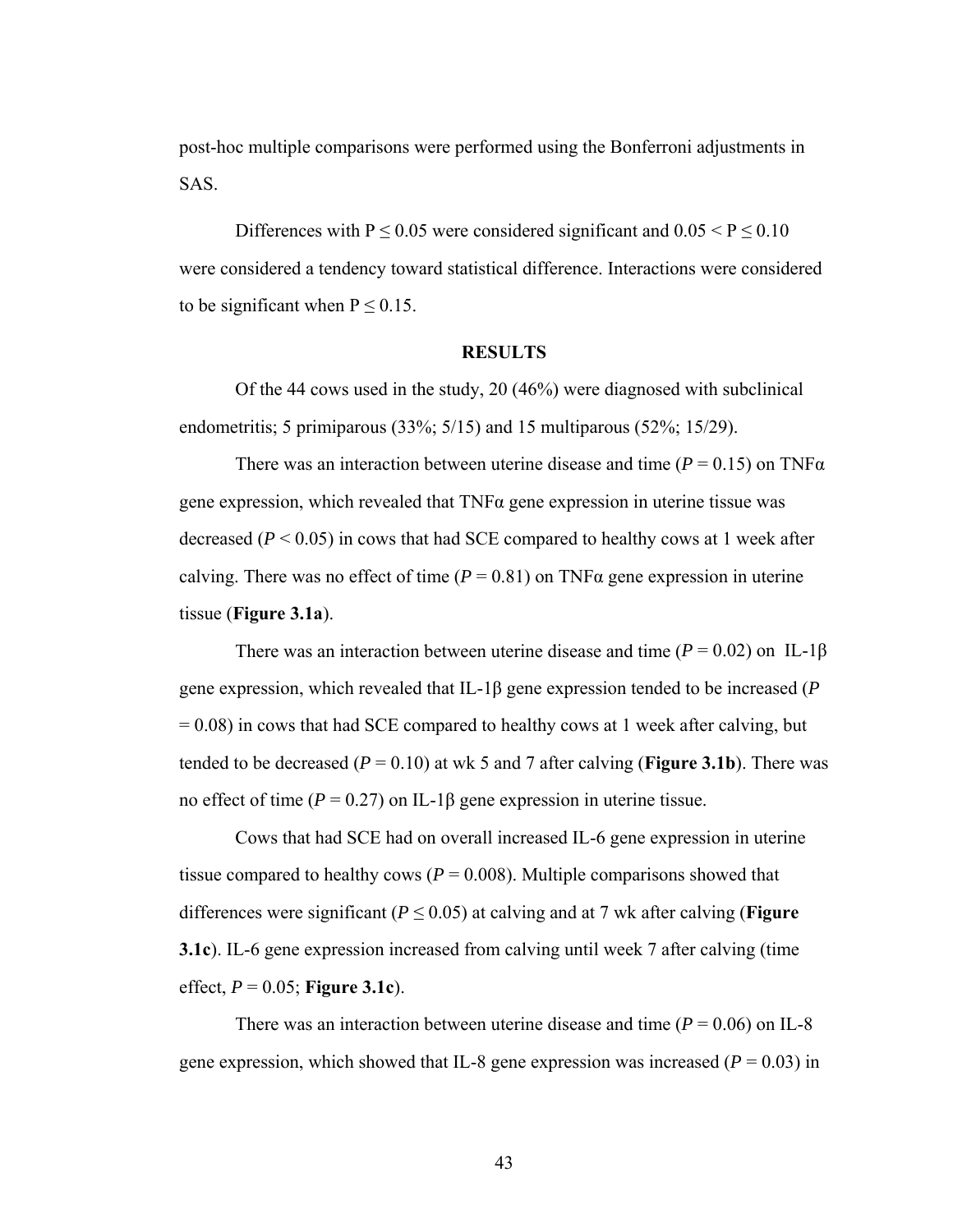cows that had SCE compared to healthy cows at week 7 after calving (**Figure 3.1d**). IL-8 gene expression decreased from calving until week 7 after calving (time effect, P = 0.009; **Figure 3.1d**).



**Figure 3.1a.** Fold difference (n-fold) in **TNFα** mRNA gene expression in cows that had subclinical endometritis at week 5 (black bars) and healthy cows (gray bars) from calving (0) until week 7 after calving.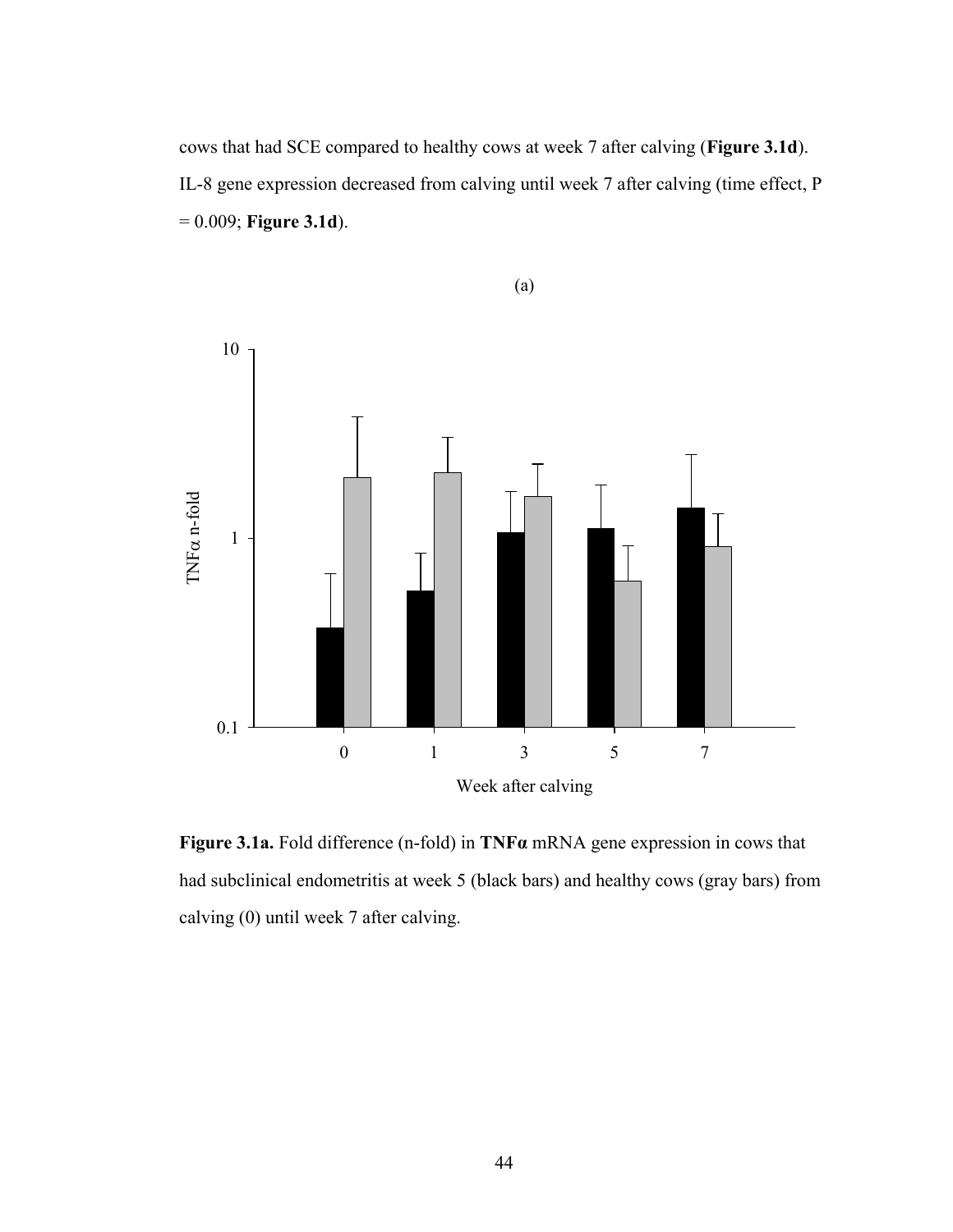

(b)

**Figure 3.1b**. Fold difference (n-fold) in **IL-1β** mRNA gene expression in cows that had subclinical endometritis at week 5 (black bars) and healthy cows (gray bars) from calving (0) until week 7 after calving.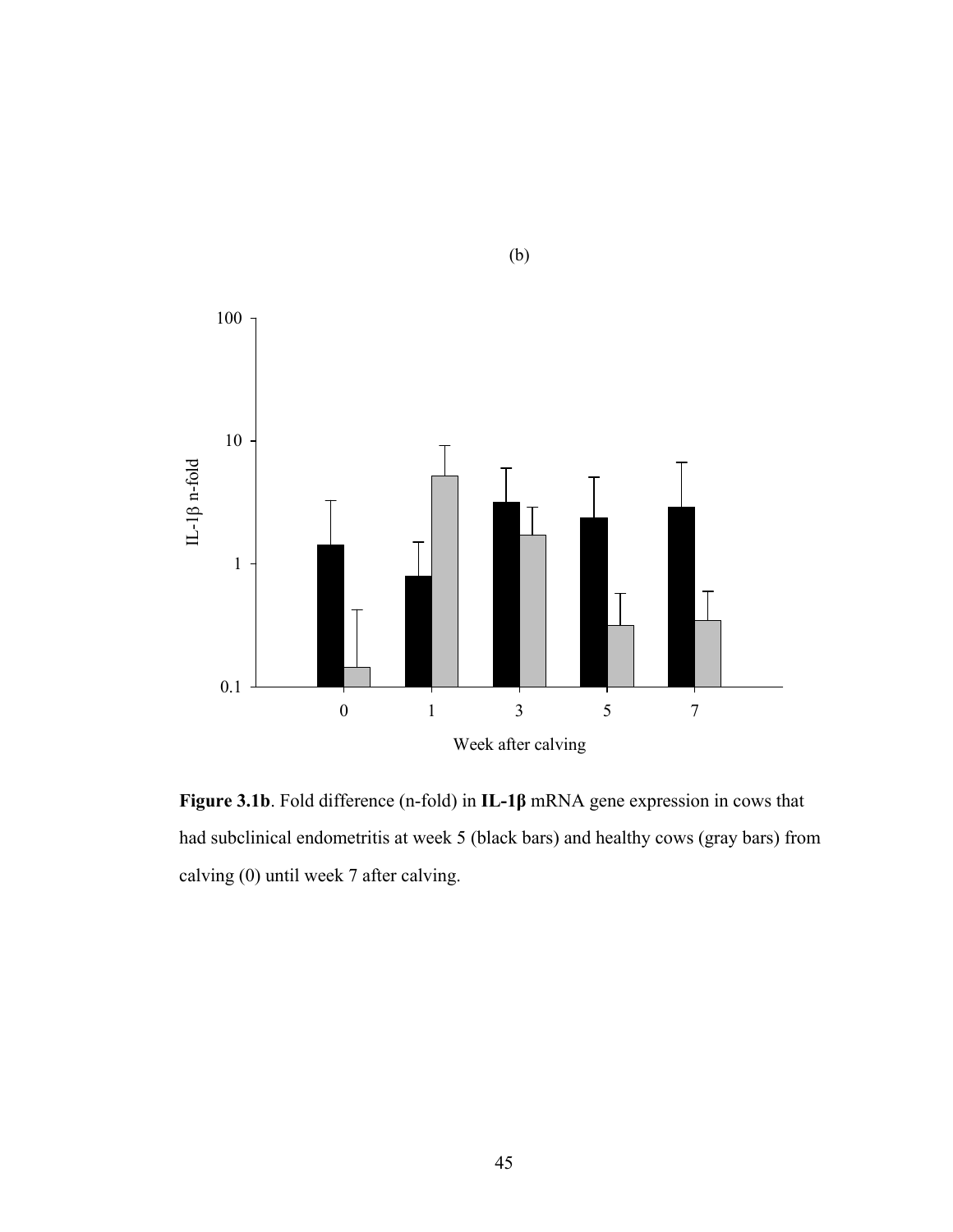

(c)

**Figure 3.1c**. Fold difference (n-fold) in **IL-6** mRNA gene expression in cows that had subclinical endometritis at week 5 (black bars) and healthy cows (gray bars) from calving (0) until week 7 after calving.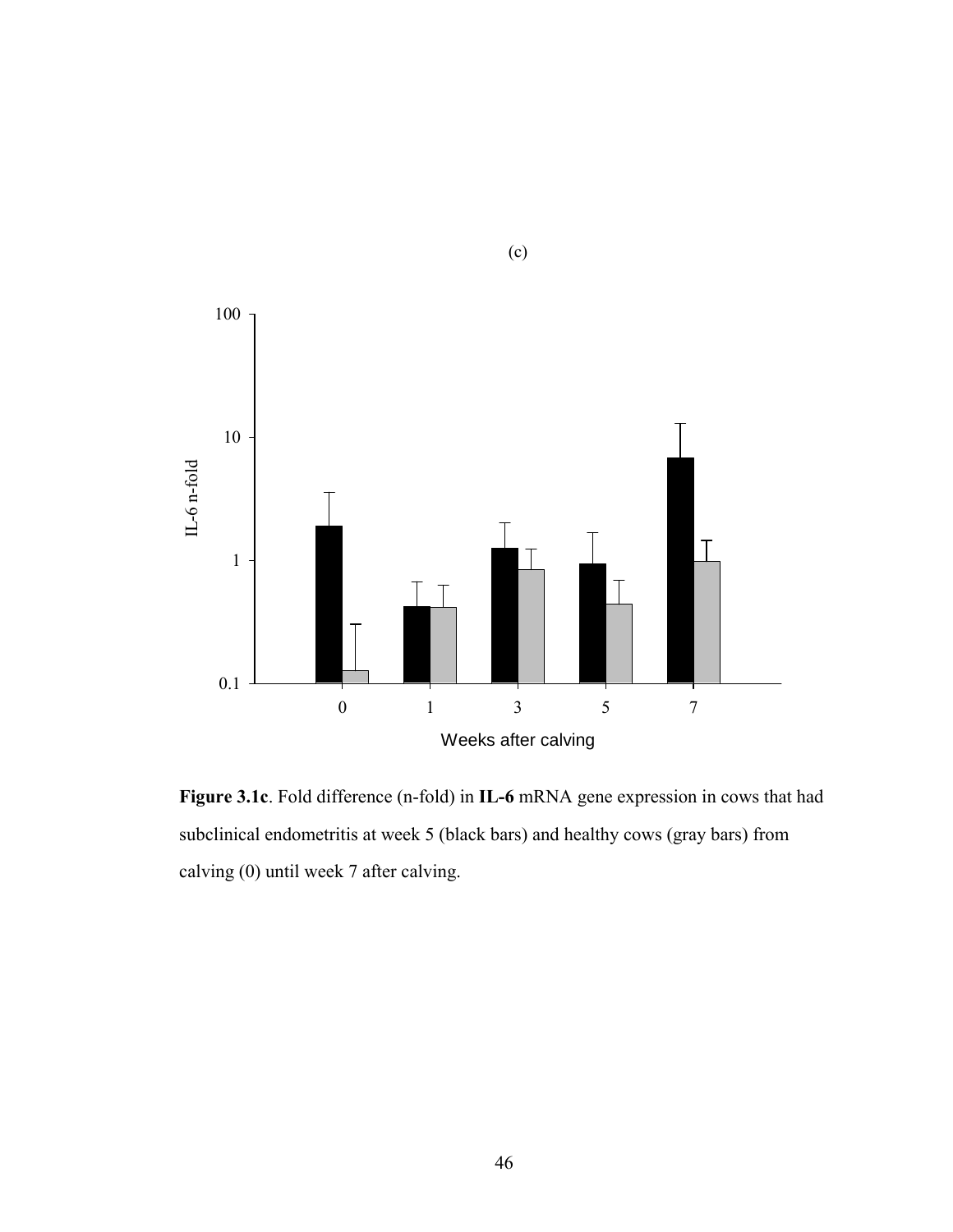

**Figure 3.1d**. Fold difference (n-fold) in **IL-8** mRNA gene expression in cows that had subclinical endometritis at week 5 (black bars) and healthy cows (gray bars) from calving (0) until week 7 after calving.

Parity did not affect ( $P = 0.11$ ) TNF $\alpha$  gene expression (**Figure 3.2a**) but affected gene expression of all other cytokines. Multiparous cows had greater IL-1β (*P <* 0.001; **Figure 3.2b**), IL-6 (*P <* 0.001; **Figure 3.2c**), and IL-8 (P = 0.003; **Figure 3.2d**) gene expression than primiparous cows.

(d)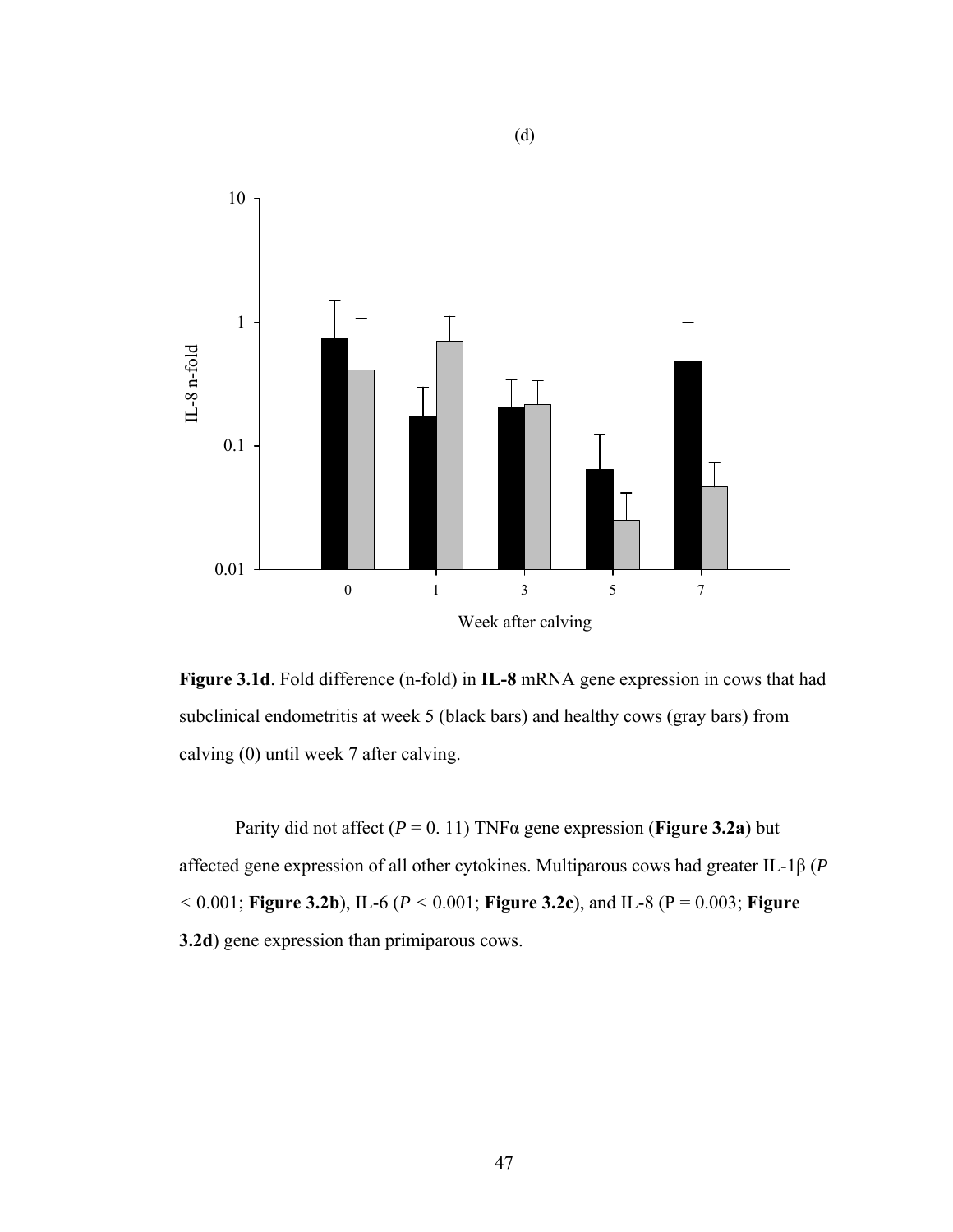

(a)

**Figure 3.2a**. Fold difference (n-fold) in **TNFα** mRNA gene expression in multiparous cows (black bars) and primiparous cows (gray bars) from calving (0) until week 7 after calving.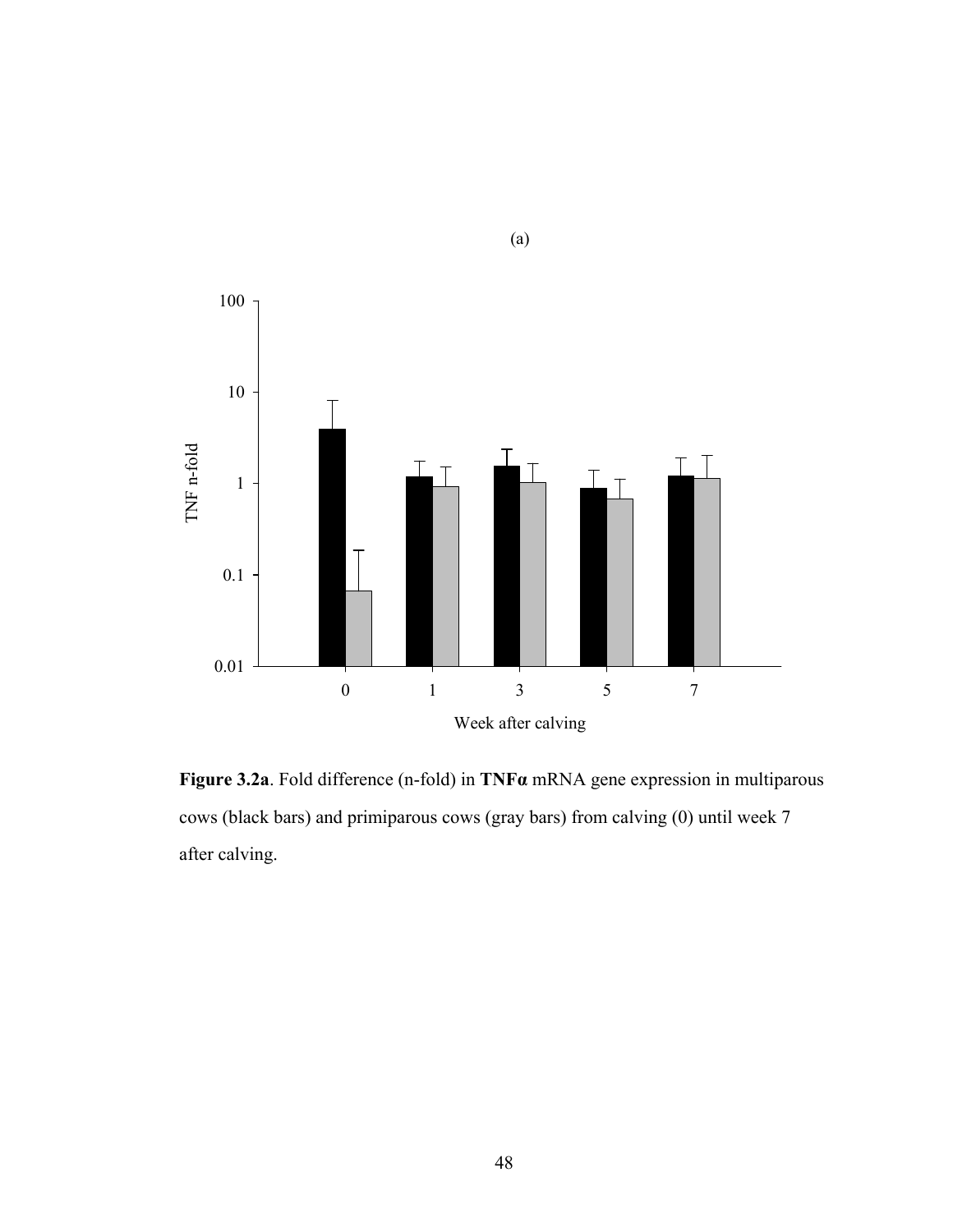

(b)

**Figure 3.2b**. Fold difference (n-fold) in **IL-1β** mRNA gene expression in multiparous cows (black bars) and primiparous cows (gray bars) from calving (0) until week 7 after calving.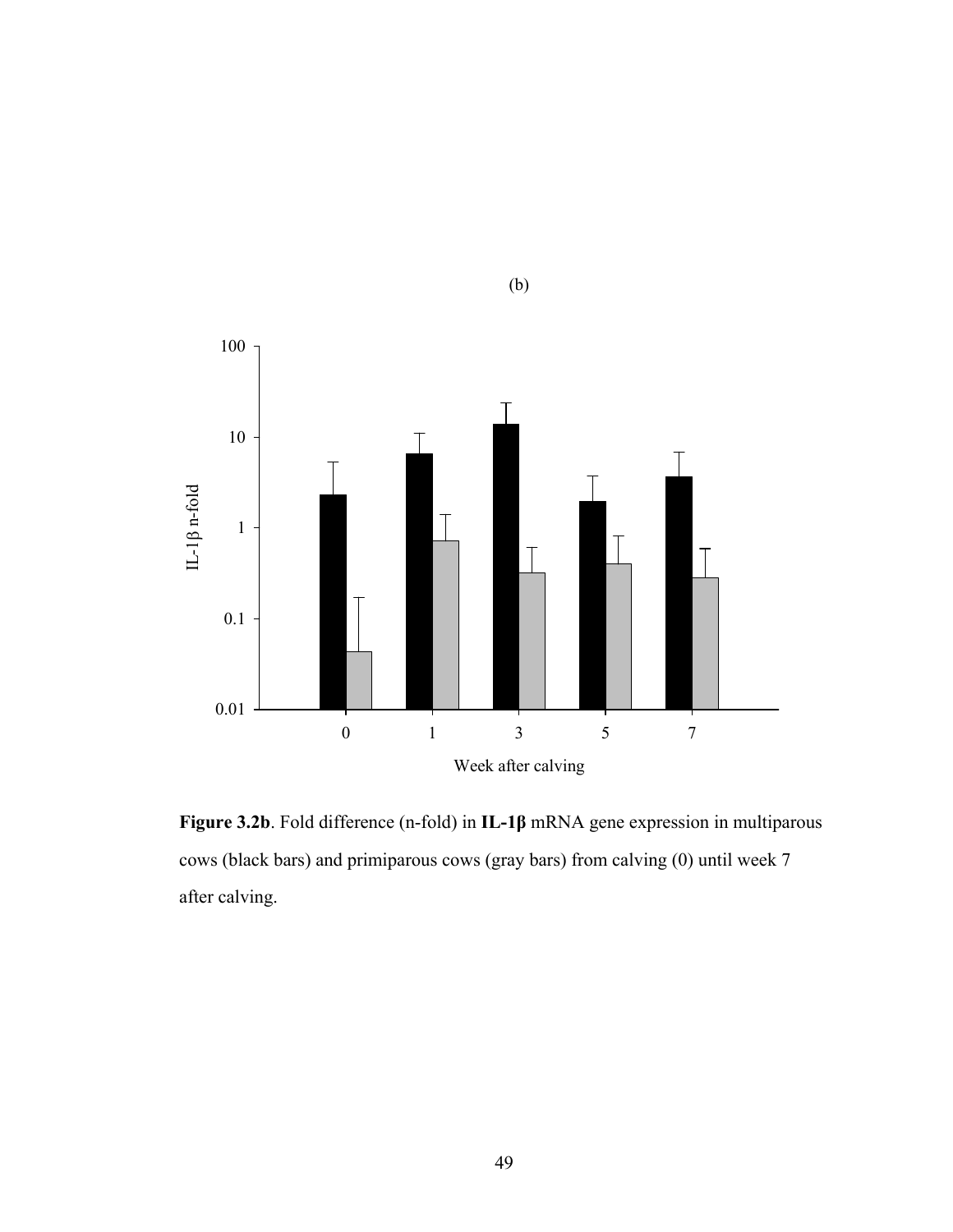

(c)

**Figure 3.2c**. Fold difference (n-fold) in **IL-6** mRNA gene expression in multiparous cows (black bars) and primiparous cows (gray bars) from calving (0) until week 7 after calving.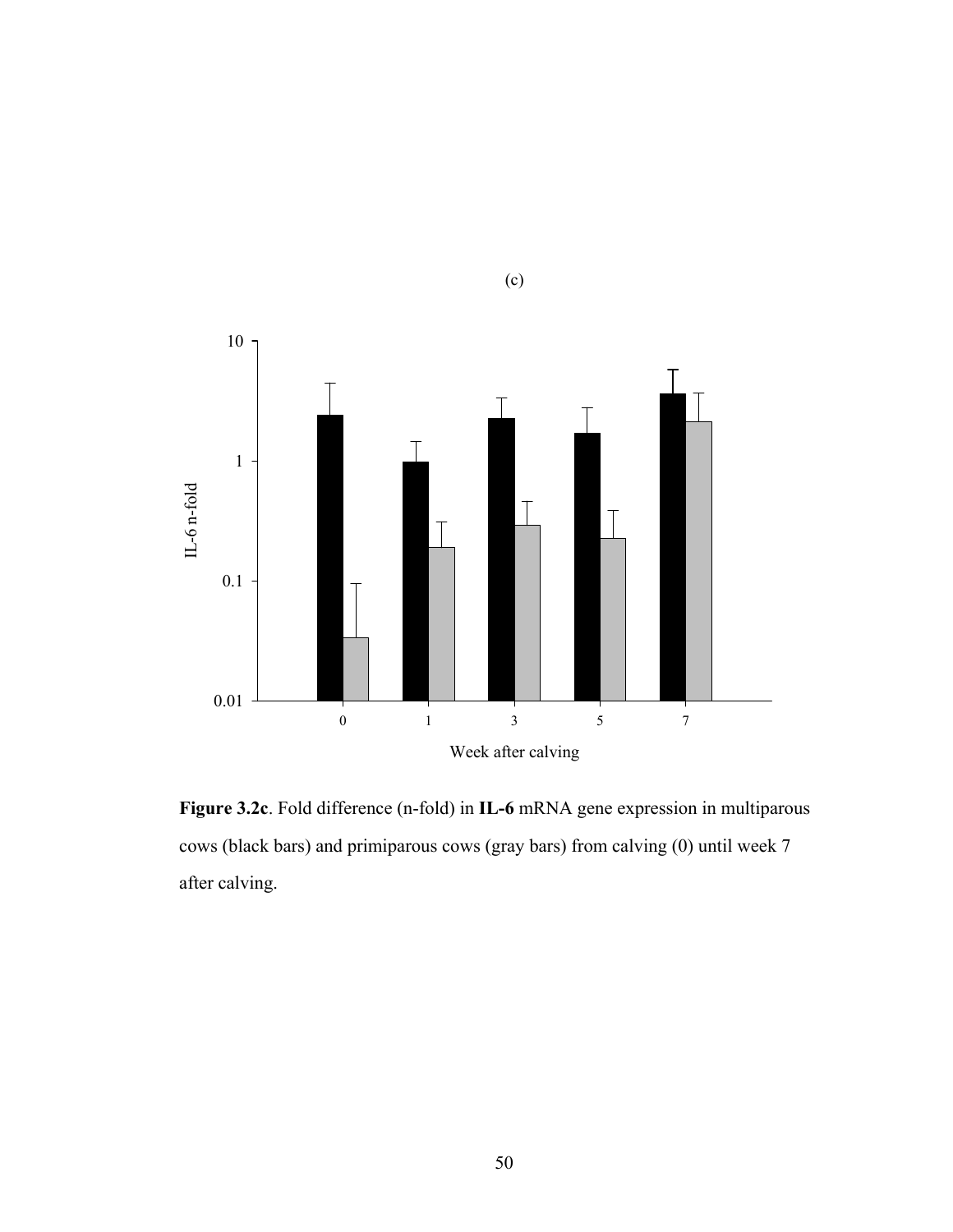

(d)

**Figure 3.2d**. Fold difference (n-fold) in **IL-8** mRNA gene expression in multiparous cows (black bars) and primiparous cows (gray bars) from calving (0) until week 7 after calving.

There was no effect ( $P = 0.88$ ) of uterine disease, time ( $P = 0.44$ ) or interaction between uterine disease and time  $(P = 0.44)$  on IL-10 gene expression in uterine tissue (**Figure 3.3**). Also, there was no effect of parity on IL-10 gene expression.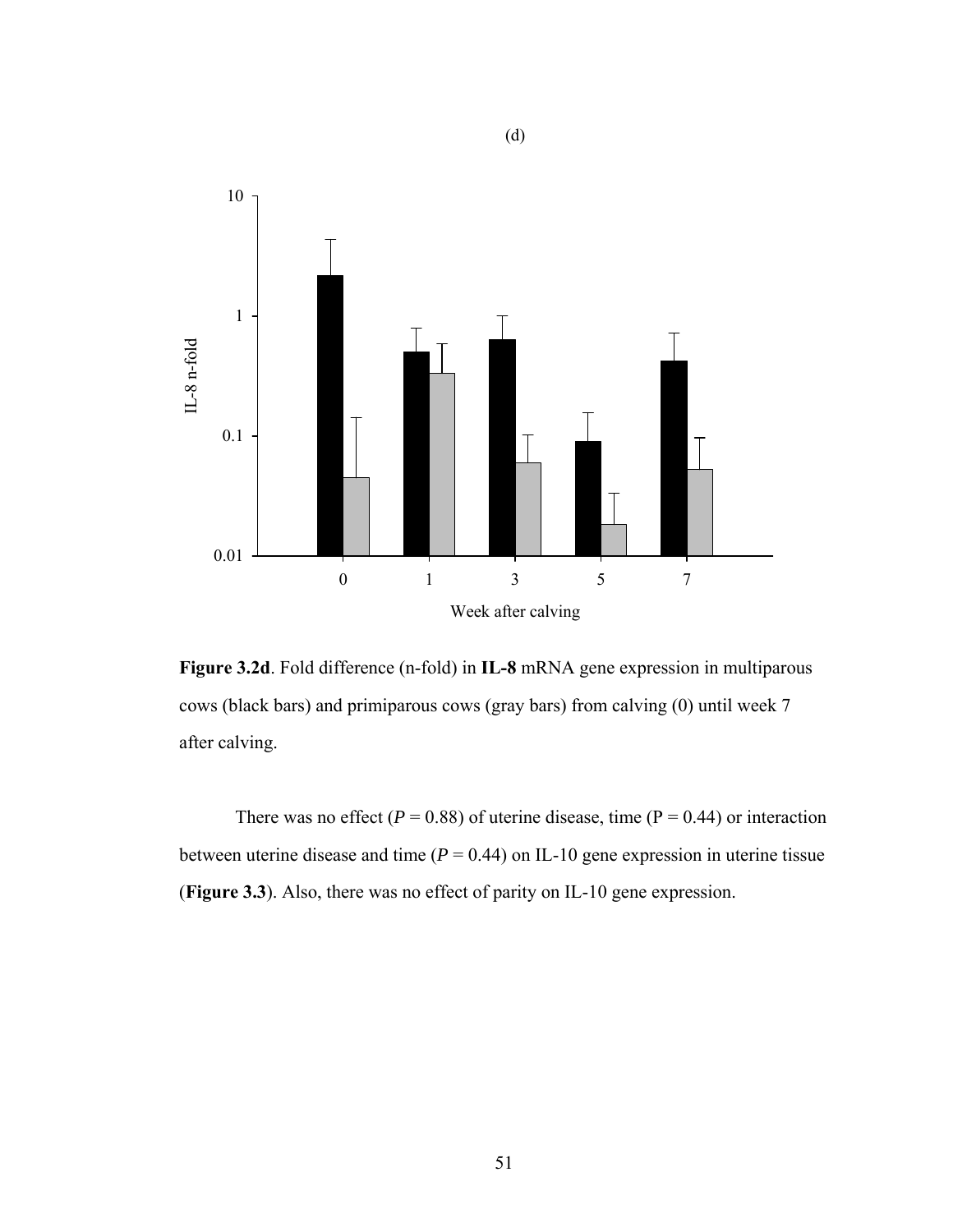

**Figure 3.3**. Fold difference (n-fold) in **IL-10** mRNA expression in cows that had subclinical endometritis at week 5 (black bars) and healthy cows (gray bars) from calving (0) until week 7 after calving.

There was no effect of uterine disease  $(P = 0.30)$  or interaction between uterine disease and time  $(P = 0.55)$  on IL-8 concentration. IL-8 concentration in serum increased from calving to the first week after calving and then decreased steadily from the first week after calving until week 7 (time effect, P < 0.001; **Figure 3.4**). Multiparous cows had greater  $(P = 0.01)$  concentration of IL-8 in serum than primiparous cows (**Figure 3.5**).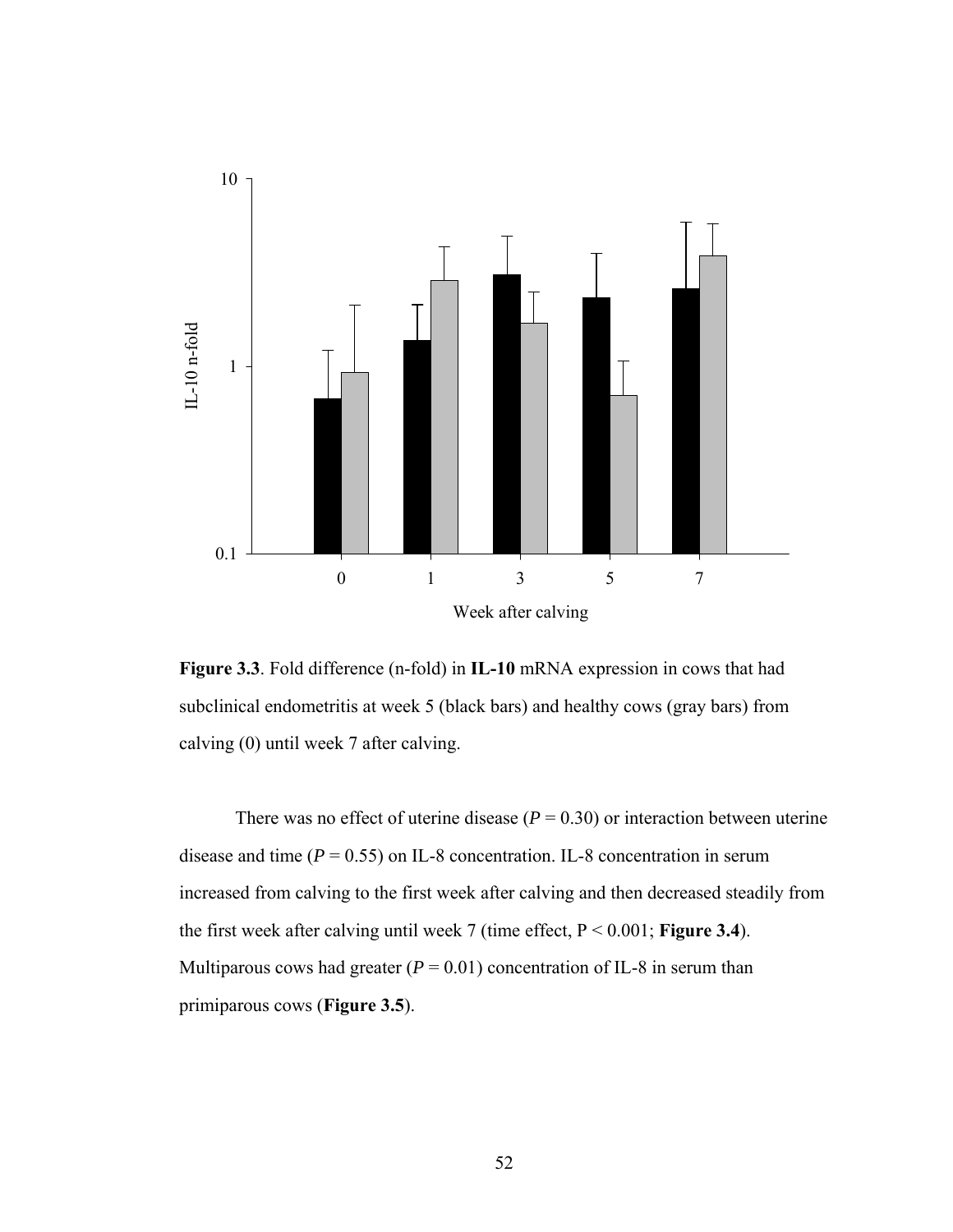

**Figure 3.4**. Concentration of **IL-8** in serum in cows that had subclinical endometritis at week 5 (black circles) and healthy cows (open circles) from calving (0) until week 7 after calving.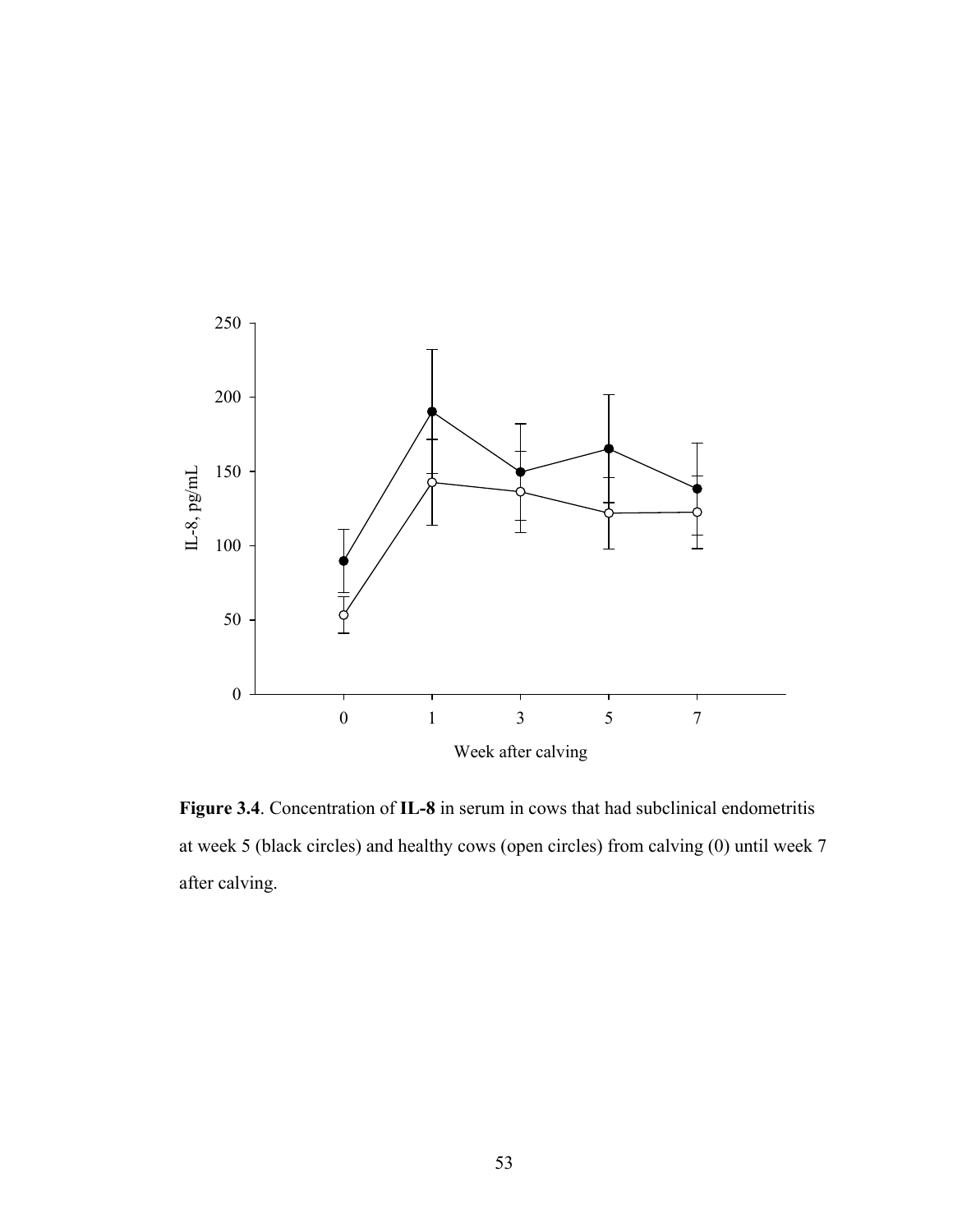



# **DISCUSSION**

Little information is in the literature regarding the role of the uterine endometrium and resident MØs to induce an inflammatory process. Resident MØs and the uterine endometrium recognize bacterial invaders and respond by producing cytokines and chemokines to attract and activate neutrophils and monocytes. Herein, we focused on the ability of the endometrium to mount an inflammatory process and observed a decrease in TNF $\alpha$  and IL-1 $\beta$  in the first week after calving. The decrease in expression of TNF $\alpha$  and IL-1 $\beta$  in uterine tissue around calving could compromise the leukocyte response to bacterial invaders by reducing chemotaxis and activation of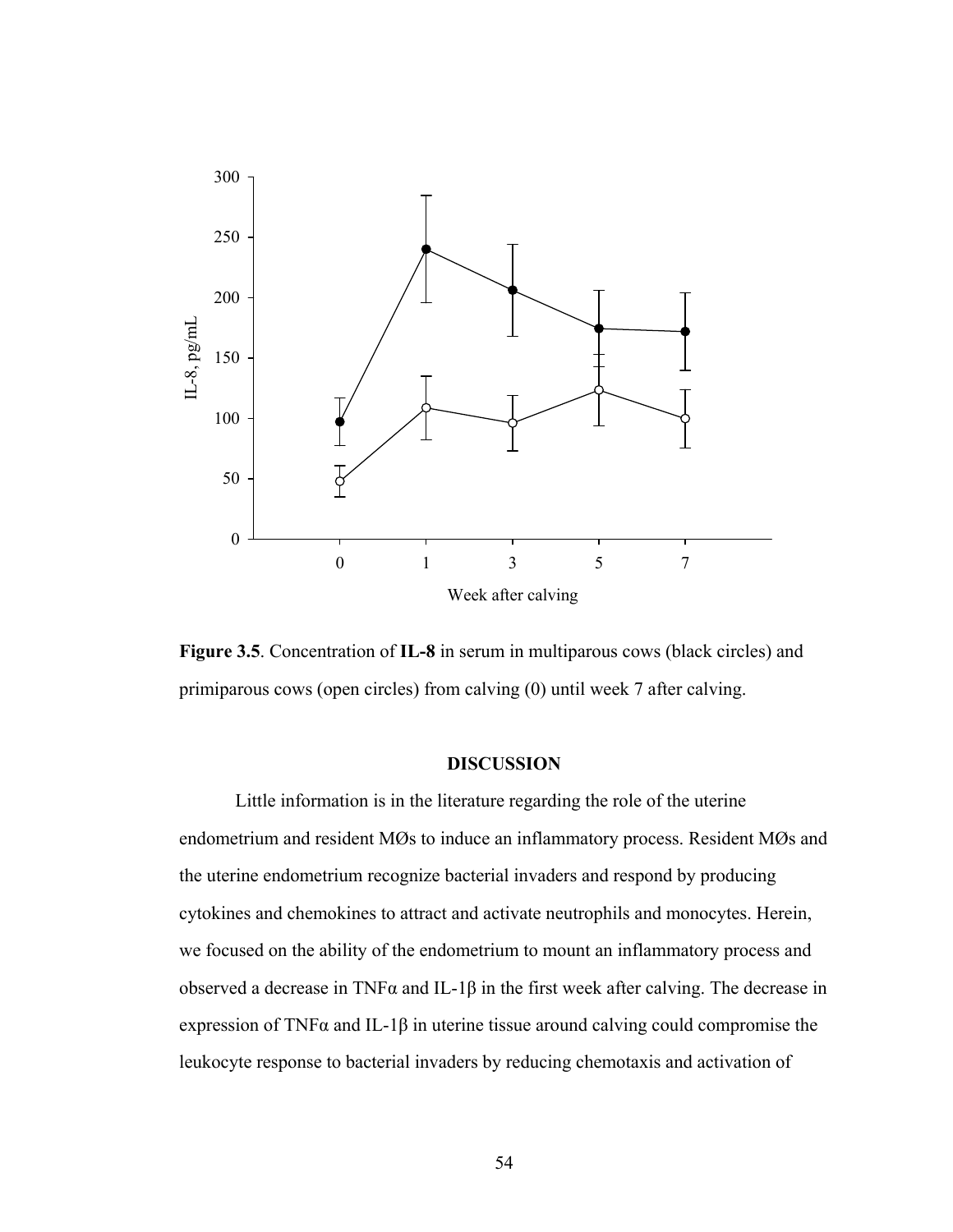neutrophils and monocytes. This would lead to impairment in bacterial clearance and establishment of disease.

The decrease in gene expression of pro-inflammatory cytokines in cows that developed SCE could be due to an intrinsic defect in leukocyte function, (Mallard et al., 1998; Nino-Soto et al., 2008) or extrinsic mechanisms affecting leukocyte activity, such as a greater degree of negative energy balance that these cows experience (Hammon et al., 2006). Because differences in gene expression between cows that developed SCE and healthy cows occurred mainly when negative energy balance was expected to be most severe (Beam and Butler, 1998), it is likely that the state of negative energy balance is affecting the ability of these cows to regulate gene expression. The impairment in leukocyte function around calving is thought to arise from deficit in energy, vitamins or minerals, and an increase in estradiol and glucocorticoids (Goff and Horst, 1997). Therefore, it appears that not only individual leukocytes can be affected during transition into lactation but also other cells with immune capabilities such as endometrial cells.

The pattern of IL-6 gene expression at calving and in the first week after calving was different from TNFα and IL-1β. Whereas TNFα and IL-1β were not affected at calving and were decreased in week 1 in cows that were later diagnosed with SCE. The pattern for IL-6 was reversed. Although IL-6 is an important proinflammatory cytokine (aiding in several aspects of inflammation such as induction of fever, increase in vascular permeability and induction of acute phase proteins by the liver), IL-6 is not involved in induction of expression of cell adhesion molecules involved in chemotaxis or induction of chemokine synthesis by vascular endothelium. Therefore, the practical effect of increased IL-6 gene expression at calving in cows that later developed SCE is unclear at this point.

Because we observed a decrease in TNF $\alpha$  and IL-1 $\beta$  gene expression in the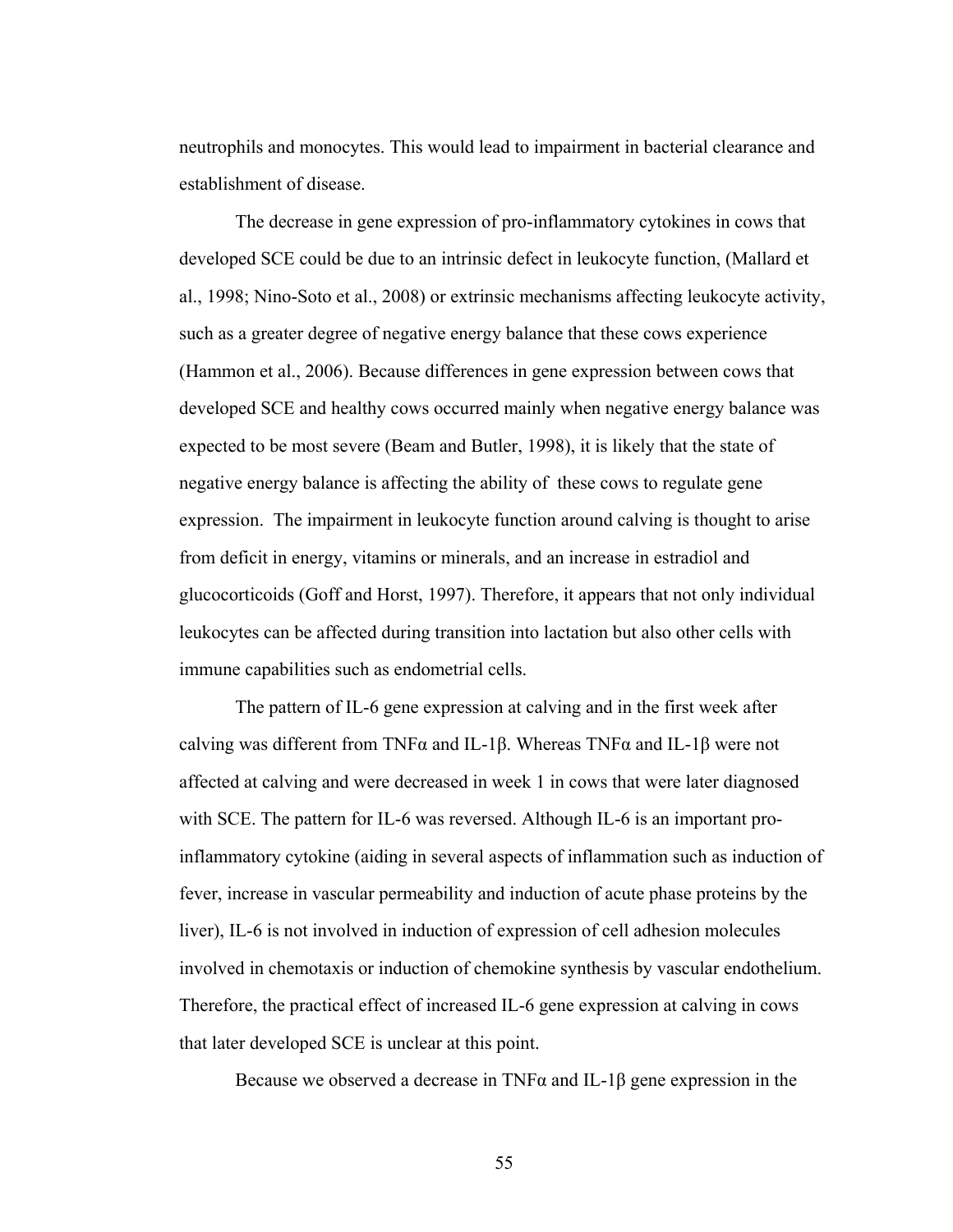first week after calving in cows that later developed SCE, it was expected that IL-8 gene expression by uterine endometrium and IL-8 secretion by the endometrium vascular endothelium would also be decreased. Nonetheless, we did not detect differences in IL-8 gene expression or IL-8 concentration in serum between healthy cows and SCE cows. It is possible that a lack of power precluded the observation of a statistical difference in gene expression and secretion. Because chemokines act locally and in minute concentrations, a localized difference could occur without a detectable systemic difference.

Because SCE is believed to be caused by failure to clear bacterial contamination (Gilbert et al., 2007; Sheldon and Dobson, 2004), cows that developed SCE were expected to have increased gene expression of pro-inflammatory cytokines and chemokines later in lactation. Although there was no difference in TNFα gene expression, gene expression for IL-1β, IL-6, and IL-8 were increased at 5 and or 7 wk after calving in cows that were diagnosed with SCE at week 5 after calving. Increases in IL-1β alone could have induced up-regulation of both IL-6 and IL-8. Despite upregulation of IL-8 around the time of diagnosis of SCE, serum concentration of IL-8 was not increased.

There was an increase in gene expression of IL-1β, IL-6, and IL-8 in multiparous cows that was associated with increased concentration of IL-8 in serum. Multiparous cows have a decreased incidence of metritis (Goshen and Shpigel, 2006) but we find either no difference or an increased incidence of SCE in multiparous cows (Cheong et al., 2008; Galvão et al., 2008; Galvão et al., 2009, unpublished). Milk production has a detrimental effect in leukocyte function (Kimura et al., 1999; Nonnecke et al., 2003); therefore, leukocytes from multiparous cows would be expected to be more severely affected because of greater milk yields. In fact, phagocytic activity of neutrophils from older cows is more markedly reduced after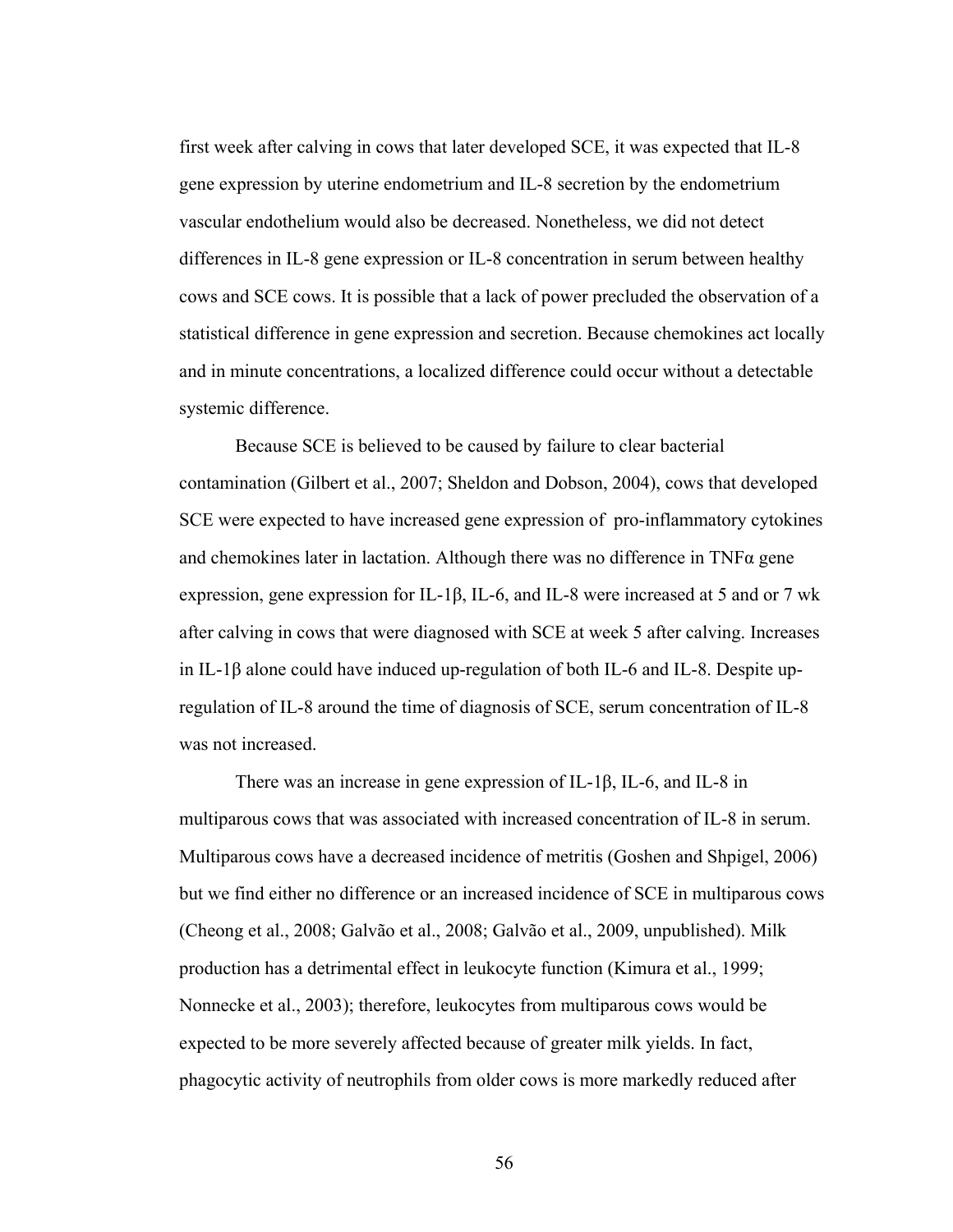calving compared to younger cows (Kehrli et al., 1989a; Gilbert et al., 1993), and we have observed that multiparous cows have increased bacterial contamination of the uterus at 51 d after calving (Galvão et al., 2009). Therefore, it seems that increased levels of pro-inflammatory cytokine production in the uterine endometrium might help to prevent metritis but because multiparous cows have greater demands for milk yield, they might be less able to clear infection completely and therefore might be more likely to have SCE. Another important factor that might be involved in the susceptibility to metritis is the circulating levels of immunoglobulins. Immunoglobulins work as opsonins, which greatly enhance phagocytic capacity. Primiparous cows have lower immunoglobulin content in colostrums which indicate lower circulating immunoglobulin levels (Muller and Ellinger, 1981); therefore, phagocytosis might not be optimal in early lactation in primiparous cows.

Although a downregulation in pro-inflammatory cytokines would lead to a decreased inflammatory process, an upregulation in anti-inflamatory cytokines, such as IL-10, as it has been shown in cows infected with clinical Johne's disease (Khalifeh and Stabel, 2004), would have the same effect. Nonetheless, we did not observe any difference in gene expression of IL-10 according to disease status; therefore, downregulation of pro-inflamatory cytokines may be the main factor affecting the ability to mount a proper inflammatory process in cows that develop SCE.

In summary, TNF $\alpha$  and IL-1 $\beta$  gene expression in uterine tissue of cows that developed SCE were decreased in the first week after calving while the gene expression of IL-1β, IL-6 and IL-8 were increased at wk 5 and or 7 after calving. Although TNF $\alpha$  and IL-1 $\beta$  gene expression were decreased in the first week after calving and increased at wk 5 and 7 in cows that developed SCE, serum concentrations of IL-8 were not affected. Multiparous cows have increased uterine gene expression of pro-inflammatory cytokines and chemokines which may prevent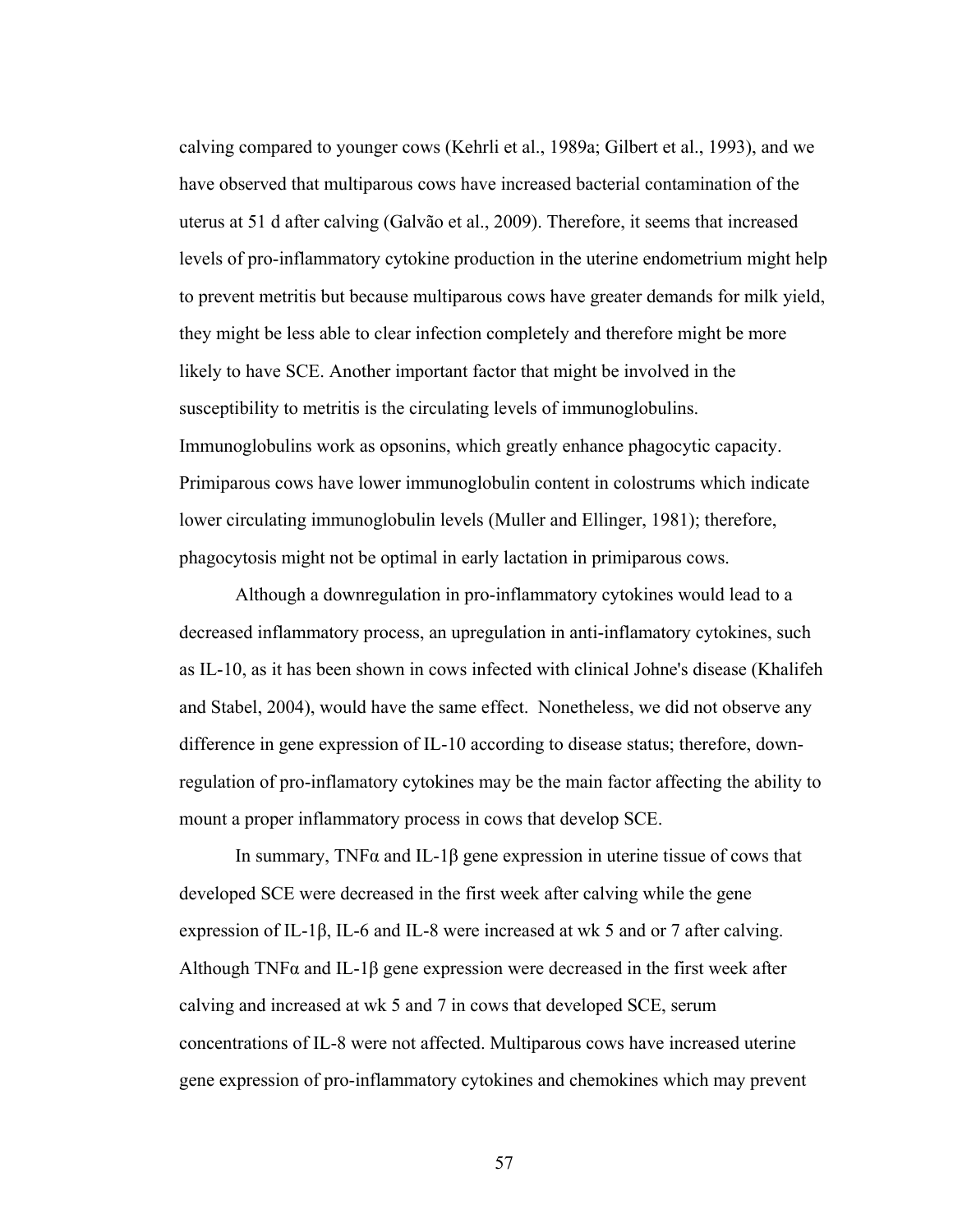metritis but does not prevent SCE. Cows that develop SCE have compromised ability to up-regulate the gene expression of the main pro-inflammatory cytokines (TNF $\alpha$  and IL-1β) early in lactation. Decreased expression of pro-inflammatory cytokines could lead to poor chemotaxis and activation of neutrophils and monocytes, which would impair bacterial clearance and predispose cows to the development of SCE.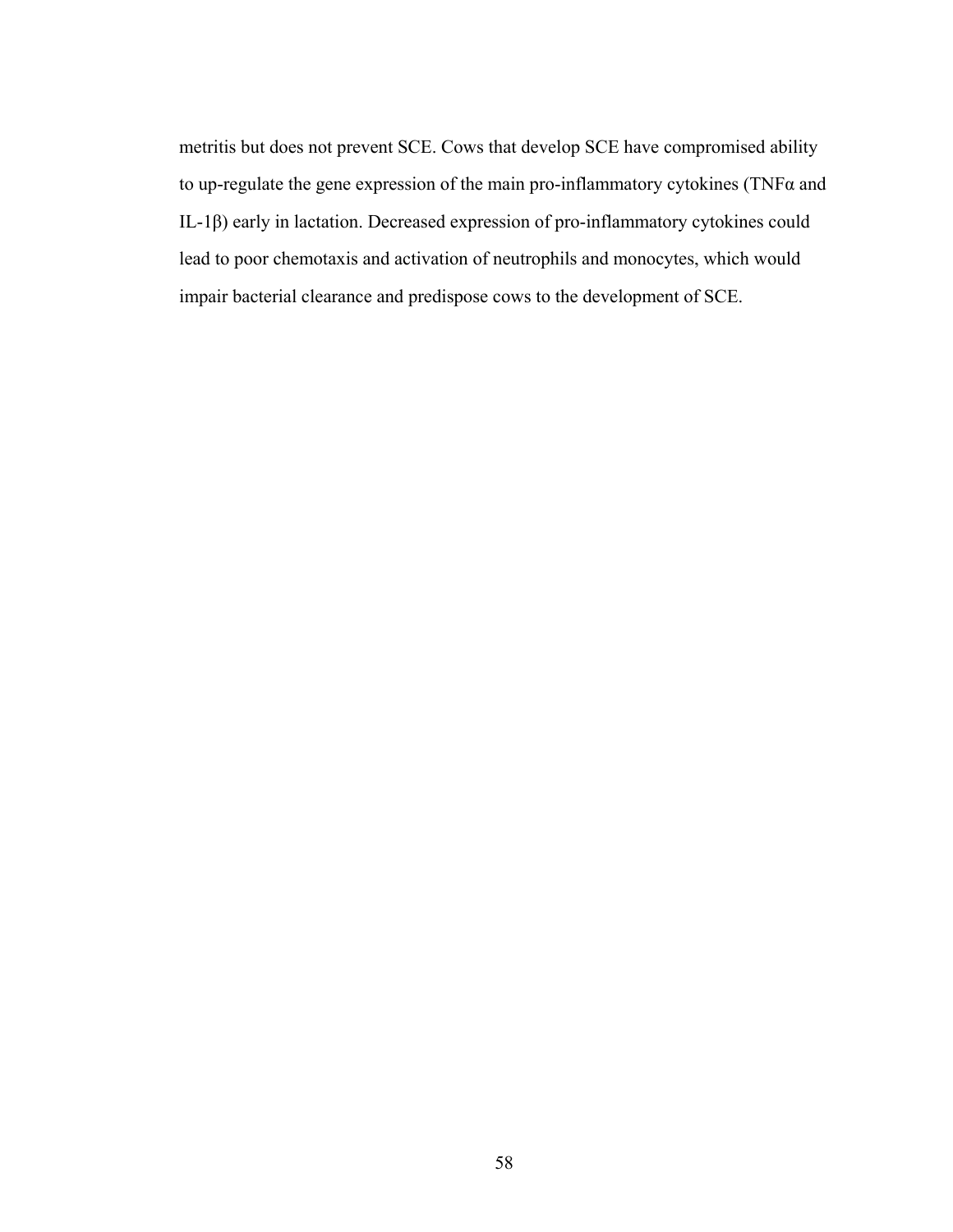# CHAPTER FOUR

**Association between uterine disease and indicators of neutrophil and systemic energy status in lactating Holstein cows** 

**Interpretive summary:** Uterine disease and indicators of energy status. Galvão. Neutrophil function depends on glucose for the energy required for chemotaxis, and glycogen stores for phagocytosis and microbial killing. Early in lactation, there is a decrease in glucose availability, which could decrease PMN glycogen stores, and contribute to the loss of PMN function around calving and the development of uterine disease. We evaluated PMN glycogen concentration and blood glucose in cows that developed metritis or subclinical endometritis, and cows that remained healthy. We observed that cows that developed uterine disease were less able to maintain their neutrophil glycogen stores compared to healthy cows, which could be a predisposing factor for the disease.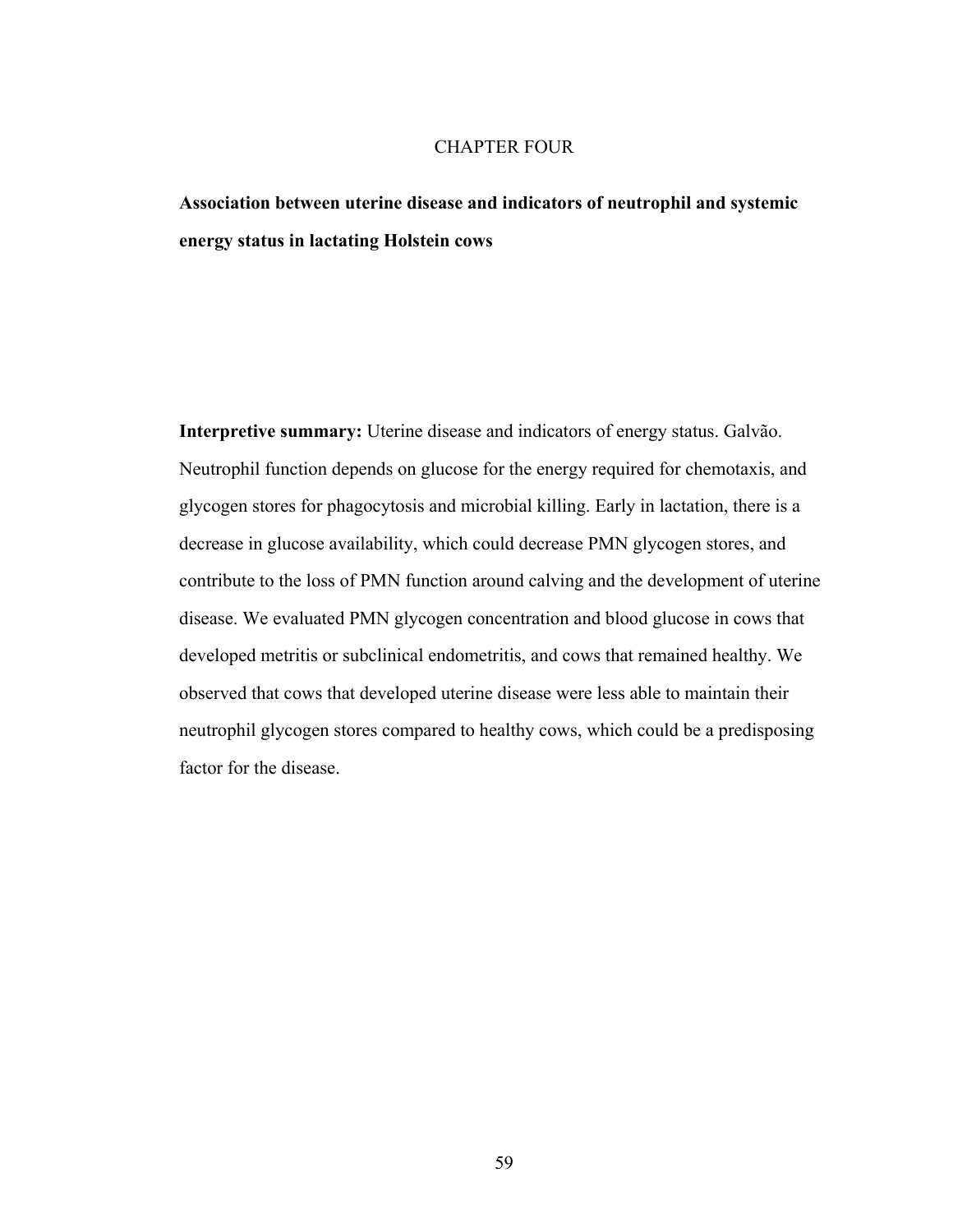## **ABSTRACT**

The objective of this study was to evaluate the association between uterine disease and indicators of neutrophil (PMN) and systemic energy status in dairy cows. Peripheral blood (120 mL) was collected weekly from 84 Holstein cows for PMN isolation and plasma collection from calving until 42 d in milk (DIM). The final analysis included 80 cows. Of those, 20 cows were classified as having metritis (fetid uterine discharge and fever), 15 others as having SCE ( $\geq$  10% PMN on uterine cytology) and 45 as healthy controls. Plasma haptoglobin concentration was increased only in cows that developed metritis. Neutrophil glycogen content was less for metritis cows than for healthy cows on the day of calving and at 7 and 42 DIM. SCE cows had lower PMN glycogen content than healthy cows at 7, 28, and 42 DIM. Blood glucose was affected by disease status within parity. Primiparous metritis cows had greater blood glucose concentrations than healthy primiparous cows. Multiparous metritis cows tended to have lower blood glucose concentration than multiparous SCE cows. Cows that developed metritis and SCE tended to have or had greater NEFA and BHBA than healthy cows, mainly around calving. At calving, cows that developed metritis had greater plasma estradiol concentration than healthy cows and greater plasma cortisol than cows that had SCE. Plasma insulin was not affected. Plasma glucagon was increased for SCE cows. Cows that developed uterine disease experienced a greater degree of negative energy balance and had decreased ability to maintain PMN glycogen levels; these could predispose to disease because of decreased availability of oxidative fuels.

**Key words:** Metritis, glycogen, energy balance, dairy cows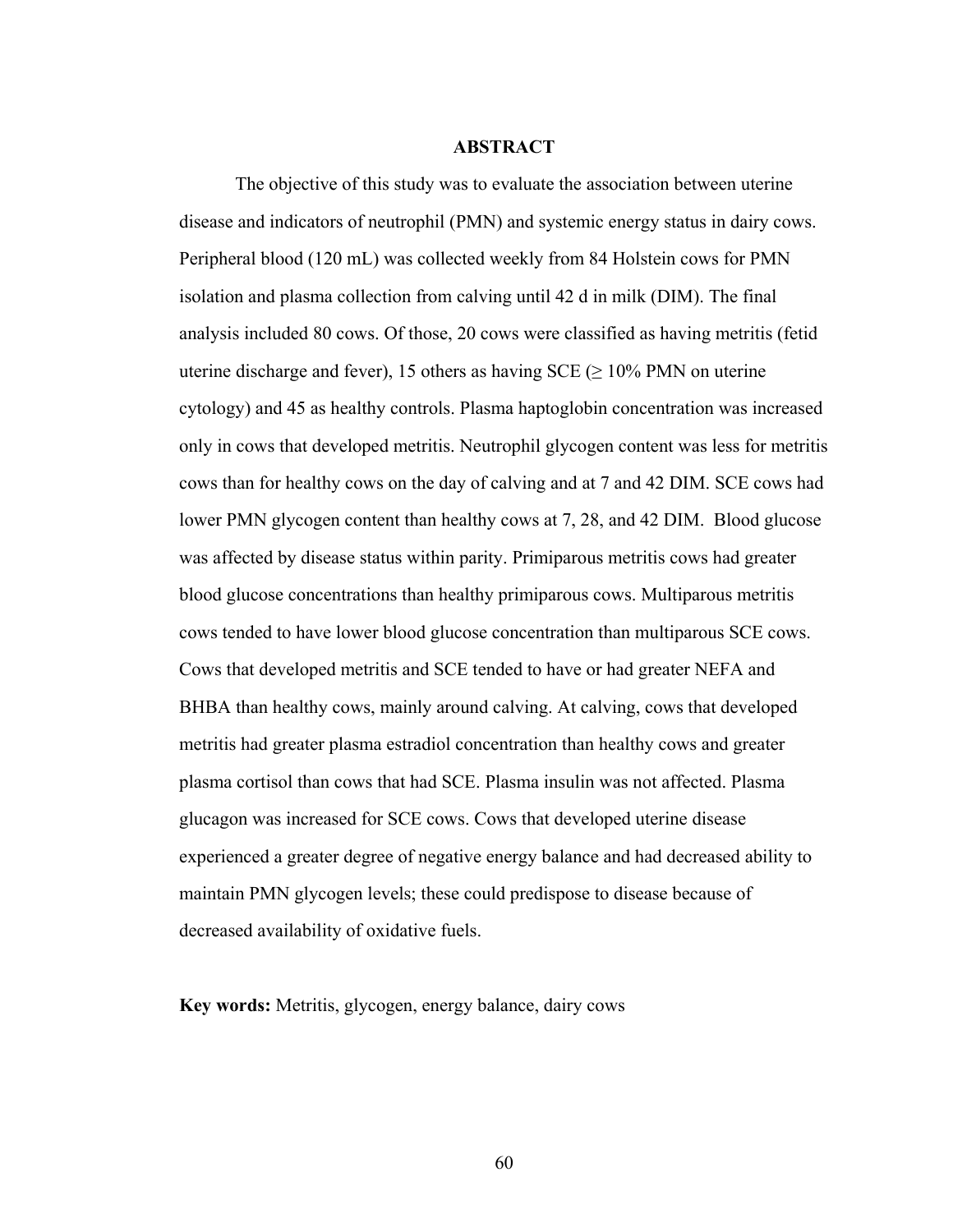#### **INTRODUCTION**

Early in lactation, dairy cows undergo a period of negative energy balance in which the energy consumed does not meet the energy demands for growth, maintenance and milk production (Butler et al., 1981, Doepel et al., 2002). This period is characterized by a decrease in dry-matter intake (DMI), leading to a sharp decrease in glucose and an increase in body fat mobilization in the form of nonsterified fatty acids (NEFA), and resulting in accumulation of products of incomplete oxidation of NEFA such as beta-hydroxybutyrate (BHBA) (Vazquez-Añon et al., 1994).

Neutrophils (PMN) are the main leukocyte type involved in bacterial clearance after uterine infection (Hussain, 1989; Gilbert et al., 2007). However, during the period of negative energy balance, dairy cows experience a reduction in PMN function and killing capacity (Cai et al., 1994; Kehrli and Goff, 1989; Gilbert et al., 1993). In fact, multiparous cows that develop uterine disease have a more pronounced decrease in DMI, an increase in NEFA and BHBA, and a decrease in blood PMN killing ability (Hammon et al., 2006) and phagocytosis (Kim et al., 2005).

Although plasma NEFA (Hammnon et al., 2006) and BHBA (Suriyasathaporn, et al., 2000) are associated with PMN function, PMNs depend mainly on glucose for the energy required for chemotaxis, and on glycogen stores for phagocytosis and microbial killing (Kuehl and Egan, 1980; Weisdorf et al., 1982a; Weisdorf et al., 1982b). Therefore, it is possible that the low glucose levels observed in the first 10 days of lactation (Vazquez-Añon et al., 1994) directly impairs PMN chemotaxis and leads to decreased PMN glycogen stores (leading to decreased phagocytic and killing capability, which would predispose cows to disease).

Glycogen-storage disease, a human condition characterized by the inability of leukocytes to process intracellular glucose (Kim et al., 2006), leads to defects in neutrophil respiratory burst, chemotaxis and calcium influx in response to bacterial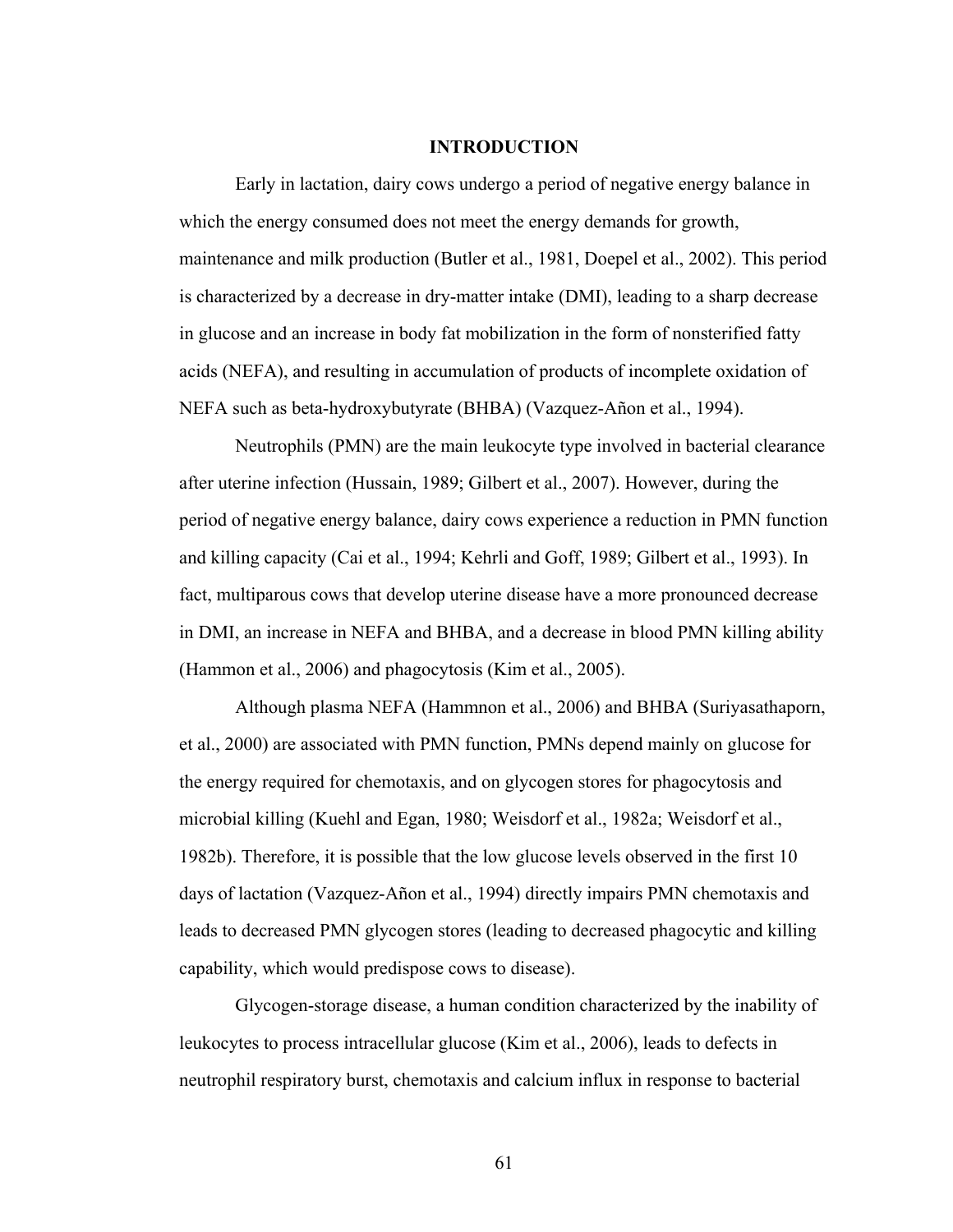stimulation. Moreover, in an experimental model of peritoneal inflammation, macrophage production of chemokines and peritoneal PMN accumulation were decreased in mice with glycogen-storage disease (Kim et al., 2006).

Therefore, we hypothesized that lactating dairy cows that end up developing uterine disease would have lower glucose and/or decreased PMN glycogen stores in early lactation, compared to healthy cows. The objective was to compare plasma glucose, intracellular PMN glycogen concentration, and indicators of energy balance (NEFA and BHBA) in cows that develop uterine disease and healthy cows in the first 42 DIM. Because glucose can be increased on the day of calving in response to cortisol, and glucose homeostasis is mainly controlled by insulin and glucagon, those hormones were also evaluated. Because estradiol is believed to affect PMN function negatively, this hormone was also evaluated. Because milk production can deplete blood glucose in early lactation, milk yield was also evaluated.

# **MATERIALS AND METHODS**

#### *Animals, Housing, and Feeding*

Eighty-four cows (38 primiparous and 46 multiparous) from a commercial Holstein dairy farm located in Cayuga County, New York, USA were enrolled in the study from April to November of 2007. A physical exam was performed at calving and only cows appearing healthy were enrolled. Cows that had uterine prolapses, cesarean section, or were severely lame were not enrolled. Cows were not excluded if they developed retained placenta, ketosis, mastitis or mild lameness. Two out of the 38 primiparous and 2 out of the 46 multiparous cows enrolled in the study were culled before the end of the observation period and excluded from the analysis. One of the primiparous was culled because of low milk yield after a surgical correction of leftdisplaced abomasum and the other because of herpes virus teat lesions. The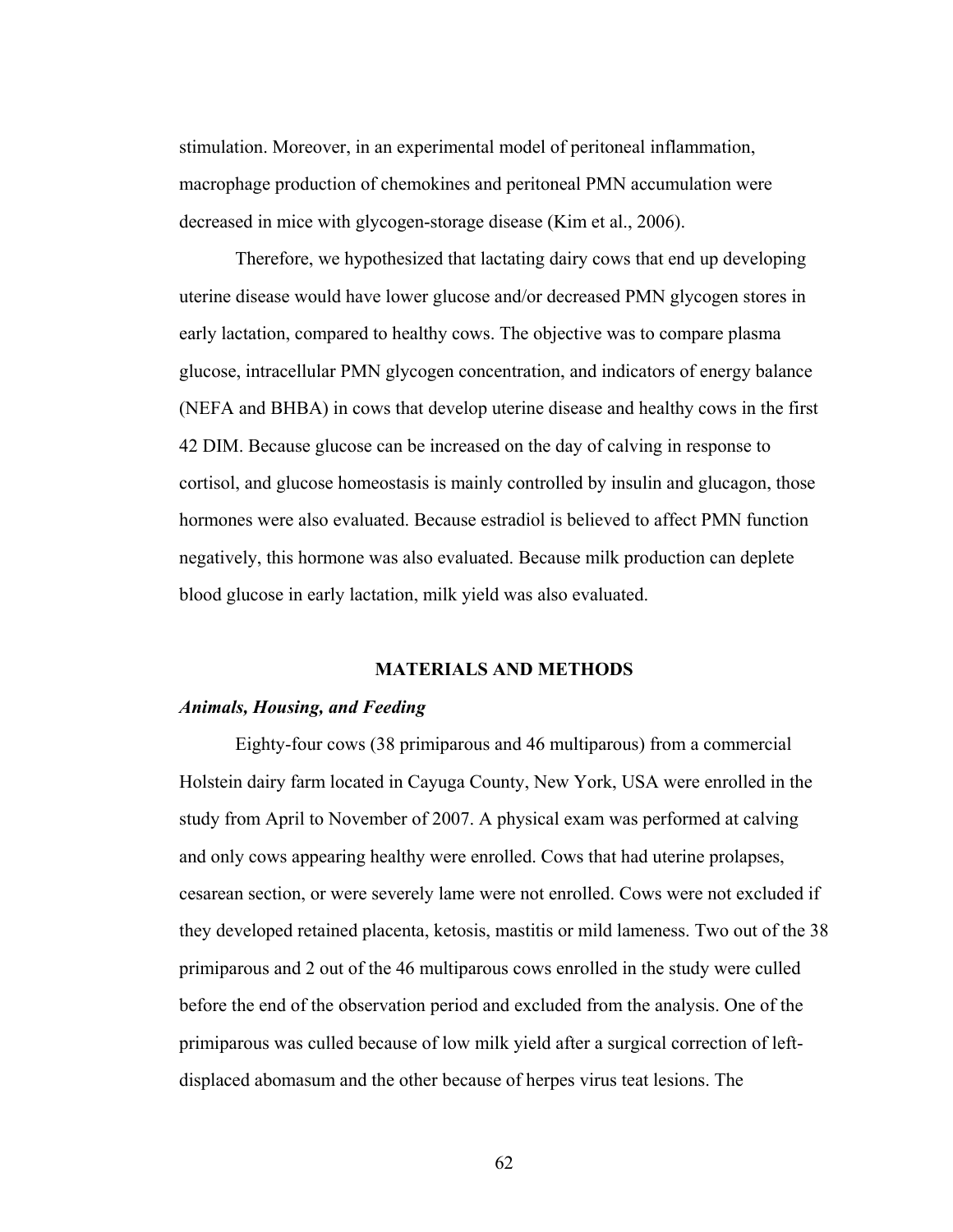primiparous cow that had left-displacement of the abomasum also had metritis. The multiparous cows were culled because of severe lameness. None of the other cows that were culled had metritis. Because they were culled before 42 DIM, they were not sampled for SCE. Therefore, 80 cows (36 primiparous and 44 multiparous) were used for the final analysis of the association between uterine disease and the outcomes of interest. The herd had 3,000 milking cows and the rolling herd averages was about 12,000 kg of milk. Primiparous and multiparous cows were housed separately in freestall facilities. Cows were moved to far-off pens 60 days before expected calving date, and moved to close-up pens 21 days before expected calving date. Cows were moved to calving pens that would hold up to 5 cows 3 days before expected calving or when imminent signs of calving (such as exposure of uterine membranes) appeared. After calving, cows were milked and then transferred to fresh-cow pens where they stayed for about 30 days, and subsequently moved to a mid-lactation pen for the remainder of the experiment. Lactating cows were milked three times daily. All cows were fed the same total mixed ration formulated to meet or exceed the NRC (2001) nutrient requirements for lactating Holstein cows weighing 680 kg and producing 45 kg of 3.5% fat corrected milk.

## *Sample Collection*

All cows had 120 mL of blood collected weekly from the jugular vein, using two 60 mL syringes with 3 mL of 0.5M EDTA each, and a 12-gauge needle, from the day of calving until 42 DIM. For blood collection, cows had their head locked into headlock stanchions and tied to one side using a halter; the hair over the jugular vein was clipped and the skin disinfected using iodine solution. The side of blood collection was alternated after each sampling to prevent phlebitis. Blood was collected immediately after the morning milking. At the time of blood collection, body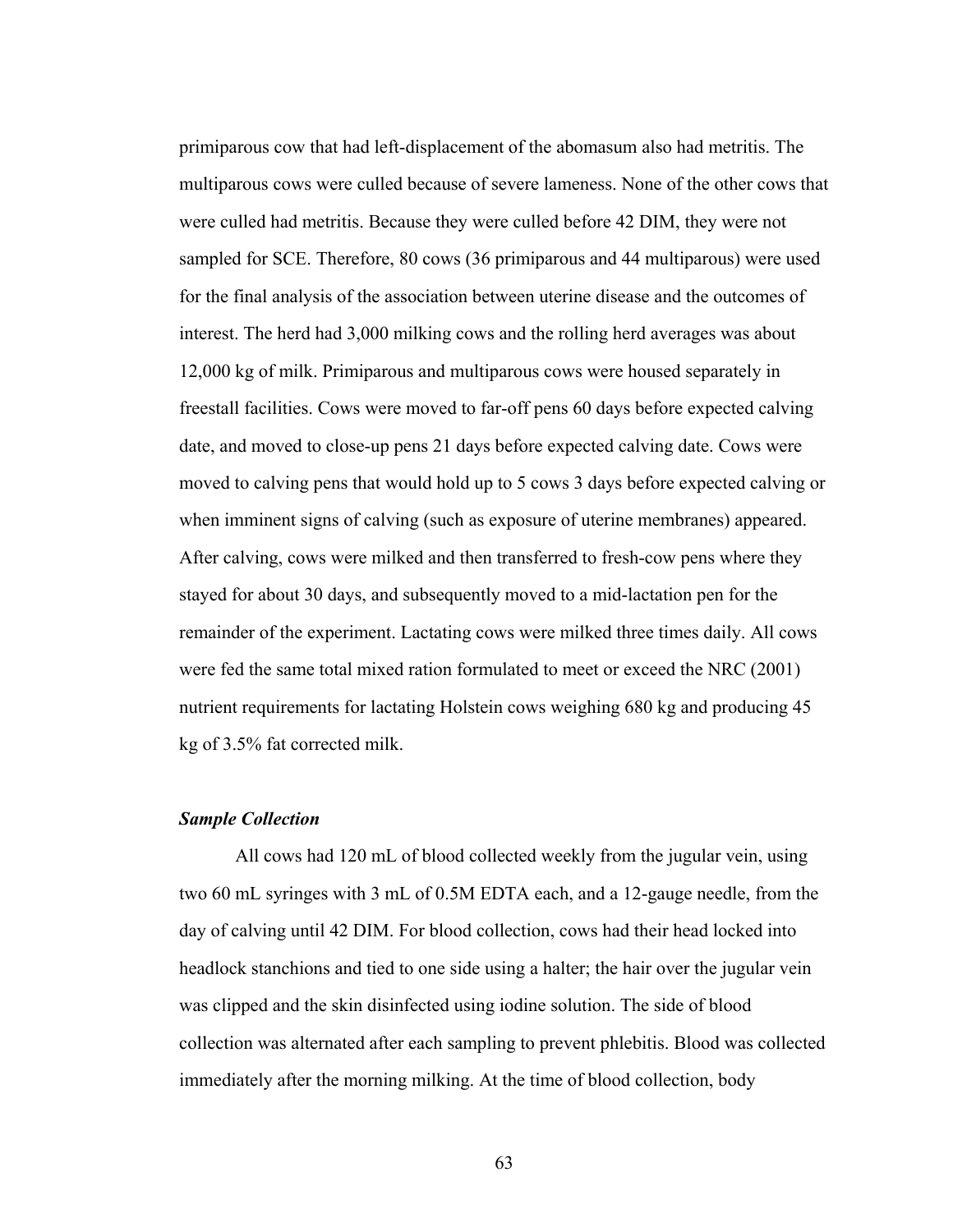condition was scored using a 5-point (1 = thin to  $5 = \text{fat}$ ) system (Ferguson et al., 1994). Evaluator of body condition score was not blinded to uterine health status.

### *Glycogen, Glucose, Hormones, and other metabolites*

After blood collection, syringes were gently inverted 10 times to allow thorough mixing with EDTA, blood glucose was measured using a portable glucometer (Accu-Check® Active, Roche Diagnostics, Indianapolis, IN), and the syringes were placed on ice and transported to the laboratory within 4 hours. To validate the use of the glucometer for dairy cows, we compared the results from the glucometer with that of a biochemistry analyzer (YSI-Life Sciences, BioAnalyzer model 7100, Yellow Springs, OH) using EDTA plasma samples from 52 lactating cows from the Cornell University dairy herd. The two methods were highly associated  $(P < 0.001)$  and the coefficient of determination  $(R<sup>2</sup>)$  was 66%. Nonetheless, the values given by the BioAnalyzer were on average 9.6 points lower than the glucometer (62.3 vs. 71.9 mg/dL). The following is a Bland-Altman plot of the plasma glucose measured with the BioAnalyzer by the blood glucose measured with the glucometer; **Figure 4.1**). This plot is used to assess agreement between the two methods of measurement. As you can see, most of the squares (data points) lie within the 95% confidence limits.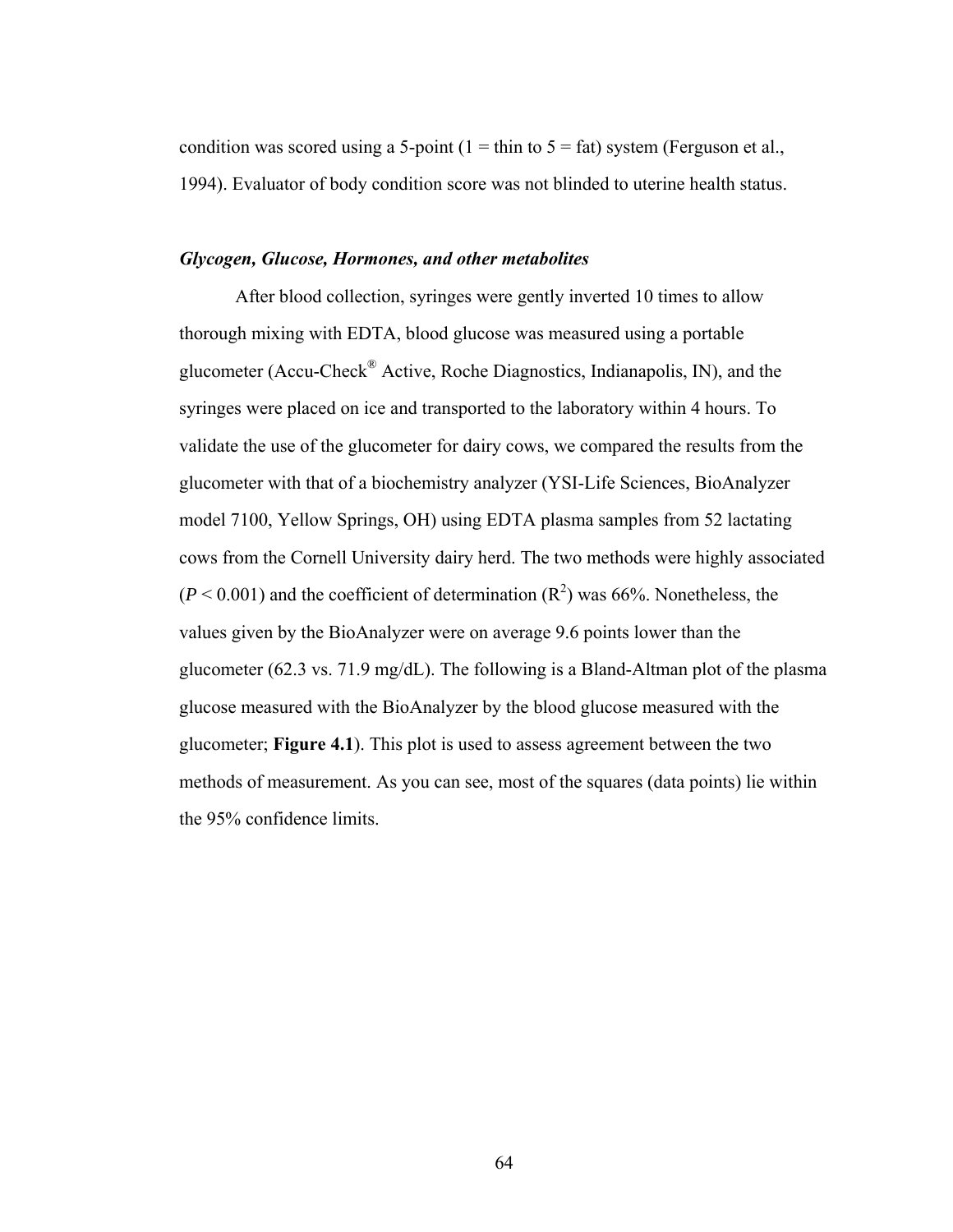



In the laboratory, 40 mL of blood were transferred into three 50 mL polypropylene centrifuge tubes (Corning® Life Sciences, Lowell, MA) and centrifuged at 1200 g for 30 min to separate the plasma; 10 mL of plasma were harvested and frozen at -20  $\rm{^oC}$  for hormone and metabolite assays. Blood PMNs were isolated as described previously (Roth and Kaeberle, 1981). After isolation,  $10^7$  PMNs were frozen in duplicates for later glycogen determination using a micromodification of the method of Keppler and Decker (1974) as previously described (Weisdorf et al., 1982a). Briefly, glycogen was hydrolyzed to glucose using amyloglucosidase; available glucose was determined by reacting 50 μL of supernatant with a 1 mL mixture of 1 mM ATP, 0.9 mM NADP, 5 μg G6DP, 0.3 M triethanolamine, 4 mM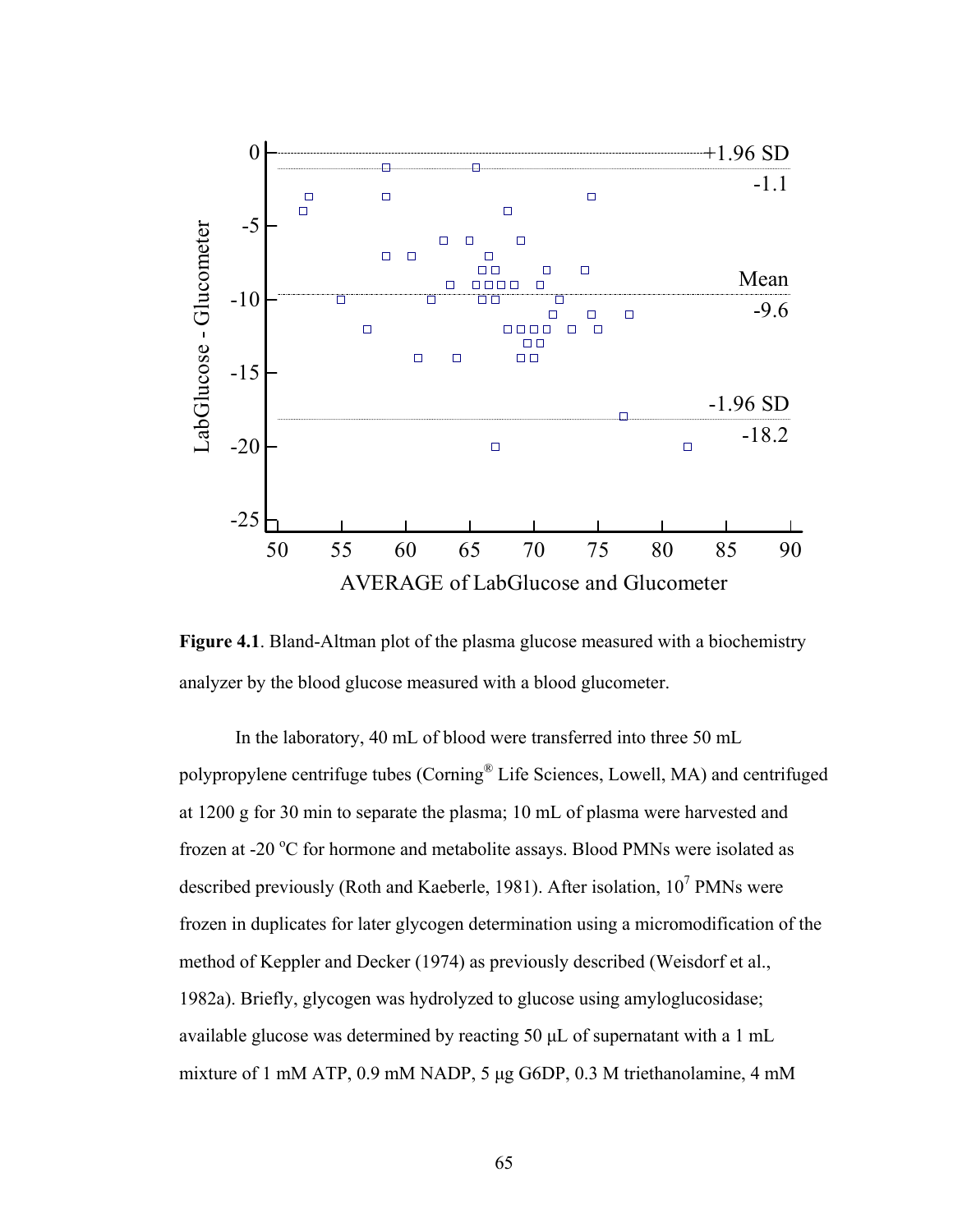MgSO4, and recording the appearance of NADPH after the addition of 5 μL of hexokinase (2 mg/ml) as ∆OD at 340 nm on a spectrophotometer. This ∆OD was compared to a standard curve of oyster glycogen assayed in similar fashion, and results were expressed as  $\mu$ g glycogen/10<sup>6</sup> PMN.

Plasma concentrations of NEFA were analyzed by enzymatic analysis (NEFA- $C^{\circledast}$ ; Wako Pure Chemical Industries, Osaka, Japan) using modifications described by McCutcheon and Bauman (1986) and Sechen et al. (1990). Plasma concentrations of BHBA were quantified (BHBA dehydrogenase) using a commercial kit (kit 310-UV<sup>®</sup>; Sigma Chemical). All spectrophotometric measurements were conducted using a microplate reader (BioTek Instruments, Model EL 340, Winooski, Vermont). In addition, plasma was analyzed for concentrations of estradiol and cortisol by radioimmunoassay (RIA) using the Coat-A-Count® estradiol and cortisol assay kits (Siemens Medical Solutions Diagnostics, Los Angeles, CA), respectively. Plasma concentrations of insulin we determined by RIA (Ehrhardt et al., 2001) using bovine insulin (Elanco Animal Health, Greenfield, IN) and glucagon (Linco RIA kit, Linco Research, St. Charles, MO) kits. Intra- and interassay coefficients of variation were 1.8 and 2.6%, 5.1 and 6.7%, 6.1 and 9.6%, 3.0 and 9.8%, 5.6 and 7.2%, 6.5 and 8.1%, for NEFA, BHBA, estradiol, cortisol, insulin, and glucagon, respectively.

# *Evaluation of Uterine and Metabolic Diseases*

Cows were evaluated daily by the herd personnel for signs of metritis in the first 14 DIM. Metritis was characterized by the presence of watery, fetid vaginal discharge and rectal temperature  $> 39.5$  °C. Cows with clinical metritis received 2 boluses of aspirin (15.6 g of acetylsalicyclic acid per bolus; AgriLabs, St. Joseph, MO) until the fever improved or for a maximum of 3 days and ceftiofur hydrochloride for 5 consecutive days at a dose of 2.2 mg/kg body weight (Excenel® RTU EZ, ceftiofur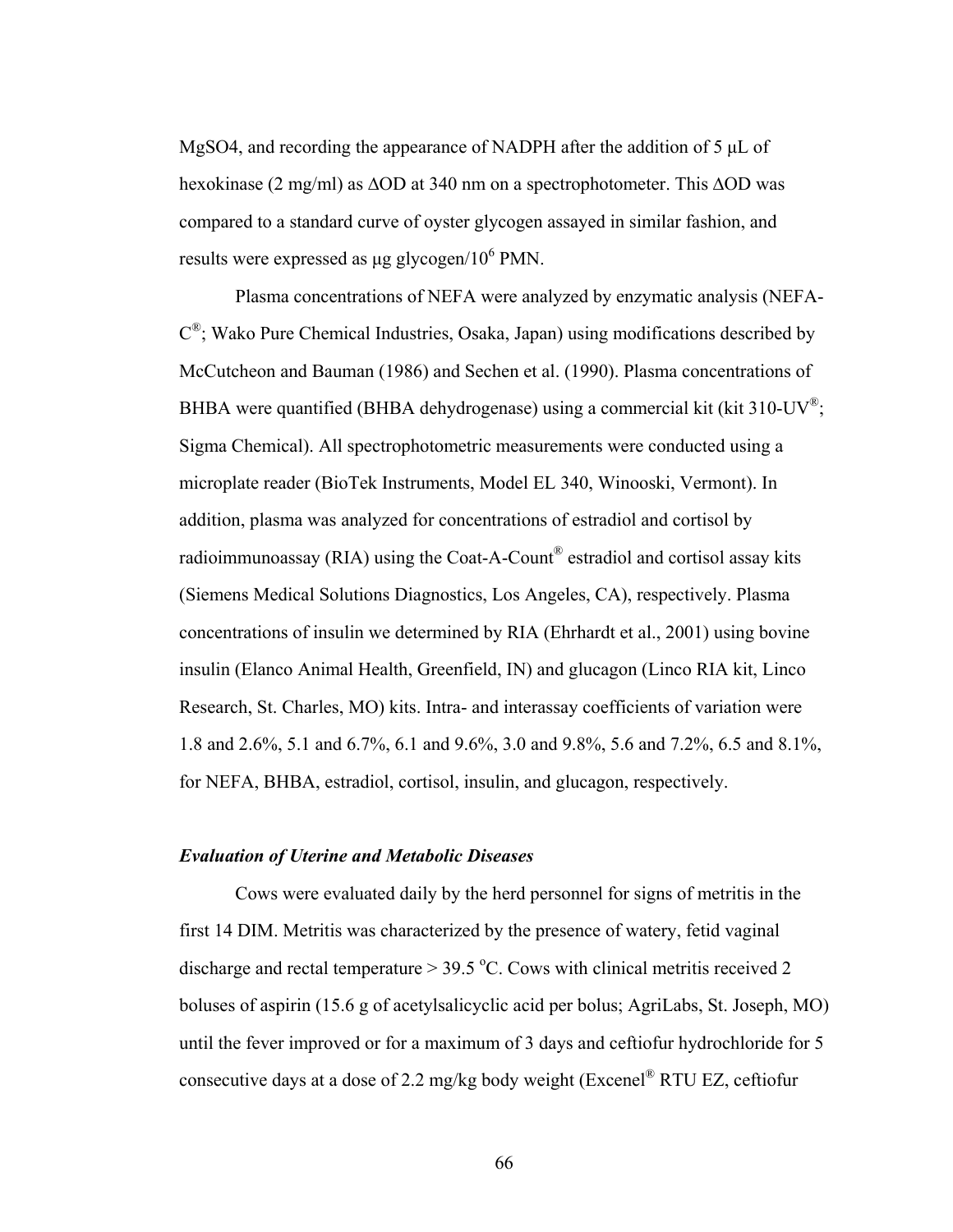hydrochloride sterile suspension, Pfizer Animal Health, NY). Febrile or lethargic cows were checked for acetonuria (Acetoacetic Acid) as an indicator of ketosis using ketone strips (Ketostix®; Bayer Health Care, Tarrytown, New York). Cows with moderate or high ketones were treated with 500 mL 50% dextrose intravenously (AgriLabs, St. Joseph, MO) until urine ketones were lowered. Blood sampling was performed before treatment administration. At 42 DIM, cows had a low-volume uterine lavage for diagnosis of subclinical endometritis based on the proportion of PMN out of a total of 200 cells, including all leukocyte types and epithelial cells but excluding erythrocytes, as previously described (Gilbert et al., 2005). Based on a larger experiment (Cheong et al., 2008), the proportion of PMN that classified cows as having subclinical endometritis was  $\geq 10\%$ .

## *Statistical Analyses*

This was an observational cohort study. 80 cows (36 primiparous and 44 multiparous) were used for the final analysis of the association between uterine disease and the outcomes of interest. The cows were classified into three categories: 1) cows that developed metritis in the first 14 DIM; 2) cows that did not develop metritis and were diagnosed with subclinical endometritis at 42 DIM; 3) healthy control cows. All outcomes (PMN glycogen concentration, hormones, and metabolite) were analyzed by ANOVA for repeated measures using the MIXED procedure of SAS (Version 9.1; SAS Inst. Inc., Cary, NC). Each outcome was analyzed in separate models over the whole experimental period. Models included the effects of uterine disease, parity (primiparous vs. multiparous), mean BCS ( $\leq$  2.75 vs.  $\geq$  2.75), BCS change from calving to 42 DIM  $(< 0.5$  vs.  $> 0.5$  points), time (day of blood collection; 0, 7, 14, 21, 28, 35, and 42), and interactions between uterine disease and other covariates. Uterine disease and parity were forced into the models but other covariates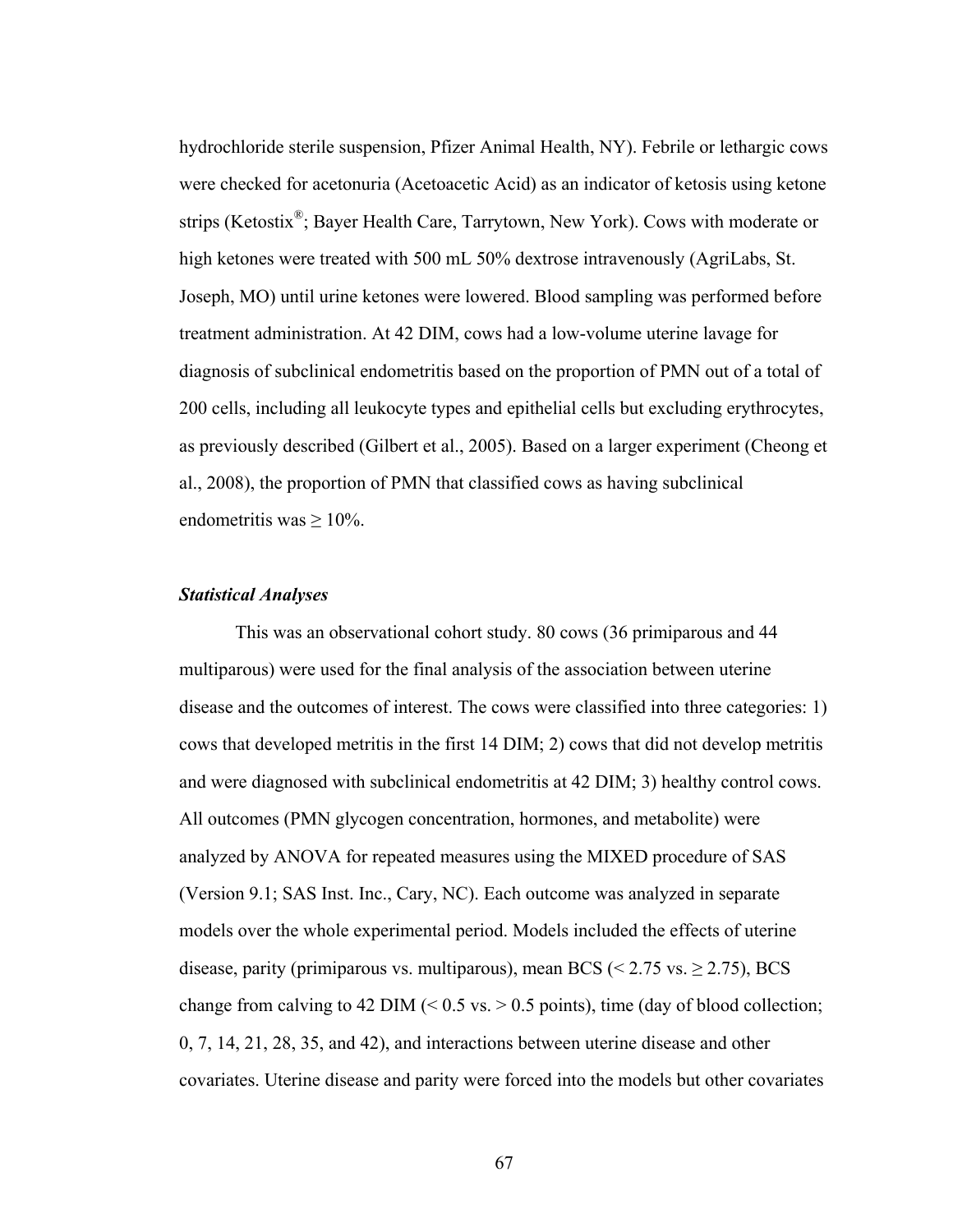were manually removed if  $P > 0.15$  bases of Wald's statistic criterion. Because data were collected longitudinally, data points were correlated within each cow; therefore, cow was included in the analysis as a random effect. Because all the outcomes evaluated were biological samples collected at even intervals, a first-order autoregressive covariance structures used. When either an effect of metritis or subclinical endometritis, or an interaction between metritis or subclinical endometritis and time was observed, post-hoc multiple comparisons were performed using the Bonferroni adjustments in SAS.

Evaluation of normality of the residuals was performed in Minitab (Version 15; Minitab Inc., State College, PA) by inspection of standardized residuals plotted against predicted values for the residuals using the regression option in Minitab. Residuals fit to a normal distribution were also evaluated. Standardized residuals for glycogen, glucose, and glucagon were found to be normally distributed; however, raw data for haptoglobin, NEFA, BHBA, cortisol, and insulin, were transformed to their base-10 logarithm to achieve normality. After statistical analysis, transformed data were back-transformed to report least-squares means. Differences with  $P \le 0.05$  were considered significant and  $0.05 \le P \le 0.10$  were considered a tendency. Interactions were considered to be significant when  $P \le 0.15$ .

### **RESULTS**

Of the 80 cows used in the final analysis, 20 (25%) were diagnosed with metritis and classified as metritis for the statistical analysis; 23 were diagnosed with SCE but only 15 were classified as SCE for the statistical analysis (because 8 of them had metritis and therefore were classified as metritis) and 45 were not diagnosed with metritis or SCE and were classified as healthy controls. Although 8 out of 20 cows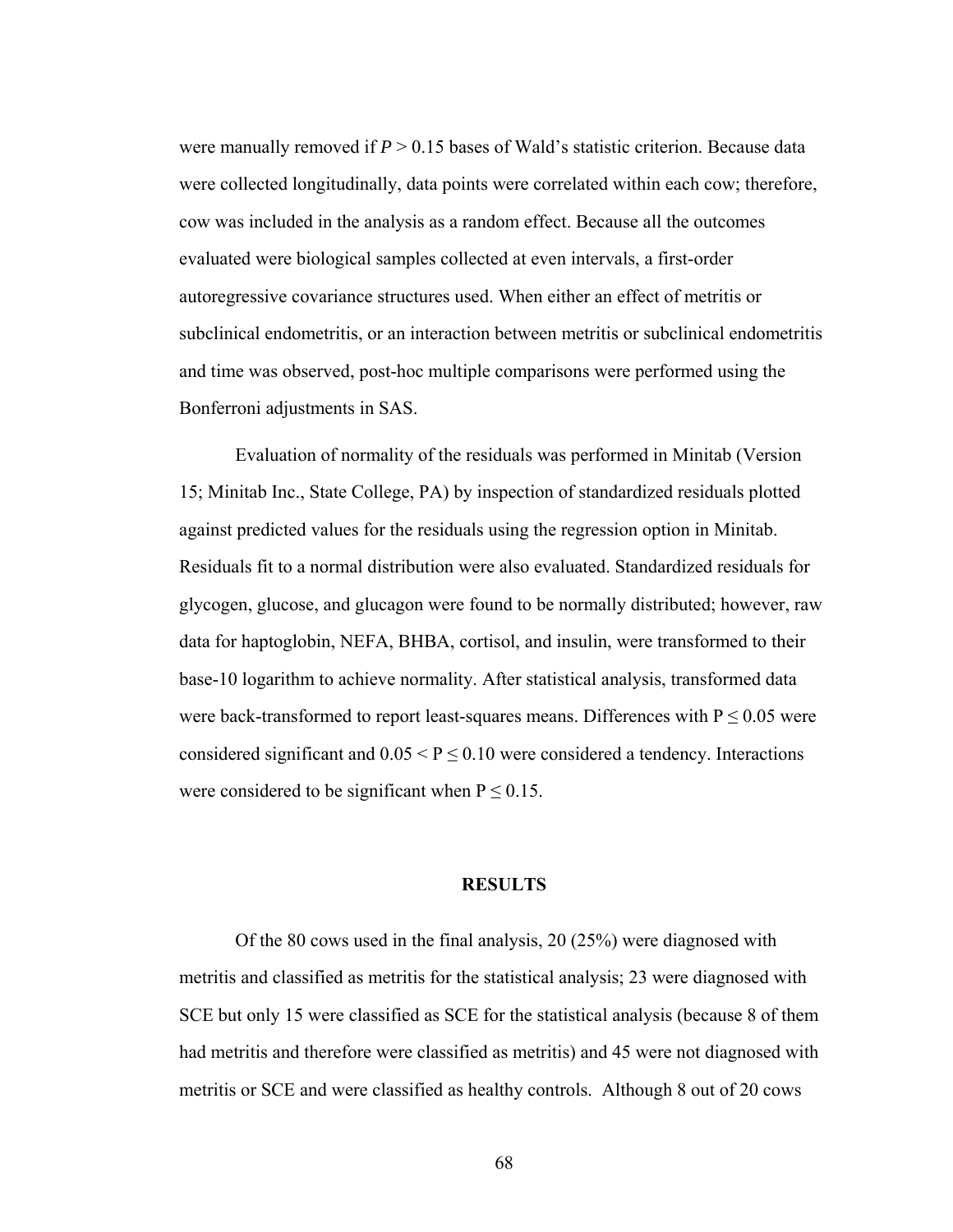diagnosed with metritis were also diagnosed with SCE, cows that had metritis were not more likely to be diagnosed with SCE than cows that did not have metritis (40% (8/20) vs. 25% (15/60);  $P = 0.20$ ). Incidence of metritis was similar between multiparous and primiparous (23% (10/44) vs. 28% (10/36);  $P = 0.60$ ); but prevalence of SCE tended to be greater in multiparous compared to primiparous (36% (16/44) vs. 19% (7/36);  $P = 0.09$ ). Mean and median day of diagnosis of metritis was 7 DIM (range 3 to 12 DIM). Cows that had metritis were more likely to be diagnosed with clinical ketosis based on ketone strips compared to healthy cows (35 (7/20) vs. 2% (1/45); *P* < 0.01; Fisher's exact test) and tended to be more likely than cows that had SCE (35 (7/20) vs. 7% (1/15);  $P = 0.10$ ). Mean and median day of diagnosis of ketosis was 6 DIM (range 2 to 10 DIM).

Cows that developed metritis had greater plasma concentration of haptoglobin then cows that had SCE ( $P = 0.05$ ) or healthy cows ( $P = 0.02$ ). Haptoglobin concentration was similar between cows that had SCE and healthy cows ( $P = 0.87$ ). There was also an interaction between uterine disease and time  $(P < 0.001)$ , in which cows that developed metritis had greater plasma haptoglobin concentration than cows that had SCE ( $P = 0.005$ ) or healthy cows ( $P \le 0.001$ ) at 7 DIM. Plasma haptoglobin concentrations peaked at 7 DIM then dropped sharply until 21 DIM (time effect,  $P \le$ 0.001; **Figure 4.2**). No other variable affected plasma haptoglobin concentrations.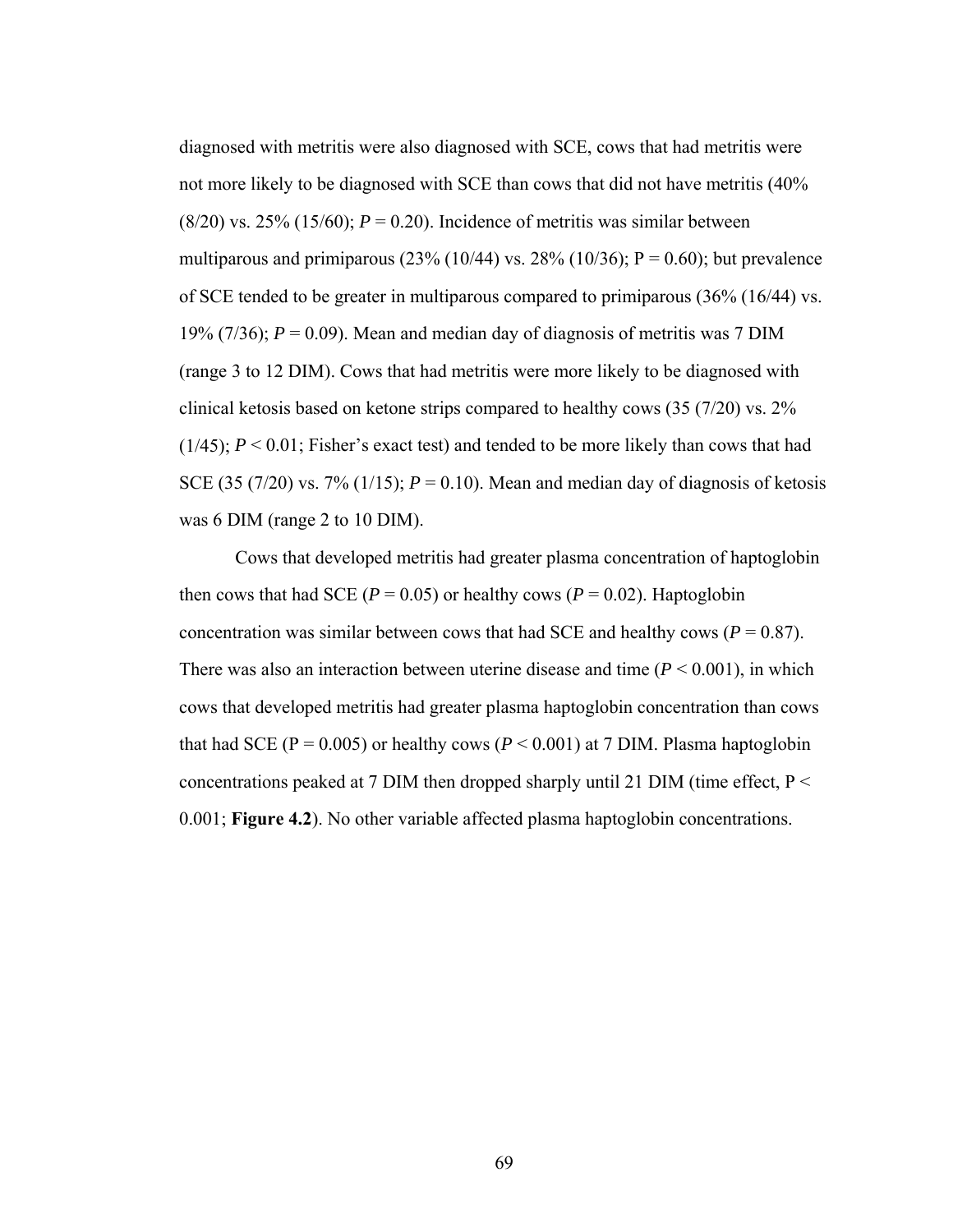

**Figure 4.2**. Least-squares means ± S.E.M. for plasma **haptoglobin** concentrations for cows that developed metritis up to 14 days in milk (DIM) (triangles), had subclinical endometritis at 42 DIM (squares) or remained healthy up to 42 DIM (circles).

Cows that had SCE had an overall greater  $(P = 0.04)$  plasma NEFA concentration than healthy cows while cows that developed metritis tended to have greater NEFA concentrations on the day of calving ( $P = 0.08$ ) and at 35 DIM ( $P =$ 0.06) than healthy cows (**Figure 4.3a**). Primiparous cows had greater ( $P = 0.02$ ) NEFA concentration compared to multiparous cows (mean  $\pm$  S.E.M.; 302  $\pm$  21 vs. 241  $\pm$  15 µeq/L). Plasma NEFA concentrations were greatest at calving and at 7 DIM, and then dropped steadily from 7 DIM until 42 DIM (time effect, P < 0.001; **Figure 4.3a**). No other variable affected plasma NEFA concentrations.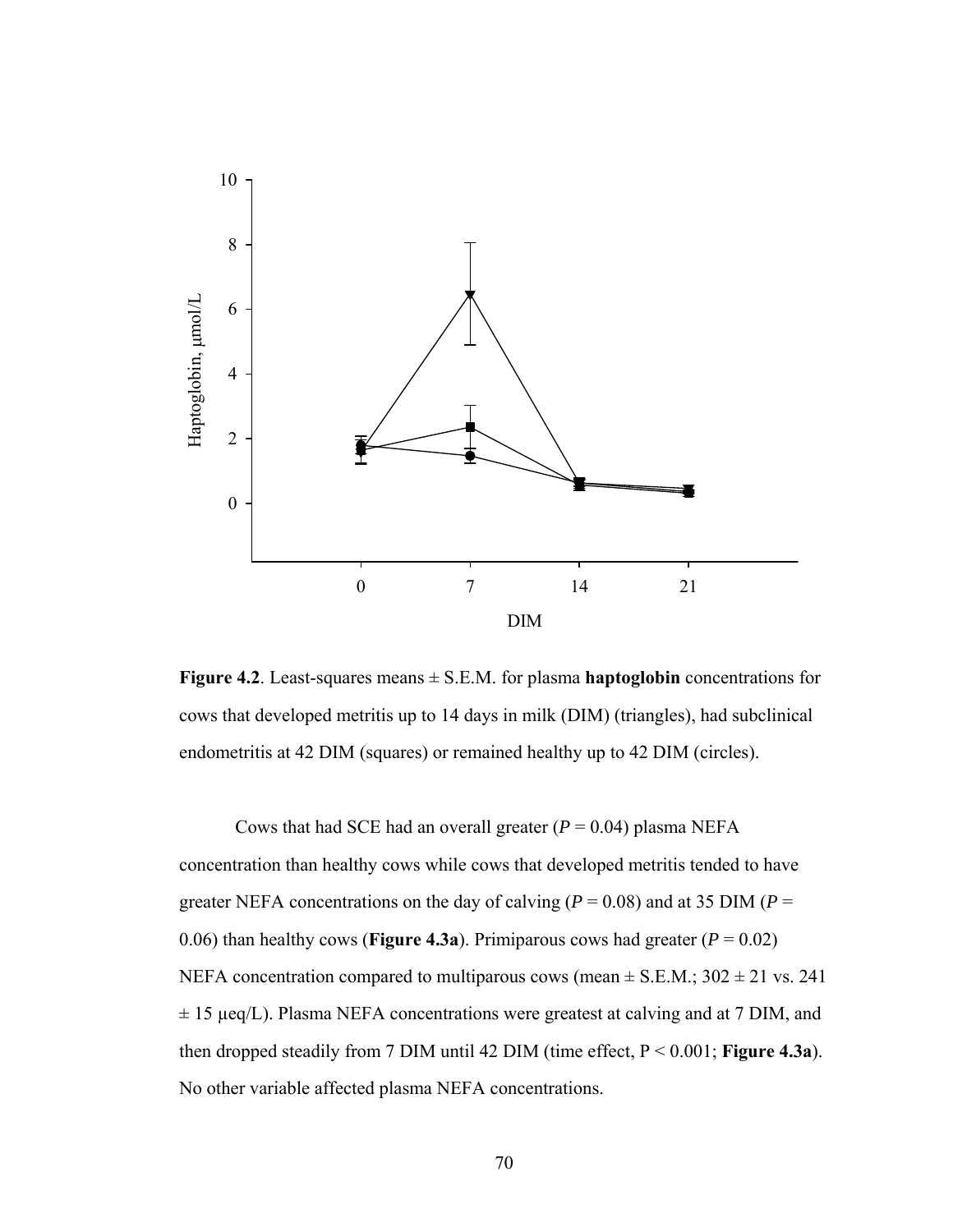

(a)

**Figure 4.3a**. Least-squares means  $\pm$  S.E.M. for plasma **NEFA** concentrations for cows that developed metritis up to 14 days in milk (DIM) (triangles), had subclinical endometritis at 42 DIM (squares) or remained healthy up to 42 DIM (circles).

There was an interaction between uterine disease and time  $(P = 0.12)$ , in which cows that developed metritis had greater  $(P = 0.03)$  BHBA concentrations on the day of calving compared to healthy cows and SCE cows tended to have greater BHBA concentrations at 7 ( $P = 0.10$ ) and 14 DIM ( $P = 0.07$ ) compared to healthy cows (**Figure 4.3b**). Plasma BHBA concentrations peaked at 7 DIM, then dropped from 7 DIM to 14 DIM, and remained constant until 42 DIM (time effect;  $P = 0.05$ ; **Figure**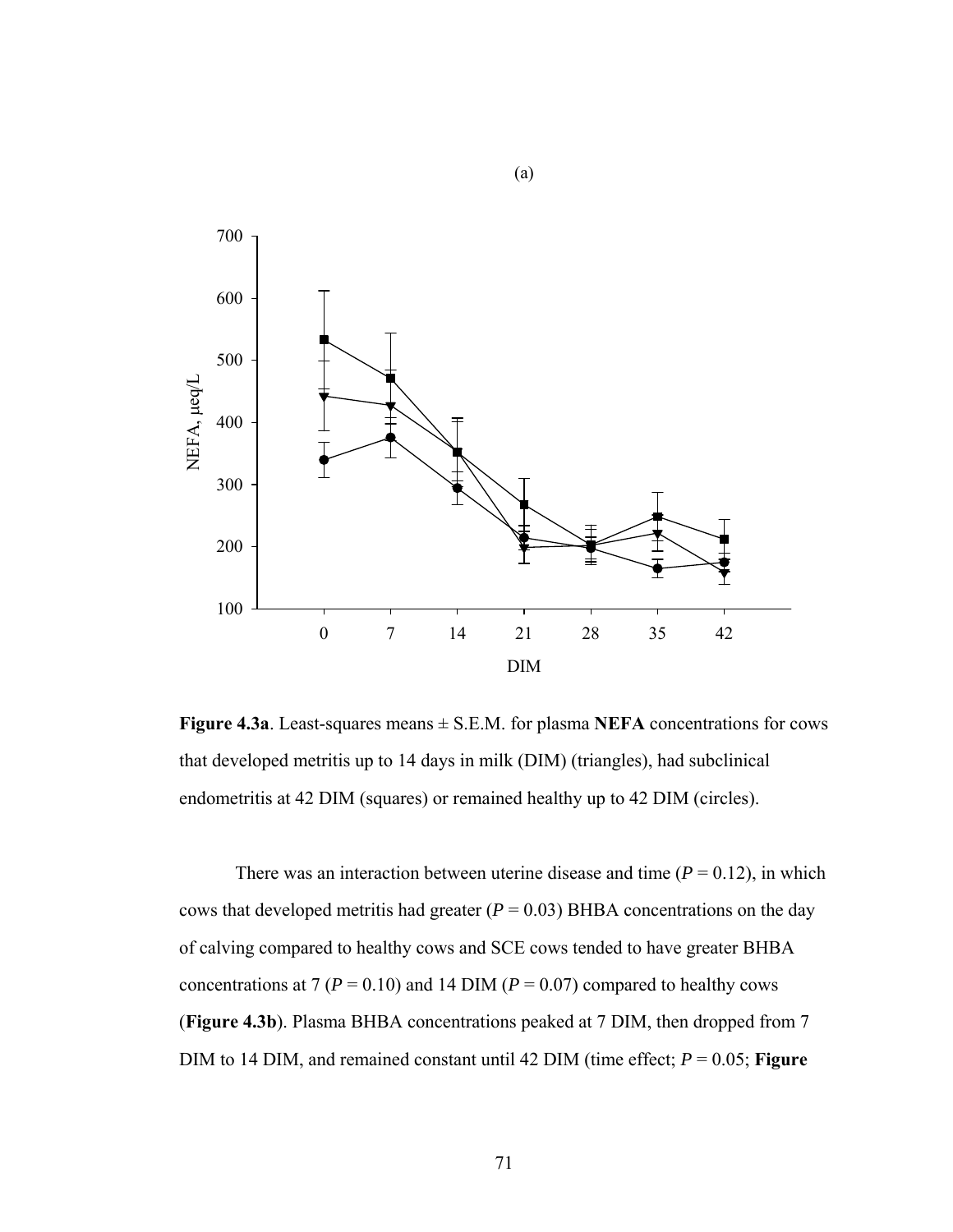**4.3b**). No other variable affected plasma BHBA concentrations.



(b)

**Figure 4.3b**. Least-squares means  $\pm$  S.E.M. for plasma **BHBA** concentrations for cows that developed metritis up to 14 days in milk (DIM) (triangles), had subclinical endometritis at 42 DIM (squares) or remained healthy up to 42 DIM (circles).

There was an interaction ( $P = 0.001$ ) between uterine disease and time on blood PMN glycogen concentration (**Figure 4.4**). Metritis cows had lower ( $P = 0.001$ ) blood PMN glycogen concentration than cows that had SCE on the day of calving and lower than healthy cows on the day of calving ( $P = 0.03$ ), at 7 ( $P = 0.10$ ) and 42 DIM  $(P = 0.05)$ . SCE cows had lower blood PMN glycogen than healthy cows at 7 (P =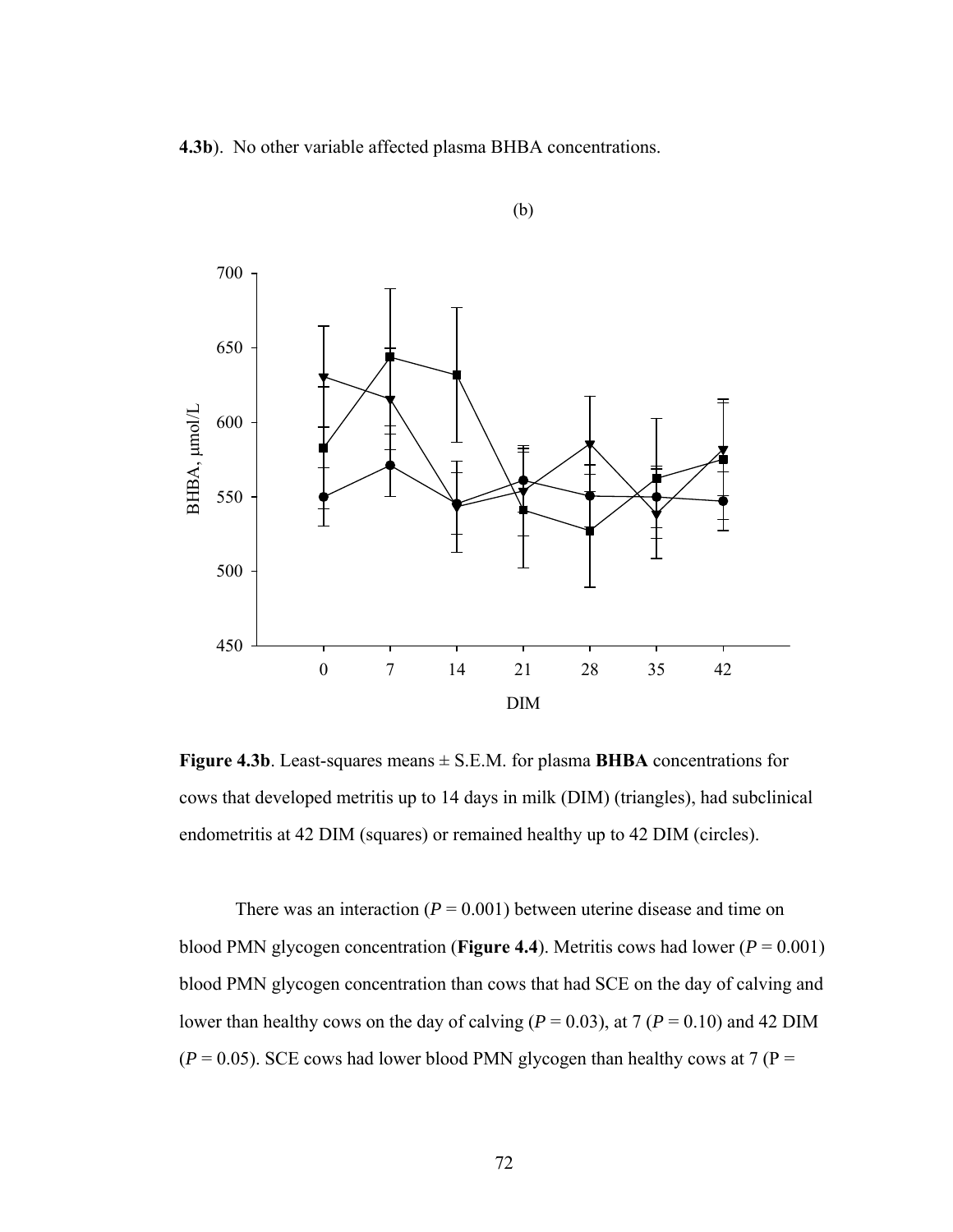0.06), 28 ( $P = 0.01$ ), and 42 DIM ( $P = 0.02$ ). Blood PMN glycogen concentrations decreased from calving until 14 DIM, then recovered to the level of calving by 42 DIM (time effect;  $P = 0.001$ ; **Figure 4.4**). No other variable affected PMN glycogen concentrations.



**Figure 4.4**. Least-squares means ± S.E.M. for blood PMN **glycogen** concentrations for cows that developed metritis up to 14 days in milk (DIM) (triangles), had subclinical endometritis at 42 DIM (squares) or remained healthy up to 42 DIM (circles).

There were interactions between uterine disease and parity  $(P = 0.03)$ , and a three-way interaction among uterine disease, parity and time  $(P = 0.07)$  on blood glucose concentrations (**Figures 4.5a, 4.5b**). Primiparous metritis cows had greater (*P*  $\leq$  0.05) glucose concentrations than primiparous SCE cows or healthy primiparous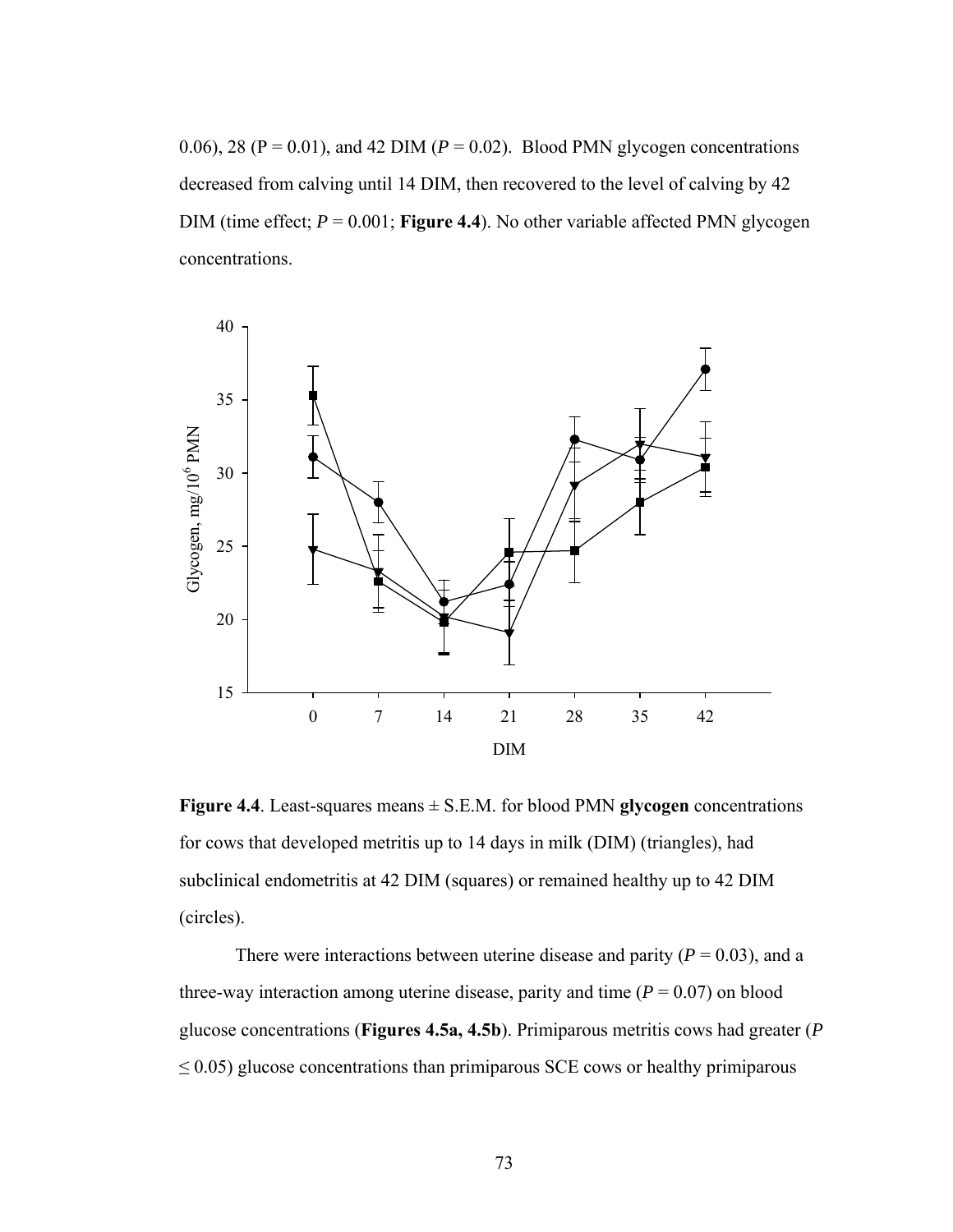cows on the day of calving and at 14 DIM, and greater than SCE cows at 42 DIM (**Figure 4.5a**); while multiparous metritis cows had lower glucose concentrations than multiparous SCE cows or healthy multiparous cows at 28 and 42 DIM (**Figure 4.5b**). Overall, primiparous cows had greater  $(P < 0.001)$  blood glucose concentration than multiparous cows  $(3.9 \pm 0.1 \text{ vs. } 3.5 \pm 0.04 \text{ mmol/L})$ . Blood glucose concentrations dropped sharply from the day of calving to its lowest value at 7 DIM, and recovered from 7 to 42 DIM; however, blood glucose at 42 DIM was still lower than on the day of calving (time effect, *P* < 0.001; **Figure 4.5a, 4.5b**). No other variable affected blood glucose concentrations. Spearman's rank correlation showed a positive correlation between PMN glycogen concentration and plasma glucose concentration (correlation coefficient  $p = 0.2$ ;  $P < 0.001$ ); however, the correlation was low (< 0.3).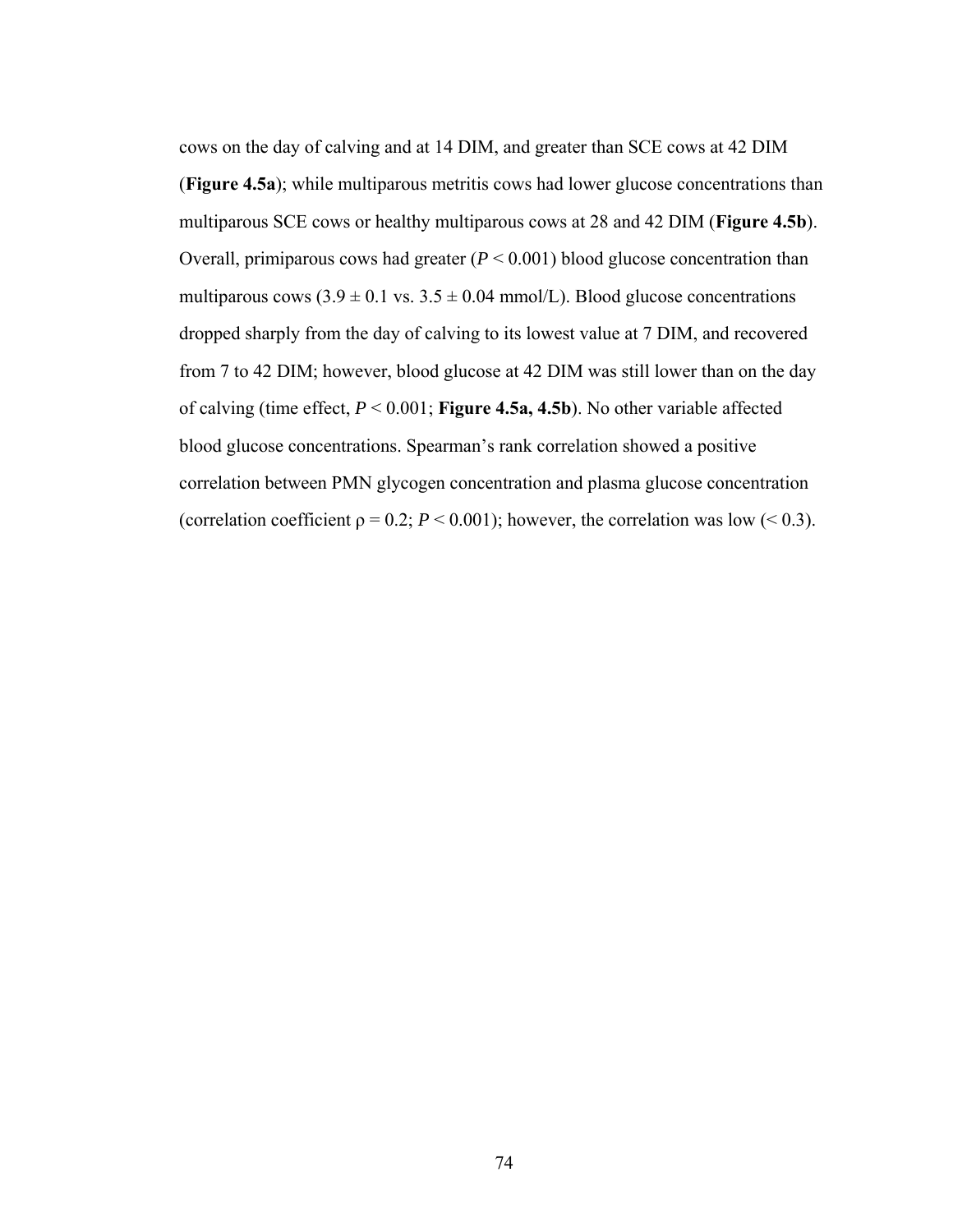

(a)

**Figure 4.5a**. Least-squares means ± S.E.M. for blood **glucose** concentrations for primiparous cows that developed metritis up to 14 days in milk (DIM) (triangles), had subclinical endometritis at 42 DIM (squares) or remained healthy up to 42 DIM (circles).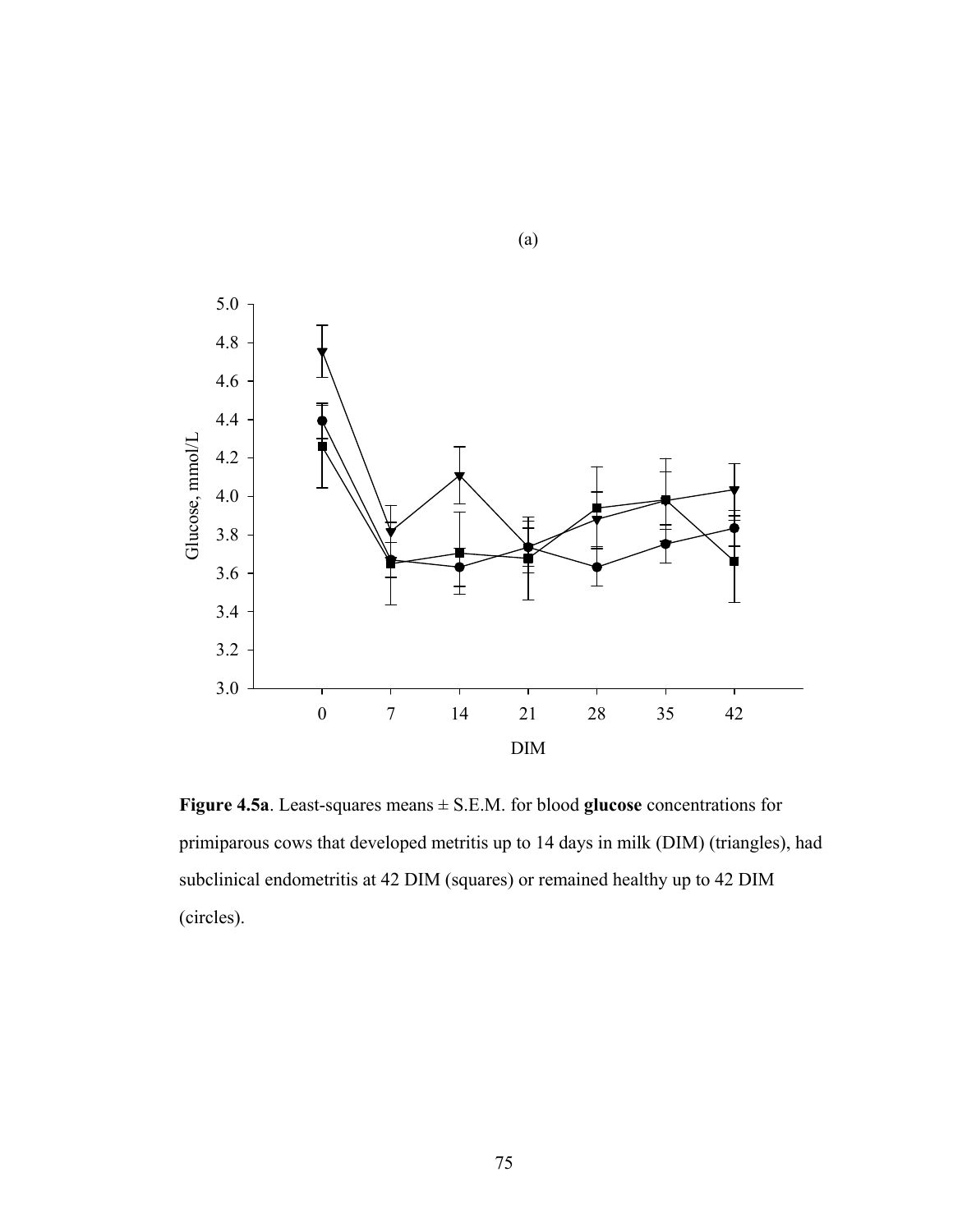

(b)

**Figure 4.5b**. Least-squares means ± S.E.M. for blood **glucose** concentrations for multiparous cows that developed metritis up to 14 days in milk (DIM) (triangles), had subclinical endometritis at 42 DIM (squares) or remained healthy up to 42 DIM (circles).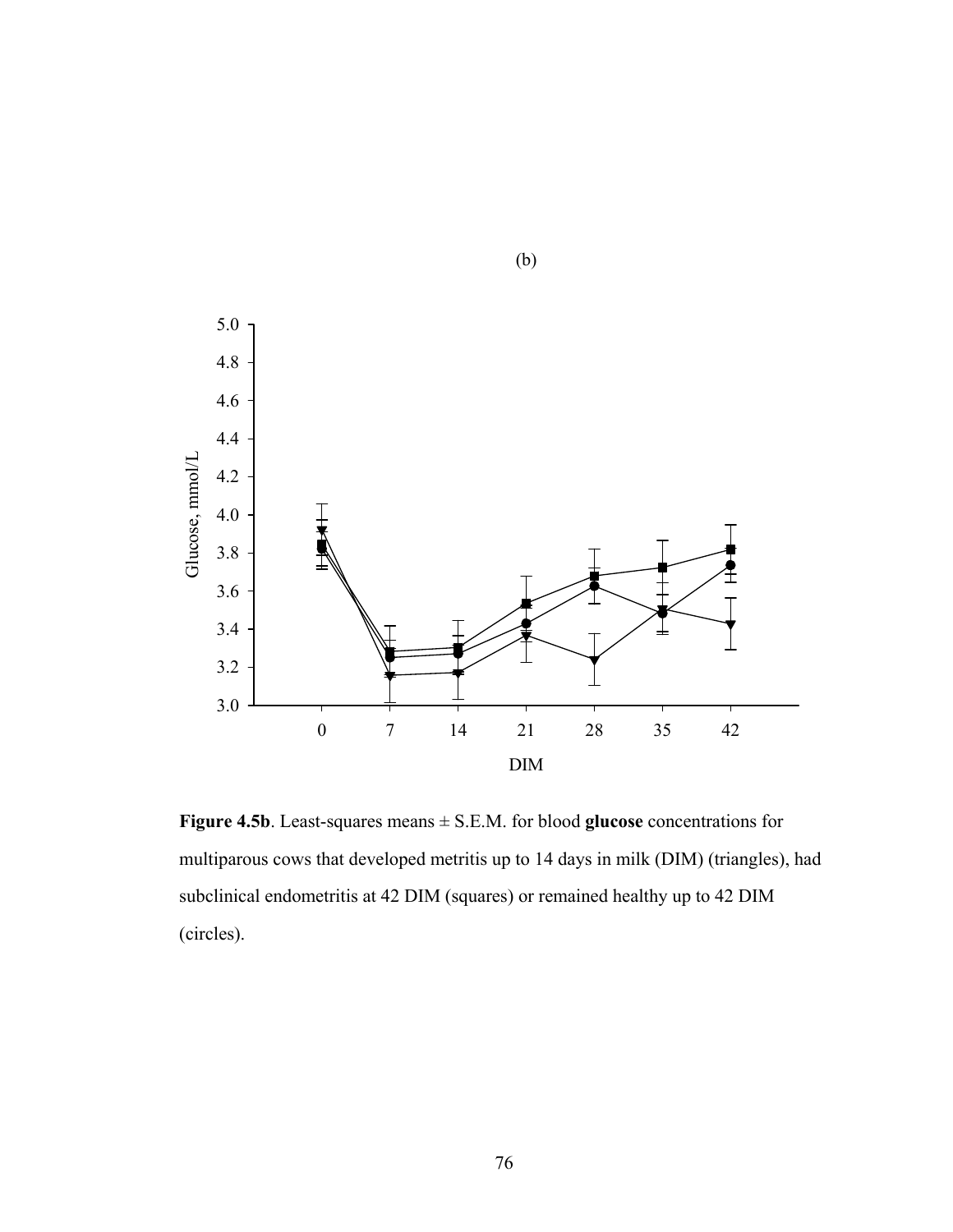There was an interaction between uterine disease and time  $(P = 0.14)$  on plasma cortisol concentrations (**Figure 4.6**); metritis cows had greater ( $P = 0.04$ ) plasma cortisol concentration than SCE cows on the day of calving and had lesser ( $P =$ 0.03) cortisol concentration than healthy cows at 14 DIM. There was also, a tendency  $(P = 0.06)$  for primiparous cows to have greater plasma cortisol concentration than multiparous cows ( $25.4 \pm 2.4$  vs.  $20.3 \pm 1.5$  nmol/L). Plasma cortisol concentration decreased from calving until 21 d after calving (time effect, *P* =0.10; **Figure 4.6**) Spearman's rank correlation showed positive correlation between plasma cortisol and blood glucose concentration ( $\rho = 0.2$ ;  $P < 0.001$ ); however, the correlation was low ( $\leq$ 0.3).



**Figure 4.6**. Least-squares means ± S.E.M. for plasma **cortisol** concentrations for cows that developed metritis up to 14 days in milk (DIM) (triangles), had subclinical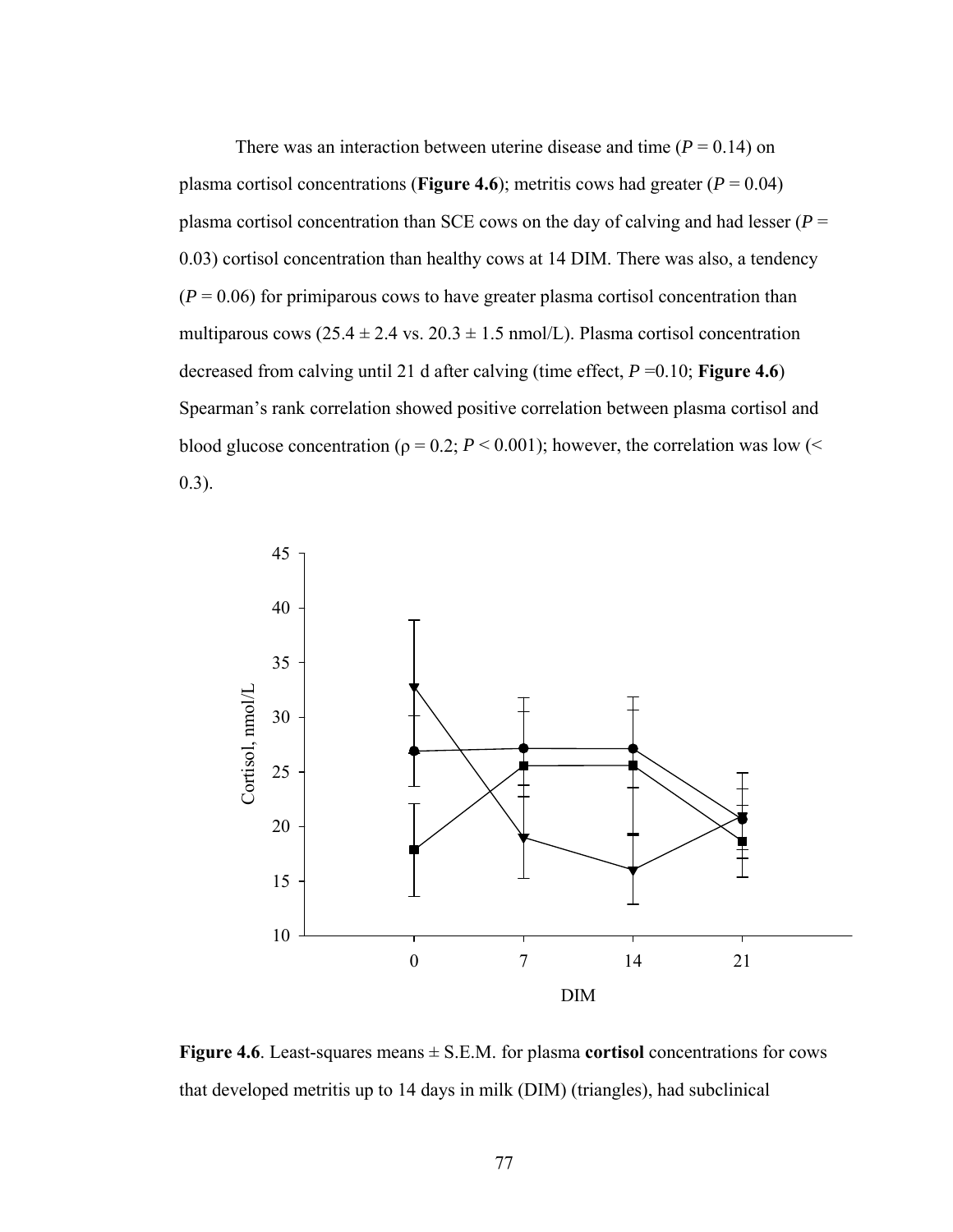endometritis at 42 DIM (squares) or remained healthy up to 42 DIM (circles).

There was a three-way interaction among uterine disease, parity and time (*P* < 0.001) on milk yield concentrations (**Figure 4.7a, 4.7b)**. Weekly average for the daily milk yield was lesser  $(P < 0.10)$  for primiparous metritis cows compared to primiparous SCE cows from the second (8 to 14 DIM) until the fourth week (22 to 28 DIM) of lactation and lesser than healthy primiparous cows for the third and fourth week (15 to 21 and 22 to 28 DIM) of lactation. Weekly average for the daily milk yield was grater ( $P \leq 0.05$ ) for multiparous metritis cows than multiparous SCE cows and healthy multiparous cows for the fifth and sixth week (29 to 35 and 36 to 42 DIM) of lactation. Healthy multiparous cows also had greater milk yield than multiparous SCE cows for the fifth week (29 to 35 DIM) of lactation (**Figure 4.7b**). Overall, primiparous cows had lower ( $P < 0.001$ ) milk yield than multiparous cows ( $29 \pm 1$  vs.  $39 \pm 1$  Kg/d). Milk yield increased sharply from the first 7 DIM until 28 DIM and then plateau until 42 DIM (time effect; *P* < 0.001; **Figure 4.7a, 4.7b**). Spearman's rank correlation showed that there was a negative correlation between milk yield and blood glucose concentration ( $p = -0.27$ ;  $P \le 0.001$ ); however, the correlation was low.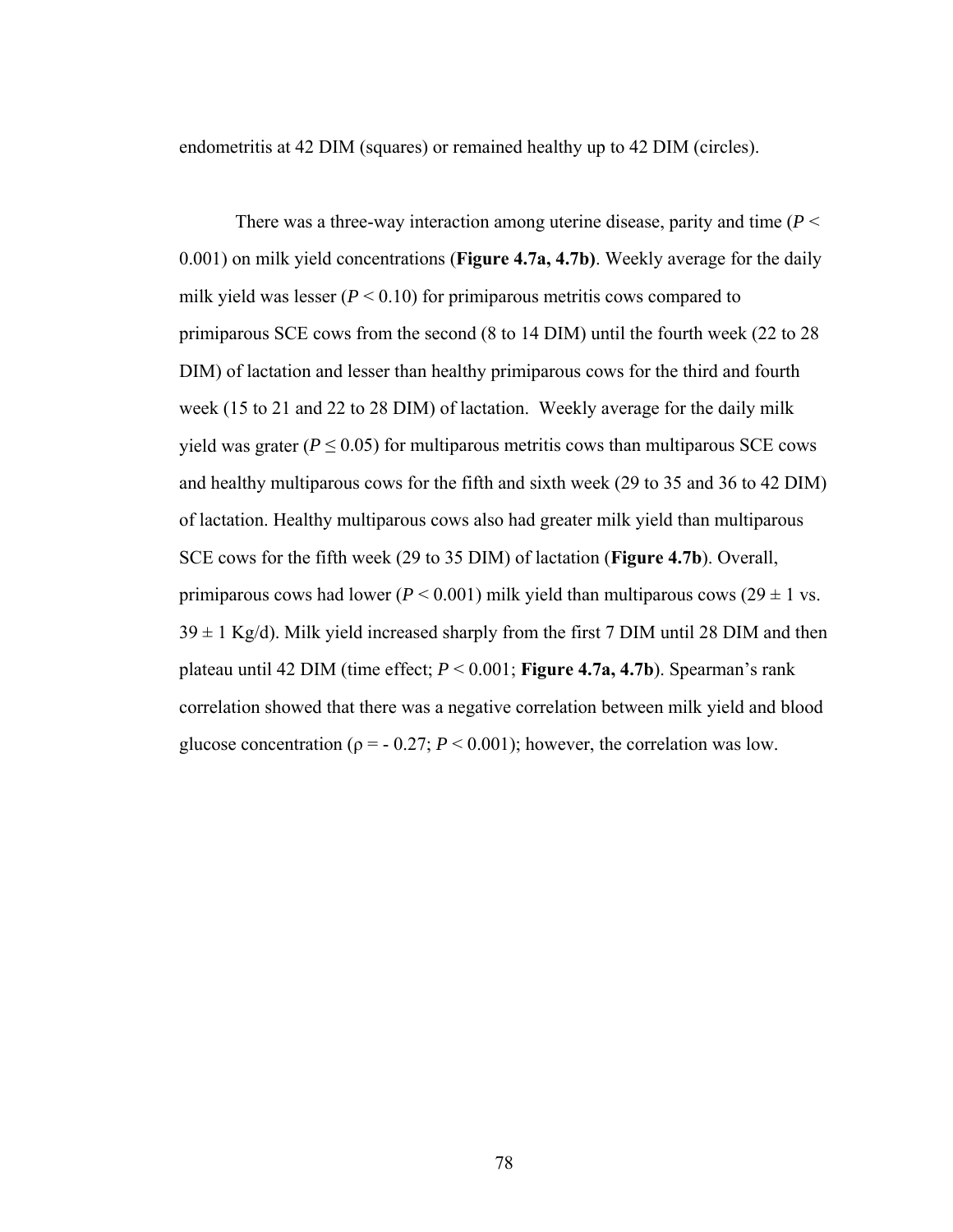

**Figure 4.7a**. Least-squares means ± S.E.M. for weekly **milk yield** for primiparous cows that developed metritis up to 14 days in milk (DIM) (triangles), had subclinical endometritis at 42 DIM (squares) or remained healthy up to 42 DIM (circles). Milk yields are the daily average for the week, starting at calving.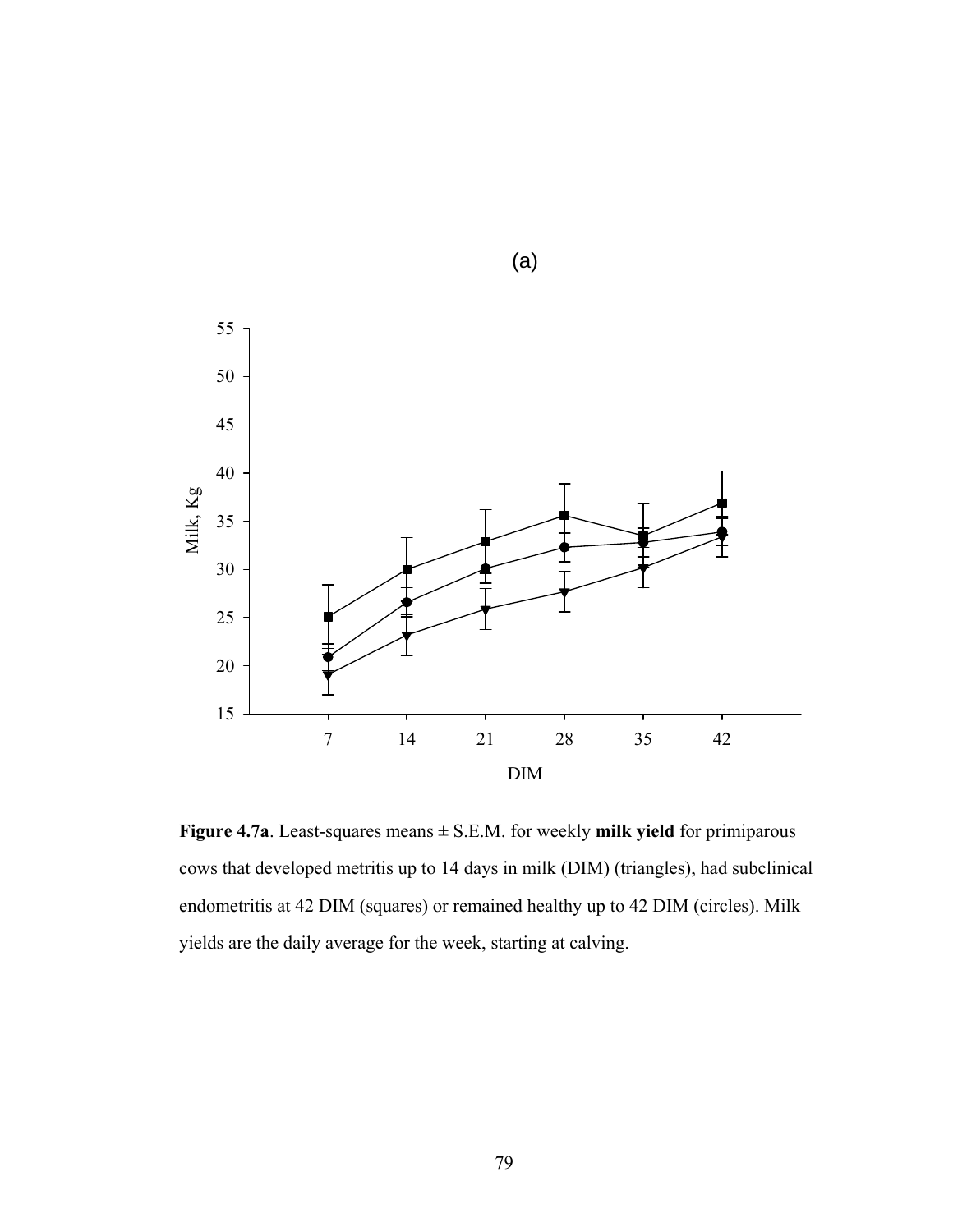

**Figure 4.7b**. Least-squares means  $\pm$  S.E.M. for weekly **milk yield** for multiparous cows (b) that developed metritis up to 14 days in milk (DIM) (triangles), had subclinical endometritis at 42 DIM (squares) or remained healthy up to 42 DIM (circles). Milk yields are the daily average for the week, starting at calving.

There was a three-way interaction among uterine disease, parity and time  $(P =$ 0.02) on plasma insulin concentration (**Figures 4.8a, 4.8b).** Plasma insulin was lower for primiparous SCE cows with SCE compared with primiparous metritis cows  $(27 \pm 8)$ vs.  $66 \pm 13$ ; P = 0.01) at 42 DIM. Plasma insulin concentrations were high on the day of calving and dropped to its lowest levels at 7 DIM and increased from 7 DIM to the levels at calving by 42 DIM (time effect, *P* < 0.001; **Figures 4.8a, 4.8b**). Plasma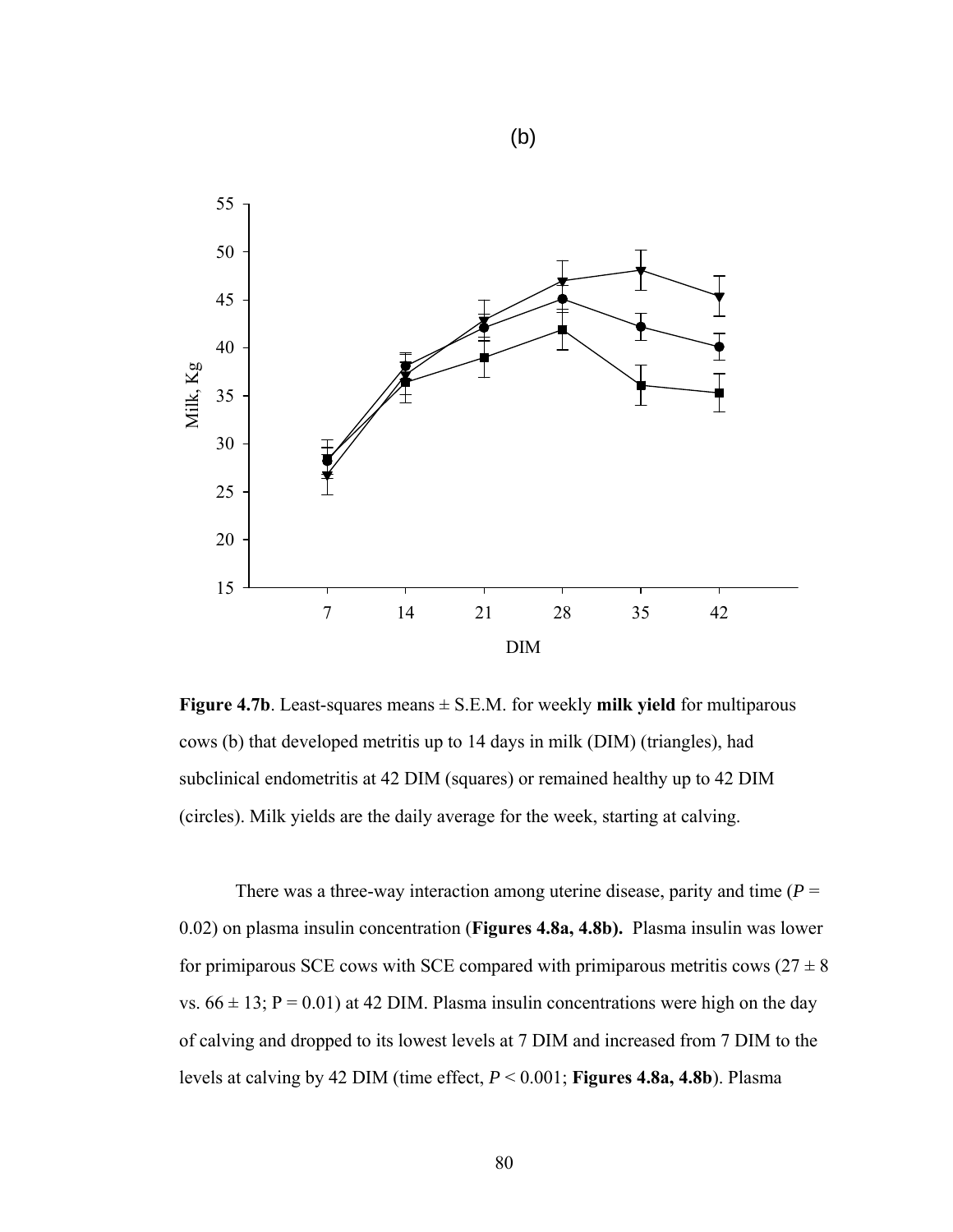insulin concentrations were high on the day of calving and dropped to its lowest levels at 7 DIM and increased from 7 DIM to the levels at calving by 42 DIM (time effect, *P* < 0.001; **Figures 4.8a, 4.8b**). No other variable affected plasma insulin concentrations. Also, there was no effect of uterine disease ( $P = 0.67$ ) or interaction between uterine disease and time  $(P = 0.27)$  on glucose to insulin ratio. Spearman's rank correlation showed a positive correlation between blood glucose and plasma insulin concentration ( $\rho = 0.29$ ; P < 0.001); however, the correlation was low.



(a)

**Figure 4.8a**. Least-squares means  $\pm$  S.E.M. for plasma **insulin** concentration for primiparous cows that developed metritis up to 14 days in milk (DIM) (triangles), had subclinical endometritis at 42 DIM (squares) or remained healthy up to 42 DIM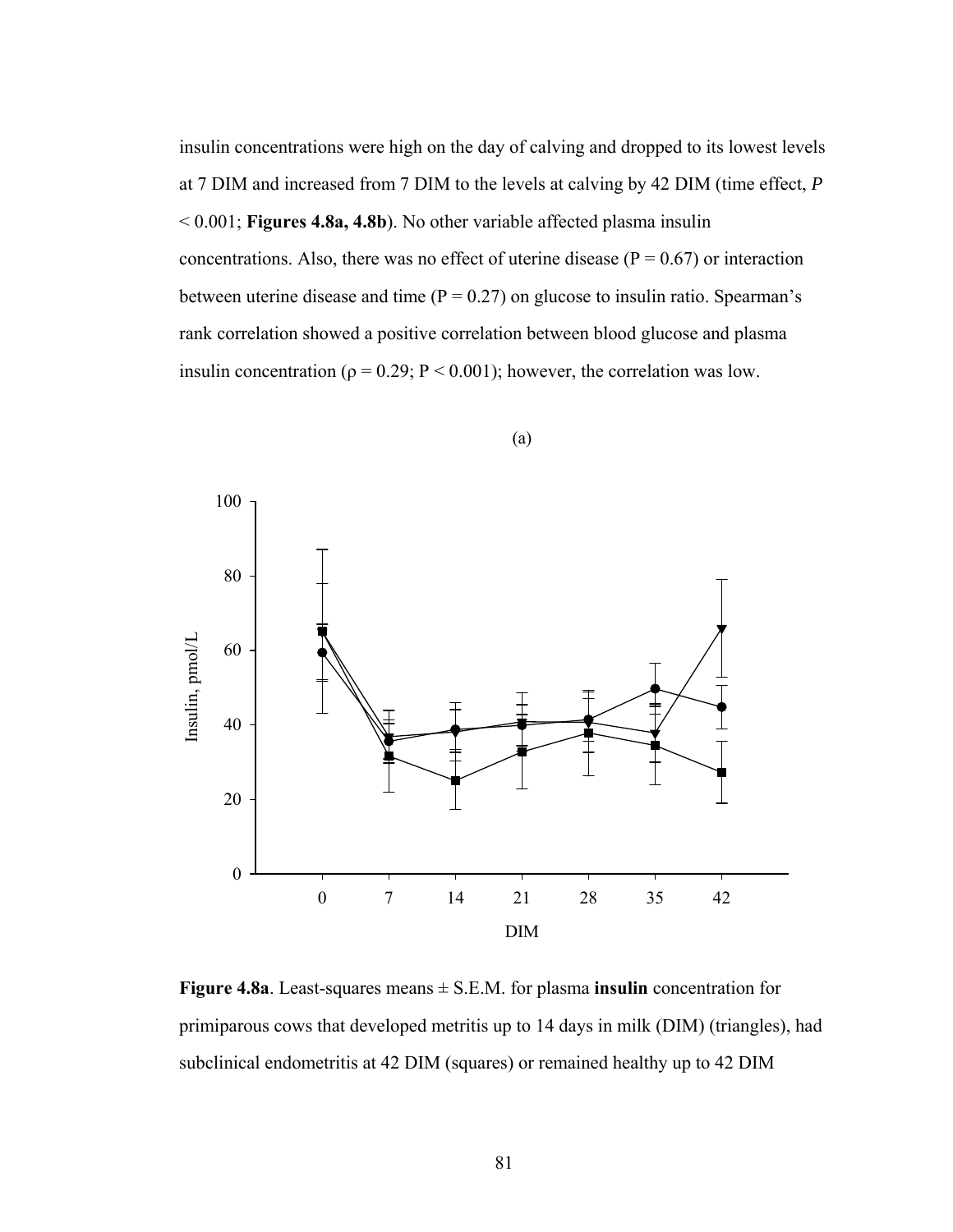(circles).



(b)

**Figure 4.8b**. Least-squares means  $\pm$  S.E.M. for plasma **insulin** concentration for multiparous cows (b) that developed metritis up to 14 days in milk (DIM) (triangles), had subclinical endometritis at 42 DIM (squares) or remained healthy up to 42 DIM (circles).

There was an interaction between uterine disease and time  $(P = 0.003)$  on plasma glucagon concentration (**Figure 4.9**). Cows that had SCE had greater (*P* < 0.05) plasma glucagon concentration than healthy cows and metritis cows at 7, 28 and 35 DIM. Multiparous cows had greater (P < 0.001) glucagon concentration than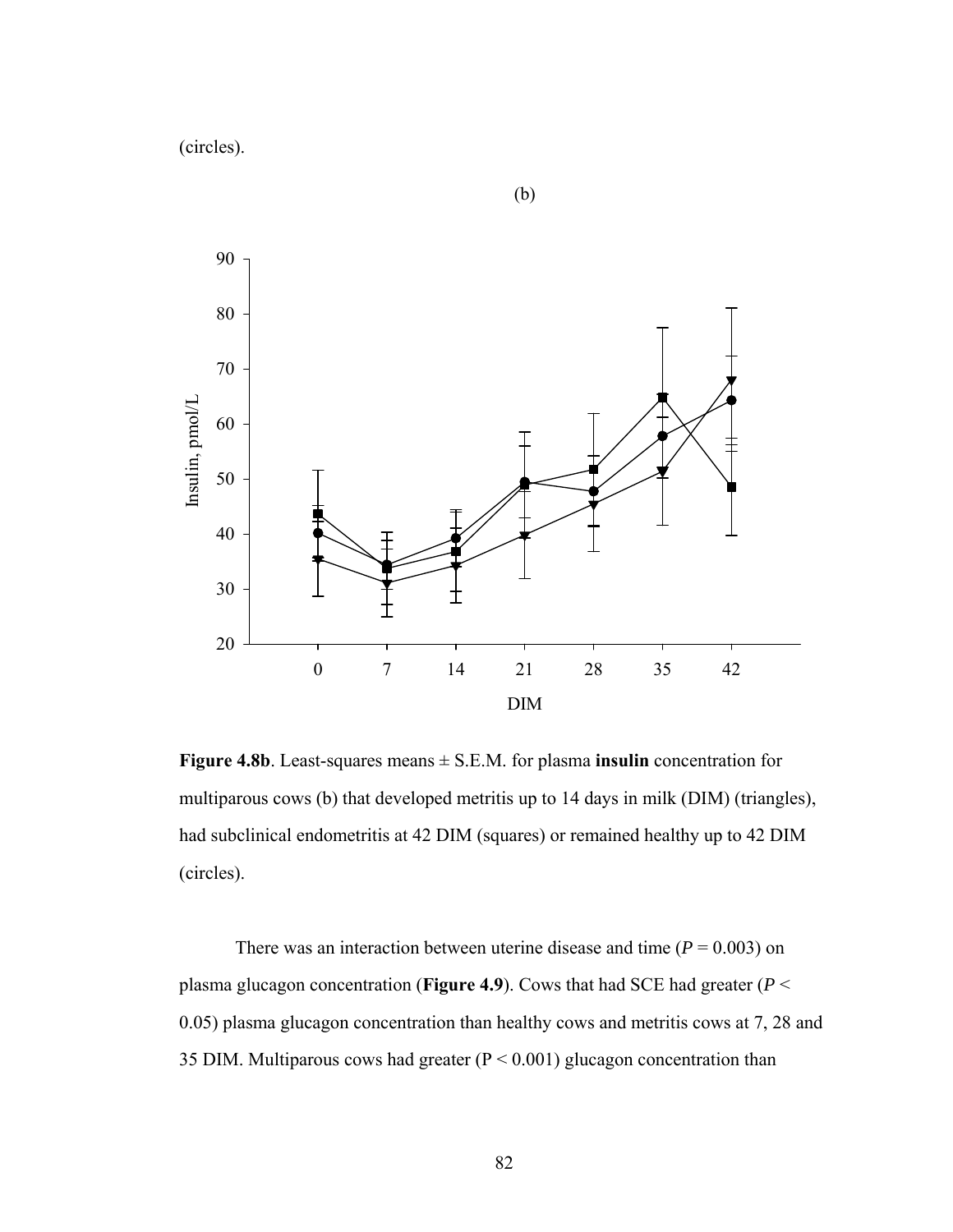primiparous cows (109  $\pm$  3 vs. 92  $\pm$  4 ng/L). Plasma glucagon concentrations were lowest on the day of calving and increased from calving until 28 DIM and then decreased slightly until 42 DIM (time effect, *P* < 0.001; **Figure 4.9**). No other variable affected plasma glucagon concentrations. Spearman's rank correlation showed a negative correlation between blood glucose and plasma glucagon concentration ( $\rho = -$ 0.29;  $P < 0.001$ ); however, the correlation was low.



**Figure 4.9**. Least-squares means ± S.E.M. for plasma **glucagon** concentrations for cows that developed metritis up to 14 days in milk (DIM) (triangles), had subclinical endometritis at 42 DIM (squares) or remained healthy up to 42 DIM (circles).

Cows that developed metritis had greater  $(P = 0.02)$  plasma estradiol concentration on the day of calving than healthy cows (median  $= 29.7$  vs. 1.3 pmol/L);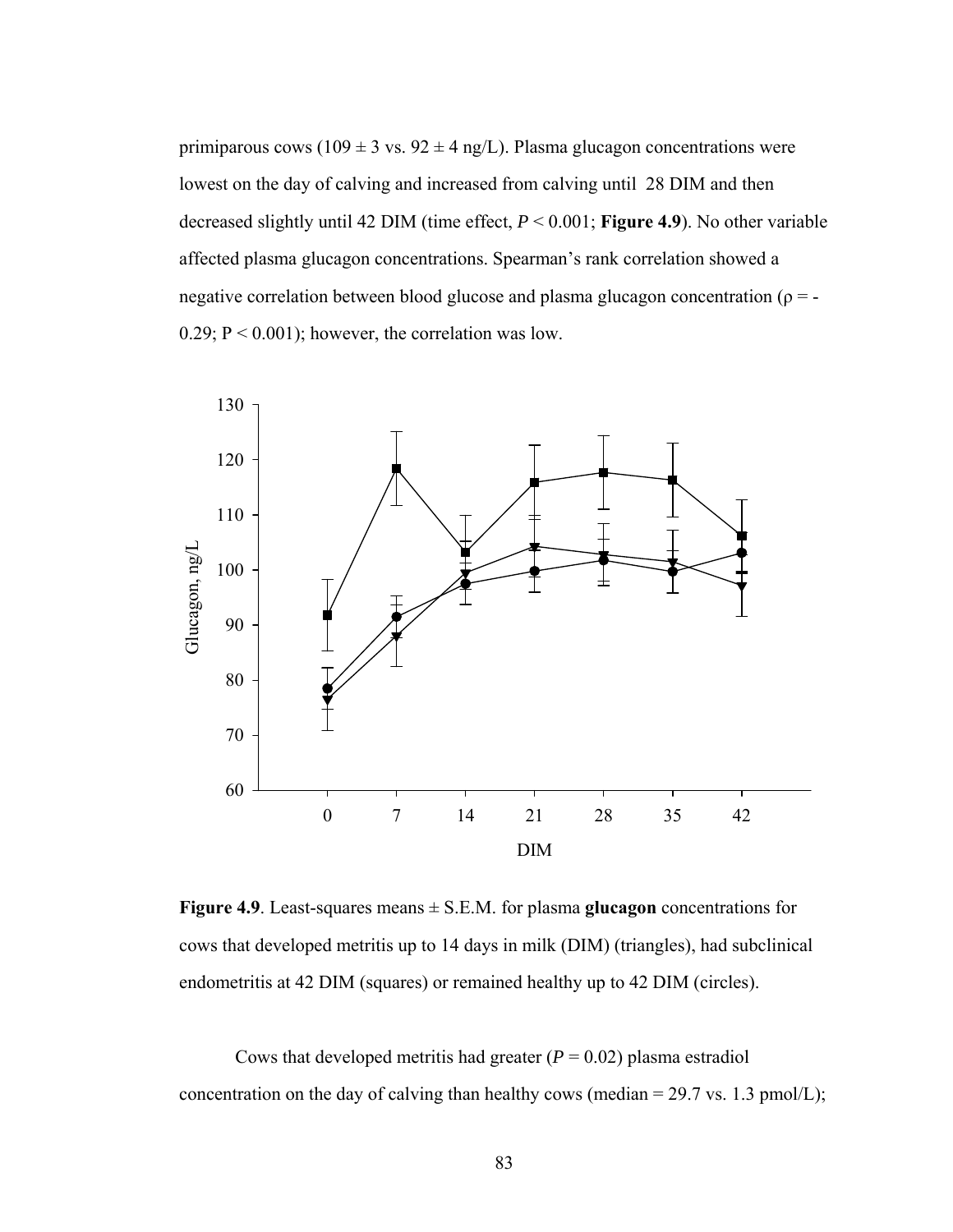however, concentration in both groups were similar  $(P > 0.38)$  to cows that had SCE  $(median = 24.0 \text{ pmol/L}).$ 

#### **DISCUSSION**

This study tried to elucidate the link between negative energy balance and immunosuppression, which seems to be at the root of the problem of increased risk of infectious diseases around parturition (Goff and Horst, 1997). Therefore, we investigated cellular and metabolic parameters that could account for the decrease in PMN function in high-producing dairy cows that develop uterine disease. While metritis is an acute process caused by bacterial contamination around calving and characterized by fetid uterine discharge and fever (Bondurant, 1999, Sheldon and Dobson, 2004), SCE can be considered a chronic condition in which cows fail to clear bacterial contaminants completely (Gilbert et al.,2007). To evaluate the response to inflammation and to support our clinical diagnosis of metritis, we evaluate the acute phase protein haptoglobin. Cows that developed metritis had elevated haptoglobin levels around the time of metritis diagnosis (Skinner et al., 1991). Although SCE is usually diagnosed after 35 DIM (Gilbert et al., 2005), the slight increase in haptoglobin concentration at 7 DIM in cows that were later diagnosed with SCE indicate that a mild inflammatory process may be taking place early in lactation; however, haptoglobin concentrations were still similar to control cows, which agrees with Skinner et al. (1991).

Mmultiparous cows that developed metritis or SCE had decreased DMI and greater NEFA and BHBA plasma concentrations (Hammon et al., 2006). Our findings confirmed that cows that develop uterine disease experience a greater degree of negative energy balance, although differences in NEFA and BHBA were mainly in the first 2 wk of lactation. Our data contrasts with the results in the study by Hammon et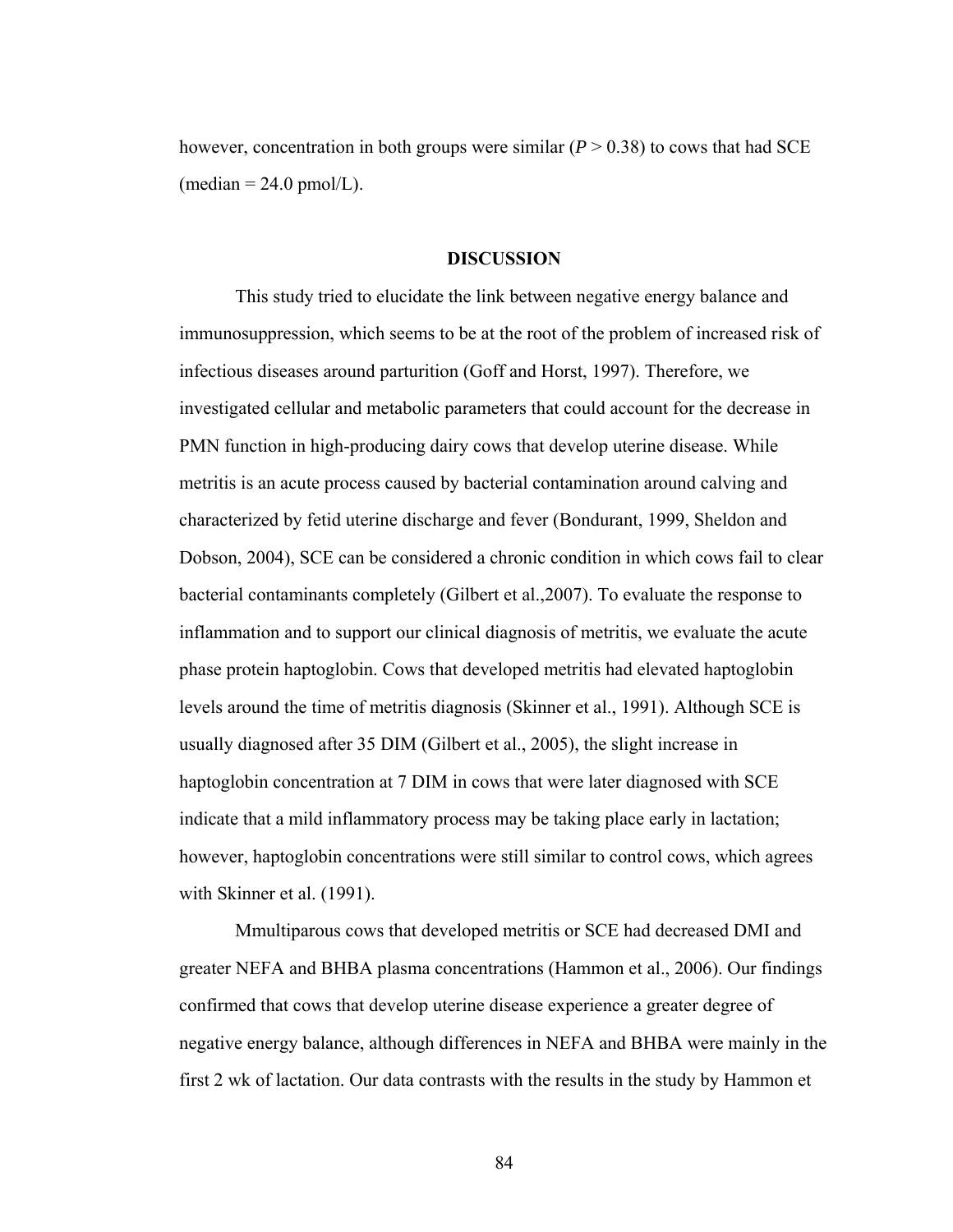al. (2006) where the differences persisted until the forth week of lactation. Hammon et al. (2006) also observed that DMI was affected in cows that developed uterine disease until the fifth week of lactation; it is possible that, in our study, DMI for cows that developed uterine disease was not so severely affected. Also, dextrose treatment of cows diagnosed with ketosis could have narrowed the differences between cows that developed metritis and healthy cows.

High-producing dairy cows (Goff and Horst, 1997; Mallard et al., 1998; Gilbert et al., 1993; Kehrli et al., 1989), and especially cows that develop uterine disease (Cai et al., 1994; Hammon et al., 2006; Kim et al., 2005) experience a reduction in neutrophil function (such as chemotaxis, phagocytosis and killing ability) around calving. Factors that could account for the loss in PMN function include increases in blood estradiol and cortisol concentrations around calving, and deficits in nutrients and minerals such as vitamins A and E, calcium and selenium (Goff and Horst, 1997; Kimura et al., 2006; Rutigliano et al., 2008). For this work, we focused on the immediate source of energy for PMN function such as glucose, especially its storage form glycogen (Kim et al., 2006; Weisdorf et al., 1982a). We also evaluated hormones such as estradiol, cortisol, insulin and glucagon that could affect PMN function and/or are involved in glucose homeostasis. We observed that PMN glycogen concentration was greatly reduced from the first to the third week after calving. Importantly, cows that developed uterine disease had decreased PMN glycogen levels around calving and later in lactation. Most cows are infected around calving (Sheldon and Dobson, 2004); therefore, prompt PMN response after infection is critical for bacterial clearance and prevention of disease. In fact, data from our laboratory indicate that cows with the greatest influx of PMN to the uterus on the day of calving have the lowest prevalences of positive bacterial culture and SCE (Gilbert et al., 2007). Blood glucose concentration was positively associated with PMN glycogen concentration;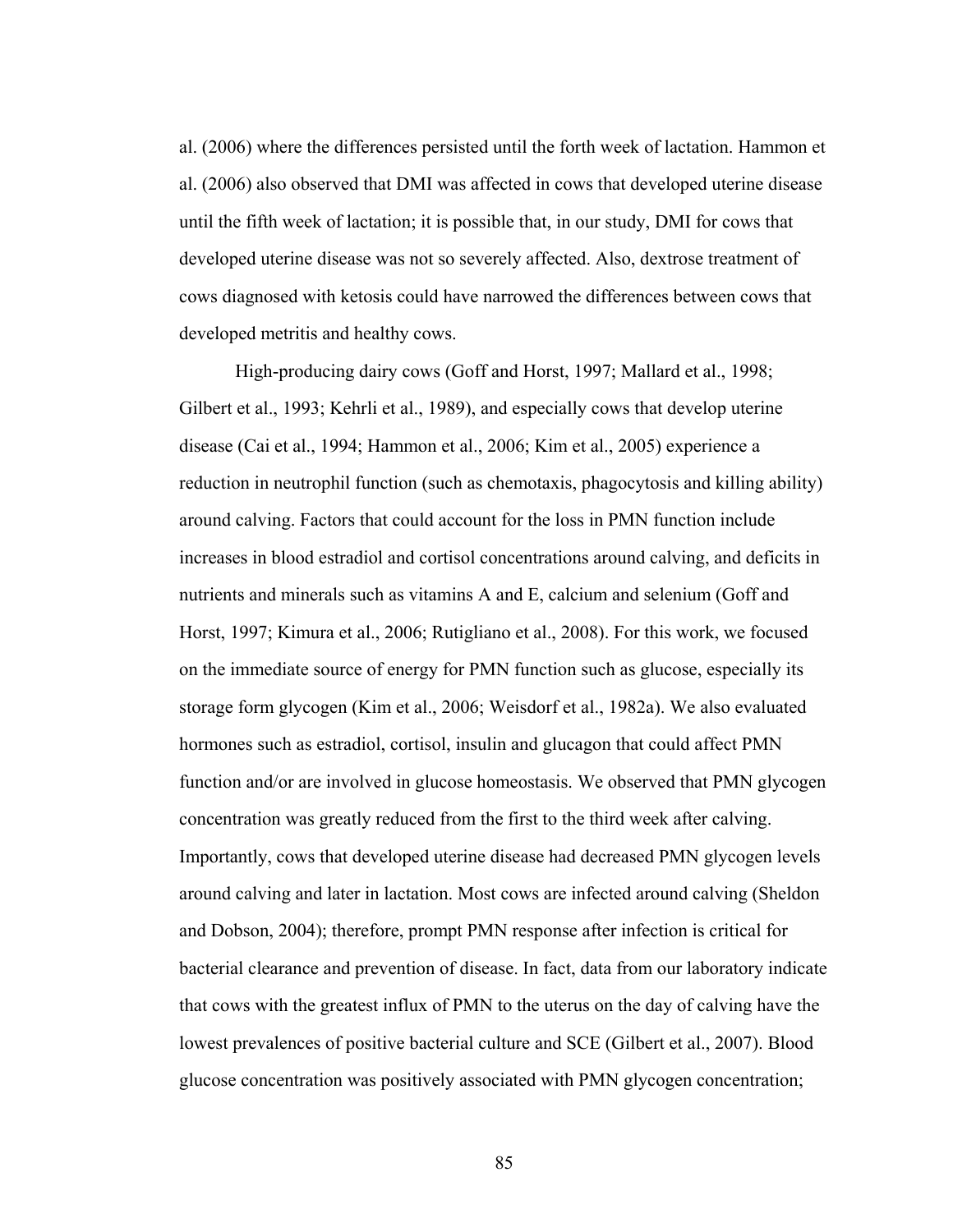therefore, it seems plausible that glucose deficiency could lead to a decrease in PMN glycogen. Nonetheless, it seems that other factors associated with the state of negative energy balance or even the inherited ability to maintain PMN glycogen stores in cows that developed uterine disease could account for our observations because of the low positive correlation between blood glucose and PMN glycogen concentrations.

A challenge to our hypothesis was that blood glucose concentration was greater in cows that developed metritis, mainly because of greater levels around calving in primiparous cows. Nevertheless, low blood glucose concentration preceded low PMN glycogen concentration in all groups during the study; likewise, lower PMN glycogen on the day of calving could have been caused by lower glucose before calving (Vasquez-Añon et al., 1994). Both observations deserve further investigation. Greater glucose levels around calving could have been caused by an increase in cortisol levels, which would induce gluconeogenesis in the liver. Furthermore, exposure to high levels of cortisol could exacerbate the state of immunosuppression. Indeed, we did observe greater cortisol concentrations at calving in cows that developed metritis compared to cows that had SCE; however, concentrations were not different from healthy cows. Cortisol concentrations were decreased at 14 DIM for cows that developed metritis compared to healthy cows, which might be a consequence of the disease because metritis occurred before 14 DIM. Greater cortisol concentrations in primiparous cows were expected as these cows are experiencing stressful events (such as frequent pen moves, more interactions with the herd personnel, the calving itself, and milking) for the first time. Greater cortisol levels in primiparous cows could be contributing to the overall greater metritis incidence observed in primiparous cows (Goshen and Shpigel, 2006). Although glucose is an important energy source for leukocytes (Ohtsuka et al., 2006; Weisdorf et al., 1982a; Weisdorf et al., 1982b), acute hyperglycemia (as is observed around calving) also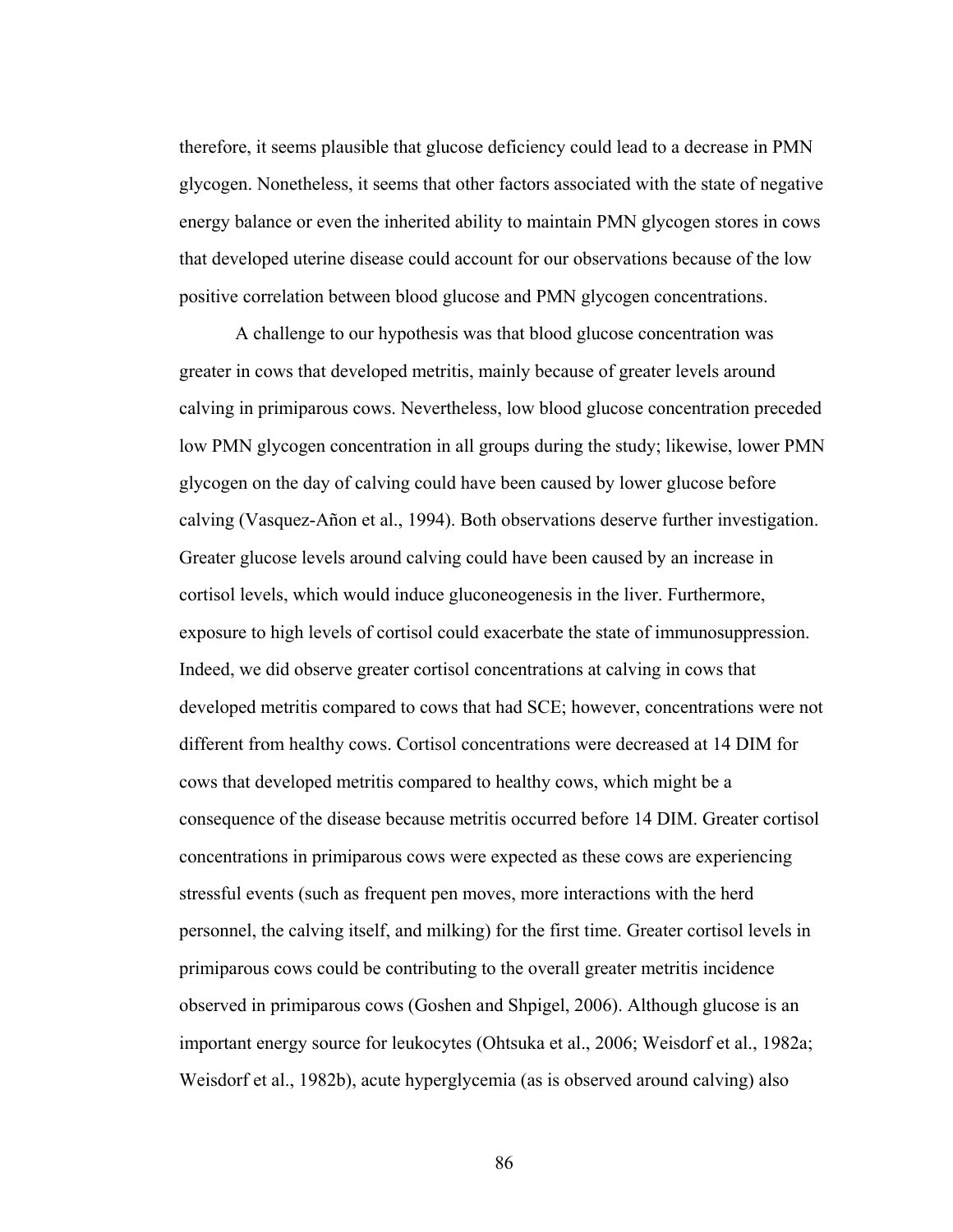impairs leukocyte function and increases the risk for infection (Blondet and Beilman, 2007). Therefore, while low glucose shortly after calving might impair the ability of PMN to maintain intracellular glycogen and affect PMN function, high glucose at calving might also be detrimental.

While cortisol might be the main determinant of blood glucose levels at calving, glucose utilization for milk synthesis may be the main factor affecting blood glucose concentrations shortly after calving (Bell, 1995; Guo et al, 2008; Vasquez-Añon et al., 1994). Indeed, milk yield was negatively associated with blood glucose concentrations. Milk yield according to disease status followed a pattern that was the opposite of the pattern for blood glucose concentration and may help to explain some of the differences observed in glucose levels. Also, as observed for blood glucose concentration, there were major differences in milk yield according to disease status between primiparous and multiparous cows. Milk yield is usually decreased for primiparous and multiparous cows that develop metritis (Goshen and Shpigel; Huzzey et al., 2007; Rajala and Gröhn, 1998); however, some studies have reported no difference (Fourichon et al., 1999). Milk yields for cows that develop SCE had not been reported previously. Whereas no difference was observed between SCE and healthy primiparous cows, SCE multiparous cows produced less milk than metritis and healthy multiparous cows. It is possible that other factors that affect milk yield, such as subclinical mastitis, ruminal acidosis, or lameness could be associated with SCE; therefore, further experiments need to be conducted to confirm our findings.

During late gestation and early lactation, there is establishment of insulin resistance in peripheral tissues (Bell and Bauman 1997), which is caused by an increase in growth hormone (Bell and Bauman 1997) and NEFA concentrations in the blood (Pires et al., 2007); therefore, greater NEFA concentrations in cows that developed uterine disease and in primiparous cows in general could have induced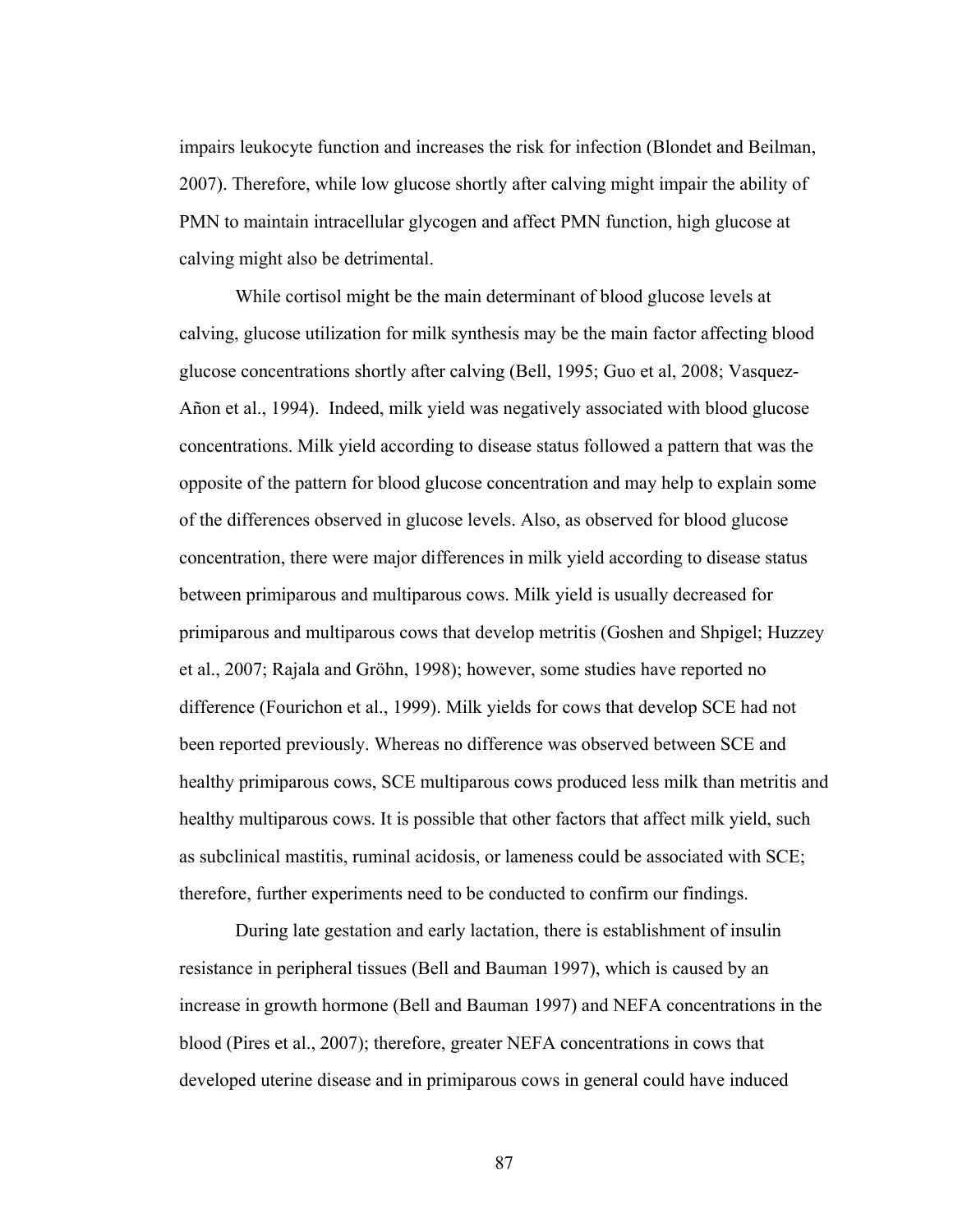insulin resistance and accounted for the observed differences in glucose levels. Nonetheless, glucose to insulin ratio, an indicator of insulin resistance, was not associated with uterine disease. Insulin followed a pattern very close to the glucose pattern. The only difference observed was lower plasma insulin concentration at 42 DIM for cows that had SCE. Accordingly, those cows also had decreased concentration of glucose at that time.

In combination with insulin, glucagon is responsible for glucose homeostasis and can also affect neutrophil function (Al-essa et al., 1993; Deitch and Bridges, 1987; Petersen et al., 1978). Because of its role in promoting gluconeogenesis to maintain normoglycemia, plasma glucagon concentration was negatively associated with blood glucose concentration; therefore, as glucose decreased, glucagon increased. Therefore, greater glucagon levels in multiparous cows were a consequence of lower glucose in those cows. Cows that had SCE had greater glucagon concentration than healthy cows or metritis cows. Glucagon acts by binding to its receptor on PMN (Al-essa et al., 1993) and impairs PMN chemotactic and bactericidal activity (Deitch et al. 1987), which could predispose to the development of SCE.

Lastly, plasma estradiol on the day of calving is also thought to contribute to the overall immunosuppression observed in dairy cows around calving (Goff and Horst, 1997; Wyle and Kent, 1977); indeed we observed higher estradiol concentrations on the day of calving for cows that developed uterine disease. Nonetheless, only plasma estradiol concentrations for cows that developed metritis were different from healthy controls. Plasma estradiol peaks right before calving and drops quickly after calving (Radcliff et al., 2003) but we were still able to detect significant differences in cows that developed metritis; therefore, this seems to be an important aspect involved in immunosuppression in cows that develop uterine disease and deserves further investigation.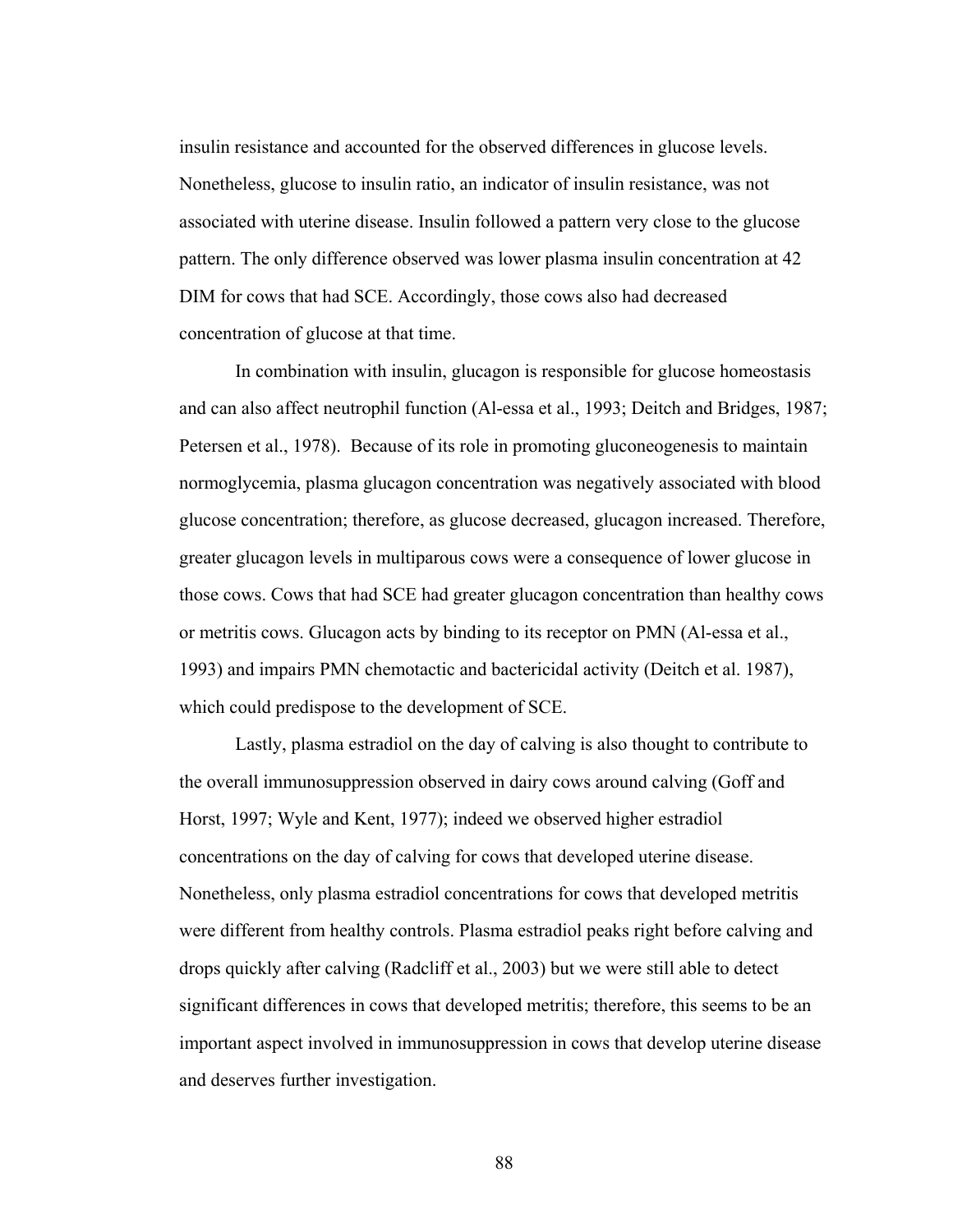In conclusion, we confirmed that cows that develop uterine disease experience a greater degree of negative energy balance as indicated by greater levels of NEFA and BHBA around calving. All cows experienced a decrease in PMN glycogen concentration in the first 3 weeks after calving, which could account for the overall immunosuppression observed at this time. Furthermore, cows that developed uterine disease were not as able to maintain PMN glycogen stores as cows that remained healthy. At this point it is not clear why cows that developed uterine disease were less able to maintain their PMN glycogen stores but it seems that blood glucose is involved. Glucose was mainly affected by cortisol levels around calving and by milk yields later on. Greater cortisol levels in primiparous cows could be contributing to their greater incidence of metritis; therefore, strategies to decrease stress around calving may have the potential to decrease the incidence of metritis. We were not able to find any association between uterine disease and plasma insulin. Glucagon on the other hand was increased in cows that developed SCE, which could impair their function and predispose these cows to SCE. Greater plasma estradiol levels at calving in cows that developed metritis could be another contributing factor to their immunosuppression. Cows that developed metritis or SCE had several metabolic and hormonal changes that could account for their exacerbated immunosuppression including greater degree of negative energy balance, an inability to maintain neutrophil glycogen concentration, alteration in glucose homeostasis around calving, and increased levels of estradiol, cortisol, and glucagon.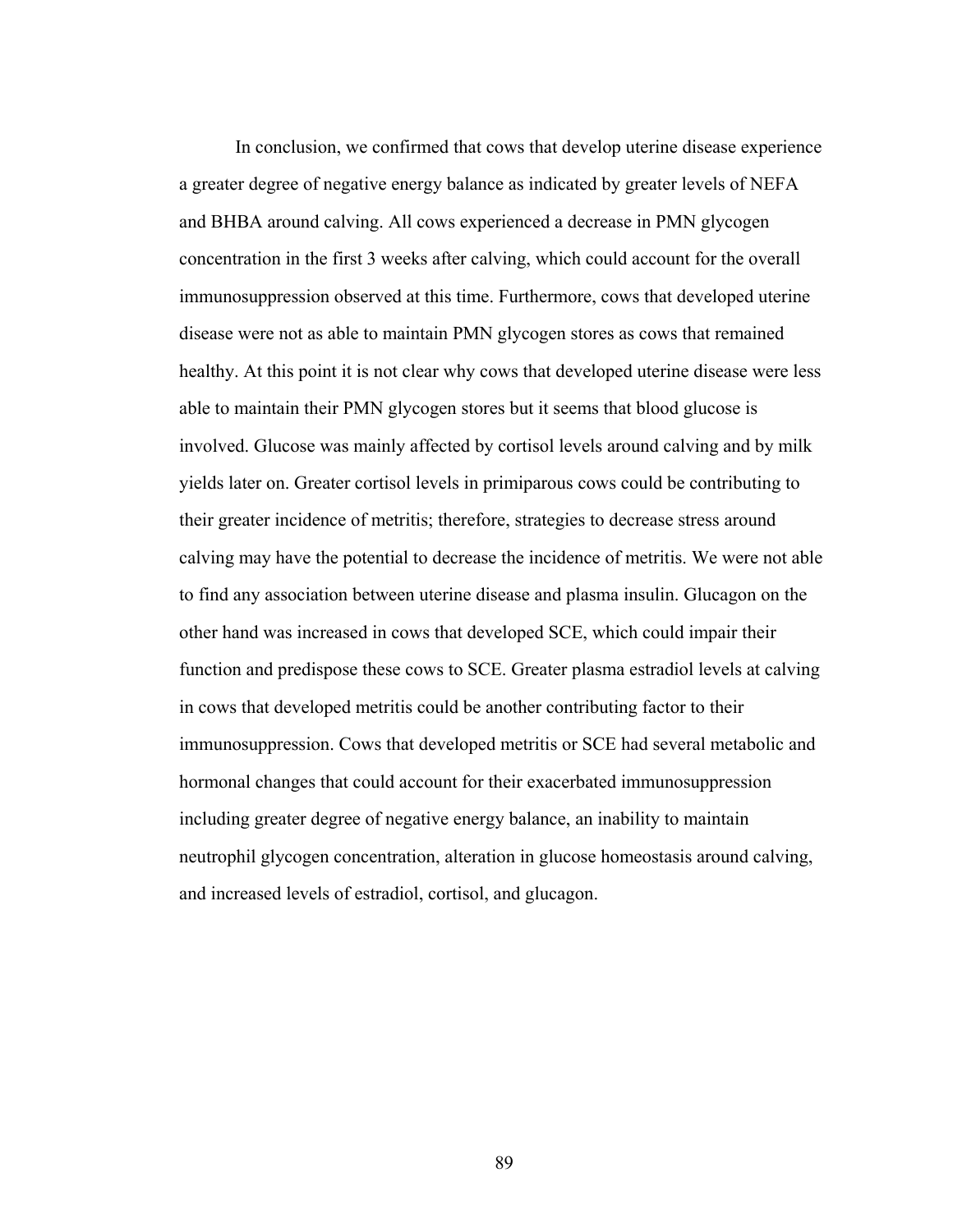# CHAPTER FIVE

# **Association between CXCR1 polymorphism and uterine disease in Holstein cows**

**Interpretive summary: P**olymorphism and uterine disease. Galvão.

Association between uterine disease and the SNP +735 in CXCR1 was evaluated in 350 dairy cows. 36 (10%) were diagnosed with retained placenta, 86 (25%) were diagnosed with metritis, and 125 (36%) were diagnosed with SCE. There was no association of SNP +735 with retained placenta, metritis or SCE. Therefore, SNP +735 is not relevant to uterine health.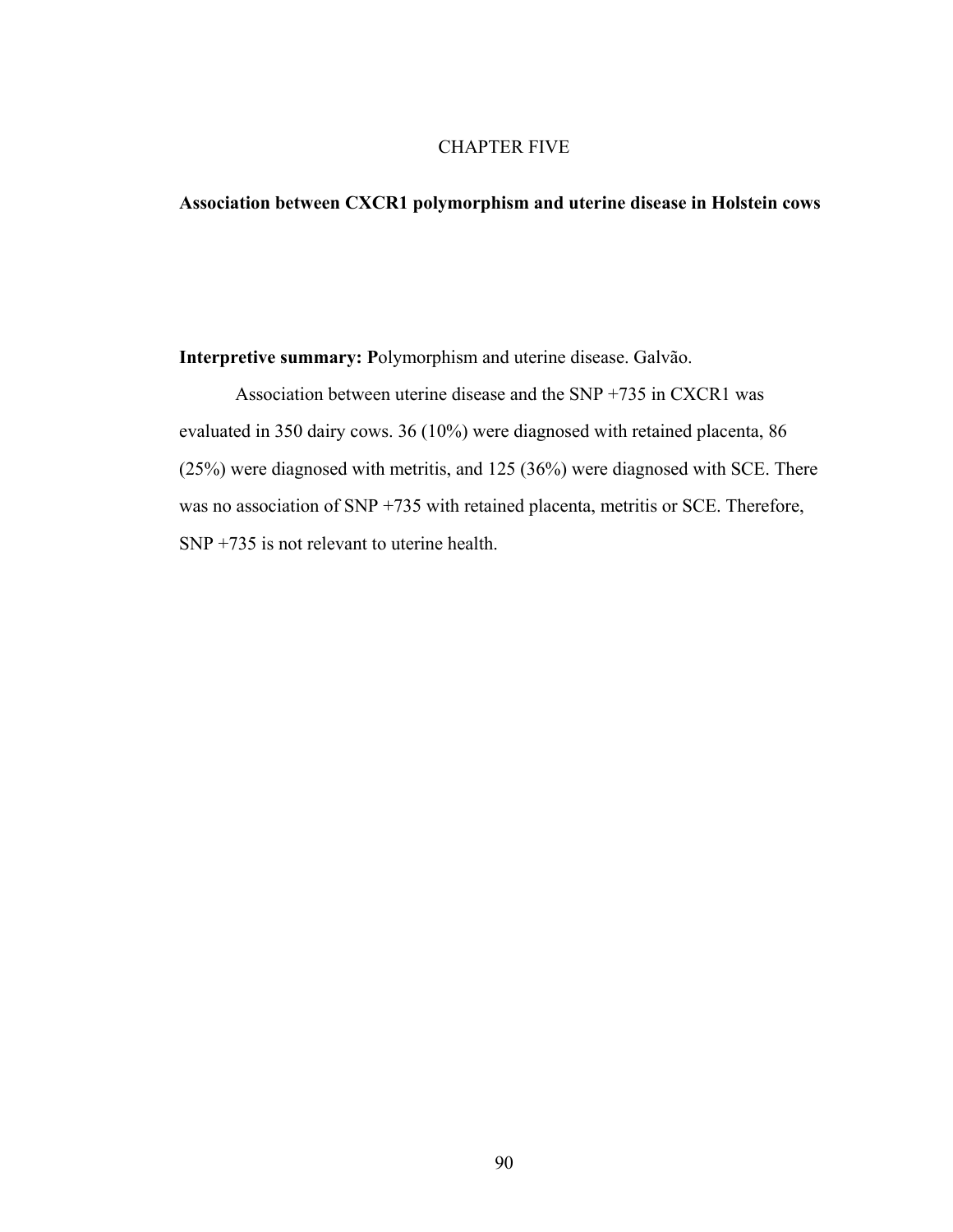## **ABSTRACT**

Our objective was to evaluate the association between uterine disease and SNP +735 in CXCR1 in dairy cows. Metritis was characterized by a fetid vaginal discharge and rectal temperature  $> 39.5 \degree C$  in the first 14 DIM. Subclinical endometritis (SCE) was evaluated at 42 DIM by uterine lavage and cytology; cows having  $\geq 10\%$  PMN were considered to have SCE. The final analysis included 350 Holstein cows; 36 (10%) were diagnosed with retained placenta, 86 (25%) were diagnosed with metritis, and 125 (36%) were diagnosed with SCE. Frequency of genotypes CC, GC, and GG were 22, 50, and 28%, and tended  $(P = 0.06)$  to be different between primiparous and multiparous (16, 55, and 29% vs. 27, 46, and 28 %) mainly because of an increase (*P*  $= 0.02$ ) in the frequency of genotype CC in multiparous compared to primiparous. There was no association of SNP +735 with retained placenta ( $P = 0.95$ ), metritis ( $P =$ 0.38) or SCE ( $P = 0.91$ ). Therefore, SNP +735 is not relevant to uterine health.

**Key words:** Metritis, subclinical endometritis, single-nucleotide polymorphism, dairy cows

#### **INTRODUCTION**

Recently, single-nucleotide polymorphisms (SNPs) in the neutrophil (PMN) interleukin-8 (IL-8) receptor were identified (Youngerman et al., 2004a) and cows with the genotype CC had increased incidence of subclinical mastitis (Youngerman et al., 2004b). Initially, the SNP was reported to be in the IL-8 receptor-b (CXCR2) gene (Youngerman et al., 2004b), but was later recognized to be in the IL-8 receptor-a (CXCR1) gene (Pighetti and Rambeaud, 2006). This nonsynonymous SNP was reported to be at position +777 relative to the published sequence (GenBank Accession No. U19947) but is now known to be at position +735. Cows can have the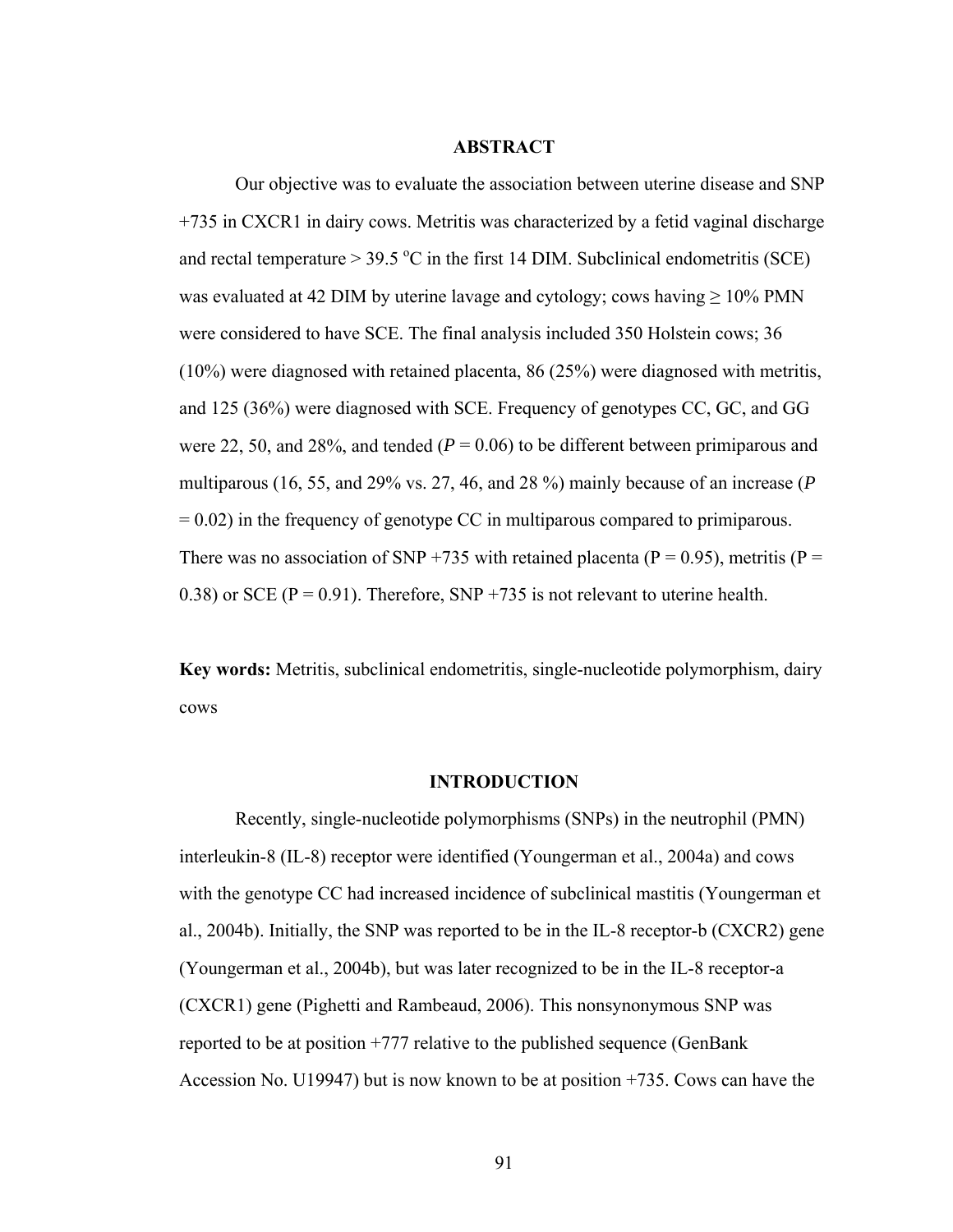SNP in both (CC), one (GC), or none (GG) of the alleles. The substitution of nucleotide G with C results in a glutamine to histidine substitution which might compromise receptor affinity for IL-8 and function. In fact, PMNs from cows with the genotype CC had decreased receptor affinity to IL-8, decreased calcium signaling, impaired migration, and reduced killing ability (Rambeaud and Pighetti, 2005; Rambeaud and Pighetti, 2006; Rambeaud and Pighetti, 2007). Neutrophil function such as killing ability and survival was intermediate for cows with the genotype GC compared with CC and GG (Rambeaud and Pighetti, 2006) and migration was impaired compared with genotype GG (Rambeaud and Pighetti, 2005).

Neutrophils are the main leukocyte type involved in placental release (Kimura et al., 2002) and in bacterial clearance after uterine (Hussain, 1989). Cows that retain their fetal membranes present reduced PMN migration to sites of placental attachment (Kimura et al., 2002) cows with the greatest influx of PMN into the uterus have reduced risk of bacterial infection and reduced incidence of SCE (Gilbert et al., 2007). IL-8 is the main chemoattractant for PMN; binding of IL-8 to its receptors (CXCR1 and CXCR2) in the PMN induces PMN activation, stimulates chemotaxis, and increases phagocytosis and killing ability (Mitchell et al., 2003).

We hypothesized that dairy cows with the genotype CC and or GC for the SNP in the position +735 in CXCR1 would have increased incidence of retained placenta, metritis, and SCE. Therefore, the objective was to genotype cows for the CXCR1 SNP in the position +735 (GG, GC, or CC) and compare the prevalence of retained placenta, incidence of metritis, and the prevalence of SCE among cows with different genotypes.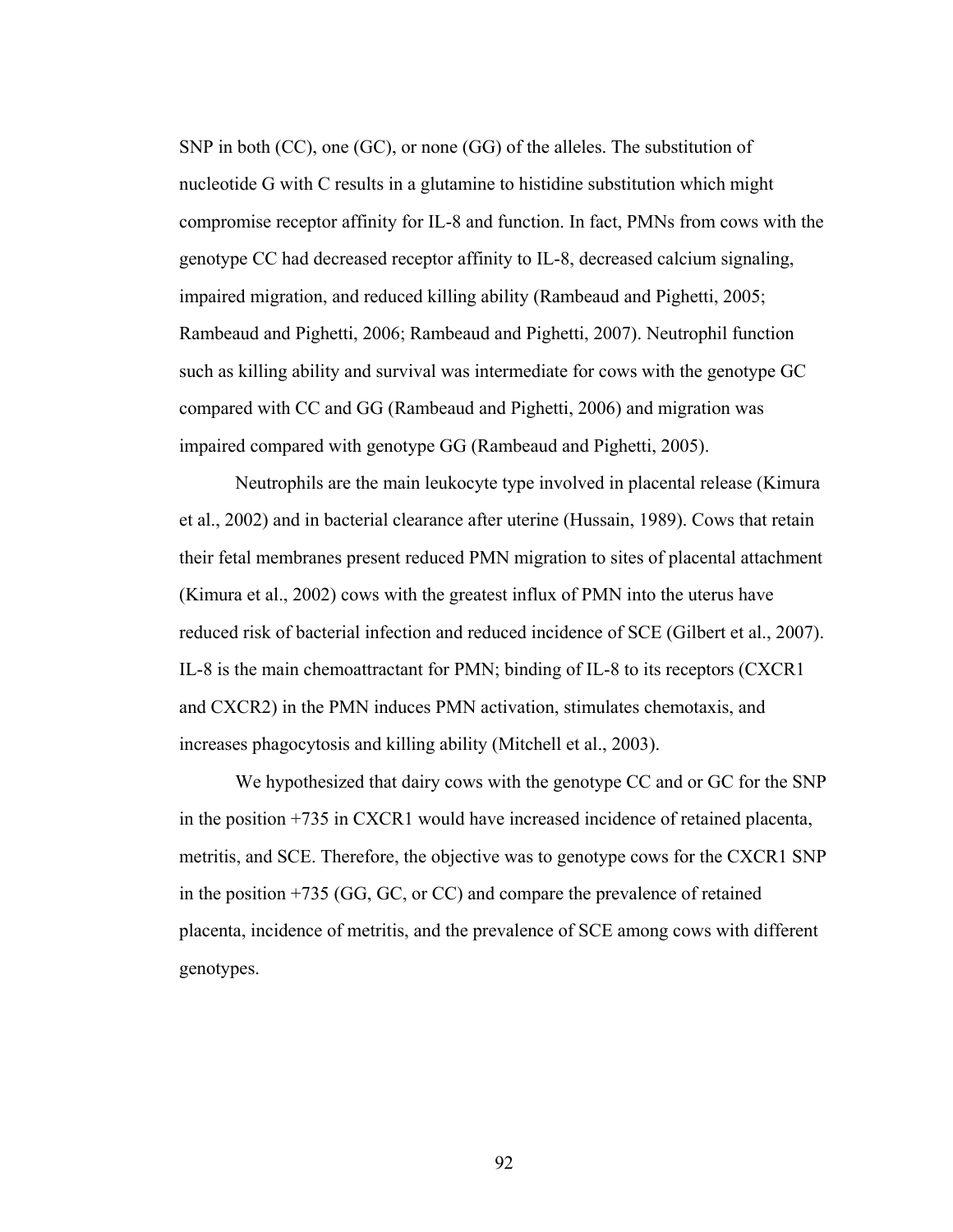# **MATERIALS AND METHODS**

#### *Animals, Housing, and Feeding*

The Cornell University Institutional Animal Care and Use Committee approved all procedures involving animals in this experiment. Three hundred and fifty cows (147 primiparous and 203 multiparous) from 23 commercial Holstein dairy farms located in the state of New York, USA were used in the study. Cows used for this study were part of a larger study evaluating the prevalence of SCE in dairy cows in the state of New York (Cheong et al., 2008) and a study evaluating the association between subclinical endometritis and glycogen concentration in neutrophils of lactating Holstein cows (Galvão et al., 2008). Herd sizes ranged from 500 to 2400 in the study by Cheong et al. (2008) and 3000 cows in the study by Galvão et al. (2008). Ten to 20 cows were used from each of the 22 herds from the study by Cheong et al. (2008) and 80 cows from the study by Galvão et al. (2008). In the study by Cheong et al. (2008) cows were sampled randomly between 40 and 60 DIM and in the study by Galvão et al. (2008) cows were sampled randomly at calving. The rolling herd averages were  $\sim$  11,500 kg of milk. Primiparous and multiparous cows were housed separately in freestall facilities in all herds. All cows were fed TMR that was formulated to meet or exceed the NRC (2001) nutrient requirements for lactating Holstein cows weighing 680 kg and producing 45 kg of 3.5% fat-corrected milk.

## *Blood Sample Collection, DNA Isolation, and CXCR1 Genotyping*

All cows had a blood sample collected from 40 to 60 d after calving by puncture of coccygeal vessels into Vacutainer® tubes containing EDTA as anticoagulant (Becton, Dickinson and Company, Franklin Lakes, NJ, USA). The samples were immediately placed on ice and transported to the laboratory within 4 hours and submitted to the DNA bank at Cornell University for DNA was isolation.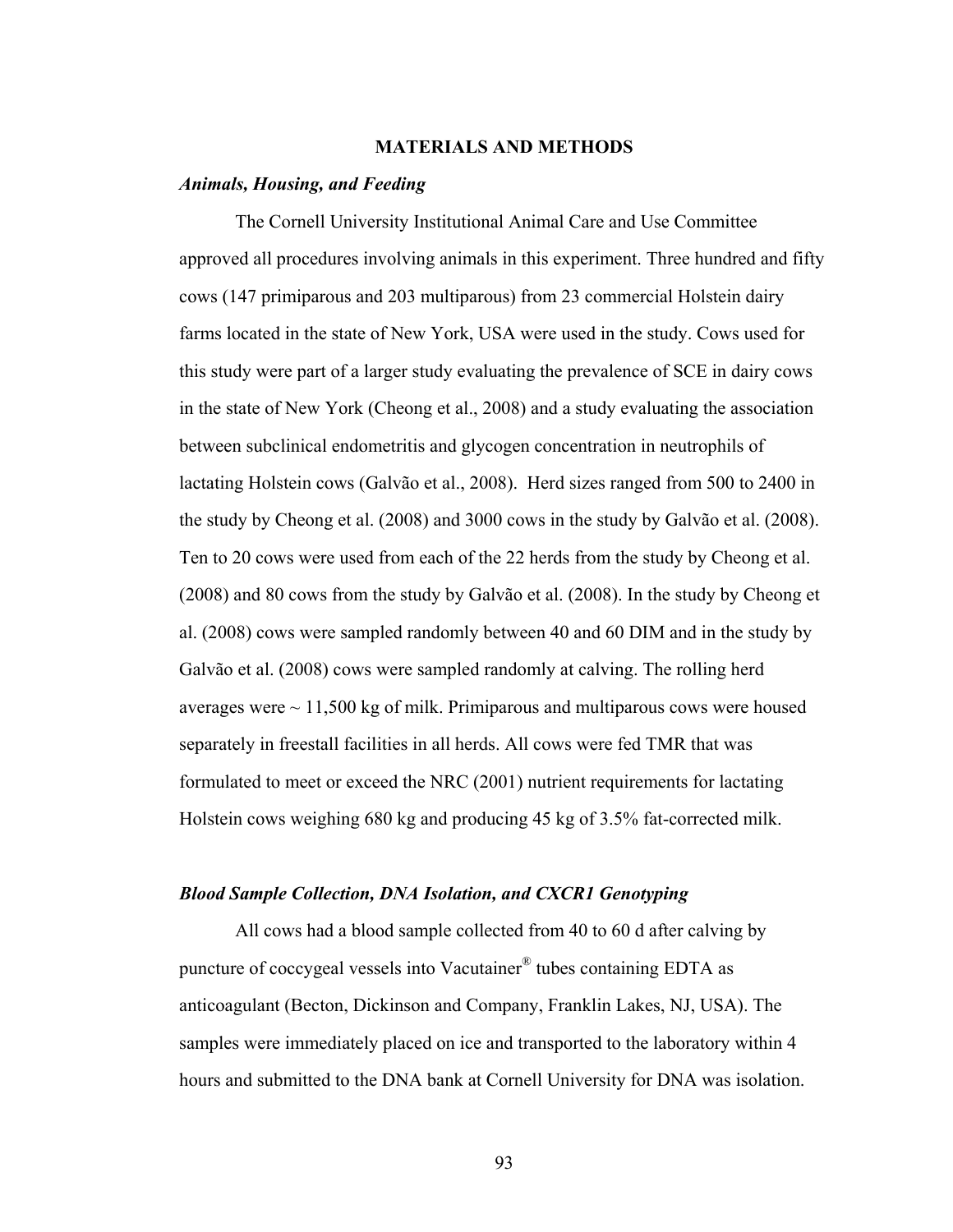Genotyping for SNP +735 in CXCR1 was performed as previously reported (Youngerman et al., 2004).

### *Evaluation of Uterine Diseases*

Cows were evaluated daily by the herd personnel for signs of metritis in the first 14 DIM. Metritis was characterized by the presence of watery, fetid vaginal discharge and rectal temperature  $> 39.5$  °C. At 42 d after calving, cows had a lowvolume uterine lavage for diagnosis of SCE based on the proportion of PMNs out of a total of 200 cells (including all leukocyte types and epithelial cells but excluding erythrocytes) as previously described (Gilbert et al., 2005). Based on a larger experiment (Cheong et al., 2008), the proportion of PMNs used as cutoff for classifying cows as having SCE was  $\geq 10\%$ .

# *Statistical Analyses*

This was an observational cohort study. Association between retained placenta, metritis, and SCE was evaluated by chi-square using the FREQ procedure in SAS (Version 9.1; SAS Inst. Inc., Cary, NC). Association between retained placenta, metritis, SCE, or mastitis and CXCR1 genotypes (CC, GC, or GG) was evaluated by mixed logistic regression using the GLIMMIX procedure of SAS. The model included the fixed effects of CXCR1 genotypes and parity, and herd as a random effect. Differences with  $P \le 0.05$  (2-sided) were considered significant based on Wald's statistic criterion and  $0.05 \le P \le 0.10$  were considered a tendency toward statistical difference.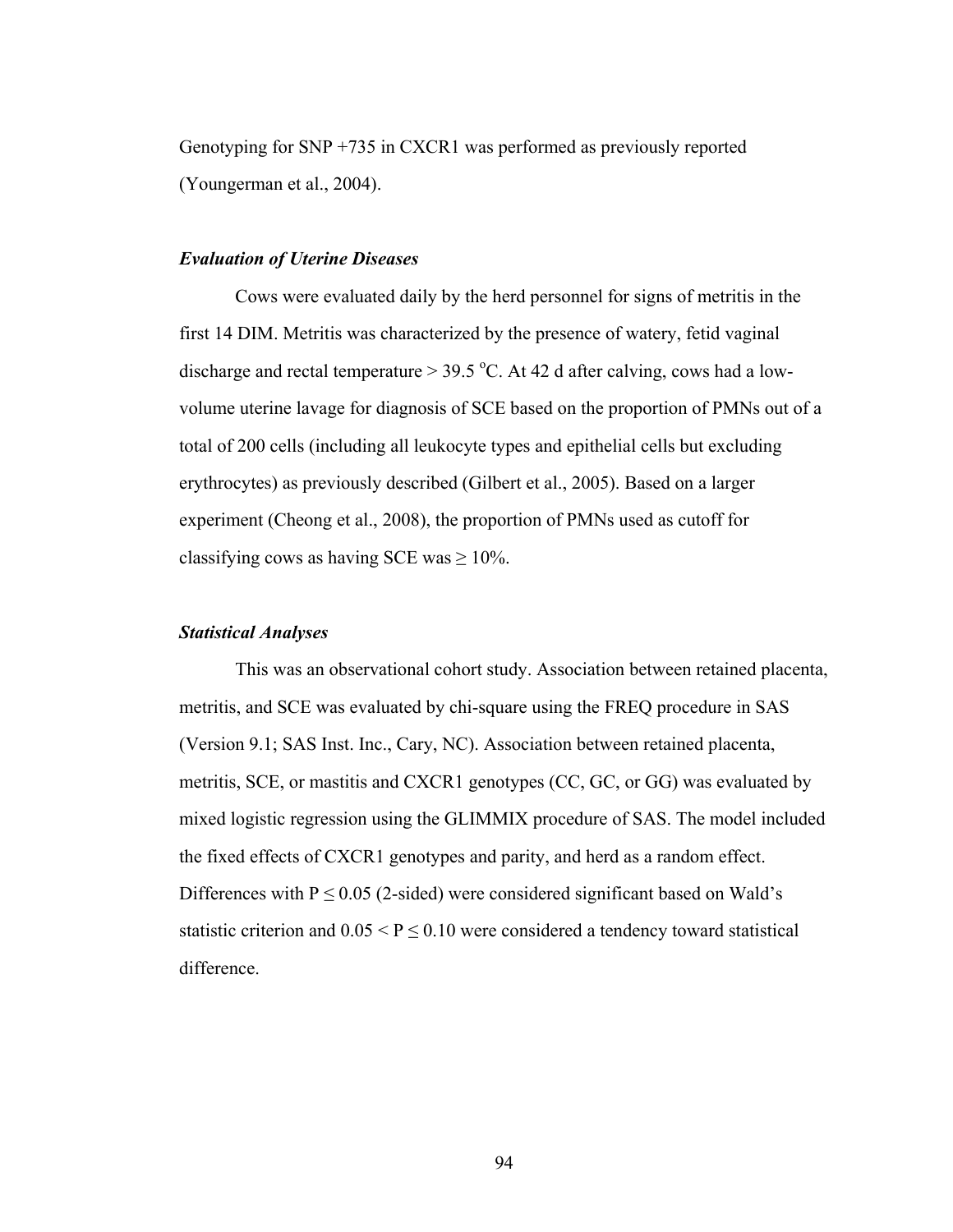#### **RESULTS**

Of the 350 cows, 36 (10%) were diagnosed with retained placenta, 86 (25.0%) were diagnosed with metritis, 125 (36%) were diagnosed with SCE. Cows that had retained placenta were more likely to have metritis (56 vs.  $21\%$ ; P < 0.001) and SCE  $(64 \text{ vs. } 33\%; P < 0.001)$ ; however, cows that had metritis were not more likely to have SCE (37 vs. 35%;  $P = 0.74$ ). Multiparous cows tended to have greater prevalence of retained placenta (13 vs. 7%;  $P = 0.06$ ), had lesser incidence of metritis (19 vs. 32%; P  $= 0.01$ ); and had greater prevalence of SCE (40 vs 29%; P = 0.03). Mean and median day of diagnosis of metritis was 6 d after calving with a range from 2 to 14 d after calving. Frequency of genotypes CC, GC, and GG were 22, 50, and 28%, and tended  $(P = 0.06)$  to be different between primiparous and multiparous (16, 55, and 29% vs. 27, 46, and 28 %) mainly because of an increase ( $P = 0.02$ ) in the frequency of genotype CC in multiparous compared to primiparous.

**Table 5.1** shows the prevalences of retained placenta, metritis, and SCE according to SNP +735, adjusted for the effect of parity. There was no association of SNP +735 with retained placenta (P = 0.95), metritis (P = 0.38) or SCE (P = 0.91).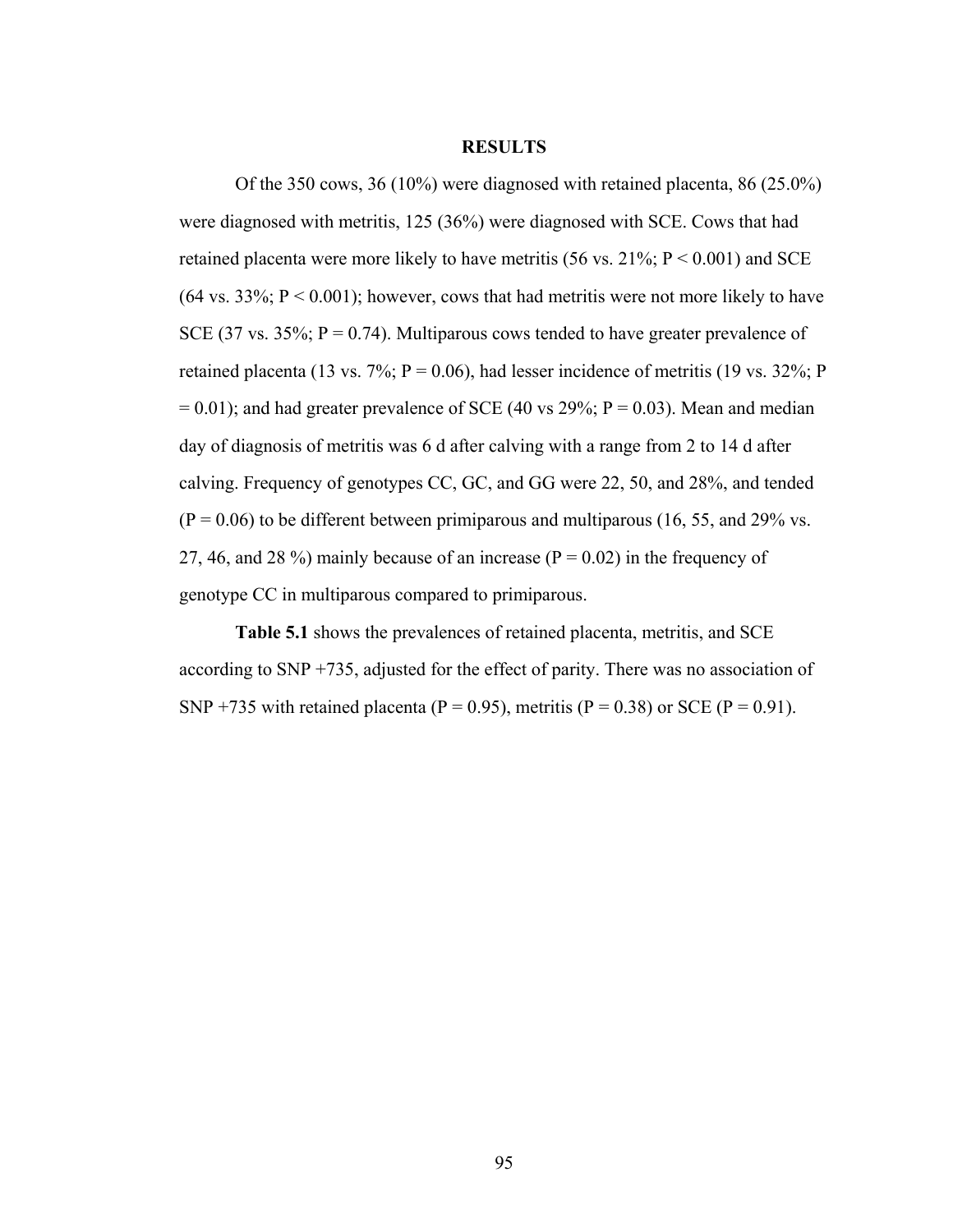**Table 5.1**. Association between single nucleotide polymorphism (SNP) +735 and metritis, analyzed by logistic regression (adjusting for parity; AOR = adjusted odds ratio).

| Variable          | Genotype | Cows | Affected, % | $\boldsymbol{P}$ | <b>AOR</b> | 95% CI      |
|-------------------|----------|------|-------------|------------------|------------|-------------|
| Retained placenta | CC       | 78   | 11.5        | 0.78             | 1.2        | $0.4 - 3.1$ |
|                   | GC       | 174  | 10.3        | 0.77             | 1.1        | $0.5 - 2.7$ |
|                   | GG       | 98   | 9.2         |                  |            |             |
| Metritis          | CC       | 78   | 20.5        | 0.84             | 1.1        | $0.5 - 2.3$ |
|                   | GC       | 174  | 28.2        | 0.21             |            | $0.8 - 2.7$ |
|                   | GG       | 98   | 21.4        |                  |            |             |
| <b>SCE</b>        | CC       | 78   | 38.5        | 0.66             | 1.2        | $0.6 - 2.2$ |
|                   | GC       | 174  | 36.2        | 0.79             | 1.1        | $0.6 - 1.9$ |
|                   | GG       | 98   | 32.7        |                  |            |             |

<sup>1</sup> For the logistic regression, cows that had the SNP +735 in at least one allele (CC or  $GC = Yes$ ) were combined and compared against cows without a SNP +735 ( $GG =$ No).

#### **DISCUSSION**

High-producing dairy cows (Goff and Horst, 1997; Mallard et al., 1998; Gilbert et al., 1993; Kehrli et al., 1989). Especially cows that develop uterine disease (Cai et al., 1994; Hammon et al., 2006; Kim et al., 2005) experience a reduction in PMN function around calving. This reduction is associated with a more severe negative-energy balance around calving (Hammon et al., 2006). We investigated the association between SNP +735 in CXCR1 and the prevalence of retained placenta,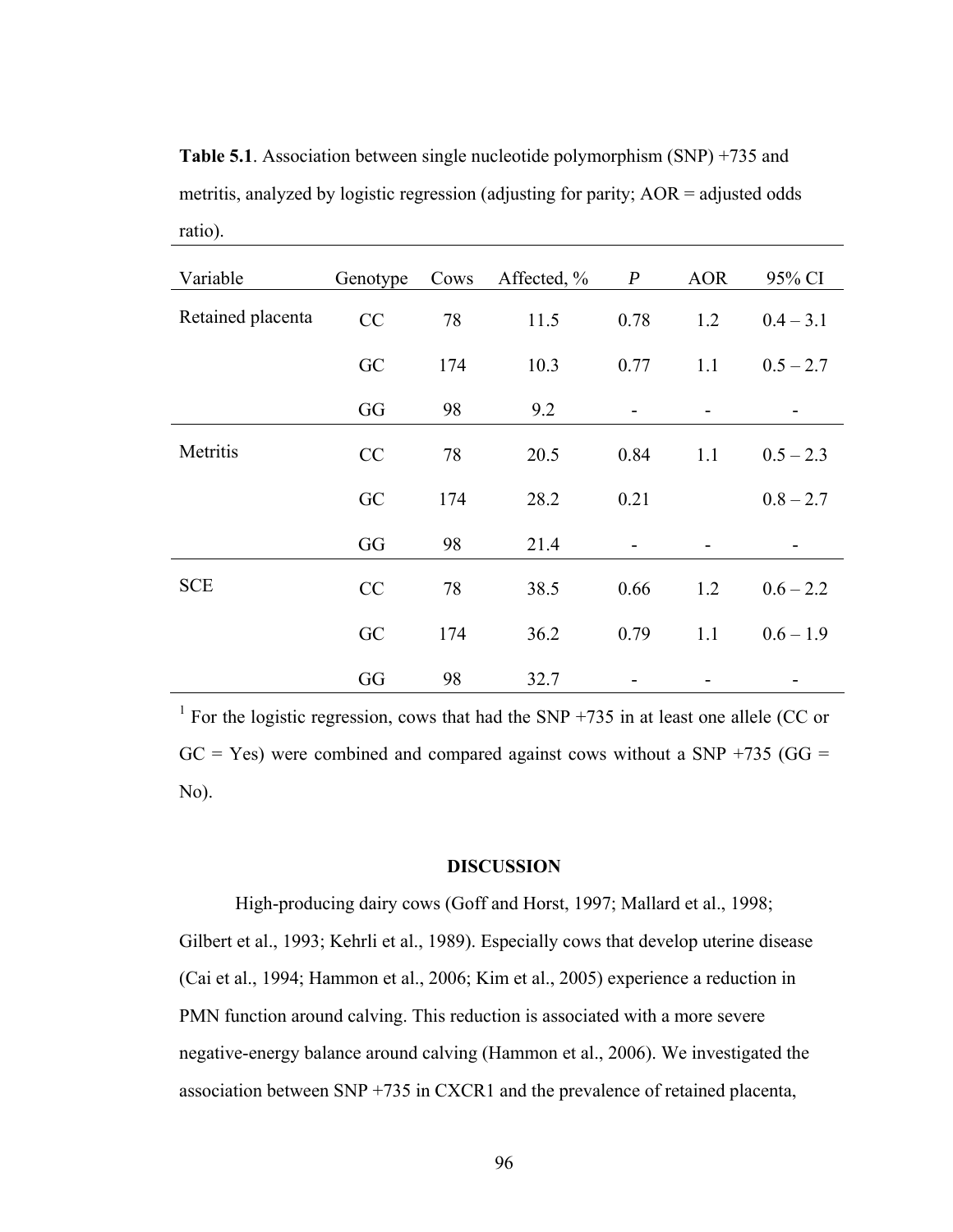incidence of metritis and prevalence of SCE to identify other possible culprits for the high prevalence of uterine diseases in dairy cows (Galvão et al., 2009a; Gilbert et al., 2005; Goshen and Shpigel, 2006).

Although PMNs with the SNP +735 have impaired migration and reduced killing ability (Rambeaud and Pighetti, 2005; Rambeaud and Pighetti, 2006) and cows with genotype CC have increased incidence of subclinical mastitis (Youngerman et al., 2004), we did not observe any association between SNP +735 genotype and prevalence of uterine diseaese. Because PMN migration and function is equally important for bacterial clearance in the mammary gland as well as for bacterial clearance in the uterus and release of the placenta, we hypothesized that uterine health could also be compromised in cows with a SNP in position +735. Nonetheless, our results indicate that the uterus is not as sensitive to defects in CXCR1 as the mammary gland is. It is possible that factors other than the defect in CXCR1 might be more important for uterine health. In the case of retained placenta, the reduction in chemotaxis was suggested to be a result of lower concentrations of interleukin-8 (IL-8) at the fetal maternal placental interface (Kimura et al., 2002). Therefore, it is possible that the concentrations of IL-8 are more important than the SNP in CXCR1. Because retained placenta is a major risk factor for metritis and SCE, it is possible that IL-8 concentration in the endometrium would also be more relevant for the development of uterine disease than the SNP in CXCR1.

Although we did not observe lower IL-8 mRNA expression by blood monocytes or by the endometrium of cows that developed uterine disease, the levels of pro-inflammatory cytokines (TNF $\alpha$  and IL-1 $\beta$ ) were decreased around calving (which could lead to lower IL-8 production locally). After disease takes place, IL-8 mRNA expression does increase in the uterus; however, the levels before disease might be more important (Chapwanya et al., 2009). Also, DMI and the degree of negative-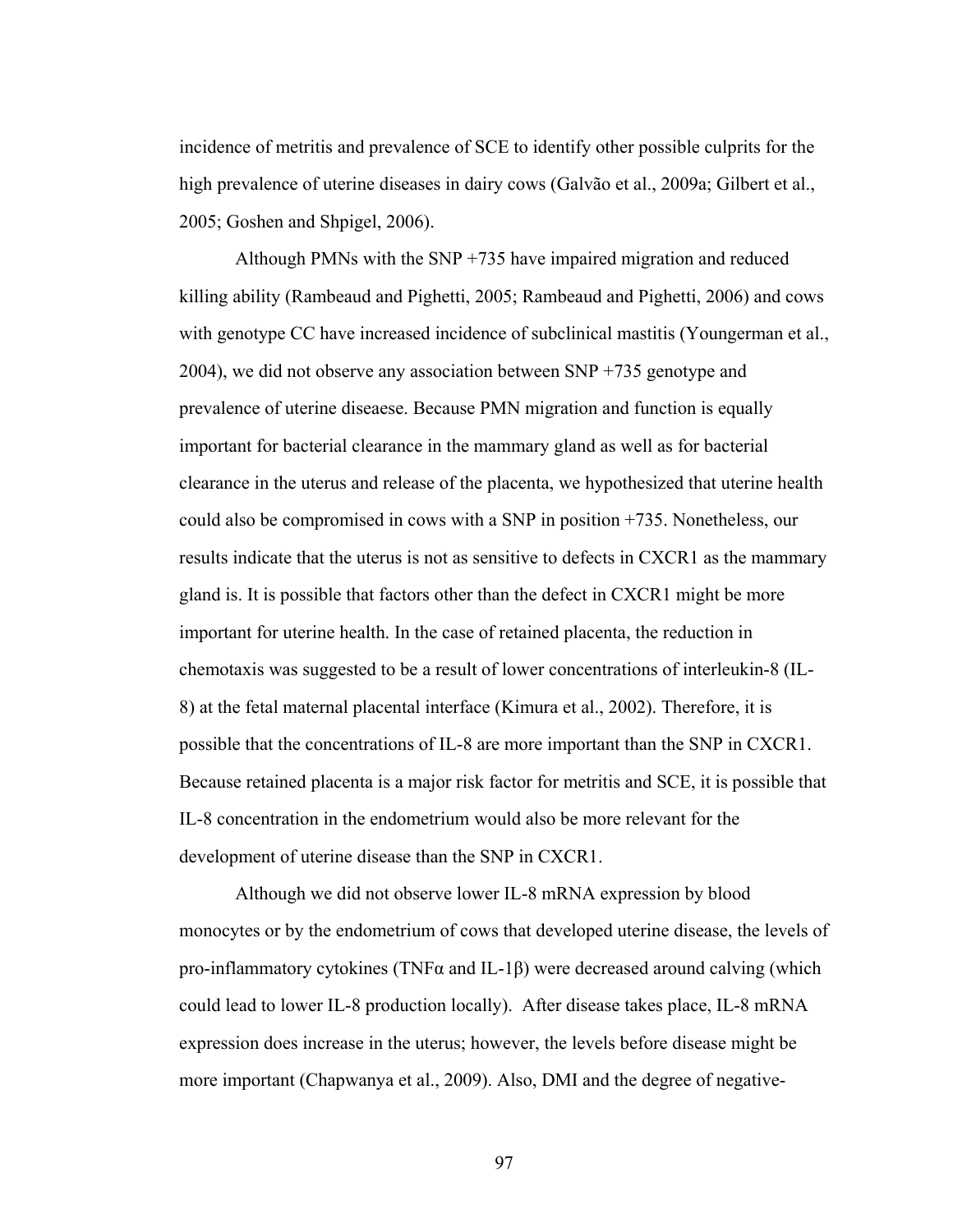energy balance (Hammon et al., 2006; Huzzey et al., 2007) greatly affect the cow's susceptibility to disease and might be more important for PMN function and uterine health then the SNP in CXCR1.

We have observed in other studies that cows that develop uterine disease have decrease monocyte and endometrial gene expression of pro-inflammatory cytokines (such as TNF $\alpha$  and IL1- $\beta$ ). These cytokines stimulate the expression of cell-adhesion molecules in the vascular endothelium and activate neutrophils and monocytes (promoting increased chemotaxis, phagocytosis and bacterial killing). IL-8 is not the only chemokine for neutrophils. Complement split products (C3a, C4a and C5a, which are formed after tissue damage) also act as chemotactic agents by binding to their own receptors in leukocytes (Gerard and Gerard, 1994; Hopken et al., 1996). The anaphylatoxin C5a has the most diverse properties, including stimulation of leukocyte chemotaxis and activation, enhancement of neutrophil-endothelial cell adhesion, induction of granule secretion in phagocytes, as well as induction of pro-inflammatory cytokines from leukocytes (Hopken et al., 1997). Furthermore, in the uterus, it is possible that binding of IL-8 to CXCR2 could compensate for the defect in CXCR1. Therefore, several mechanisms that might be specific to the uterus could help to explain the lack of association between SNP +735 genotype and uterine health. Frequency of genotypes at SNP +735 in Holstein cows differed slightly from an earlier report (Youngerman et al., 2004) but followed the same pattern. There was a shift in prevalence of SNP +735 genotypes from primiparous to multiparous. There was an increase in the prevalence of genotype CC in multiparous compared to primiparous, which indicates that cows with genotype CC might have survival advantage. Nonetheless, a longitudinal study would be warranted to confirm our observation in this crossectional study.

Although multiparous cows have increased incidence of retained placenta (a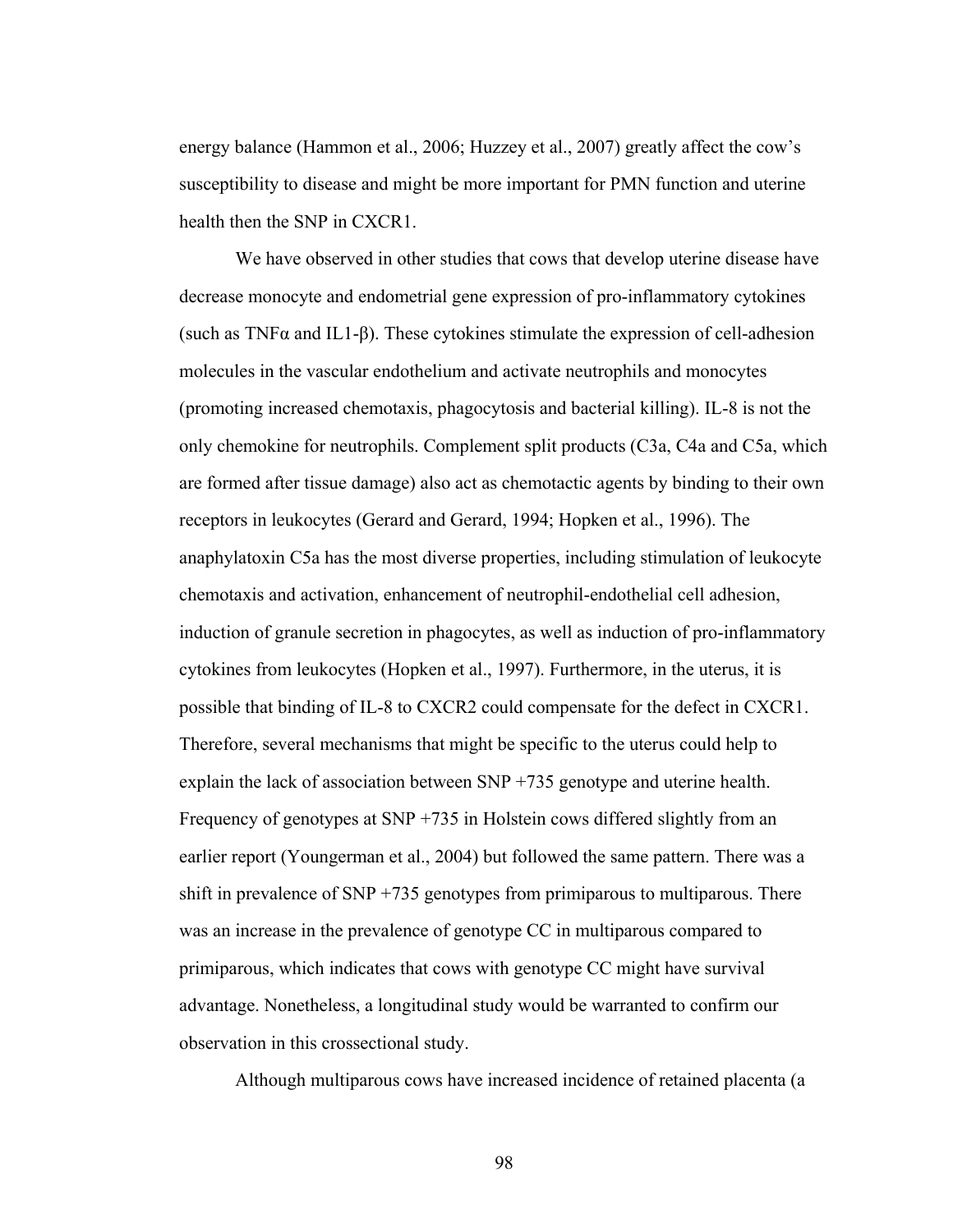major risk factor for metritis), they have decreased incidence of metritis (Curtis et al., 1985; Goshen and Shpigel 2006). We found either no difference or an increased incidence of SCE in multiparous cows (Cheong et al., 2008; Galvão et al., 2008; Galvão et al., 2009, unpublished). Increased prevalence of SCE in multiparous cows could be the result of impaired ability to eliminate bacterial infection from the uterus. Multiparous cows have much greater demands for milk production; therefore, this could impair the ability of their immune system to function properly. In 2 studies conducted concurrent by the present study, we observed that multiparous cows produced almost 10 kg more milk and had reduced ability to maintain normoglycemia in the first 2 to 3 weeks of lactation, and that their monocytes had decreased ability to produce pro-inflammatory cytokines after stimulation with *E. coli* (which could reduce inflammation and allow bacterial colonization). In fact, we observed that multiparous cows have increased bacterial contamination of the uterus at 51 d after calving (Galvão et al., 2009).

In conclusion, uterine health was not affected by different  $SNP +735$ genotypes. Therefore, the uterus is not as sensitive to defects in CXCR1 as the mammary gland is. Factors such as energy balance, concentration of IL-8 in the uterus, chemotaxis induced by complement split products, and binding of IL-8 to CXCR2 might be more important than the defect in CXCR1 or might compensate for the defect in CXCR1.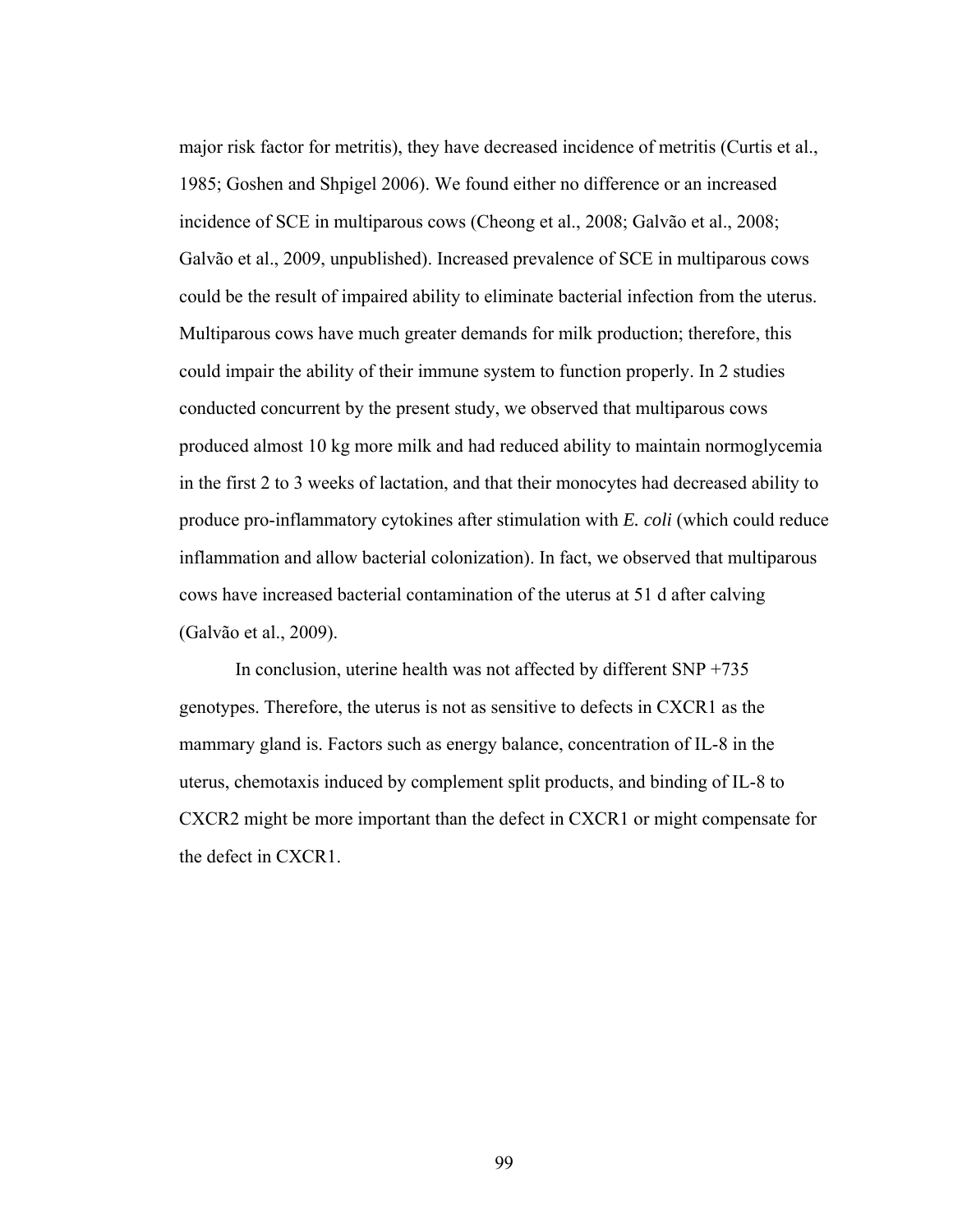# CHAPTER SIX

# **Effect of PGF2α on Subclinical Endometritis and Fertility in Dairy Cows.**

**Interpretive summary:**  $PGF_{2\alpha}$  and subclinical endometritis. Galvão.

Administration of  $PGF2\alpha$  improves reproductive performance of dairy cows because of increased performance in cows with subclinical endometritis (SCE). Nevertheless, effect of PGF2α treatment on prevalence of SCE was not evaluated. In this trial, treatment with PGF2α resulted in increased first-service pregnancy per AI in all cows and increased hazard of pregnancy in cows with low body-condition score; however, the positive effect of  $PGF2\alpha$  on hazard of pregnancy was only in cows without SCE. Furthermore, PGF2α administration did not decrease prevalence of SCE. Administration of  $PGF2\alpha$  does not affect prevalence of SCE but can increase hazard of pregnancy in cows without SCE and with low body condition score.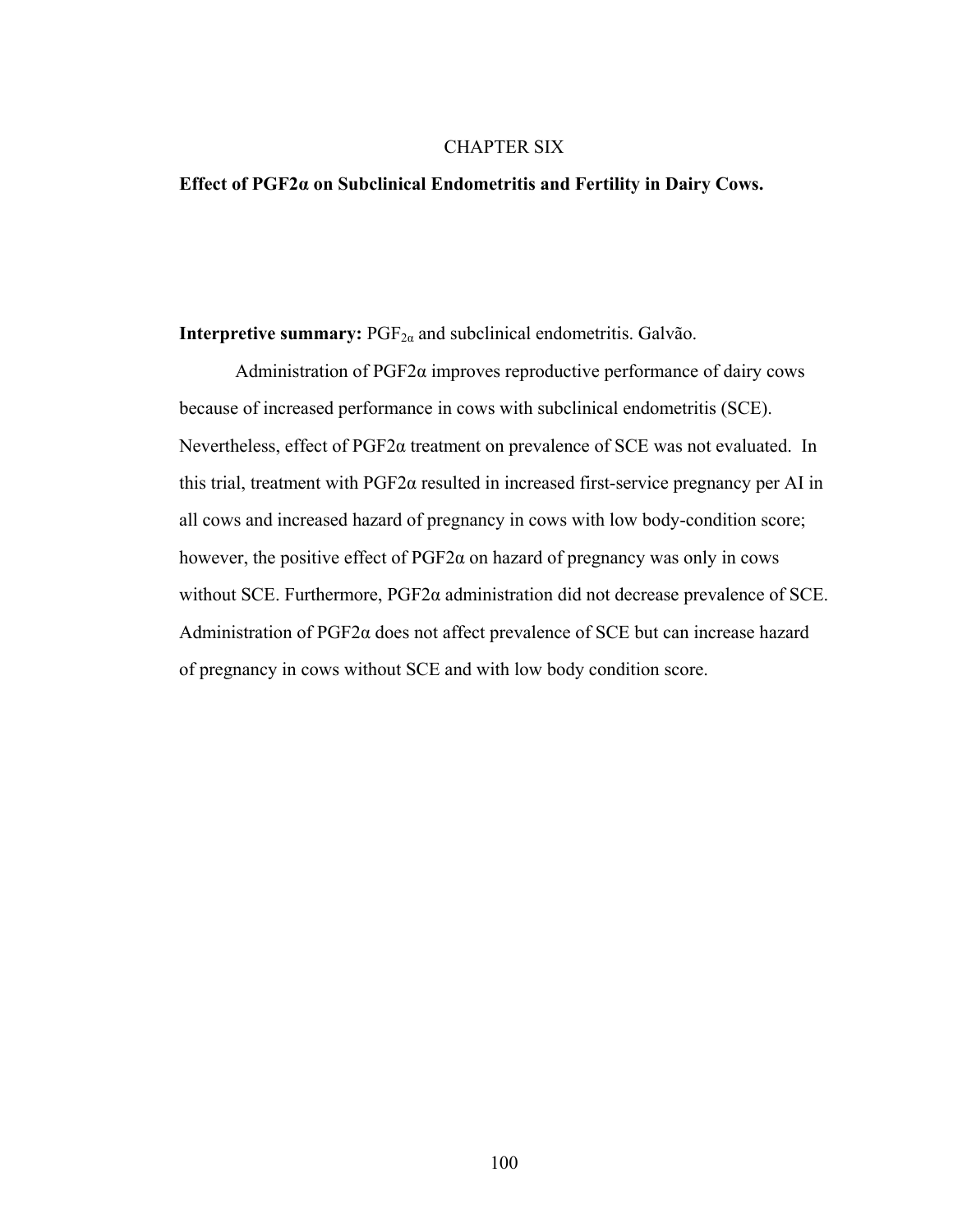## **ABSTRACT**

Our objectives were to determine the effects of  $PGF_{2\alpha}$  treatment on the prevalence of subclinical endometritis (SCE) and breeding performance of dairy cows. We used 406 Holstein cows (167 primiparous and 239 multiparous) from 5 herds. Uterine lavage for diagnosis of SCE,  $PGF_{2\alpha}$  treatment, body condition scores (BCS), and collection of blood samples for cyclicity determination were performed at 21, 35, and 49 DIM. Polymorphonuclear cells (PMNs) were quantified and cutoffs for diagnosing SCE were selected by ROC analysis. Cows were classified as having SCE 21 DIM with  $\geq$  8.5% PMNs, at 35 DIM with  $\geq$  6.5% PMNs and at 49 DIM with  $\geq$ 4.0% PMNs Median days to pregnancy were delayed by 30 (151 vs. 121 days) and 40 (169 vs. 129) days for cows classified as having SCE at 35 and 49 DIM, respectively, but not by SCE at 21 DIM. Treatment with  $PGF_{2\alpha}$  did not affect the prevalence of SCE either at 35 (38 vs. 38%) or at 49 DIM (34 vs. 40%). Treatment with  $PGF_{2\alpha}$  did not affect time to first insemination. Nonetheless,  $PGF_{2\alpha}$  treatment increased pregnancy to first AI in all the cows (36 vs. 24%) and hazard of conception in cows with BCS  $\leq$  2.5. when only cows without SCE were evaluated (HR = 1.8;  $95\%$  CI = 1.2 – 2.7) but when only SCE-positive cows were evaluated (HR =  $0.9$ ; 95% CI =  $0.6 - 1.3$ ). Treatment with  $PGF_{2\alpha}$  does not affect SCE prevalence or time to first insemination, but can increase first service pregnancy per AI and decrease time to pregnancy in cows with low BCS.

**Key words:** Subclinical endometritis, prostaglandin treatment, dairy cows

#### **INTRODUCTION**

Subclinical endometritis (SCE), characterized by increased proportion of polymorphonuclear cells (PMNs) in uterine cytology (Gilbert et al., 1998;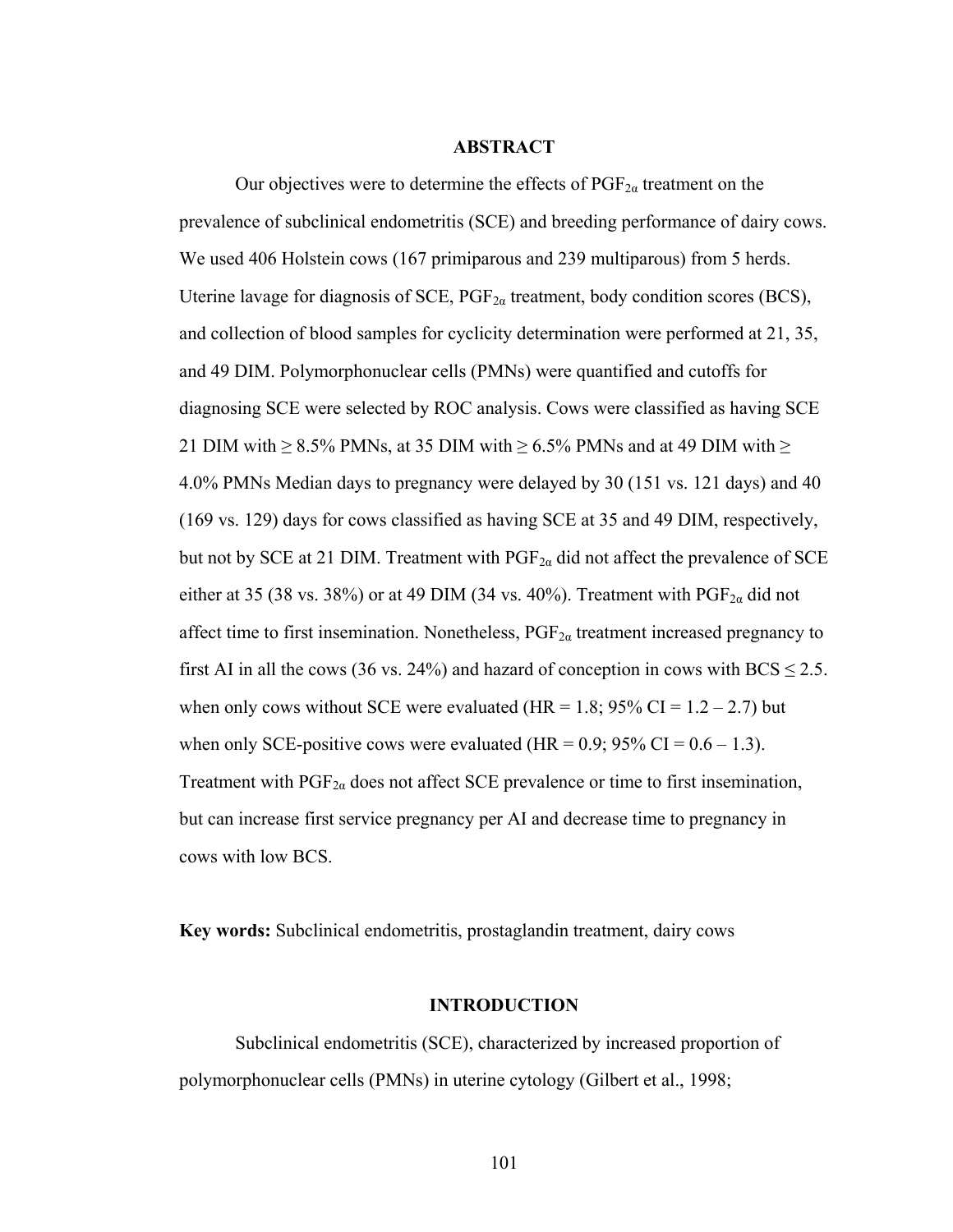Kasimanickam et al., 2004; Gilbert et al., 2005), is prevalent in high-producing dairy cows and is associated with both decreased pregnancy per AI and extended interval to pregnancy (Gilbert et al., 1998; Kasimanickam et al., 2004; Gilbert et al., 2005). Administration of a  $PGF_{2\alpha}$  analogue to cows with SCE was as efficacious as intrauterine infusion of cephapirin benzathine in improving reproductive performance (Kasimanickam et al., 2005).

The benefit from  $PGF_{2\alpha}$  administration is believed to arise from induction of estrus in cows having a  $PGF_{2\alpha}$ -responsive corpus luteum; the estrus leads to physical expulsion of bacterial contaminants and inflammatory products as well as a possible improvement in the uterine defenses under low progesterone (Kasimanickam et al., 2005). Nonetheless, although a positive effect of  $PGF_{2\alpha}$  on reproductive performance was observed, it was not determined whether the prevalence of SCE was reduced or whether the effect was in cows with an active corpus luteum.

 We hypothesized that SCE would be detrimental to fertility, but treatment with  $PGF_{2\alpha}$  would reduce the prevalence of SCE and improve reproductive performance. Therefore, our objectives were to determine the effects of  $PGF_{2\alpha}$  on uterine health, pregnancy to first AI, and intervals from calving to insemination and to pregnancy in lactating dairy cows.

# **MATERIALS AND METHODS**

#### *Animals, Housing, Feeding, and Reproductive Management*

We enrolled 445 cows (185 primiparous and 260 multiparous) from 5 commercial Holstein dairy farms located in Cayuga County, New York, USA. The herds ranged from 70 to 1,500 milking cows and the rolling herd averages were  $\sim$ 11,500 kg of milk/cow/year. Lactating dairy cows were housed in freestall facilities and milked three times daily. Within herd, all cows were fed the same TMR that was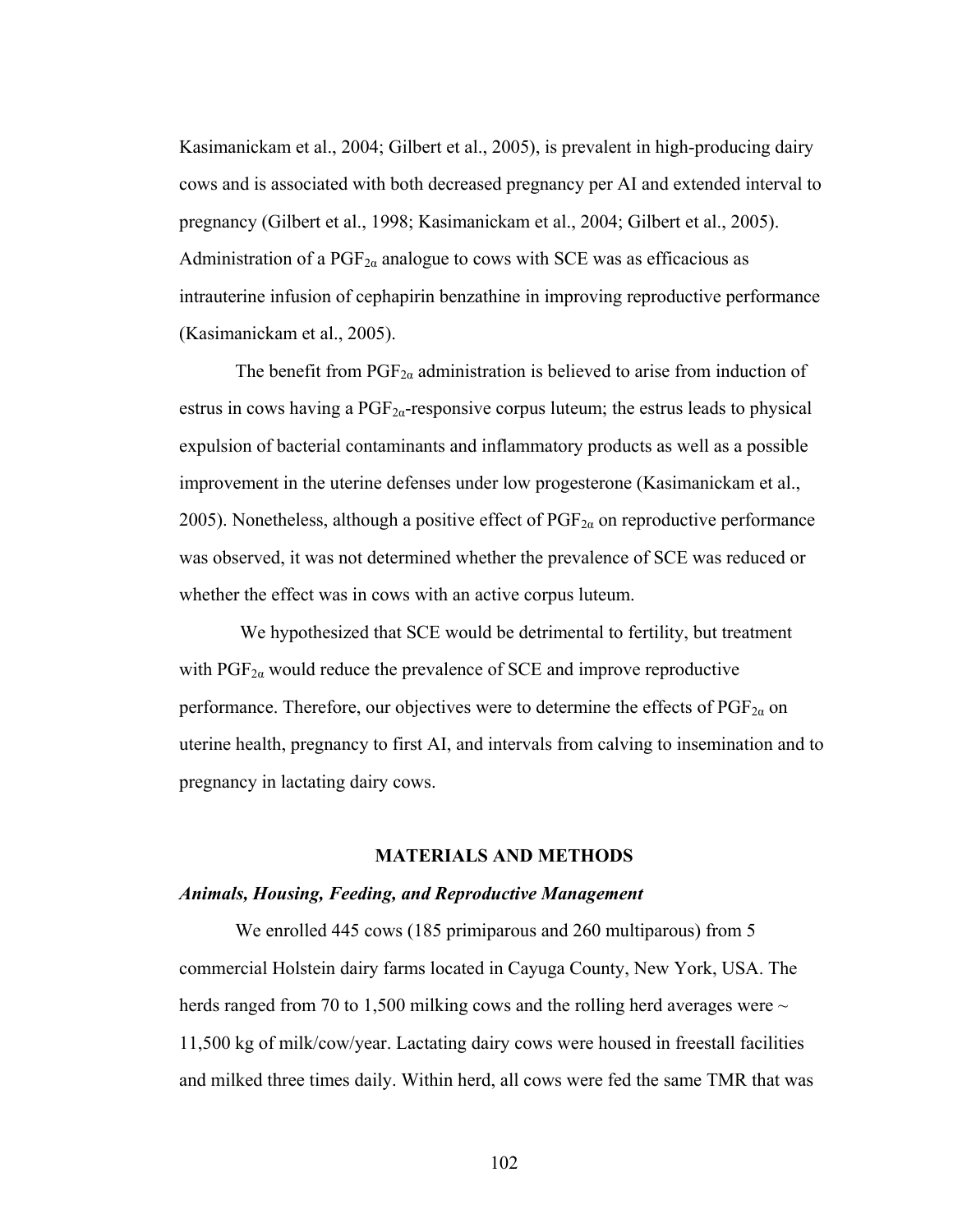formulated to meet or exceed the NRC (2001) nutrient requirements for lactating Holstein cows weighing 680 kg and producing 45 kg of 3.5% fat corrected milk.

Reproductive management varied among farms; however, all dairies relied on estrus detection (by visual observation) for most of their breedings and their voluntary waiting periods were set to 49 DIM. All the cows were examined for pregnancy by one of the investigators (C. L. Guard) by palpation per rectum at  $38 \pm 3$  d after AI. Cows not conceiving to the first service were reexamined for pregnancy after each subsequent insemination until 300 DIM. Pregnancy per AI was defined as the number of pregnant cows divided by the number of cows receiving AI in each treatment at 38 d after insemination.

### *Treatments and Sample Collection*

**Figure 1** illustrates activities during the study. During the routine biweekly herd visits, cows at  $21 \pm 3$  DIM were assigned to one of 2 treatments. In a blinded design, cows with even-numbered identification ear tags received 5 mL of solution B (25 mg PGF<sub>2a</sub>, Lutalyse<sup>®</sup>, 5 mg/mL dinoprost tromethamine, Pfizer Animal Health, New York, NY) at 21, 35, and  $49 \pm 3$  DIM (PGF; n = 218), and cows with oddnumbered identification ear tags received 5 mL of solution A (sterile saline solution) at 21, 35, and 49 DIM (Control;  $n = 227$ ). Solutions A and B were bottled at the Pharmacy of the College of Veterinary Medicine at Cornell University and were indistinguishable. Their identities were revealed to investigators only after completion of the trial.

A low-volume uterine lavage for diagnosis of SCE was performed immediately before treatment administration at 21, 35, and  $49 \pm 3$  DIM. Cows with reproductivetract disorders such as pyometra and uterine adhesions or abscesses that could compromise sampling for SCE evaluation or future inseminations were not enrolled in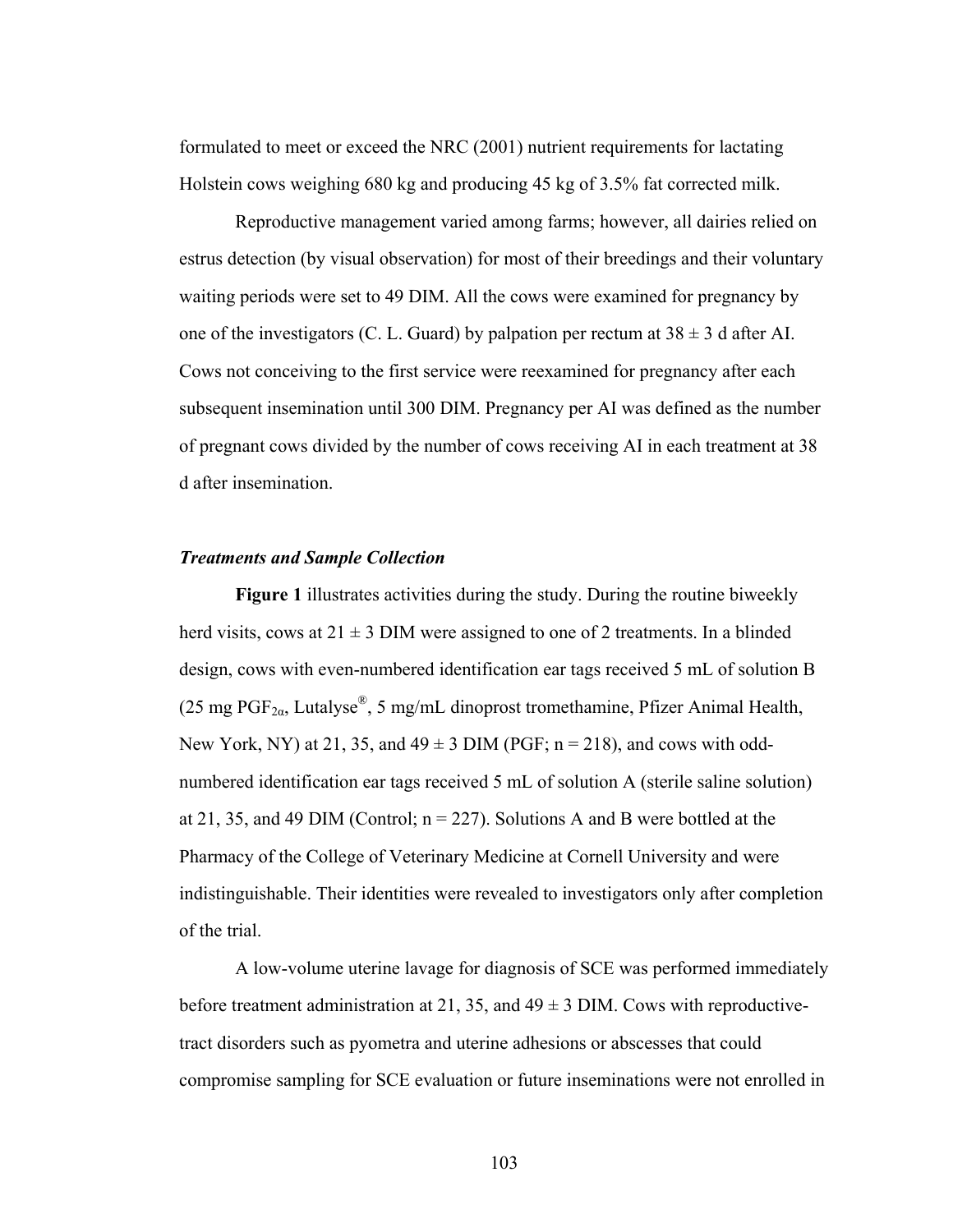the study. Cows that could not be sampled at 21 DIM were also not enrolled in the study. Of the 445 cows that were initially sampled at 21 DIM, 39 cows were either missed at 35 or at 49 DIM or at both samplings; therefore, only 406 cows ( $PGF = 203$ ; Control  $= 203$ ) were sampled at all time points and included in the final analysis. The diagnosis of SCE was based on the proportion of PMN out of a total of 200 cells, including all leukocyte types and epithelial cells (but excluding erythrocytes) as previously described (Gilbert et al., 2005). A single investigator read all the slides. This observer was unaware of treatments and slides were ordered by sampling date within each farm, and not by sampling date for each cow, which avoided any bias of knowing the counts of a previous slide for each cow.

All cows used for this study had a blood sample collected at 21, 35, and  $49 \pm 3$ DIM. Blood was collected by puncture of coccygeal vessels into Vacutainer® tubes without anticoagulant (Becton, Dickinson and Company, Franklin Lakes, NJ, USA). The samples were immediately placed on ice and transported to the laboratory within 4 h, where serum was separated by centrifugation at 2000 g for 15 min and frozen at - 25º C and later analyzed for progesterone by radioimmunoassay (Beam and Butler, 1997). Inter-assay and intra-assay CV were 7.5 and 6.0%, respectively. Cows having serum progesterone (P4) concentration  $\geq 1$  ng/mL were assumed to have a functional CL at the time of sampling and therefore, considered to be cyclic (Galvão et al., 2004). Body-condition score (BCS) was evaluated in all cows using a 5-point ( $1 = \text{thin to } 5 =$ fat) system (Ferguson et al., 1994) at each sampling.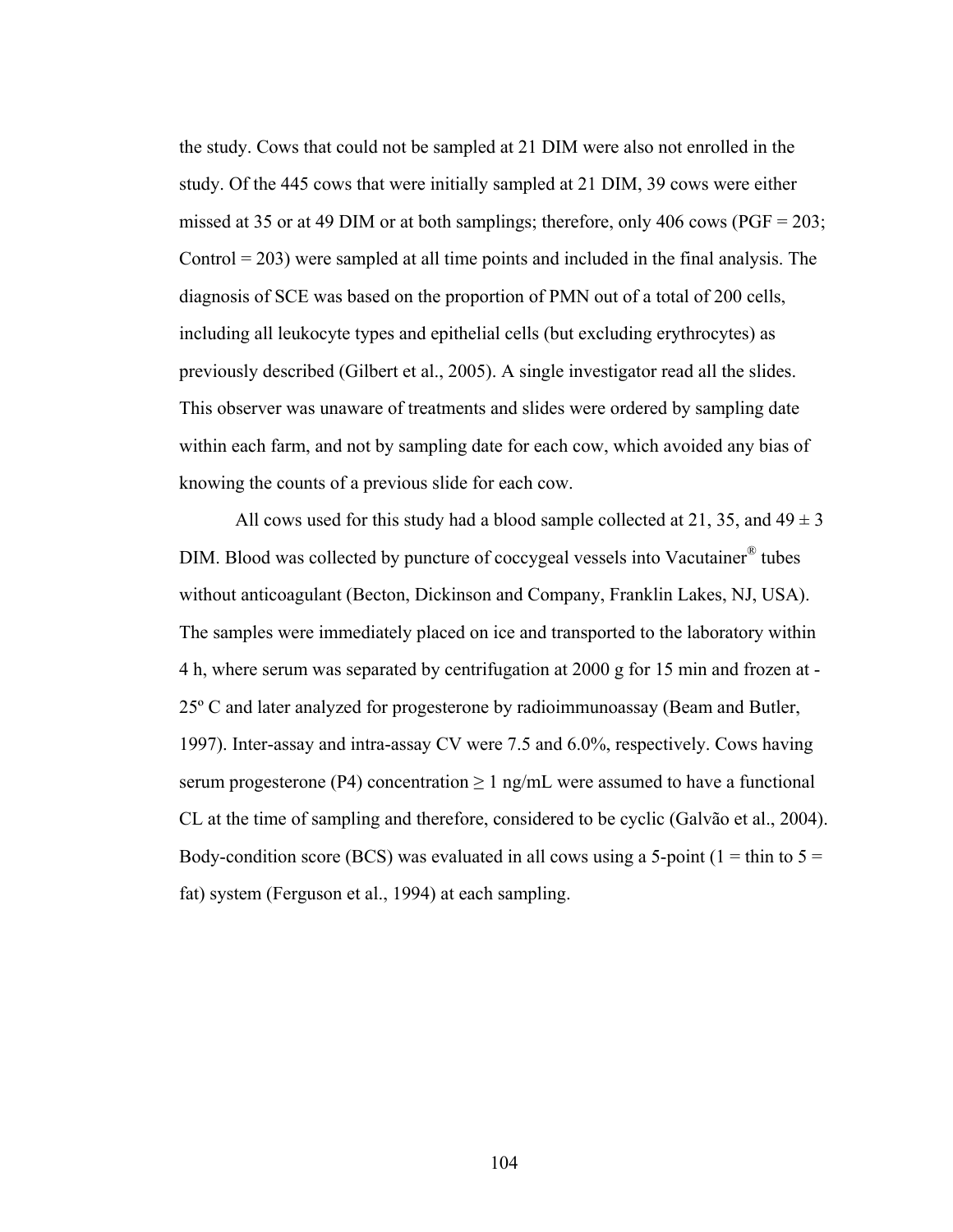|          | Blood-P4        | Blood-P4        | Blood-P4        |
|----------|-----------------|-----------------|-----------------|
|          | <b>BCS</b>      | <b>BCS</b>      | <b>BCS</b>      |
|          | Cytology        | Cytology        | Cytology        |
| Calving  | $PGF_{2\alpha}$ | $PGF_{2\alpha}$ | $PGF_{2\alpha}$ |
|          |                 |                 |                 |
|          |                 |                 |                 |
| DIM<br>0 | $21\pm3$        | $35 \pm 3$      | $49\pm3$        |

**Figure 6.1**. Timeline of activities during the study. Blood-P4 = blood sampling for progesterone measurement;  $BCS = body$ -condition score; Cytology = low-volume uterine lavage for cytological examination;  $PGF_{2\alpha}$  = treatment administration; cows with even-numbered ear tags received 25 mg  $PGF_{2\alpha}$  (Lutalyse<sup>®</sup>, 5 mg/mL dinoprost tromethamine, Pfizer Animal Health, New York, NY) and cows with odd-numbered ear tags received sterile saline solution.

### *Statistical Analyses*

The PMN cutoffs for classification of cows as having SCE were selected using receiver-operating characteristics (ROC) analysis using the MedCalc® software version 9.2 for Windows (MedCalc Software, Mariakerke, Belgium). Only the control cows were used for selection of the cutoff because  $PGF_{2\alpha}$  could affect the proportion of PMN at 35 and 49 DIM and bias our estimate. The dichotomous outcome used for selection of the cutoffs was nonpregnancy by 150 DIM (one-half of the observation period). In MedCalc, a cutoff is selected automatically based on the best combined sensitivity and specificity. It is important to notice that one could use a different approach such as choosing a cutoff based on high sensitivity or high specificity depending on the goals of diagnosing cows with SCE. After selection of a cutoff, cows were classified as above or below the PMN cutoff and Kaplan-Meyer survival curves were used to evaluate whether cows above the cutoff had increased time to conception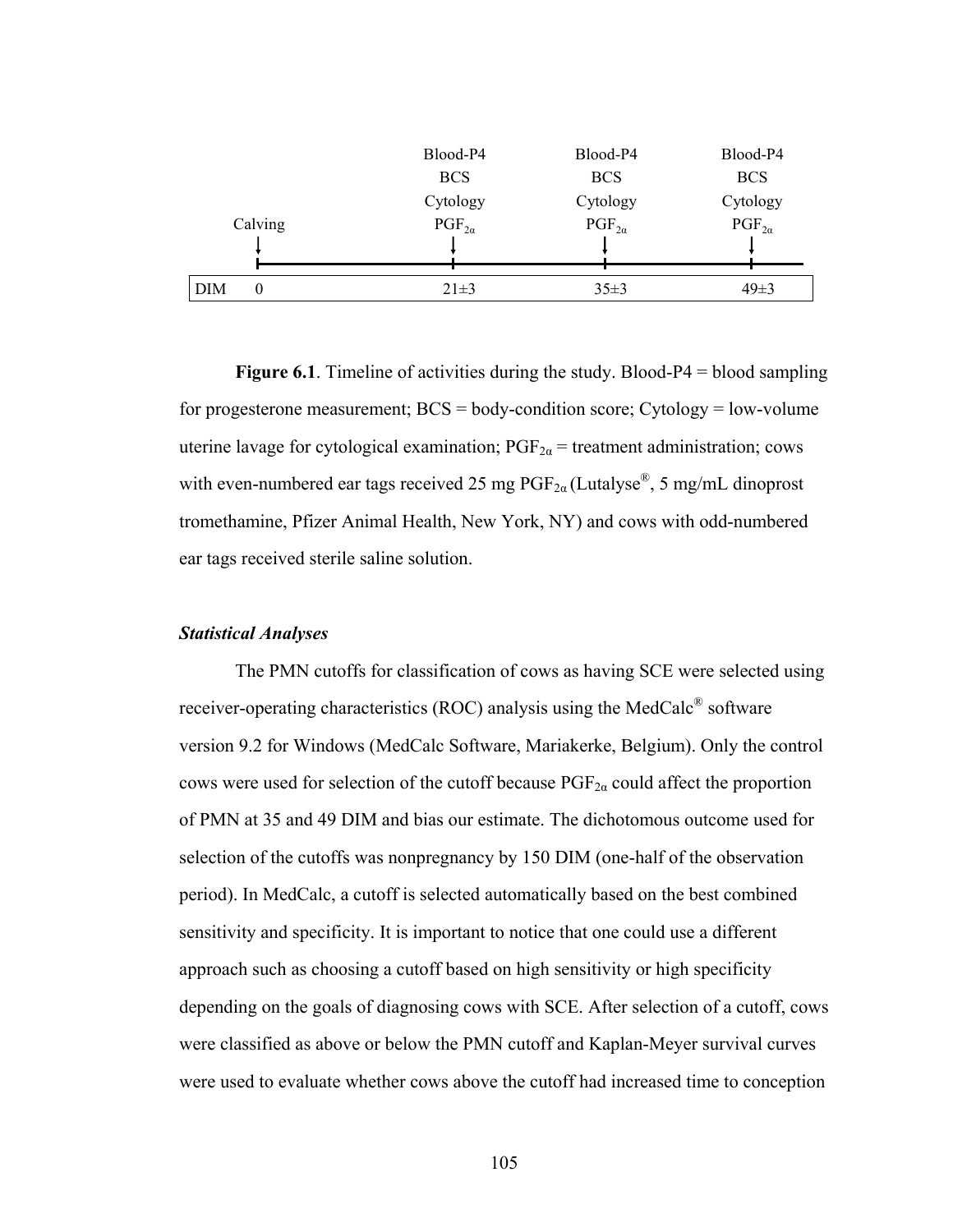based on log-rank test. If cows classified as having SCE had increased time to conception (Kaplan-Meier), the PMN cutoff for SCE was considered as validated for indicating negative effects on fertility.

The outcomes SCE at 35 and 49 DIM, and first-service pregnancy per AI were analyzed by mixed logistic regression using the GLIMMIX procedure of SAS (SAS Inst. Inc., Cary, NC). The models included the fixed effects of  $PGF_{2\alpha}$  treatment at 21 DIM for SCE at 35 DIM and  $PGF_{2\alpha}$  treatment at both 21 and 35 DIM for SCE at 49 DIM (yes or no), cyclic by the time of  $PGF_{2\alpha}$  administration (yes or no), parity (primiparous vs. multiparous), season of calving [winter (Dec, Jan, Feb), spring (Mar, Apr, May), summer (Jun, Jul, Aug), fall (Sep, Oct, Nov)], mean BCS for the three observations (< 2.5 vs.  $\geq$  2.5), and 2-way interactions between PGF<sub>2*a*</sub> treatment and other covariates. Herd was included as a random effect. For "SCE at 49 DIM", the GLIMMIX model also included the effect of SCE presence at 35 DIM and the interaction between  $PGF_{2\alpha}$  treatment and SCE at 35 DIM. Effect of SCE presence at 49 DIM on first service pregnancy per AI was also included in the multivariable analysis.

The hazard of insemination up to 150 DIM and hazard of pregnancy up to 300 DIM were analyzed by Cox proportional-hazard model using the PHREG procedure of SAS. The effect of  $PGF_{2\alpha}$  on the hazard of pregnancy was evaluated in all cows and then in cows with SCE and in cows without SCE at 49 DIM, separately to investigate differential effect of  $PGF_{2\alpha}$  in these 2 populations (Kasimanickam et al., 2005). The hazard ratio (HR) is the conditional daily probability of a given event (insemination or pregnancy) and may be interpreted as the insemination rate or pregnancy rate (speed at which cows are submitted for insemination or become pregnant). The time variable for the hazard of insemination was the days between calving and first insemination and for hazard of pregnancy was the days between calving and pregnancy (detected  $38 \pm 3$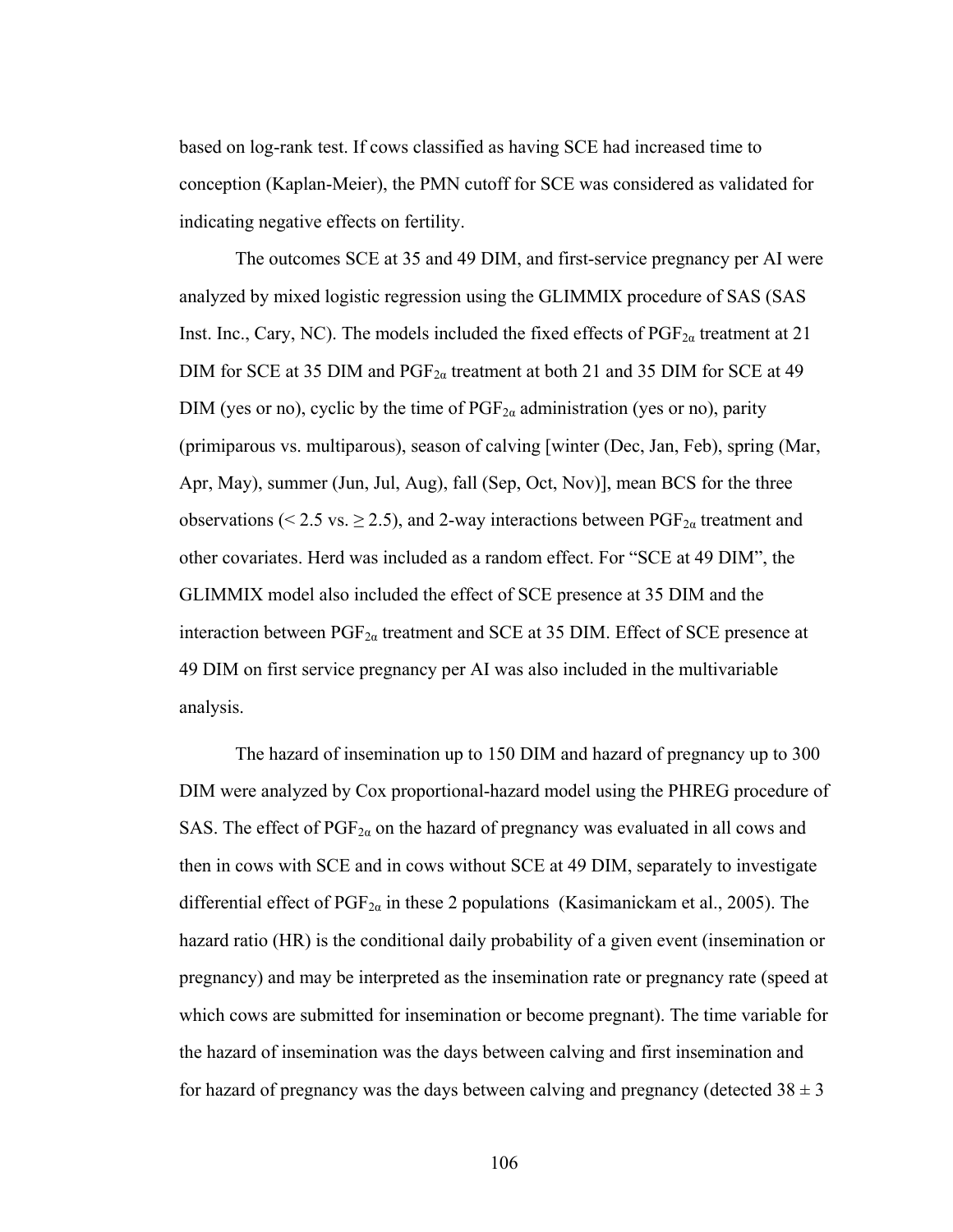d after AI). Cows that were not inseminated by 150 DIM or were sold or died were censored in the analysis of time to first insemination. Cows that were not inseminated or not pregnant by 300 DIM or were sold or died were censored in the analysis of time to pregnancy. The Cox models included the same variables cited for the GLIMMIX model; however, cyclic by 49 DIM was used and data were stratified by herd, using the STRATA option, to control for clustering as previously reported (Bicalho et al., 2007). For the strata option in the PHREG procedure, each stratum has its likelihood function derived from its hazard function but partial likelihoods are multiplied to generate a single likelihood function to allow estimation of a single coefficient for each variable in the model. Proportionality of hazard rate between groups was assessed by inclusion of interaction of  $PGF_{2\alpha}$  treatment with time and by evaluation of Kaplan-Meier curves. The median days to first insemination or to pregnancy were obtained by survival analysis from the Kaplan-Meier model using the LIFETEST procedure of SAS. The survival plot was generated using the survival option of MedCalc.

For all statistical tests, a two-sided hypothesis was considered. Differences with  $P \le 0.05$  were considered significant. When an interaction between 2 dichotomous variables was observed, a new variable containing the 4 possible combinations (dummy variables:  $\{0,0\}$ ;  $\{0,1\}$ ;  $\{1,0\}$ ;  $\{1,1\}$ ) was created and the model was re-run including only the new variable. For data presentation, only biologically relevant comparisons are shown. For both the logistic (GLIMMIX) and Cox proportional-hazard models (PHREG), a hierarchical backward elimination was performed; variables were manually removed when  $P > 0.05$ . Treatment was forced into the final model in both types of models.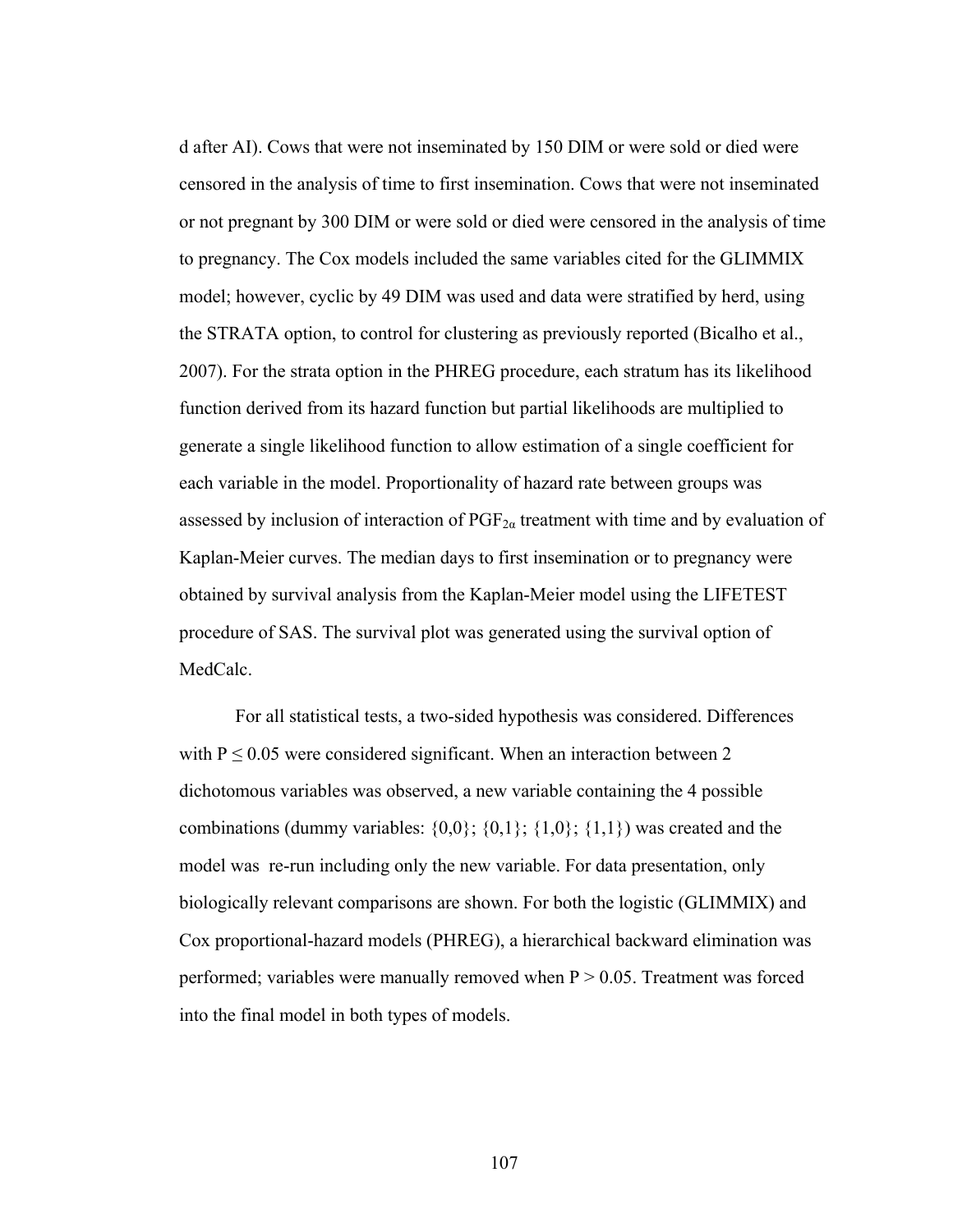### **RESULTS**

The PMN cutoffs selected by the ROC analysis for classifying cows as having SCE were  $\geq 8.5$ , 6.5, and 4.0% at 21, 35, and 49 DIM, respectively. Using these cutoffs, 67 % (n = 271), 38 % (n = 155), and 37% (n = 151) of the 406 cows would be classified as having SCE at the three examination days. Diagnosis of SCE at 35 DIM was not correlated with diagnosis at 49 DIM (Pearson correlation = 0.06; *P* = 0.29. The PMN cutoff at 21 DIM was not associated with time to pregnancy by Kaplan-Meyer survival analysis. Higher cutoffs were tested  $(\geq 15, 20, \text{ and } 30\% \text{ PMN})$ ; however, none was associated with time to pregnancy (all  $P > 0.50$ ). On the other hand, the cutoffs used for classifying cows as having SCE at 35 and 49 DIM led to increased  $(P < 0.05)$  time to pregnancy. Median days to pregnancy were delayed by 30 (151 vs. 121 days), and 40 (169 vs. 129) days for cows classified as having SCE at 35 and 49 DIM, respectively. **Figures 6.2 and 6.3** compares the survival curves for cows having or not having SCE at 35 and 49 DIM, respectively.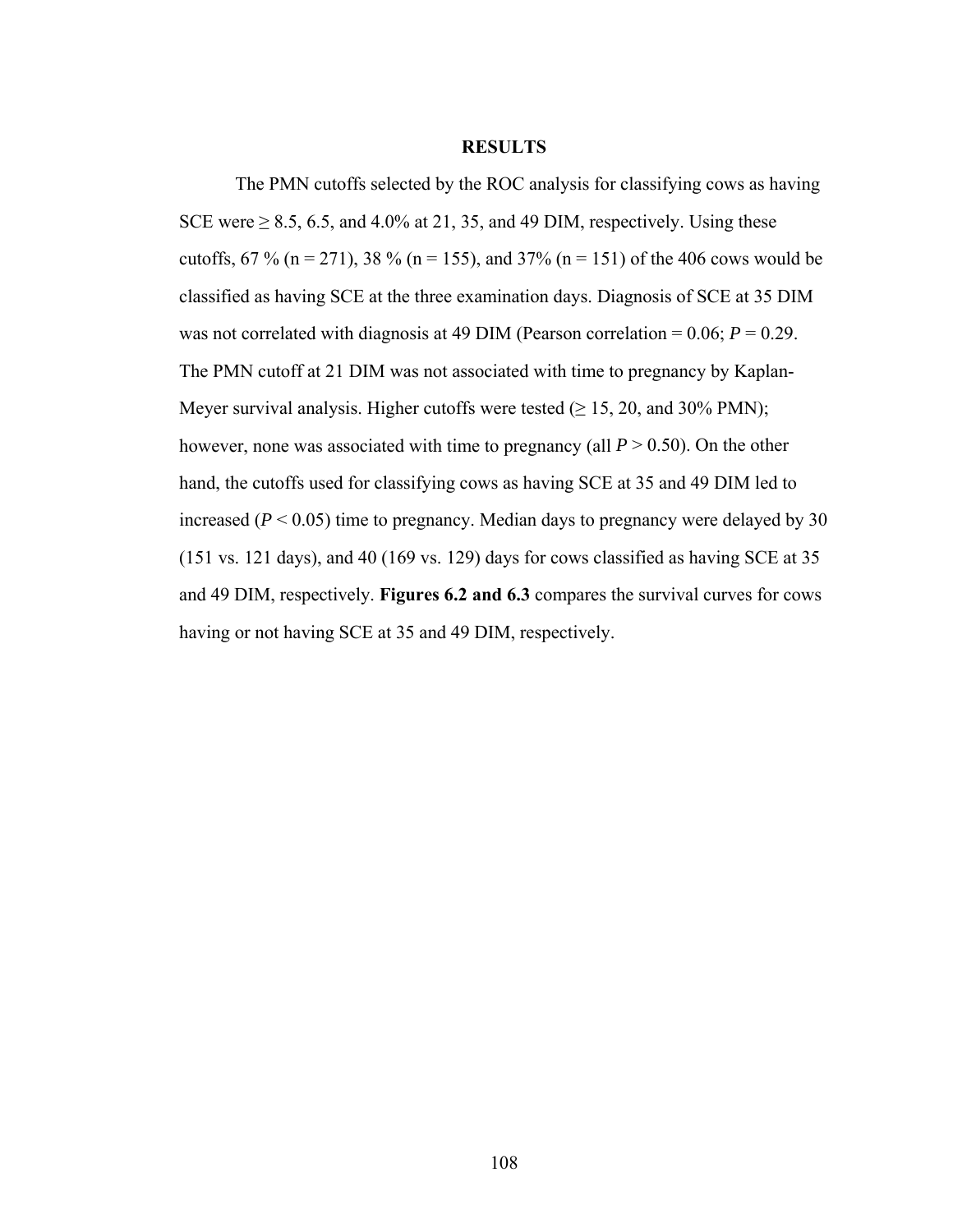

**Figure 6.2**. Time to pregnancy in dairy cows that were classified as having  $(n = 155)$ ; dashed line; median = 151 d), or not having ( $n = 251$ ; solid line; median = 121 d;  $P =$ 0.003) subclinical endometritis at **35 DIM**.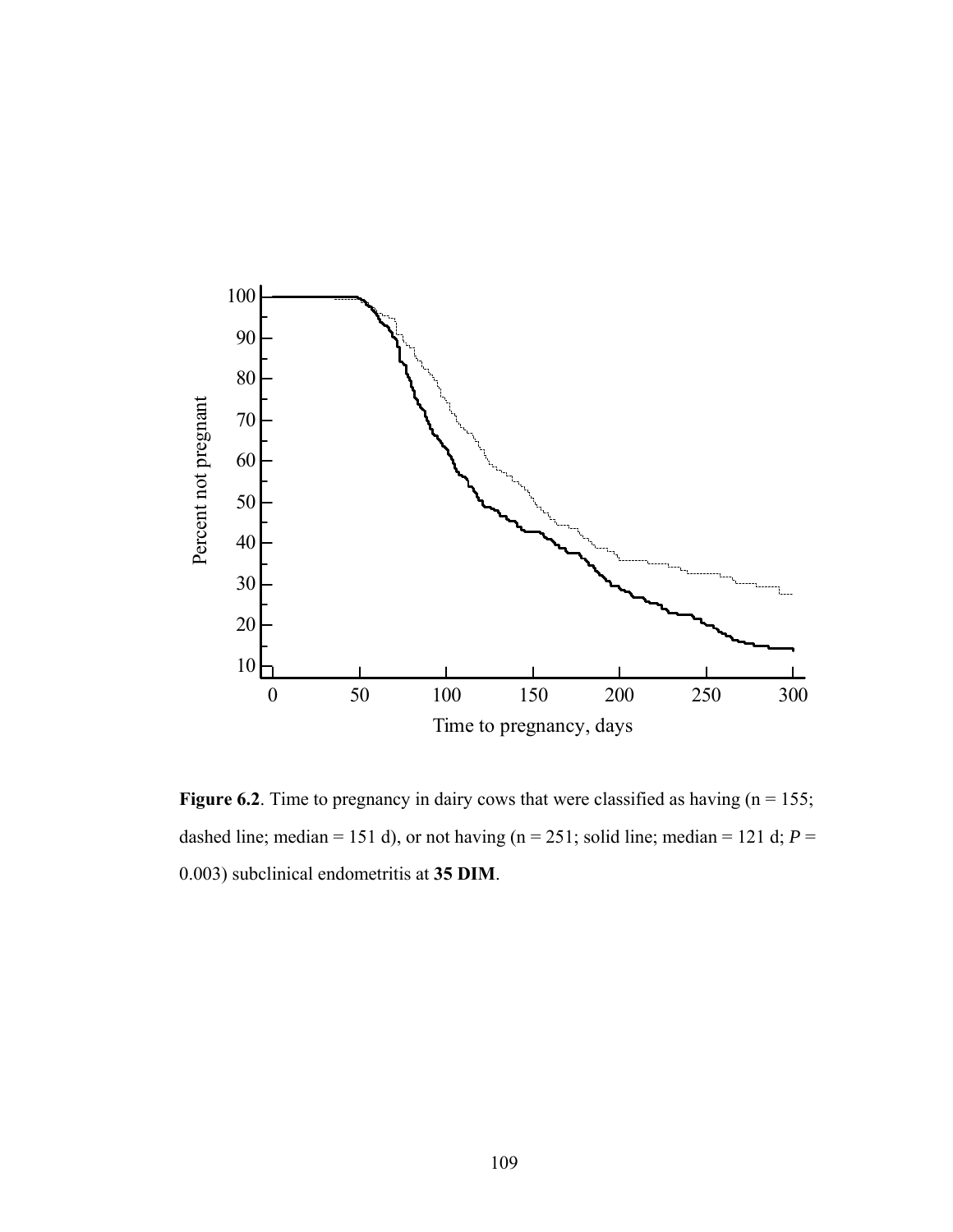

**Figure 6.3**. Time to pregnancy in dairy cows that were classified as having  $(n = 151)$ ; dashed line; median = 169 d), or not having ( $n = 255$ ; solid line; median = 129 d;  $P =$ 0.03) subclinical endometritis at **49 DIM**.

Treatment with  $PGF_{2\alpha}$  did not affect the prevalence of SCE either at 35 or at 49 DIM (**Table 6.1)**. The only variable affecting prevalence of SCE at 35 and 49 DIM was that cows with an active CL ( $n = 106$ ) at 21 DIM had lower ( $P < 0.05$ ) prevalence of SCE at 35 DIM (26.4 vs. 42.3%) and 49 DIM (25.5 vs. 41.3%). There was no interaction (P = 0.57) between presence of an active CL at the time of  $PGF_{2\alpha}$ administration and  $PGF_{2\alpha}$  treatment on the prevalence of SCE at 35 or 49 DIM. Furthermore, there was no interaction ( $P = 0.20$ ) between PGF<sub>2*a*</sub> treatment and presence of SCE at 35 DIM on the prevalence of SCE at 49 DIM.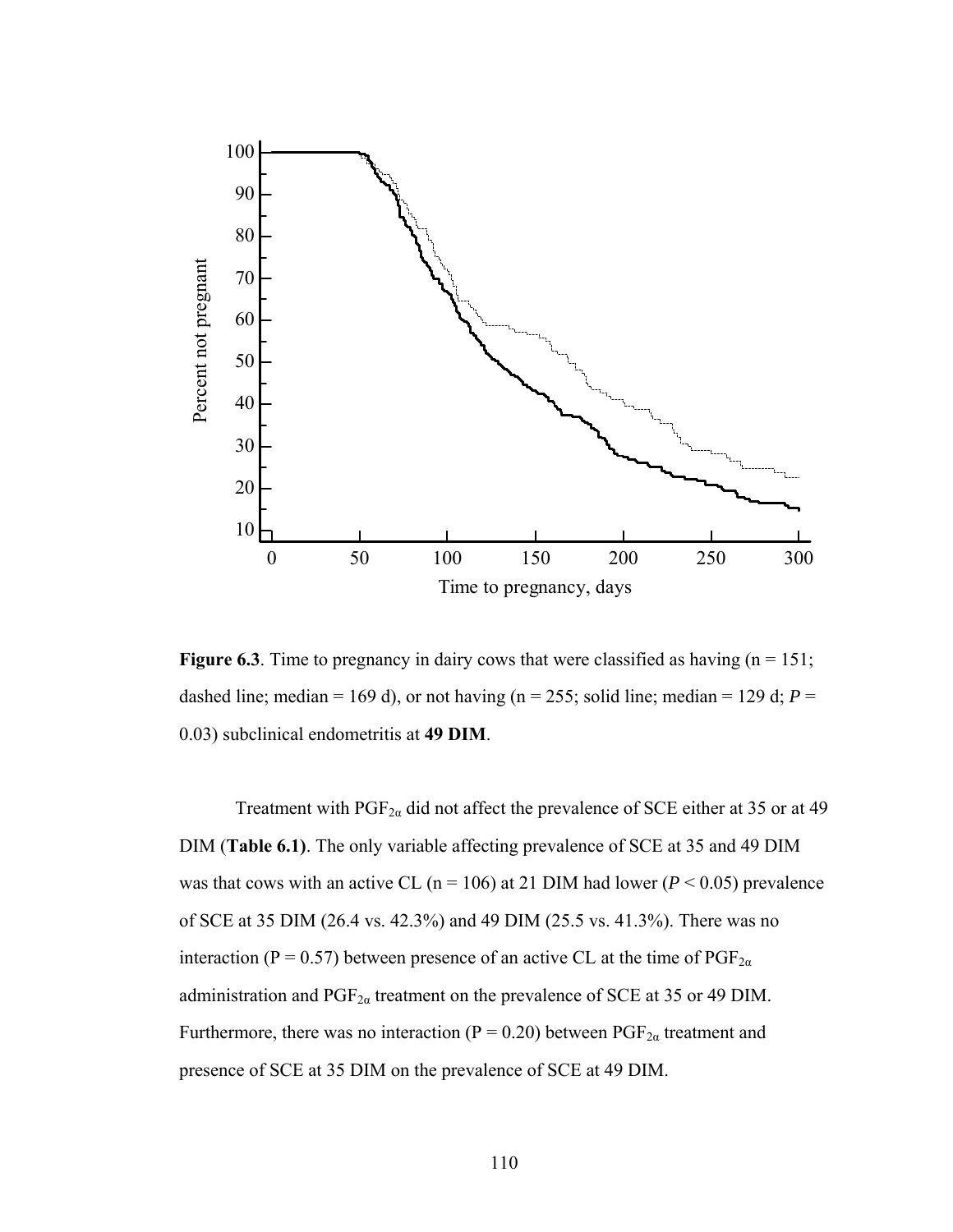| LAITI.                 |                 |      |          |                          |           |             |
|------------------------|-----------------|------|----------|--------------------------|-----------|-------------|
| Outcome                | Level           | Cows | SCE, $%$ | $\boldsymbol{P}$         | <b>OR</b> | 95% CI      |
| $SCE$ 35 $DIM1$        |                 |      |          |                          |           |             |
| Treatment <sup>2</sup> | $PGF_{2\alpha}$ | 203  | 37.9     | 0.76                     | 0.9       | $0.6 - 1.5$ |
|                        | Control         | 203  | 38.4     | $\overline{\phantom{0}}$ |           |             |
| $SCE$ 49 $DIM1$        |                 |      |          |                          |           |             |
| Treatment <sup>2</sup> | $PGF_{2\alpha}$ | 203  | 34.0     | 0.18                     | 0.8       | $0.5 - 1.1$ |
|                        | Control         | 203  | 40.4     |                          |           |             |

**Table 6.1**. Effect of  $PGF_{2\alpha}$  treatment on subclinical endometritis (SCE) at 35 and 49 DIM.

<sup>1</sup> Subclinical endometritis was characterized by the presence of  $\geq$  6.5 and 4.0% PMN in the uterine cytology at 35 and 49 DIM, respectively.

<sup>2</sup> Cows in the PGF<sub>2 $\alpha$ </sub> treatment group received an i.m. injection of 25 mg PGF<sub>2 $\alpha$ </sub> at 21, 35, and  $49 \pm 3$  DIM and Control cows received sterile saline solution. Only PGF<sub>2a</sub> treatment at 21 DIM was considered in the model for SCE at 35 DIM and only  $PGF_{2\alpha}$ treatment at 21 and 35 DIM was considered in the model for SCE at 49 DIM.

Hazard of first insemination was not affected by either SCE at 49 DIM ( $HR =$ 0.9; 95% CI =  $0.7 - 1.1$ ;  $P = 0.40$ ) or PGF<sub>2a</sub> treatment at 21, 35, and 49 DIM (HR = 1.1; 95% CI =  $0.9 - 1.3$ ;  $P = 0.63$ ). Median days to first insemination was 78 days for cows with or without SCE and 76 and 79 days for cows that did or did not receive  $PGF_{2a}$  treatment, respectively. The only variable affecting the hazard of first insemination was cyclicity by 49 DIM; cows that were cyclic  $(n = 315)$  had increased hazard of insemination (HR = 1.5; 95% CI = 1.2 – 2.0;  $P = 0.003$ ) leading to a 21-day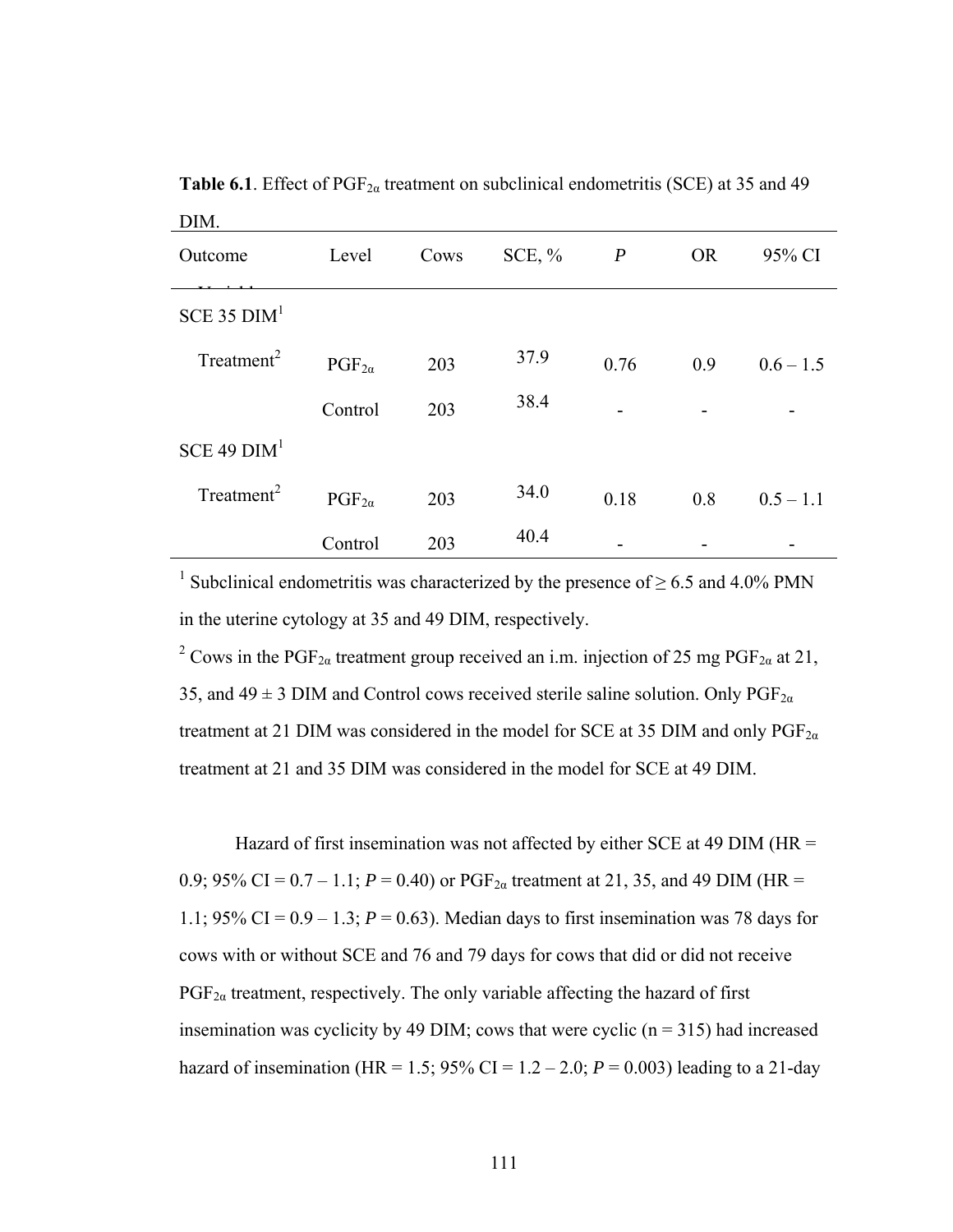shorter median time to first insemination compared to noncyclic cows (74 vs. 95 days) (**Figure 6.4**). There was no interaction ( $P > 0.05$ ) between PGF<sub>2 $\alpha$ </sub> treatment and SCE, cyclicity by 49 DIM or any other variable on the hazard of first insemination.



**Figure 6.4**. Time to first insemination in dairy cows that were cyclic  $(n = 315;$  solid line; median = 74 d) or noncyclic ( $n = 91$ ; dashed line; median = 95 d;  $P = 0.003$ ) by 49 d postpartum.

Treatment with  $PGF_{2\alpha}$  increased ( $P = 0.01$ ) first service pregnancy per AI (**Table 6.2)**. No other variable affected first-service pregnancy per AI. There was no effect of SCE or interaction ( $P \ge 0.11$ ) between PGF<sub>2a</sub> treatment and SCE, cyclicity by 49 DIM or any other variable on first-service pregnancy per AI.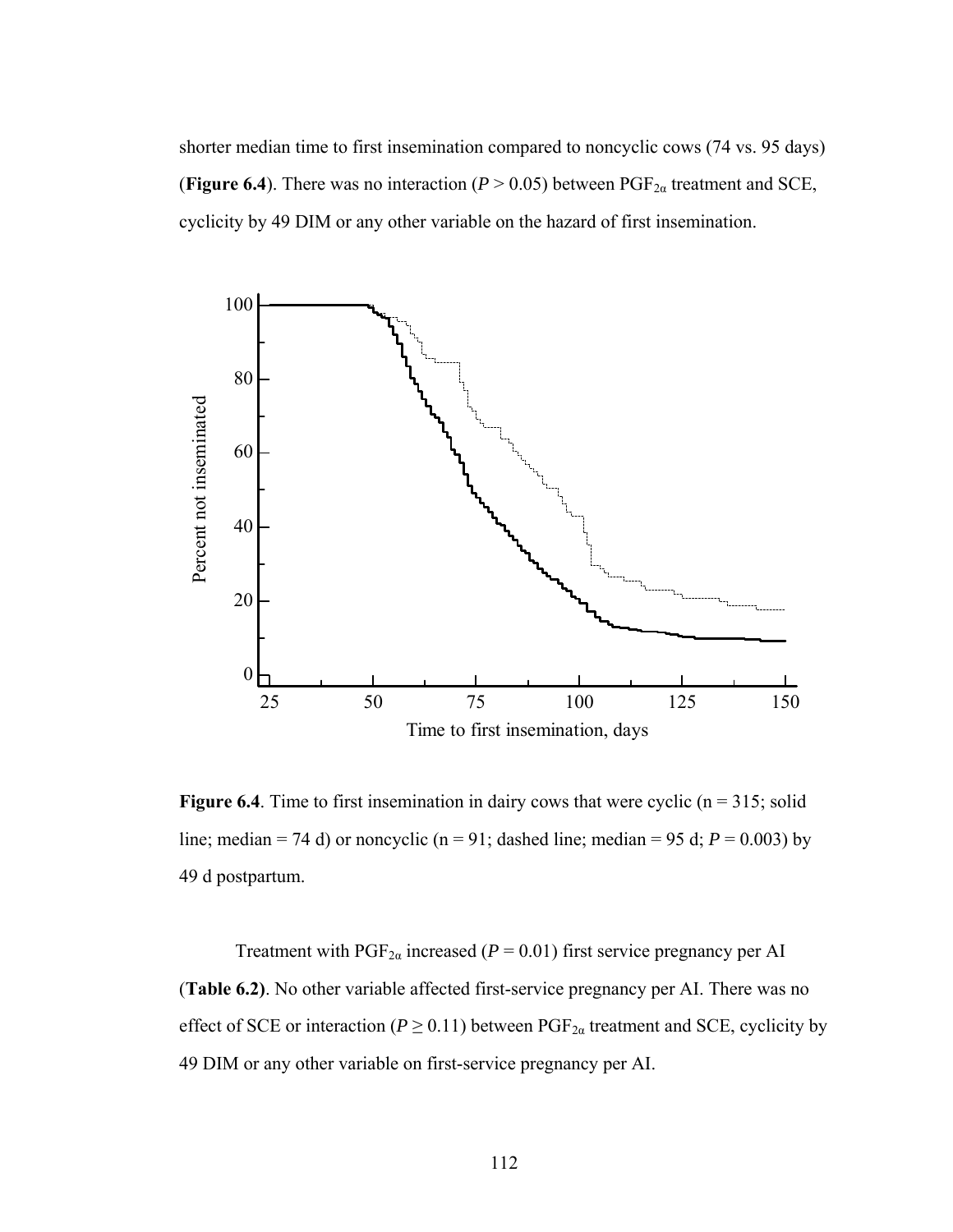| Level                  | Treatment <sup>1</sup> Cows PRAI, $\%$ <i>P</i> OR |     |      |                          | 95% CI                     |
|------------------------|----------------------------------------------------|-----|------|--------------------------|----------------------------|
| Treatment <sup>1</sup> | $\mathrm{PGF}_{2\alpha}$                           | 203 | 35.5 |                          | $0.01 \t 1.7 \t 1.1 - 2.7$ |
|                        | Control                                            | 203 | 24.1 | $\overline{\phantom{0}}$ |                            |

**Table 6.2**. Effect of  $PGF_{2\alpha}$  treatment on first-service pregnancy per AI (PRAI).

<sup>1</sup> Cows in the PGF<sub>2 $\alpha$ </sub> treatment group received an i.m. injection of 25 mg PGF<sub>2 $\alpha$ </sub> at 21, 35, and  $49 \pm 3$  DIM and Control cows received sterile saline solution.

There was an interaction ( $P = 0.02$ ) between PGF<sub>2a</sub> treatment and BCS (**Table 6.3**); treatment with  $PGF_{2\alpha}$  increased (P = 0.02) the hazard of pregnancy in cows with  $BCS \le 2.5$  which led to a decrease of 45 d in median time to pregnancy (**Figure 6.5**); however,  $PGF_{2a}$  treatment did not affect (P = 0.34) the hazard of pregnancy in cows with BCS  $> 2.5$ . No other variable or interaction affected the hazard of pregnancy up to 300 DIM.

**Table 6.3**. Effect of  $PGF_{2\alpha}$  treatment on hazard of pregnancy up to 300 DIM.

| Variable                  | Level <sup>2</sup>                            | Cows | P    | <b>HR</b> | 95% CI      |
|---------------------------|-----------------------------------------------|------|------|-----------|-------------|
|                           | $PGF_{2\alpha} \times BCS^3$ BCS (0), PGF (0) | 96   |      |           |             |
|                           | $BCS(0)$ , $PGF(1)$                           | 121  | 0.02 | 1.5       | $1.1 - 2.0$ |
| $PGF_{2\alpha}$ x $BCS^4$ | BCS(1), PGF(0)                                | 107  |      |           |             |
|                           | BCS(1), PGF(1)                                | 82   | 0.34 | 0.9       | $0.6 - 1.2$ |

<sup>1</sup> PGF = Cows in the PGF<sub>2 $\alpha$ </sub> treatment group received an i.m. injection of 25 mg PGF<sub>2 $\alpha$ </sub> at 21, 35, and  $49 \pm 3$  DIM and Control cows received sterile saline solution.  $2^2$  BCS (0) = BCS  $\leq$  2.5; BCS (1) = BCS > 2.5; PGF (0) = Control; PGF (1) = PGF<sub>2 $\alpha$ </sub>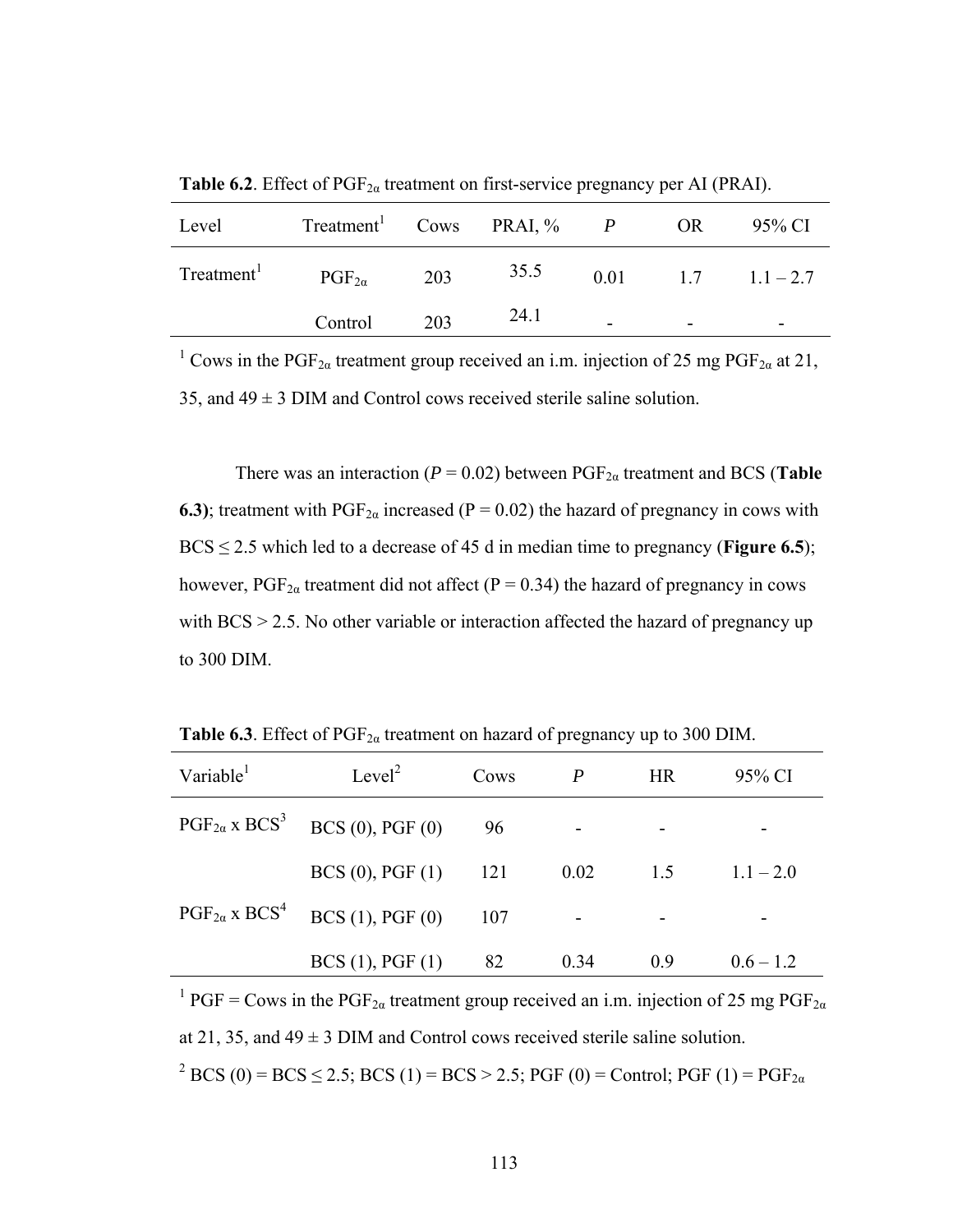treatment.

<sup>3</sup> An interaction between  $PGF_{2\alpha}$  treatment and BCS was observed. Comparison between cows with BCS  $\leq$  2.5 that received PGF<sub>2a</sub> (BCS (0), PGF (1)) and cows with  $BCS \le 2.5$  that did not receive  $PGF_{2\alpha}$  (BCS (0), PGF (0); reference group). <sup>4</sup> Comparison between cows with BCS > 2.5 that received PGF<sub>2 $\alpha$ </sub> (BCS (1), PGF (1)) and cows with BCS > 2.5 that did not receive  $PGF_{2\alpha}$  (BCS (1), PGF (0); reference group).



**Figure 6.5**. Time to pregnancy in dairy cows with BCS  $\leq$  2.5 that received PGF<sub>2 $\alpha$ </sub> treatment ( $n = 121$ ; dashed line) or sterile saline ( $n = 96$ ; solid line) at 21, 35, and 49 DIM and in dairy cows with BCS > 2.5 that received  $PGF_{2\alpha}$  treatment (n = 82; dasheddotted line) or sterile saline ( $n = 107$ ; dotted line) at 21, 35, and 49 DIM. Median days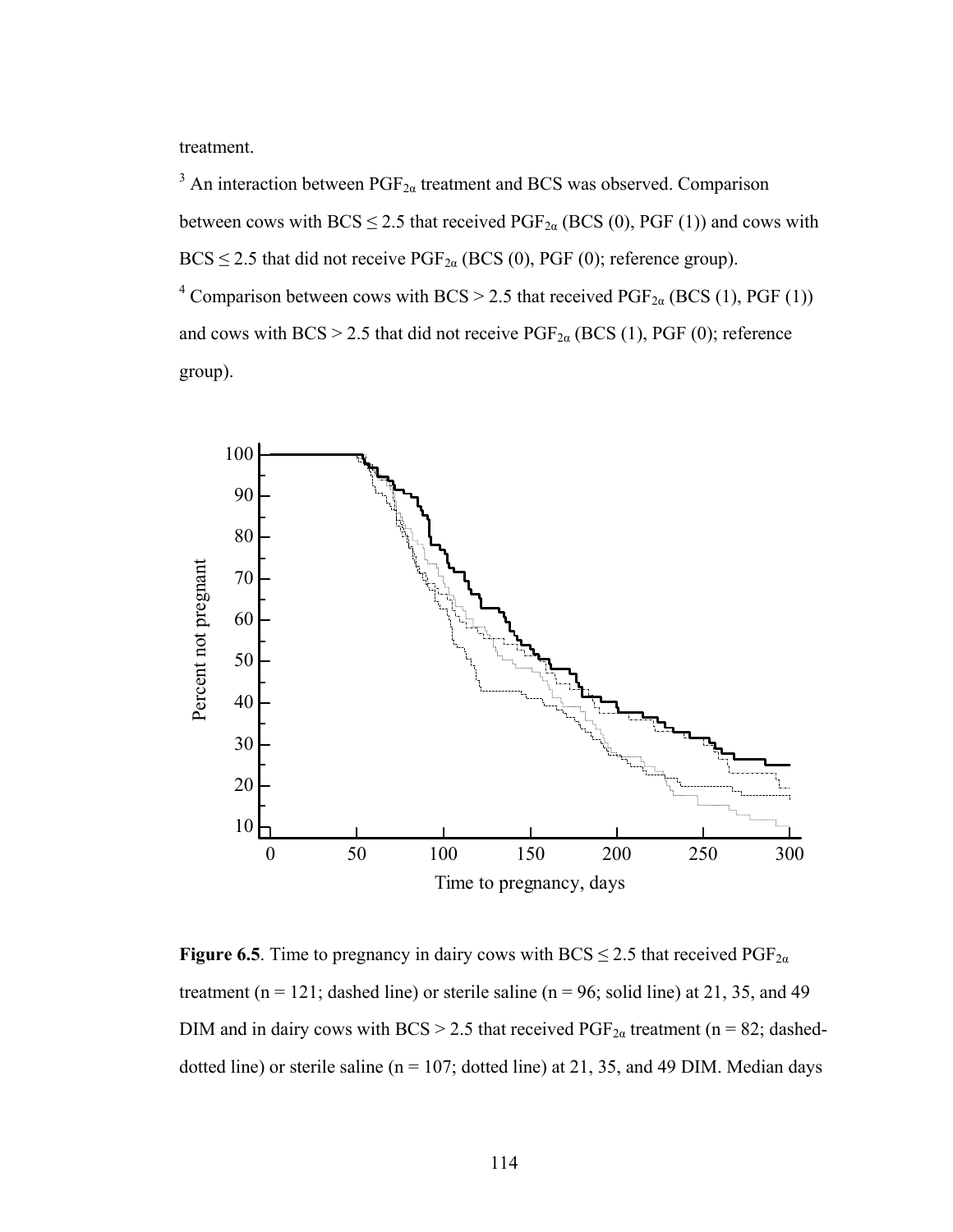to pregnancy was decreased by  $PGF_{2\alpha}$  treatment in cows with BCS  $\leq$  2.5 (116 vs. 161) days), but not in cows with  $BCS > 2.5$  (159 vs. 140 days).

Treatment with  $PGF_{2\alpha}$  had no effect ( $P = 0.45$ ) on the hazard of pregnancy up to 300 DIM when only cows with SCE were evaluated (**Table 6.4)**. Median days open was exactly the same (169 days) for  $PGF_{2a}$ -treated and Control cows. No variable or interaction affected the hazard of conception in cows with SCE. However, when only cows without SCE were evaluated, there was again an interaction between  $PGF_{2\alpha}$ treatment and BCS ( $P = 0.01$ ) on the hazard of pregnancy. Similar to when all cows were evaluated, treatment with  $PGF_{2\alpha}$  increased (P = 0.006) the hazard of pregnancy in cows with  $BCS \le 2.5$  which led to a decrease of 49 d in median time to pregnancy; however,  $PGF_{2\alpha}$  treatment did not affect (P = 0.48) the hazard of pregnancy in cows with BCS  $> 2.5$ . No other variable or interaction affected the hazard of pregnancy up to 300 DIM in cows without SCE.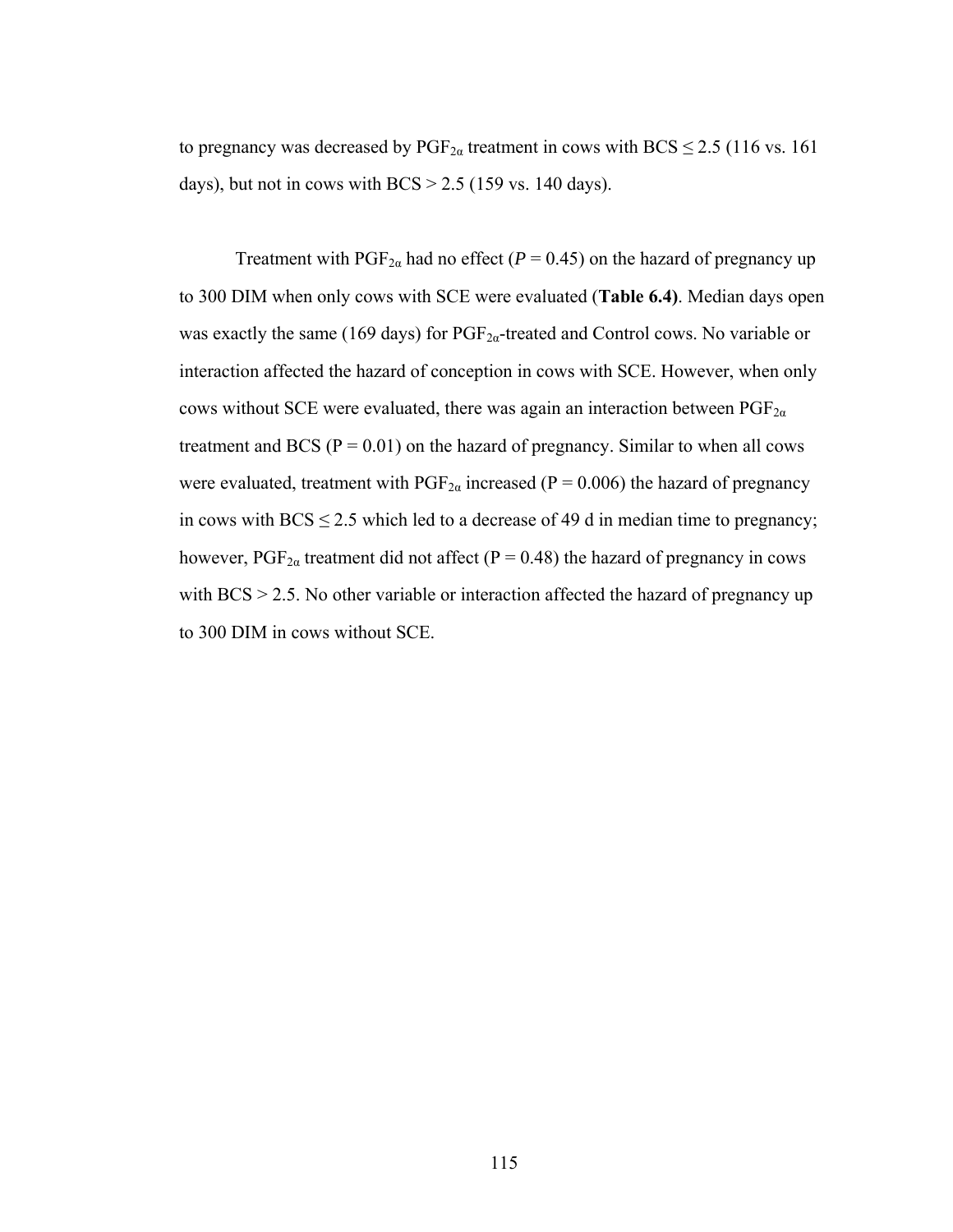| Stratum                            | Level <sup>2</sup>  | Cows | $\boldsymbol{P}$ | <b>HR</b> | 95% CI       |
|------------------------------------|---------------------|------|------------------|-----------|--------------|
| Variable                           |                     |      |                  |           |              |
| Cows with $SCE1$                   |                     |      |                  |           |              |
| Treatment                          | $PGF_{2\alpha}$     | 69   | 0.45             | 0.9       | $0.6 - 1.3$  |
|                                    | Control             | 82   |                  |           |              |
| <b>Cows without SCE</b>            |                     |      |                  |           |              |
| $PGF_{2\alpha}$ x BCS <sup>3</sup> | $BCS(0)$ , $PGF(0)$ | 53   |                  |           |              |
|                                    | BCS(0), PGF(1)      | 82   | 0.006            | 1.8       | $1.2 - 2.71$ |
| $PGF_{2\alpha}$ x BCS <sup>4</sup> | BCS(1), PGF(0)      | 68   |                  |           |              |
|                                    | BCS(1), PGF(1)      | 52   | 0.48             | 0.9       | $0.6 - 1.3$  |

**Table 6.4**. Effect of  $PGF_{2\alpha}$  treatment and other significant covariates on the hazard of pregnancy up to 300 DIM in cows with or without subclinical endometritis (SCE).

<sup>1</sup> Subclinical endometritis was characterized by the presence of  $\geq$  4.0% PMN in the uterine cytology at 49 DIM.

<sup>2</sup> Cows in the PGF<sub>2 $\alpha$ </sub> treatment group received an i.m. injection of PGF<sub>2 $\alpha$ </sub> at 21, 35, and  $49 \pm 3$  DIM and Control cows received sterile saline solution. BCS (0) = BCS  $\leq 2.5$ ; BCS (1) = BCS > 2.5; PGF (0) = Control; PGF (1) =  $PGF_{2\alpha}$  treatment.

<sup>3</sup> An interaction between  $PGF_{2\alpha}$  treatment and BCS was observed. Comparison between cows with BCS  $\leq$  2.5 that received PGF<sub>2 $\alpha$ </sub> (BCS (0), PGF (1)) and cows with  $BCS \le 2.5$  that did not receive  $PGF_{2\alpha}$  (BCS (0), PGF (0); reference group).

<sup>4</sup> Comparison between cows with BCS > 2.5 that received PGF<sub>2 $\alpha$ </sub> (BCS (1), PGF (1)) and cows with BCS > 2.5 that did not receive  $PGF_{2\alpha}$  (BCS (1), PGF (0); reference group).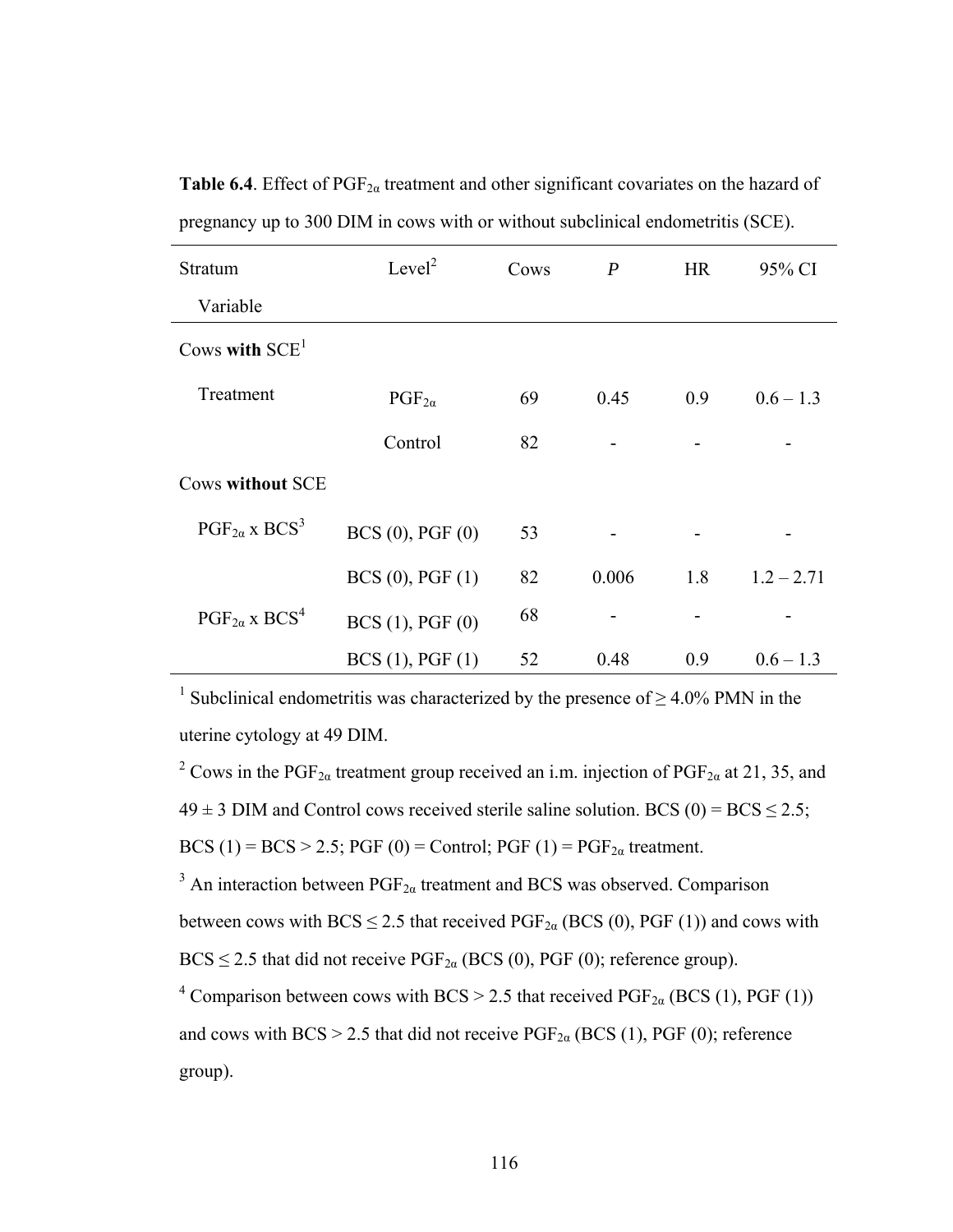#### **DISCUSSION**

This study was designed to evaluate the effect of a treatment regimen with  $PGF_{2\alpha}$  at 21, 35, and 49 DIM on the prevalence of SCE at 35 and 49 DIM and on subsequent fertility. Herein, PMN cutoff (8.5%) at 21 DIM was not diagnostic for SCE based on negative effects on time to pregnancy. However, because previous reports indicated that 18% PMN at cytological examination between 20 and 33 DIM resulted in increased time to pregnancy (Kasimanickam et al., 2004), we evaluated higher cutoffs (15, 20, and 30% PMN), again with no effect. It is noteworthy that only cows with no abnormal uterine discharge were enrolled in the study by Kasimanickam et al. (2004). We did not use such an exclusion criterion. In defining clinical endometritis from 20 to 33 DIM based on hazard of pregnancy, LeBlanc et al. (2002) concluded that cows with more severe forms of uterine discharge (such as foul and purulent discharge) should be included in the case definition from 20 to 33 DIM; however, less severe forms (such as mucopurulent discharge) should only be included from 27 to 33 DIM. Another difference in our study is that cows were examined at 21  $\pm$  3 days, rather than 20 – 33 as in the study of Kasimanickam et al. (2004). When no cows are excluded from evaluation for SCE, it is likely that presence of PMN in the uterus around 21 DIM is part of the physiological process of uterine involution, not a pathological finding. In the early postpartum period, neutrophils are active in phagocytosing bacteria and debris to prevent excessive bacterial colonization and disease and to restore normal uterine anatomy and histology (Foldi et al., 2006). Nonetheless, the cutoffs at 35 and 49 DIM, although slightly lower then previous reports (Kasimanickam et al., 2004; Gilbert et al., 2005), resulted in reduced fertility; the presence of PMN above a certain threshold at those times may be considered pathological.

Herein, cyclicity at 21 DIM decreased the prevalence of SCE at 35 and 49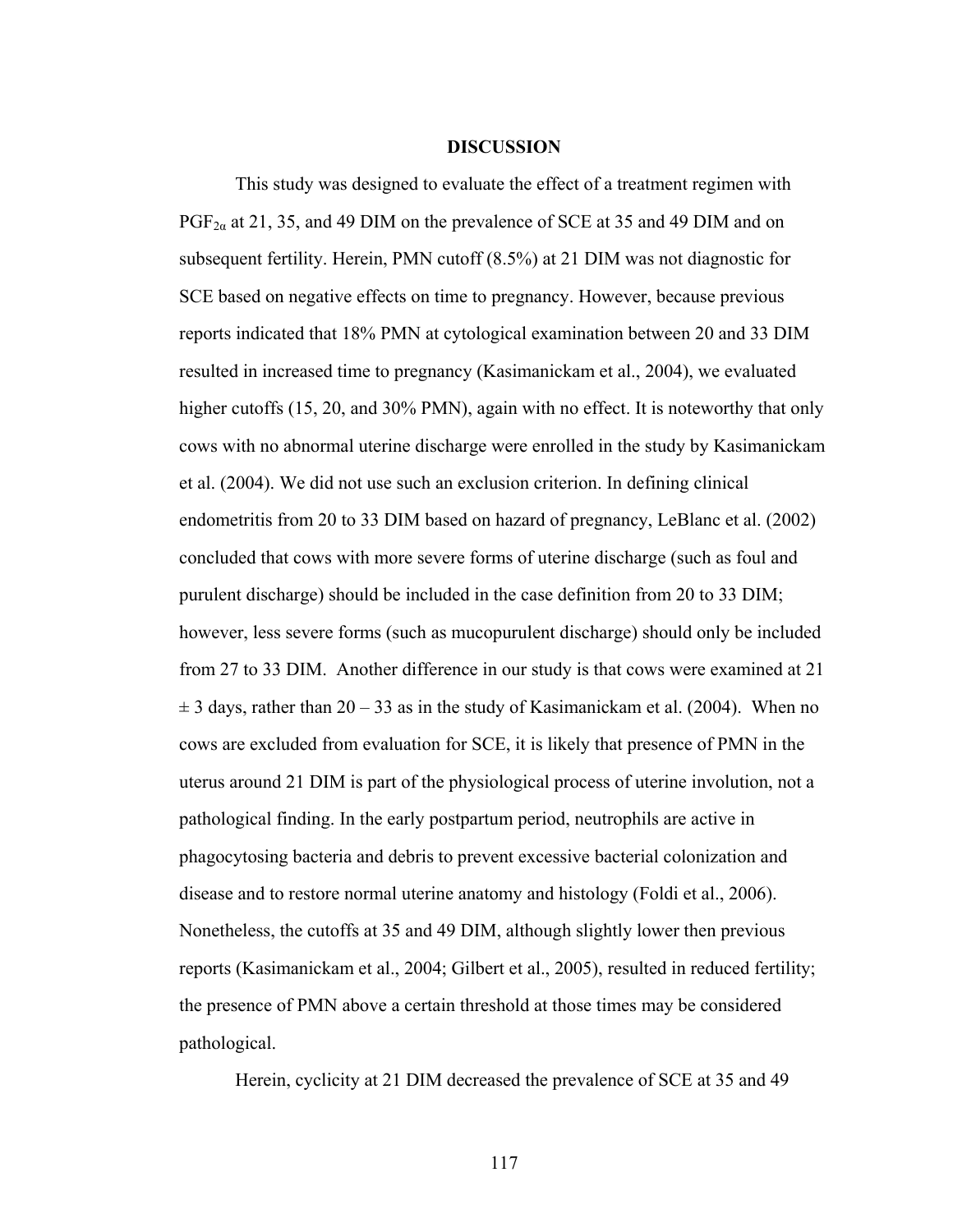DIM; however, cyclicity by 35 DIM (Cycling at 21 or 35 DIM) did affect SCE at 49 DIM, which indicates that early cyclicity (21 DIM) is the main determinant of later uterine health. Early cyclicity (Beam and Butler, 1997) and uterine diseases (Hammon et al., 2006) are associated with the energy status of dairy cows; therefore, cyclicity at 21 DIM might be an indicator of overall good health and uncomplicated transition.

Although  $PGF_{2\alpha}$  administration did not affect the prevalence of SCE, it was effective in increasing first service pregnancy per AI in all the cows and the hazard of pregnancy in cows with low BCS when all the cows were evaluated or when only cows without SCE at 49 DIM were evaluated. However, treatment with  $PGF_{2\alpha}$  had no effect in cows with subclinical endometritis at 49 DIM. In the present study,  $PGF_{2\alpha}$ treatment appears to be exerting a positive effect on fertility but not via attenuating incidence of SCE. Kasimanickam et al. (2005) evaluated the effect of a single treatment with  $PGF_{2\alpha}$  on fertility and reported an overall increase in pregnancy to first AI and on the hazard of pregnancy; however, in contrast to our findings, the positive effect of  $PGF_{2\alpha}$  treatment on fertility was attributed to an improvement in cows with SCE not in cows without SCE at the time of  $PGF_{2\alpha}$  treatment. Although treatment regimens differed considerably (a single dose vs. 3-dose regimen), the discrepancy in findings is not readily explained. In our study, the improvement in hazard of pregnancy in cows with low BCS was not expected. Cows with low BCS are more likely to be noncyclic by 65 DIM and to have decreased pregnancy per AI (Santos et al., 2008). However, a hypothesis to explain the differential effect in this particular group of cows could not be crafted at this point. Prostaglandin  $F_{2\alpha}$  is thought to act mainly by inducing estrus in cows with a responsive CL and promoting physical clearance of the uterus and possibly by promoting an improvement in uterine defenses under low progesterone (Kasimanickam et al., 2005). Nevertheless, the effect of  $PGF_{2\alpha}$  did not depend on presence of an active CL at the time of treatment.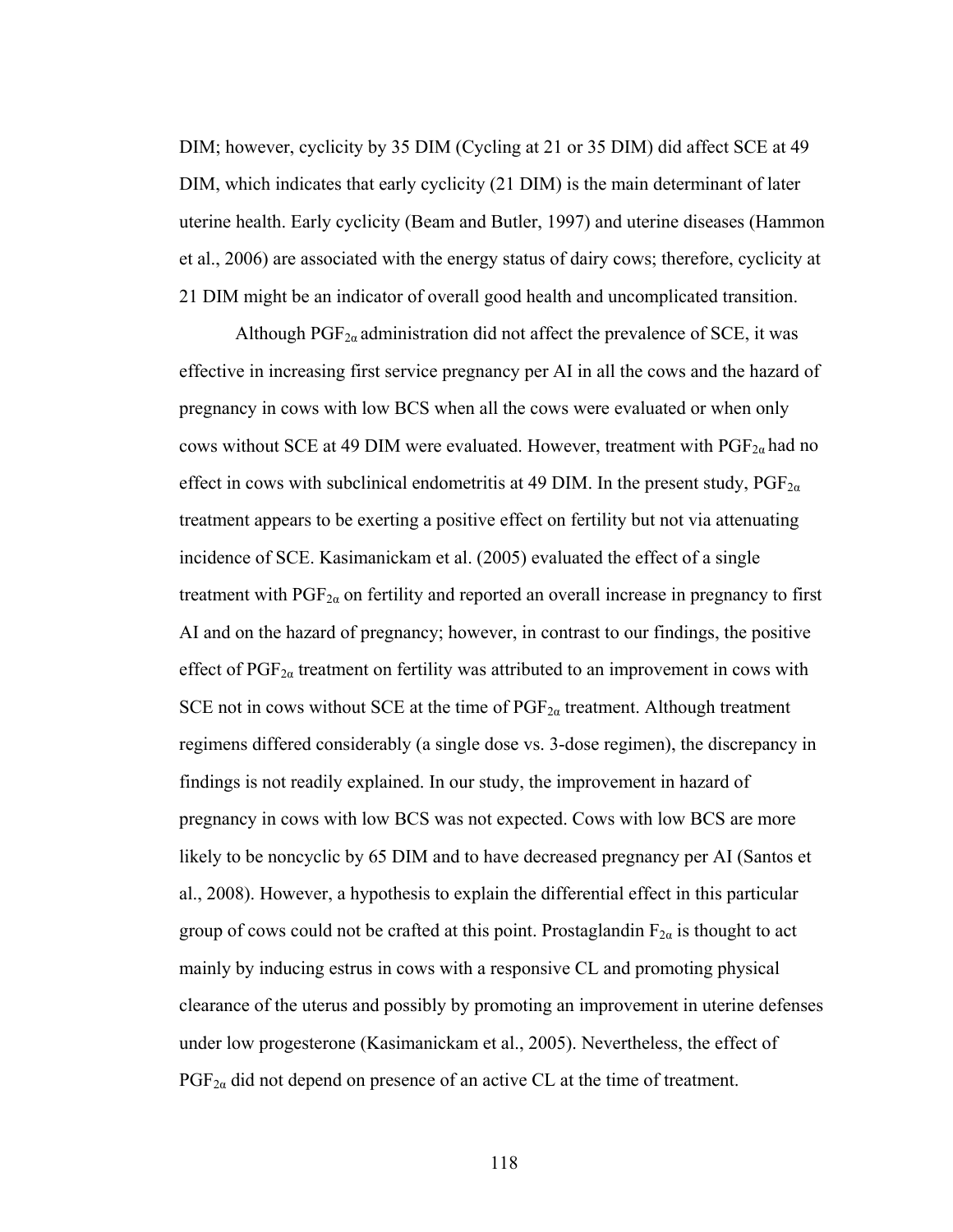Although a decrease in time to first insemination could be expected as one of the immediate benefits from PGF, no difference was observed in time to first AI. Time to first AI probably was not affected by  $PGF_{2\alpha}$  treatment because  $PGF_{2\alpha}$  did not appear to particularly benefit cyclic cows; cyclic cows were inseminated at a faster rate then noncyclic cows independently of  $PGF_{2\alpha}$  treatment. This response was expected because all dairies relied upon estrus detection for most of their inseminations. Therefore, the benefit from  $PGF_{2\alpha}$  on time to pregnancy was probably because of increased pregnancy per AI. Furthermore, SCE (which also affected time to pregnancy) did not affect time to first insemination. This finding suggests that detrimental effects from SCE are also on pregnancy per AI and might be mediated by local effects on the uterus and or embryo. Subclinical endometritis was associated with pathogenic bacteria such as *Arcanobacterium pyogenes* (Gilbert et al., 2007) that can damage the uterus and lead to infertility (BonDurant, 1999). Furthermore, induction of inflammation in the absence of bacteria can lead to reduced embryo quality (Hill and Gilbert, 2008).

In conclusion, proportion of PMN at cytological examination at 21 DIM was not diagnostic of SCE based on negative effect on time to pregnancy; however, 6.5% PMN at 35 DIM and 4.0% PMN at 49 DIM resulted in increased time to pregnancy and were considered diagnostic for SCE at those time points. Treatment with  $PGF_{2\alpha}$  at 21, 35, and 49 DIM was not found to decrease prevalence of SCE evaluated at 35 or 49 DIM or to increase hazard of pregnancy in cows diagnosed with SCE at 49 DIM. However,  $PGF_{2\alpha}$  treatment increased first service pregnancy per AI in all cows and hazard of pregnancy up to 300 DIM in cows with low BCS when all cows were evaluated or when only cows without SCE at 49 DIM were evaluated. Treatment with  $PGF_{2\alpha}$  did not decrease SCE at the time points evaluated, but improved pregnancy per AI and hazard of pregnancy particularly in cows with low BCS.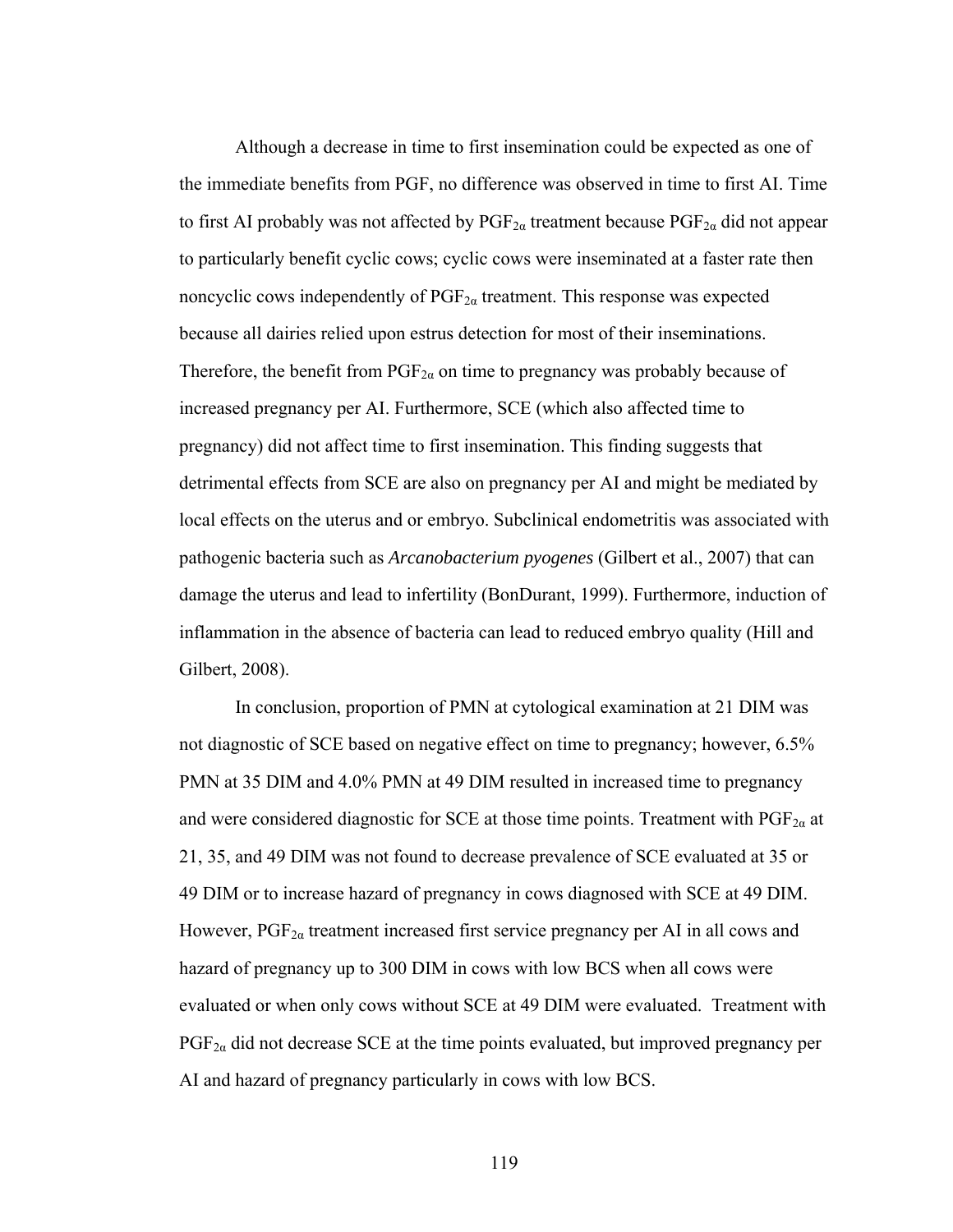# CHAPTER SEVEN

**Effect of early postpartum ovulation on subclinical endometritis and fertility in dairy cows** 

**Interpretive summary**: Early Ovulation and Fertility. Galvão.

Resumption of cyclicity before the first AI is one of the main determinants of first-service conception risks; however, cows that ovulate early in lactation might have better reproductive outcomes than cows that ovulate later. Cows were detected to be cyclic at 21, 49, or not cyclic by 49 DIM and subclinical endometritis was diagnosed at 49 DIM. Cows ovulating early in lactation had better first-service pregnancy per AI, shorter time to insemination and to pregnancy, and lower prevalence of subclinical endometritis compared to cows ovulating later in lactation and noncyclic cows.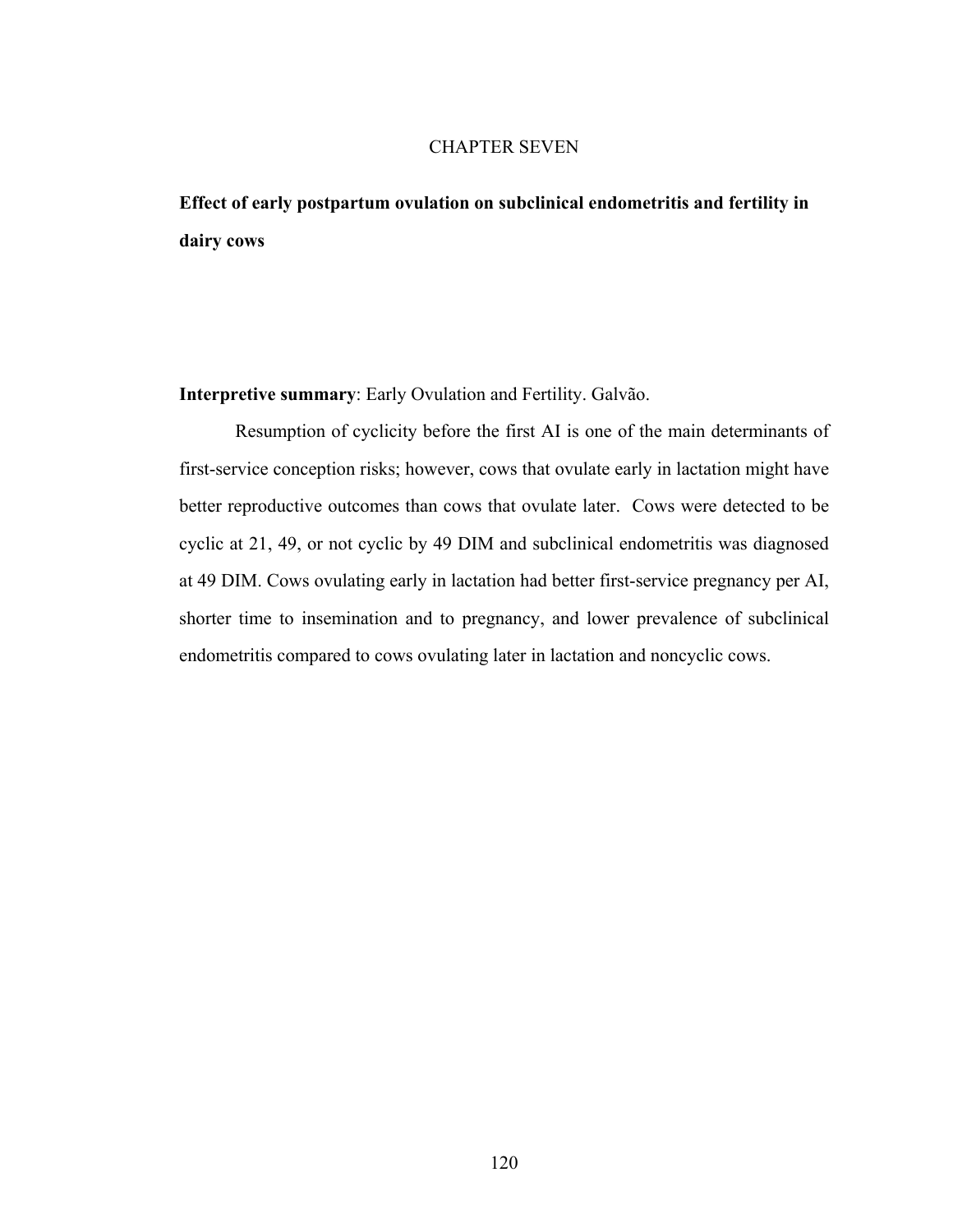## **ABSTRACT**

Our objectives were to determine the effects of early ovulation on fertility and uterine health of dairy cows. We used 445 Holstein cows (185 primiparous and 260 multiparous) from 5 herds. Blood samples were collected at 21, 35, and 49 DIM and cows were considered to be cyclic at 21 DIM (Cyc21) if serum progesterone (P4) concentration was  $\geq 1$  ng/mL, cyclic by 49 DIM (Cyc49) if P4 concentration was  $\geq 1$ ng/mL at 35 or 49 DIM, or not cyclic (NotCyc) if P4 concentration was < 1 ng/mL in all samplings. Subclinical endometritis was diagnosed by uterine cytology at 49 DIM in a subset of 414 cows. Cows in the group Cyc21 had increased (*P* < 0.05) hazard of insemination, for the first service, compared to cows in Cyc49 ( $HR = 1.4$ ) and NotCyc (HR = 2.1). Cows in the Cyc49 group also had increased ( $P < 0.05$ ) hazard of insemination compared to cows in the NotCyc group ( $HR = 1.5$ ). Median days to insemination were, respectively, 71, 76, and 96 for the Cyc21, Cyc49, and NotCyc groups. Cows in Cyc21 had greater  $(P < 0.05)$  first service pregnancy per AI than Cyc49 (39 vs. 28%) and NotCyc (24%). Pregnancy per AI was similar in Cyc49 and NotCyc cows. Cows in Cyc21 had increased hazard of pregnancy up to 300 DIM compared to Cyc49 (HR = 1.5) and NotCyc (HR = 2.0). Cows in Cyc49 tended ( $P =$ 0.09) to have increased hazard of pregnancy compared to NotCyc ( $HR = 1.3$ ). Median days to pregnancy were, respectively, 103, 147, and 173 for cows in Cyc21, Cyc49, and NotCyc groups. Cows in the Cyc21 group had decreased prevalence of subclinical endometritis compared to cows in the NotCyc group (30 vs 44%); however, the prevalence did not differ from the Cyc49 group (39%). Cyc49 cows had similar prevalence of subclinical endometritis compared to NotCyc cows. Early postpartum ovulation was associated with improved uterine health and fertility.

**Key words**: early ovulation, subclinical endometritis, fertility, dairy cows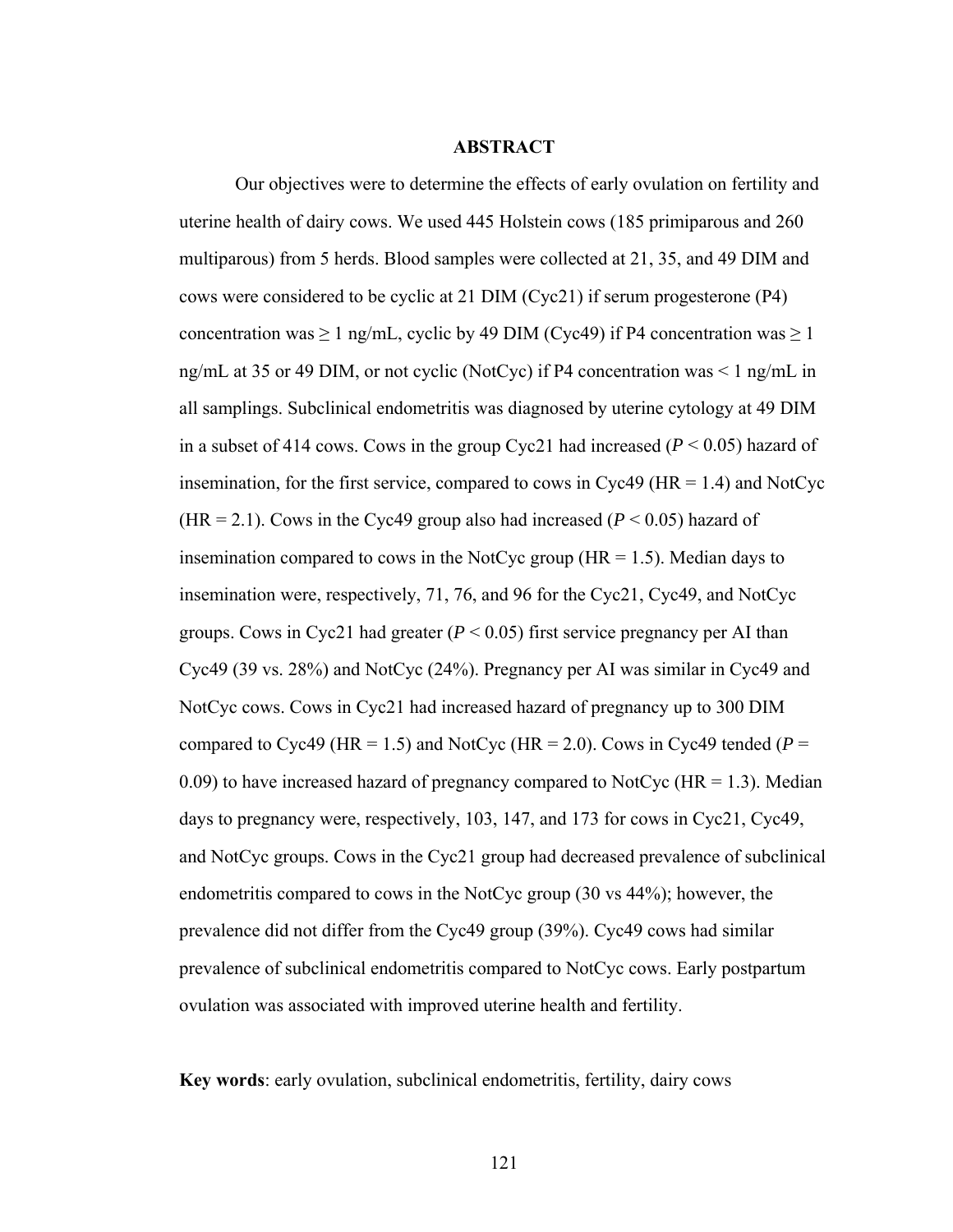#### **INTRODUCTION**

Virtually all Holstein dairy cows have the first wave of follicle growth commencing 2 wk postpartum with about 40 to 50% of these cows ovulating the dominant follicle of the first follicular wave within 21 days in milk (DIM). Another 30 to 40% of the cows will ovulate follicles from subsequent follicular waves from 30 to 50 DIM and about 10 to 30% remain anovulatory by 50 DIM (Beam and Butler, 1997; Beam and Butler 1998). On average, first ovulation postpartum occurs from 27 to 30 DIM (Darwash et al., 1997; McCoy et al., 2006).

Resumption of ovarian cyclicity before the first AI is a positive determinant of first-service pregnancy per AI (Chebel et al., 2006; Galvão et al., 2004; Santos et al., 2009). Furthermore, anovulation before the first AI has been associated with increased pregnancy loss (Galvão et al., 2004; Santos et al., 2004). Prevalence of anovulation at 50 to 65 DIM affects > 20% of the lactating dairy cows (Cerri et al., 2004; Moreira et al., 2001; Santos et al. 2009), with some herds having > 40% of noncyclic cows around that time (Chebel et al., 2006; El-Zarkouny et al., 2004; Santos et al., 2009).

Studies evaluating fertility of high-producing Holstein cows ( $\geq 11,500$ ) kg/cow/year) in the USA have focused on ovarian cyclicity right before first AI and usually evaluate only conception to the first (Galvão et al., 2004; El-Zarkouny et al., 2004; Santos et al., 2009) and sometimes to the second service (Chebel et al., 2006). Although anovulation at 50 to 65 DIM is negatively associated with fertility outcomes, studies in British-Friesian (5,193 to 6,008 kg/cow/year) and Holstein-Friesian cows (7,229 to 7,559 kg/cow/year) in the UK have shown that cows that ovulate early in lactation have better reproductive outcomes than cows that ovulate later (Darwash et al., 1997; McCoy et al., 2006). Increased fertility in cows that ovulate early in lactation is believed to be because of increased numbers of estrous cycles before the first insemination (Thatcher and Wilcox, 1973; Darwash et al., 1997), which would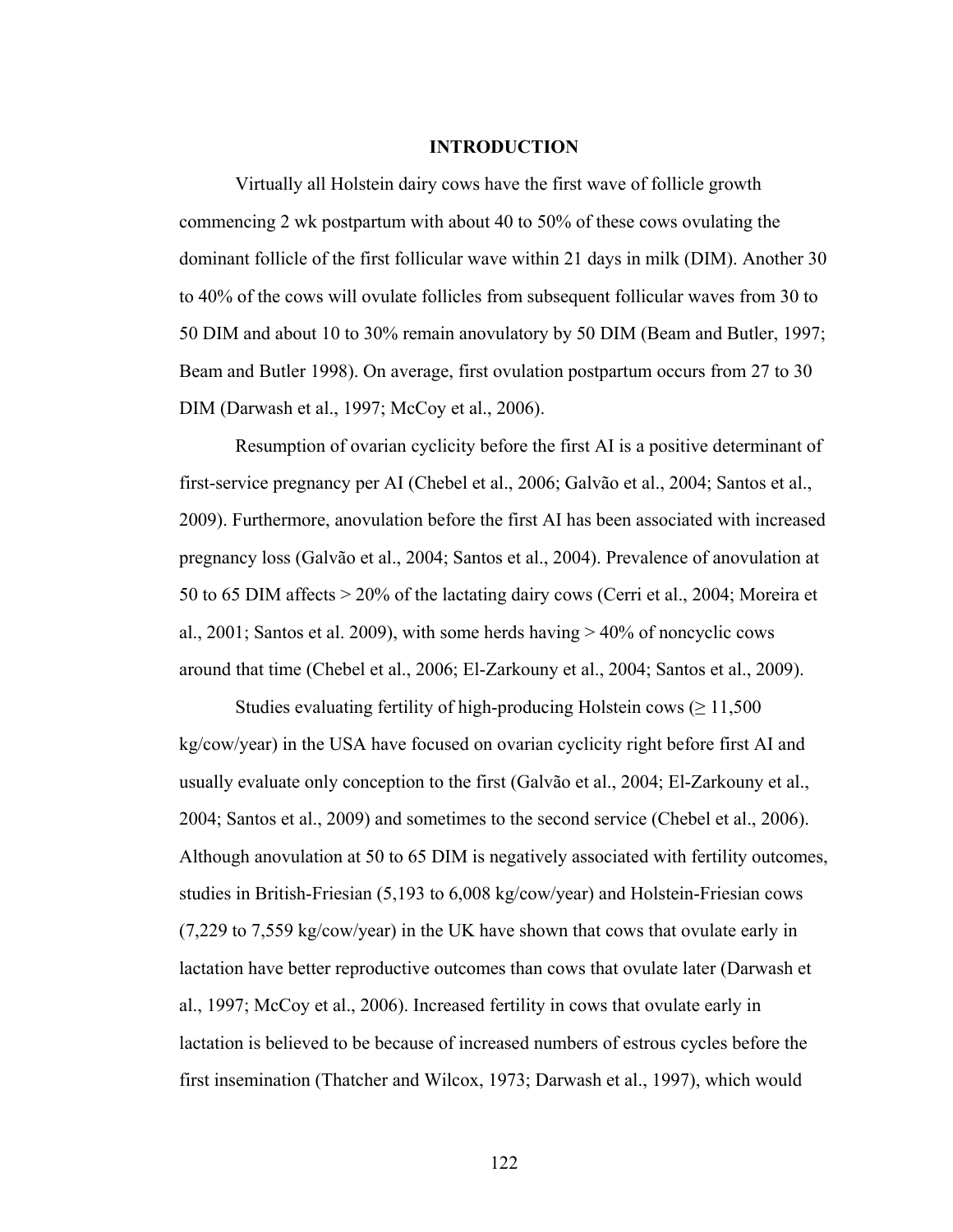provide progesterone priming and uterine cleansing during estrus.

Furthermore, cows ovulating the dominant follicle of the first postpartum follicular wave have a lower degree of negative energy balance and especially a shorter interval to its nadir (Beam and Butler, 1997; Beam and Butler, 1998). Indicators of energy balance such as non-esterified fatty acids and betahydroxybutyrate are positively associated with uterine diseases such as clinical metritis and subclinical endometritis (SCE) (Hammon et al., 2006), which in turn lead to long-term negative effects on fertility (Gilbert et al., 2005). Early ovulation may be an indicator of good overall health and uneventful transition; therefore, cows that ovulate their first dominant follicle might have better long-term fertility than cows ovulating later in lactation or cows not ovulating before their first service.

We hypothesized that cows that ovulate their dominant follicle of the first follicular wave would have better uterine health and overall fertility than cows ovulating follicles from subsequent follicular waves and better than cows not ovulating by the end of the voluntary waiting period. The objectives were to evaluate time to first insemination, first-service pregnancy per AI, time to pregnancy, and prevalence of subclinical endometritis among cows ovulating within  $21 \pm 3$  DIM, those ovulating from 21 to  $49 \pm 3$  DIM and those not ovulating by  $49 \pm 3$  DIM. With the chosen intervals, we tried to identify cows that ovulated a dominant follicle from the first follicular wave (21  $\pm$  3 DIM), those that ovulated a follicle from the second or subsequent follicular waves (21 to  $49 \pm 3$  DIM) and those that had not ovulated by the end of a typical voluntary waiting period in the USA  $(49 \pm 3 \text{ DIM})$ .

# **MATERIALS AND METHODS**

# *Animals, housing, feeding, and reproductive management*

We enrolled 445 (185 primiparous and 260 multiparous) from 5 commercial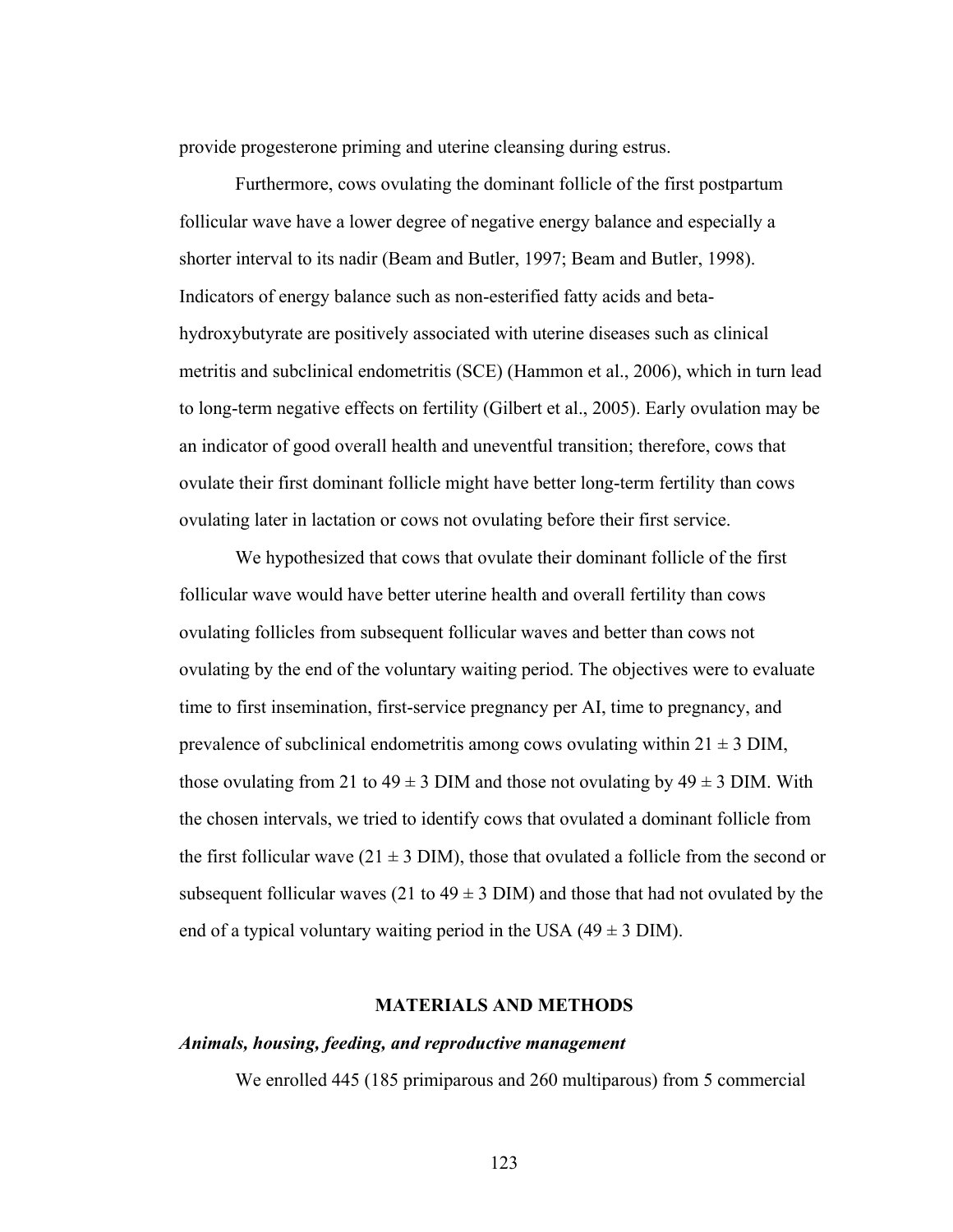Holstein dairy farms located in Cayuga County, New York, USA. The herds ranged in size from 70 to 1,500 milking cows and the rolling herd averages were  $\sim$  11,500 kg of milk/cow/year. Lactating dairy cows were housed in freestall facilities and milked three times daily. Within herd, all cows were fed the same TMR that was formulated to meet or exceed the NRC (2001) nutrient requirements for lactating Holstein cows weighing 680 kg and producing 45 kg of 3.5% fat corrected milk.

Cows used for this study were part of a trial evaluating the effect of  $PGF_{2\alpha}$ administration at  $21 \pm 3$ ,  $35 \pm 3$ , and  $49 \pm 3$  DIM on SCE and subsequent fertility (Galvão et al., 2009). Of the 445 cows enrolled in the study, 218 received  $PGF_{2\alpha}$  and 227 remained as controls. All dairies relied on estrus detection for most of their breedings and the voluntary waiting period was set at 49 DIM. All the cows were examined for pregnancy by palpation per rectum at  $38 \pm 3$  d after AI. Cows not conceiving to the first service were reexamined for pregnancy after each subsequent insemination until 300 DIM. Pregnancy per AI was defined as the number of pregnant cows divided by the number of cows receiving AI in each treatment at 38 d after insemination.

### *Sample collection, cyclicity determination and subclinical endometritis diagnosis*

All cows used for this study had a blood sample collected before  $PGF_{2\alpha}$ administration at 21, 35, and  $49 \pm 3$  DIM. Blood was collected by puncture of coccygeal vessels into Vacutainer® tubes without anticoagulant (Becton, Dickinson and Company, Franklin Lakes, NJ, USA). The samples were immediately placed on ice and transported to the laboratory within 4 hours, where serum was separated by centrifugation at 2000 g for 15 min and frozen at -25º C and later analyzed for progesterone, by RIA, as previously reported (Beam and Butler 1997). Inter-assay and intra-assay CV were 7.5 and 6.0%, respectively. Cows having a concentration of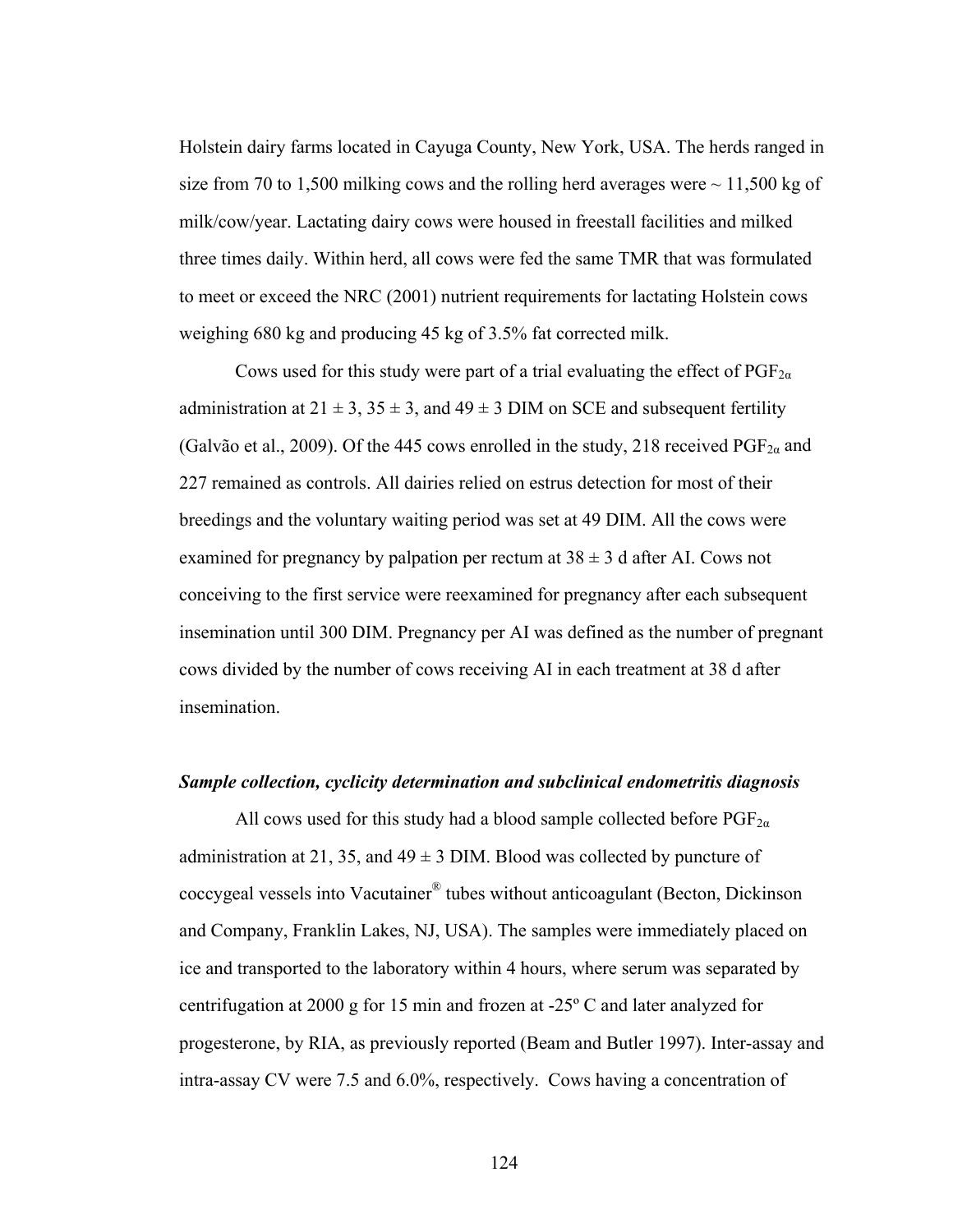serum P4  $\geq$  1 ng/mL were assumed to have a functional corpus luteum/corpora lutea (**CL**) at the time of sampling (Galvão et al., 2004) and therefore, considered to be cyclic.

Body condition was scored on all cows using a 5-point  $(1 = \text{thin to } 5 = \text{fat})$ system (Ferguson et al., 1994) at each sampling and a subset of 414 cows were diagnosed for SCE using a low volume uterine lavage at 49 DIM as previously described (Gilbert et al., 2005). The cutoff used for classification of cows as having SCE was the presence of  $\geq 4\%$  neutrophils in the uterine cytology. The cutoff was based on receiver-operating characteristics analysis as previously reported (Kasimanickam et al., 2004) and is presented in a separate report (Galvão et al., 2009).

## *Statistical analyses*

The current manuscript describes an observational cohort study. Cows determined to be cyclic at 21 DIM (Cyc21) were compared with cows that started cycling between 21 and 49 DIM (Cyc49) and with cows that were not cycling by 49 DIM (NotCyc). Outcomes first-service pregnancy per AI and subclinical endometritis were analyzed by logistic regression using the LOGISTIC procedure of SAS (SAS Inst. Inc., Cary, NC). The model included the main effect of cyclicity group and controlled for the effects of herd, parity (primiparous vs. multiparous), and  $PGF_{2\alpha}$ treatment by forcing these variables into the model. Other important variables such as season of calving (summer, fall, winter, and spring), body-condition score ( $\leq 2.5$  vs.  $\geq$ 2.5), and the interactions between cyclicity group and other covariates were offered to the model and maintained if  $P \le 0.15$ . The hazard of insemination and hazard of pregnancy among the groups were analyzed by Cox's proportional-hazard model using the PHREG procedure of SAS. The hazard ratio (HR) is the daily probability of a given event (insemination or pregnancy) and may be interpreted as the insemination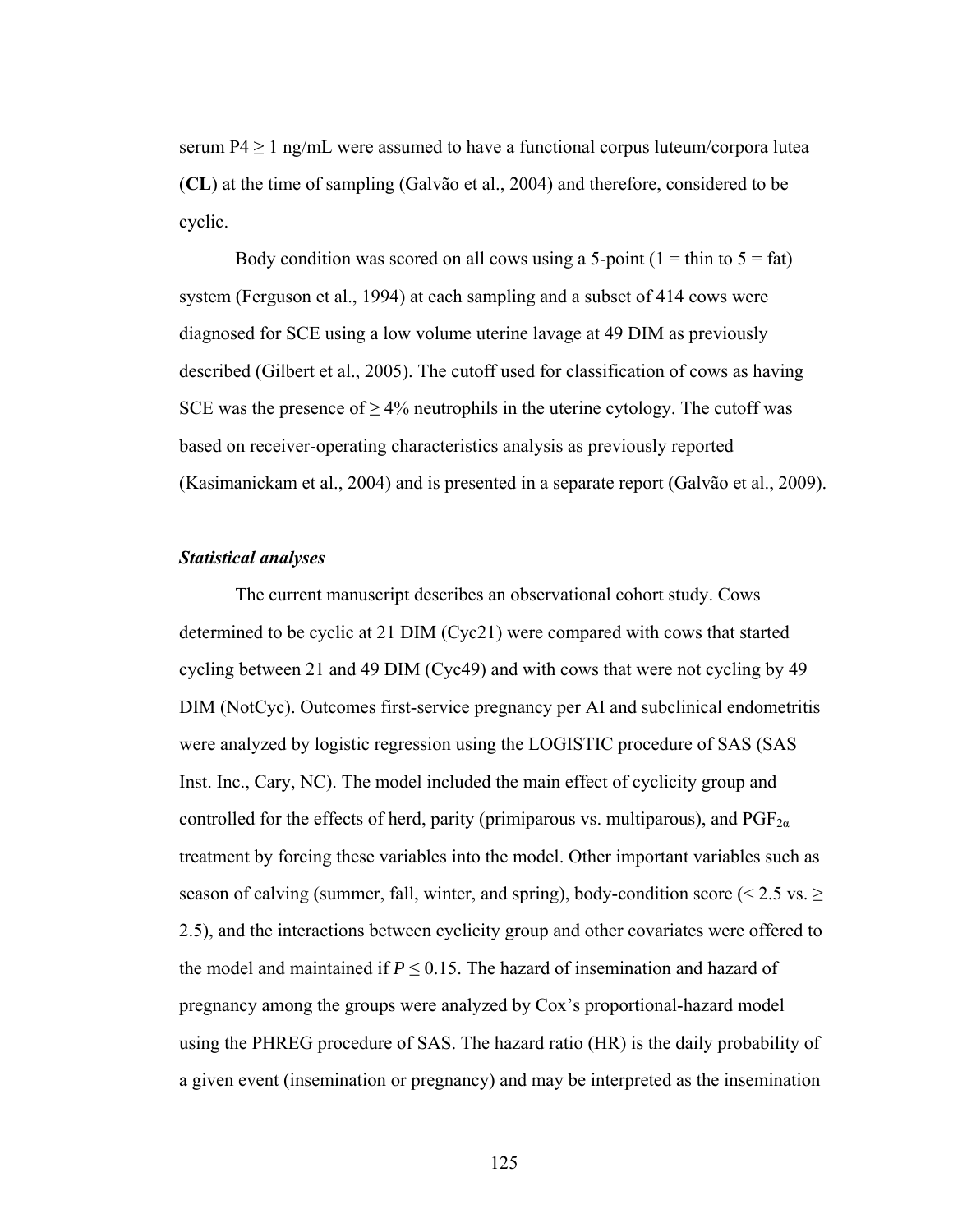rate or pregnancy rate (speed at which cows are submitted for insemination or become pregnant). The time variable used in the model to evaluate the hazard of insemination was the interval in days between calving and first insemination and to evaluate hazard of pregnancy was the interval in days between calving and pregnancy, which was detected  $38 \pm 3$  d after AI. Cows that were not inseminated by 150 DIM or were sold or died were censored in the analysis of time to first insemination. Cows that were not inseminated or not pregnant by 300 DIM or were sold or died were censored in the analysis of time to pregnancy. The Cox model included the same variables cited for the logistic model plus the interaction of cyclicity group with time to check proportionality of hazard rate between groups. Proportionality was also assessed by inspection of Kaplan-Meier curves. The median days to first insemination or to pregnancy were obtained by survival analysis from the Kaplan-Meier model using the LIFETEST procedure of SAS. The survival plot was generated using the survival option of MedCalc version 9.2 for Windows (MedCalc Software, Mariakerke, Belgium). Differences with  $P \le 0.05$  (2-sided) were considered significant and  $0.05 <$  $P \leq 0.10$  were considered as a tendency towards statistical difference.

## **RESULTS**

Based on progesterone concentrations, 26% (114), 54% (242), and 20% (89) of the 445 cows used in the study were in groups Cyc21, Cyc49, and NotCyc, respectively.

Hazard of insemination was affected  $(P < 0.05)$  by cyclicity group. Cows in the group Cyc21 had increased hazard of insemination compared to cows in Cyc49 (HR = 1.4; 95% CI = 1.1 – 1.8;  $P = 0.006$ ) and NotCyc groups (HR = 2.1; 95% CI =  $1.5 - 2.8$ ;  $P \le 0.001$ ). Cows in the Cyc49 group also had increased hazard of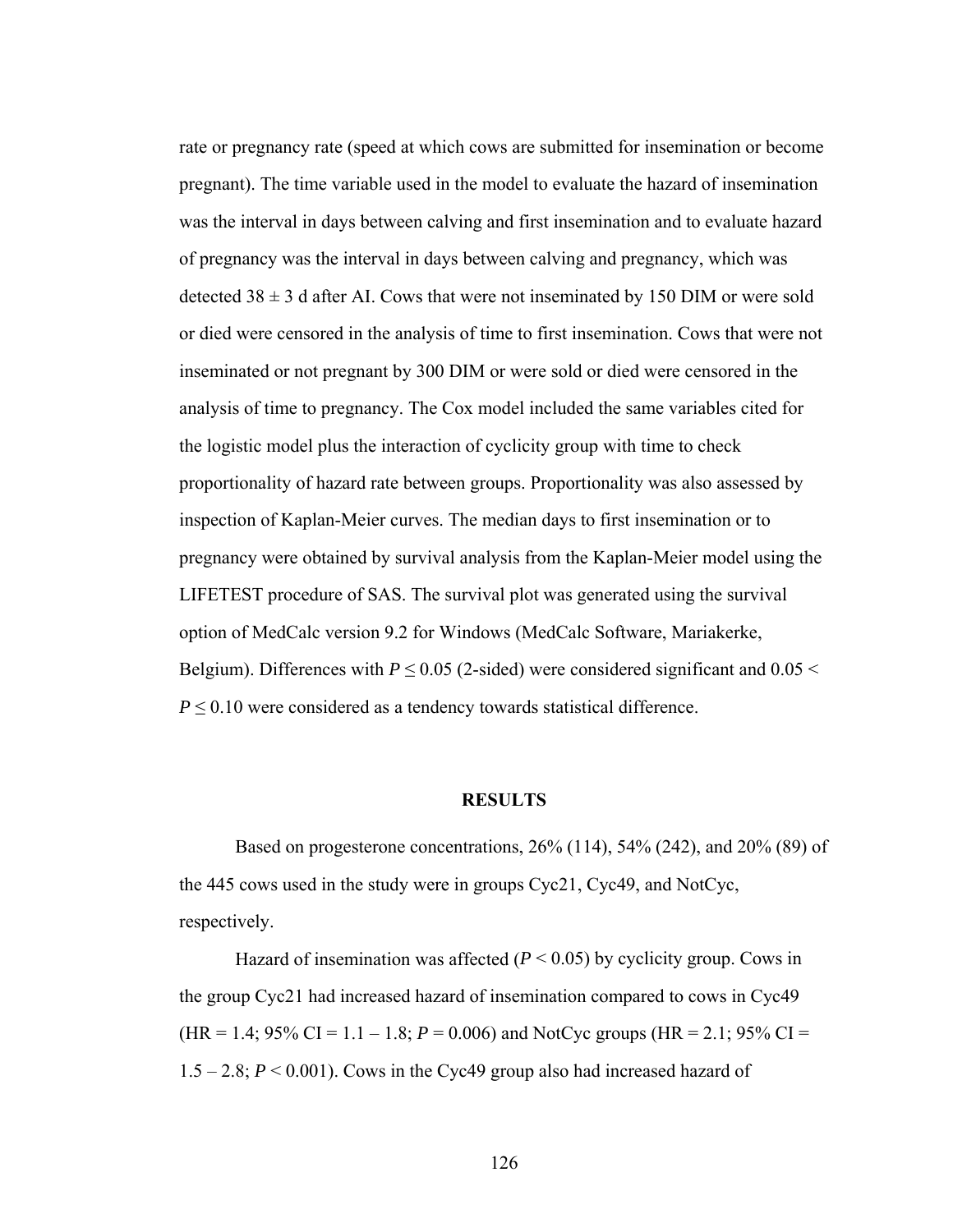insemination compared to cows in the NotCyc group (HR =  $1.5$ ; 95% CI =  $1.1 - 1.9$ ; *P*  $= 0.005$ ). Median days to insemination were, respectively, 71, 76, and 96 for cows in Cyc 21, Cyc49, and NotCyc groups (**Figure 7.1**).



**Figure 7.1**. Survival curves for time to first insemination in dairy cows that were cycling at 21 DIM (Cyc21;  $n = 114$ ; solid line), or started cycling from 21 to 49 d (Cyc49;  $n = 242$ ; dashed line) or were not cycling by 49 DIM (NotCyc;  $n = 89$ ; dotted line).

First-service pregnancy per AI was affected by cyclicity group ( $P < 0.05$ ) and cows in Cyc21 had greater pregnancy per AI than cows in Cyc49 (39 vs. 28%; Adjusted odds ratio (AOR) = 1.7;  $95\%$  CI = 1.0 – 2.8;  $P = 0.04$ ) and NotCyc cows (39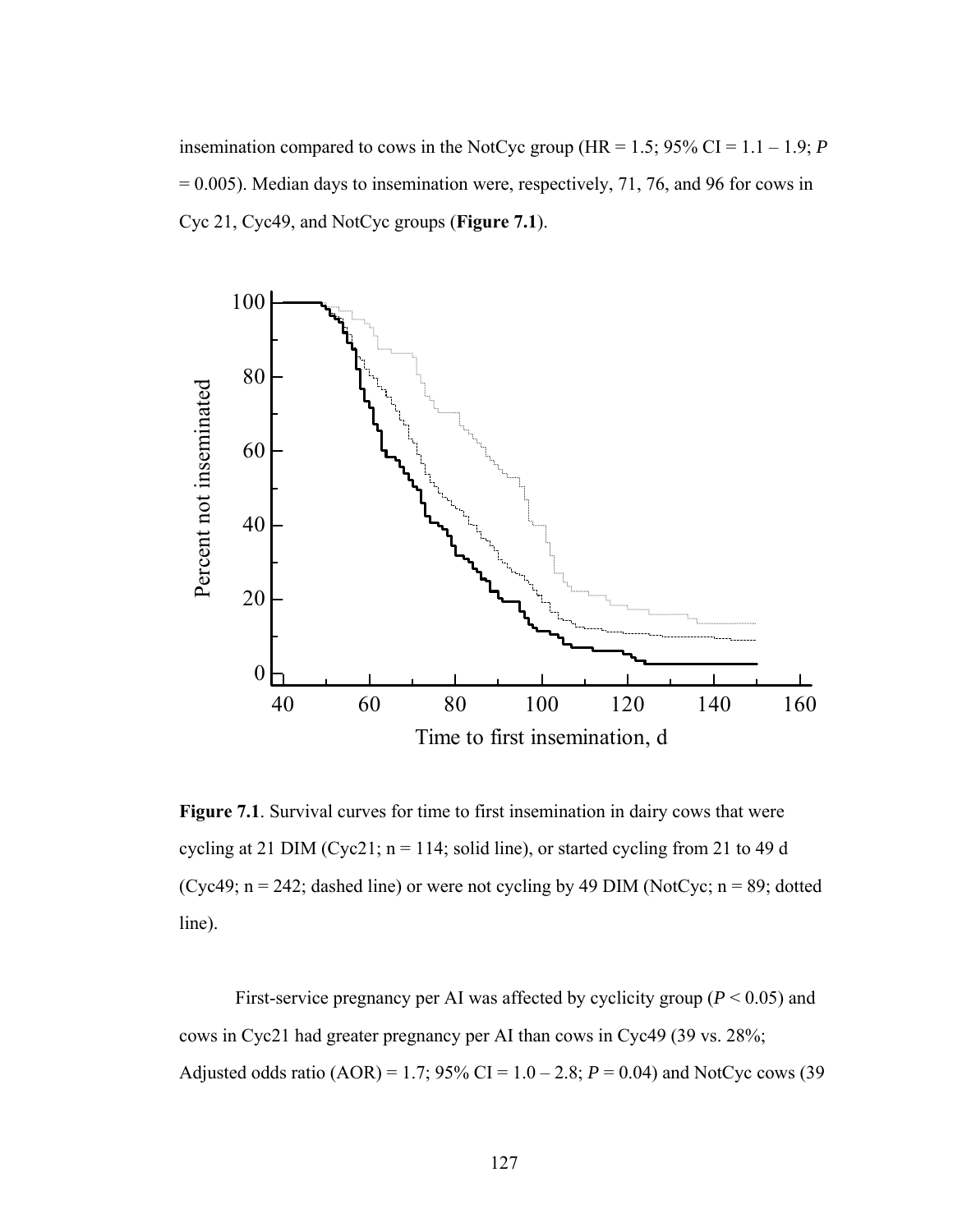vs. 24%; AOR = 2.1; 95% CI = 1.1 – 4.0;  $P = 0.03$ ). Pregnancy per AI was similar between cows in Cyc49 and NotCyc cows (AOR = 1.3;  $95\%$  CI = 0.7 – 2.2; P = 0.45).

Hazard of pregnancy by 300 DIM was also affected  $(P < 0.05)$  by cyclicity group; cows in Cyc21 had increased hazard of pregnancy compared to cows in the Cyc49 (hazard ratio = 1.5; 95% CI = 1.2 – 2.0;  $P = 0.002$ ) and NotCyc groups (HR = 2.0; 95% CI = 1.4 – 2.8; *P* < 0.001). Cows in the group Cyc49 tended to have increased hazard of pregnancy compared to cows in the NotCyc group  $(HR = 1.3;$ 95% CI =  $0.96 - 1.8$ ;  $P = 0.09$ ). Median days to pregnancy were, respectively, 103, 147, and 173 for cows in Cyc 21, Cyc49, and NotCyc groups (**Figure 7.2**).



**Figure 7.2**. Survival curves for time to pregnancy in dairy cows that were cycling at 21 DIM (Cyc21;  $n = 114$ ; solid line), or started cycling from 21 to 49 DIM (Cyc49; n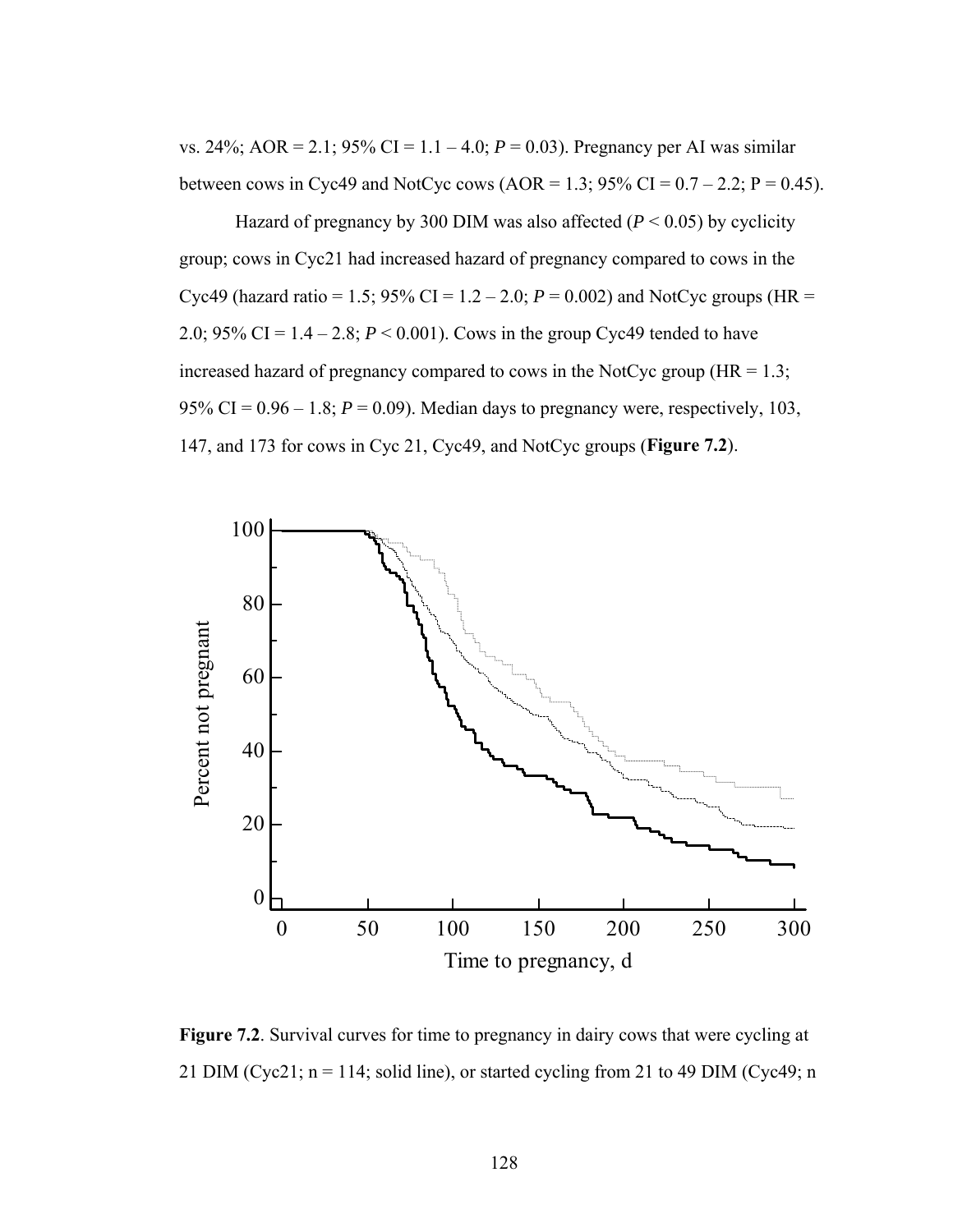$= 242$ ; dashed line) or were not cycling by 49 DIM (NotCyc; n = 89; dotted line).

Of the 414 cows evaluated for SCE at 49 DIM, 26% (107), 53% (220), and 21% (87), were from groups Cyc21, Cyc49, and NotCyc, respectively. Overall prevalence of SCE was 38%. Cyclicity group was associated  $(P = 0.10)$  with prevalence of SCE; cows in the Cyc21 group had decreased odds for SCE compared to cows in the NotCyc group (30 vs.  $44\%$ ; AOR = 0.5; 95% CI = 0.3 – 1.0;  $P = 0.04$ ); however, the odds did not differ from the Cyc49 group (AOR =  $0.68$ ; 95% CI =  $0.4$  – 1.1;  $P = 0.15$ ). Cows in the Cyc49 group had similar odds of having SCE compared to cows in NotCyc group (AOR =  $0.8$ ;  $95\%$  CI =  $0.5 - 1.3$ ;  $P = 0.32$ ).

# **DISCUSSION**

Anovulation by 49 DIM was within reported ranges (Cerri et al., 2004; Moreira et al., 2001; Santos et al., 2009); however, ovulation by 21 DIM was lower than previous reports (Darwash et al., 1997; Beam and Butler, 1998; McCoy et al., 2006). Beam and Butler (1998) reported that cows ovulated their first dominant follicle at  $16.1 \pm 3.5$ (S.D.) days; therefore, it is possible that sampling cows from 18 to 24 d could misclassify some cows that ovulated up to 3 days before sampling. Nonetheless, the observed differences in fertility outcomes between cows in Cyc21 and Cyc49 indicate that most cows were probably correctly classified.

We believe this is the first time that survival analysis was used to compare hazard of first service insemination and pregnancy and time to first service insemination and time to pregnancy among high-producing Holstein cows ovulating early or late in lactation or remaining anovulatory by the end of the voluntary waiting period. Results for hazard of first service were really surprising to us because although cows in Cyc21 and Cyc49 were cyclic by the end of the voluntary waiting period,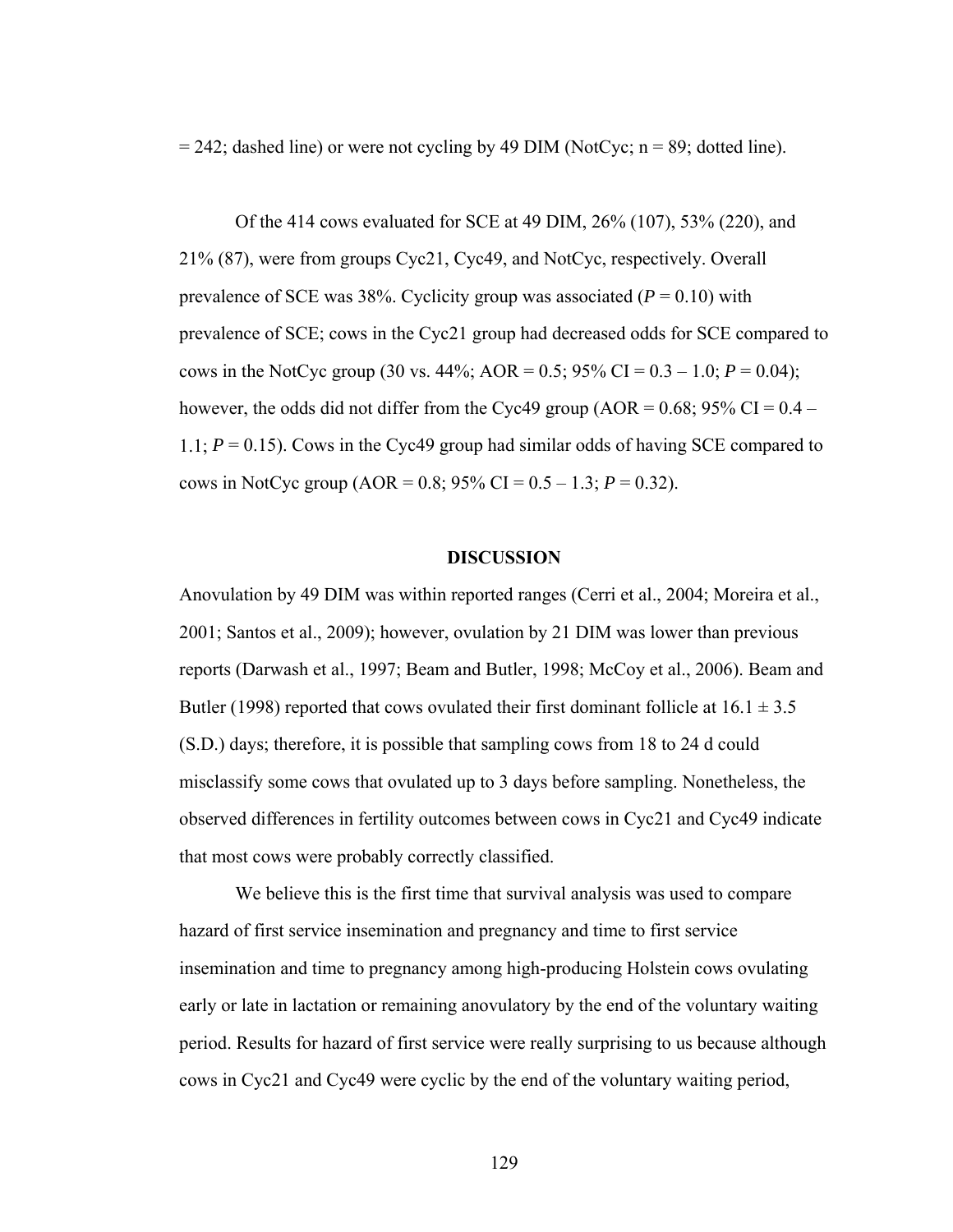cows in Cyc21 were inseminated for the first time at a faster rate than cows in Cyc49. As expected, both Cyc21 and Cyc49 cows had greater insemination rates than NotCyc cows. Herein, cows in Cyc21 had decreased prevalence of SCE compared with NotCyc cows, while incidence in Cyc49 cows was intermediate. Uterine diseases such as metritis and SCE have been associated with a greater degree of negative energy balance (Hammon et al., 2006), which affects resumption of postpartum cyclicity (Beam and Butler, 1997; Beam and Butler, 1998). Furthermore, bacterial infection of the uterus is associated with a decrease in luteinising hormone, and a decrease in the first dominant follicle size and growth as well as the ability to secrete estradiol; individually or in combination, these effects might impair ovulatory capacity (Peter et al., 1989; Sheldon et al., 2002). After postpartum ovulation resumes, cows that developed uterine disease present prolonged luteal phases (Opsomer et al., 2000), which is believed to be caused by a shift in production of the luteolytic prostaglandin  $F_{2\alpha}$  to the luteotrophic prostaglandin  $E_2$  (Herath et al., 2008), and might help to explain the differences in time to first insemination among Cyc21, Cyc49, and NotCyc cows.

Effects of cyclicity group on first-service pregnancy per AI and hazard of pregnancy followed a similar pattern as the hazard of first service. Cows in Cyc21 performed the best, NotCyc cows performed the worst and Cyc49 were intermediate. Nonetheless, although Cyc49 cows had greater hazard of first-service compared to NotCyc cows, they did not have greater first service pregnancy per AI and only tended to have greater hazard of pregnancy up to 300 DIM. This finding indicate that the observed benefit of being cyclic before first AI on first service pregnancy per AI (Galvão et al., 2004; El-Zarkouny et al., 2004; Santos et al., 2009) resulted mainly from cows that ovulate their dominant follicle of the first postpartum follicular wave. This is in agreement with early findings that cows having more estrus cycles before the first AI have improved pregnancy per AI (Thacher and Wilcox, 1973; Darwash et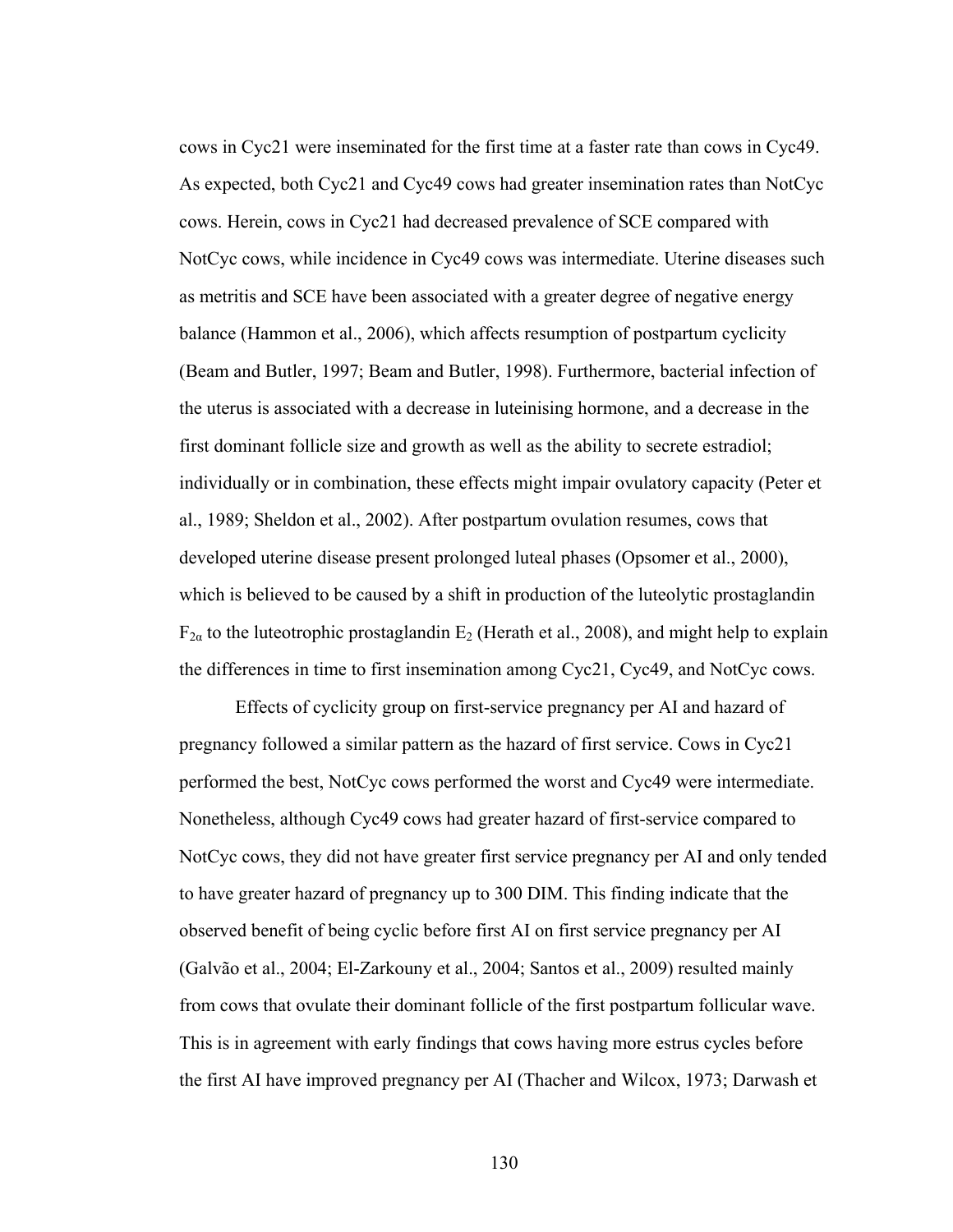al., 1997). Furthermore, cows showing estrus before 30 DIM had fewer services per conception than anestrus cows but cows showing estrus from 31 to 60 DIM were similar to anestrus cows (Thacher and Wilcox, 1973).

Decreased prevalence of SCE in Cyc21 cows likely contributed to the increased first-service pregnancy per AI and increased hazard of pregnancy compared to Cyc49 and NotCyc cows. Cows with SCE have both decreased first service pregnancy per AI and decreased hazard of pregnancy (Gilbert et al., 2005; Kasimanickam et al., 2005). Endometritis and associated bacteria such as *E. coli* and *Arcanobacterium pyogenes* (Gilbert et al., 2007) induce inflammation, cause lesions in the endometrium (Bonnett et al., 1991), disrupt endometrial function (Sheldon and Dobson, 2004), alter follicular and luteal function (Sheldon et al., 2002; Williams et al., 2007; Williams et al., 2008), and impair embryo development (Soto et al., 2003; Hill and Gilbert, 2008), which might have immediate and long-term negative effects on fertility.

The increase in insemination rate combined with the increase in pregnancy per AI (probably due to more estrus cycles before first AI and decreased prevalence of SCE) likely led to increased hazard of pregnancy in Cyc21 cows compared to Cyc49 and NotCyc cows. Therefore, it seems that early ovulation is an indicator of good overall health.

We conclude from this experiment that ovulation of the dominant follicle of the first follicular wave is a good marker for successful transition into lactation because cows detected to have ovulated their dominant follicle of the first follicular wave had improved uterine health, and fertility compared to cows that ovulated later in lactation and cows that did not ovulate by the end of the voluntary waiting period.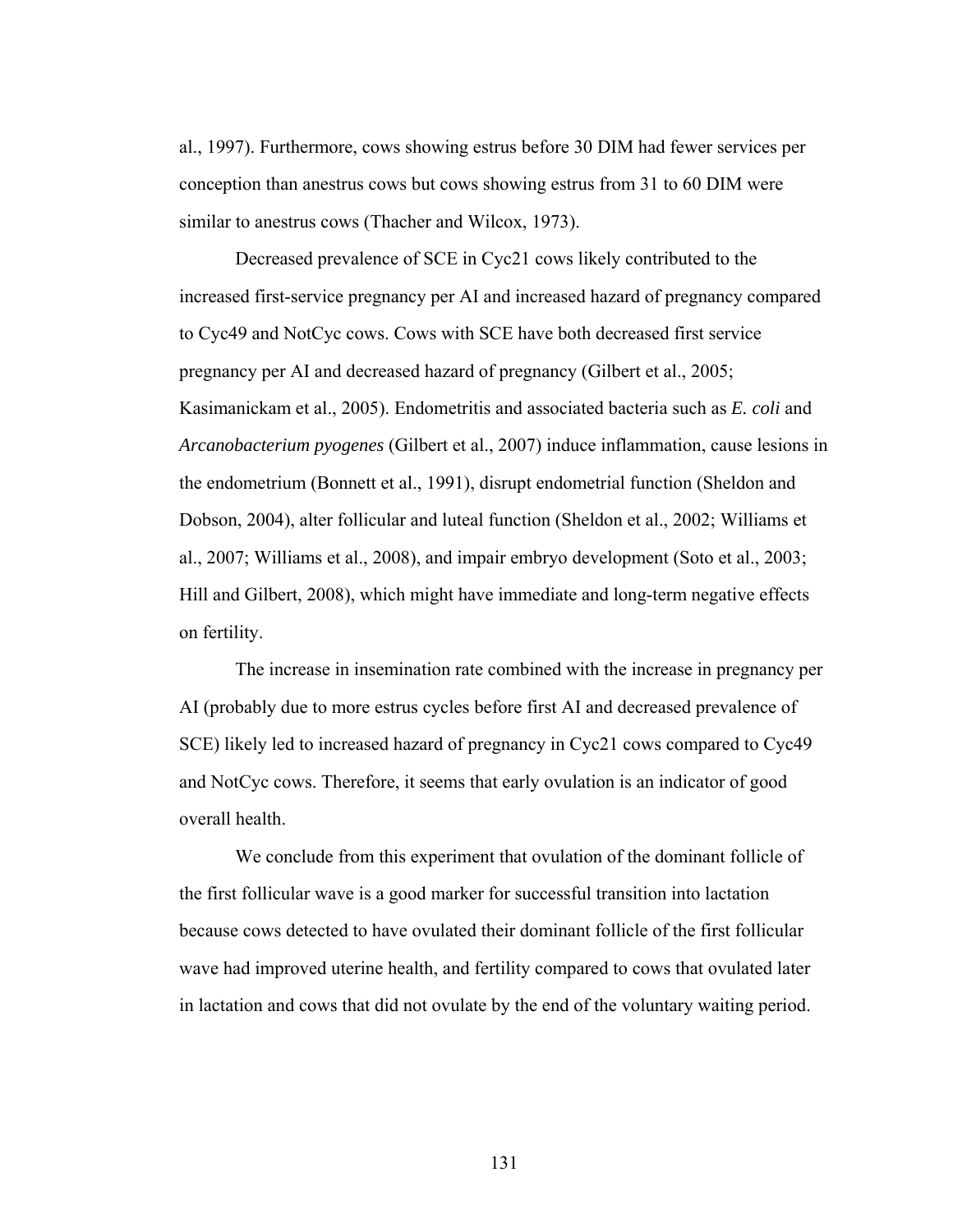# CHAPTER EIGHT

## FINAL CONSIDERATIONS

The main objective of this dissertation was to add information to the understanding of the underlying causes of uterine disease (with a focus on metritis and subclinical endometritis; SCE), as well as to test treatment for these diseases in dairy cows. This dissertation presented data on the association between the pattern of proinflammatory and anti-inflammatory cytokine gene expression by monocytes (chapter 2) or uterine tissue (chapter 3) and incidence or prevalence of uterine diseases; the evaluation of the association between cellular and systemic energy status and incidence or prevalence of uterine diseases (chapter 4); the association between a single-nucleotide polymorphism in the neutrophil IL-8 receptor and incidence or prevalence of uterine diseases (chapter 5), the efficacy of prostaglandin F2 $\alpha$  (PGF2 $\alpha$ ) in treating uterine disease (chapter 6), or the effect of early ovulation on the prevalence of uterine disease and fertility (Chapter 7).

In chapter 2, I observed that monocyte gene expression of pro-inflammatory cytokines (TNF $\alpha$ , IL-1 $\beta$ , and IL-6) and secretion of the main pro-inflammatory cytokine (TNFα) were decreased from calving until 2 to 3 wk after calving in cows that developed metritis. Cows that had SCE did not differ from healthy cows. Decreased expression of pro-inflammatory cytokines could lead to poor chemotaxis and activation of neutrophils, which would impair diapedesis to the site of infection, bacterial clearance and predispose cows to the development of metritis.

In chapter 3, I observed decreased TNF $\alpha$  and IL-1 $\beta$  gene expression in the first week after calving in uterine tissue of cows that developed SCE, while the gene expression of IL-1β, IL-6 and IL-8 were increased at wk 5 and or 7 after calving. Cows that develop SCE seem to have a compromised ability to up-regulate the gene expression of the main pro-inflammatory cytokines (TNF $\alpha$  and IL-1 $\beta$ ) early in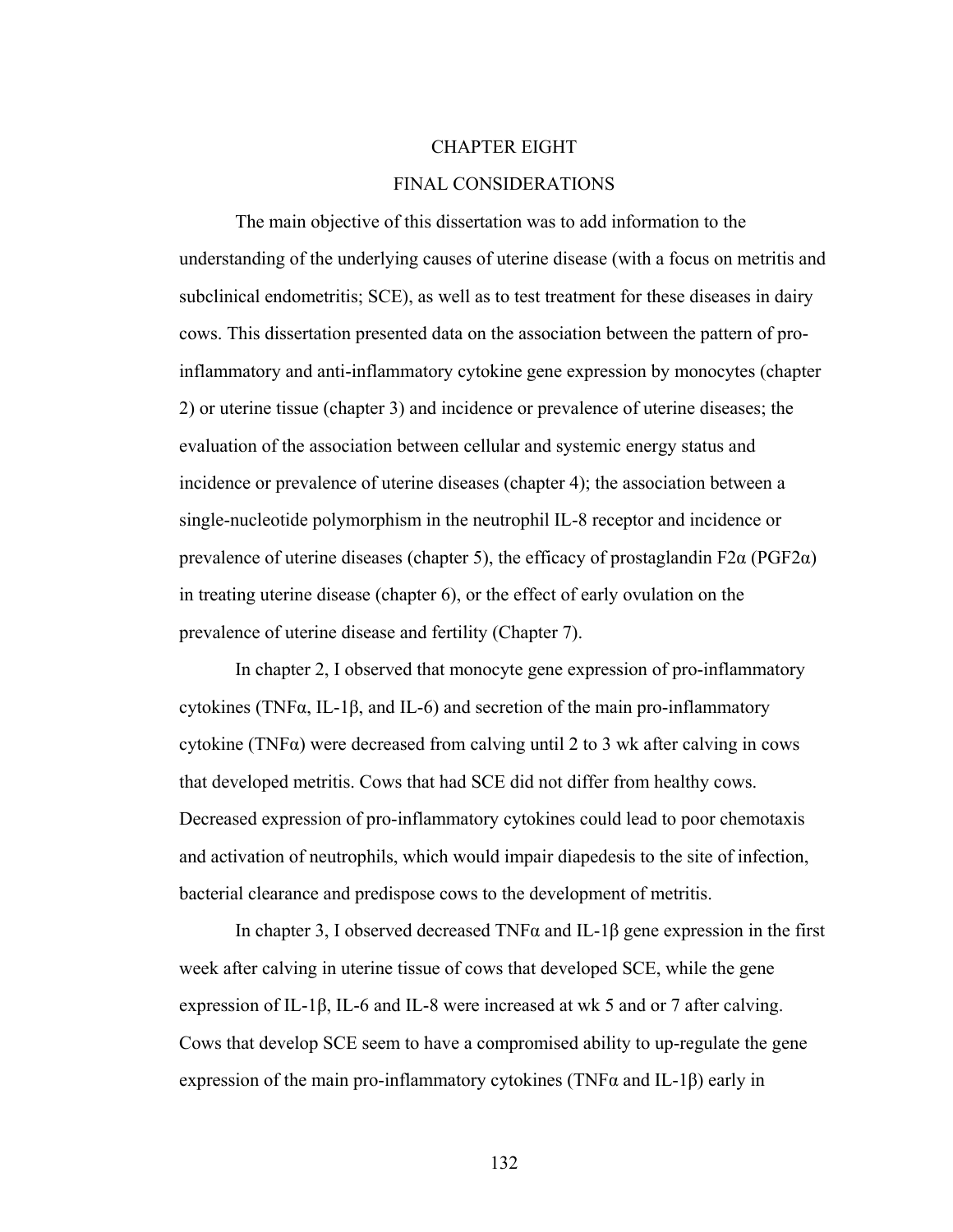lactation. These results corroborate with the findings using monocytes, and would support the thought that decreased expression of pro-inflammatory cytokines could lead to poor chemotaxis and activation of neutrophils, which would impair bacterial clearance and predispose cows to the development of SCE.

 In chapter four, I confirmed that cows that develop uterine disease experience a greater degree of negative energy balance as indicated by greater concentrations of NEFA and BHBA around calving. All cows experienced a decrease in PMN glycogen concentration in the first 3 wk after calving, which could account for the overall immunosuppression observed at this time. Furthermore, cows that developed uterine disease were not as able to maintain PMN glycogen stores as cows that remained healthy. At this point, it is not clear why cows that developed uterine disease were less able to maintain their PMN glycogen stores, but it seems that blood glucose and plasma glucagon are involved. Glucose was mainly affected by cortisol concentrations around calving and by milk yields later on. Greater cortisol concentrations in primiparous cows could be contributing to their greater incidence of metritis. Another important factor that might be involved in the susceptibility to metritis is the circulating levels of immunoglobulins. Immunoglobulins work as opsonins, which greatly enhance phagocytic capacity. Primiparous cows have lower immunoglobulin content in colostrums which indicate lower circulating immunoglobulin levels (Muller and Ellinger, 1981); therefore, phagocytosis might not be optimal in early lactation in primiparous cows. We were not able to find any association between uterine disease and plasma insulin. Glucagon, on the other hand, was increased in cows that developed SCE which could impair neutrophil function and predispose cows to SCE. Greater plasma estradiol concentrations at calving in cows that developed metritis could be another factor contributing to their immunosuppression. Cows that developed metritis or SCE had several metabolic and hormonal changes (including greater degree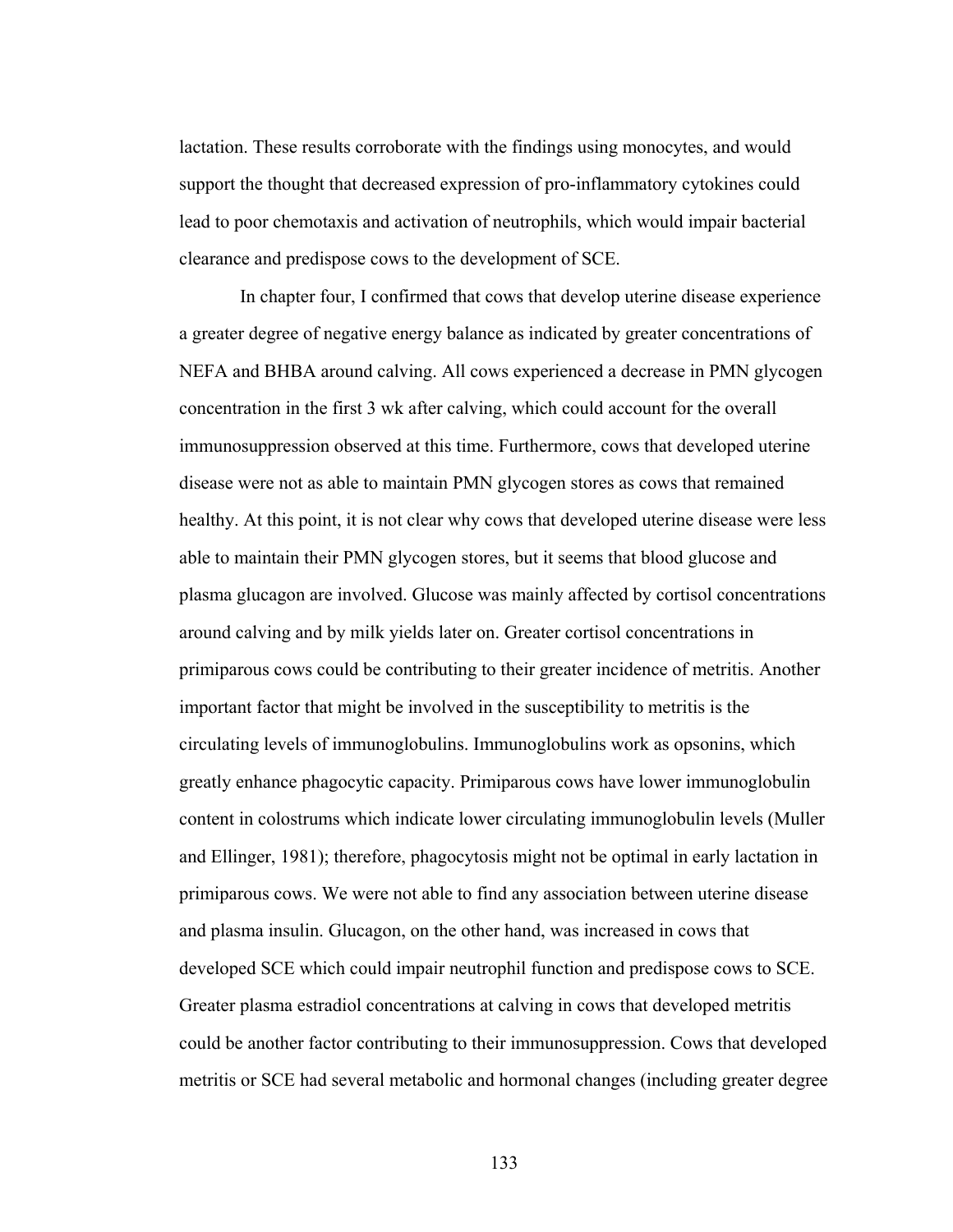of negative energy balance, an inability to maintain neutrophil glycogen concentration, alteration in glucose homeostasis around calving, and increased concentrations of estradiol, cortisol, and glucagon) that could exacerbate immunosuppression. Therefore, strategies to increase dry-matter intake, improve energy balance, and decrease stress-related hormone changes around calving have the potential to decrease the incidence of uterine disease.

The most important finding from chapters 2 and 3 was the fact that both monocyte and endometrial gene expression of pro-inflammatory cytokines was decreased in cows that develop uterine disease. Activation of inflammation is critical for pathogen elimination and prevention or cure of disease. Combined with the findings in chapter 4 where cows that developed uterine disease were in more severe negative energy balance, it is reasonable to speculate that the state of negative energy balance compromises the ability of leukocytes and endometrial cells to mount an inflammatory response. The fact that cows that developed uterine disease had decreased ability to maintain PMN glycogen stores was really interesting to me and deserves further investigation, both to confirm my findings and to discover mechanisms for this inability to maintain PMN glycogen. I observed that glucose concentration around calving is one of the main players but other factors such as NEFA or BHBA might be involved. A future study should include samples prepartum and also evaluate function (phagocytosis and killing ability) of PMN with low glycogen content. In chapter 4 I postulated that hyperglycemia at calving could compromise PMN function. This fact is observed in humans and should be better evaluated in periparturient cows. Although the association between uterine disease and cortisol concentrations was not very strong, it seems that cortisol is an important player (mainly in primiparous cows); therefore, the effect of cortisol in the development of uterine disease (mainly metritis) deserves further investigation. This is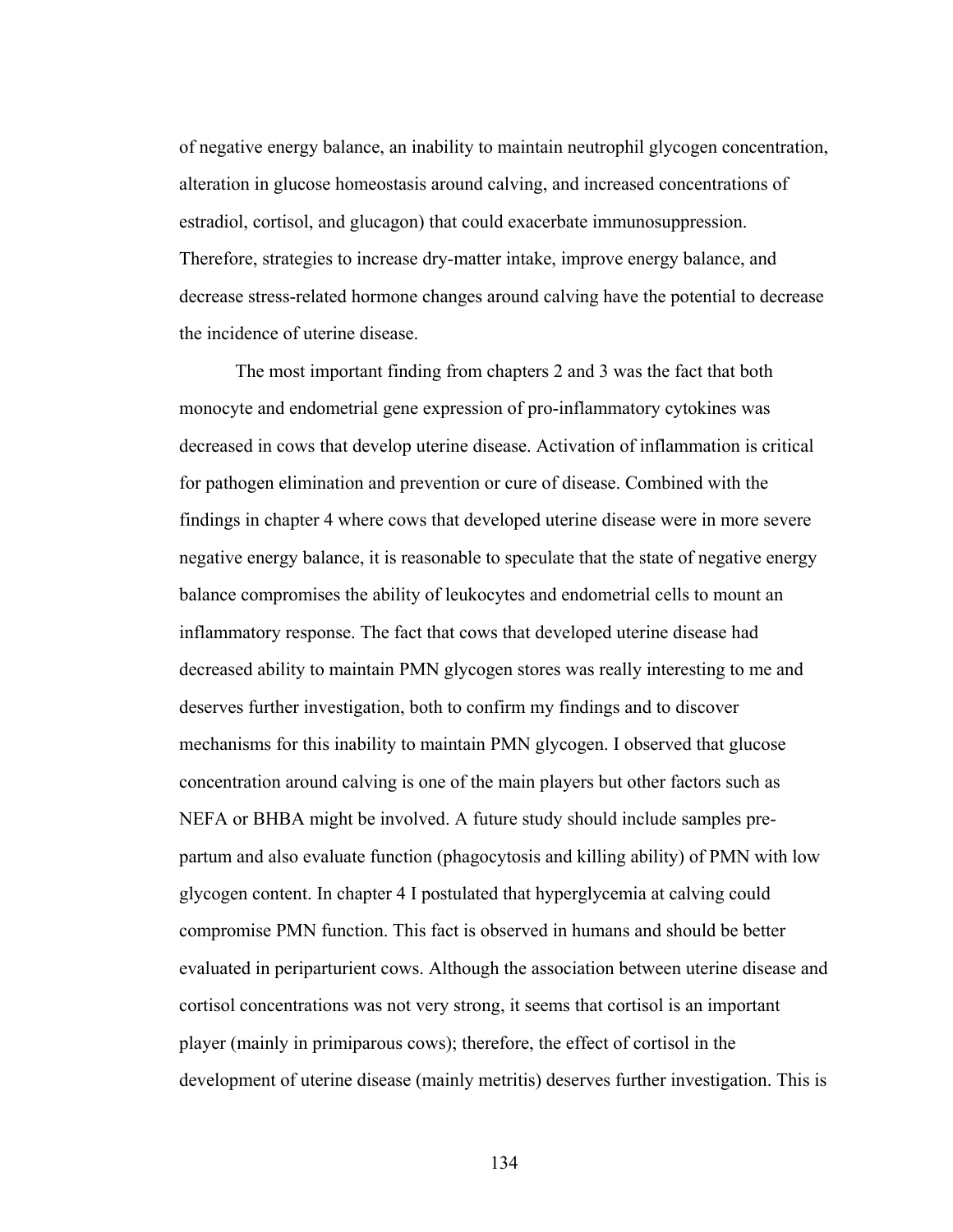an important point because management strategies to decrease stress around calving (such as: decrease the number of pen moves, decrease overcrowding, and milking prepartum could be easily implemented. Greater estradiol concentration at calving in cows that developed metritis was another interesting observation and deserves further attention. It would be valuable to characterize the rise and fall in estradiol concentration better around calving and to evaluate PMN function in cows with high or low estradiol.

In chapter five I observed that single-nucleotide polymorphism (SNP) at position +735 in the IL-8 receptor CXCR1 did not affect the incidence of retained placenta or metritis, or the prevalence of SCE. No effect on incidence of uterine disease contrasts with findings of increased incidence of subclinical mastitis in cows with genotype CC for the SNP +735. Therefore, the uterus is not as sensitive to defects in CXCR1 as is the mammary gland. Factors such as energy balance, concentration of IL-8 in the uterus, chemotaxis induced by complement split products, and binding of IL-8 to CXCR2 might be more important for the development of uterine disease than the defect in CXCR1 or might compensate for the defect in CXCR1.

The finding of no effect of SNP genotype on uterine health (chapter 5) indicates that activation of inflammation might be different in different organs and tissues. Nonetheless, it seems important to reevaluate the effect of SNP genotypes on mastitis and also to characterize the effects of different genotype on milk yield, reproductive performance (time to pregnancy), and survival better. The initial finding that cows with genotype CC had more subclinical mastitis is relevant, but ultimately, dairy farmers are more concerned about milk production, reproduction and survival in the herd.

In chapter six I observed that the proportion of PMN in uterine cytological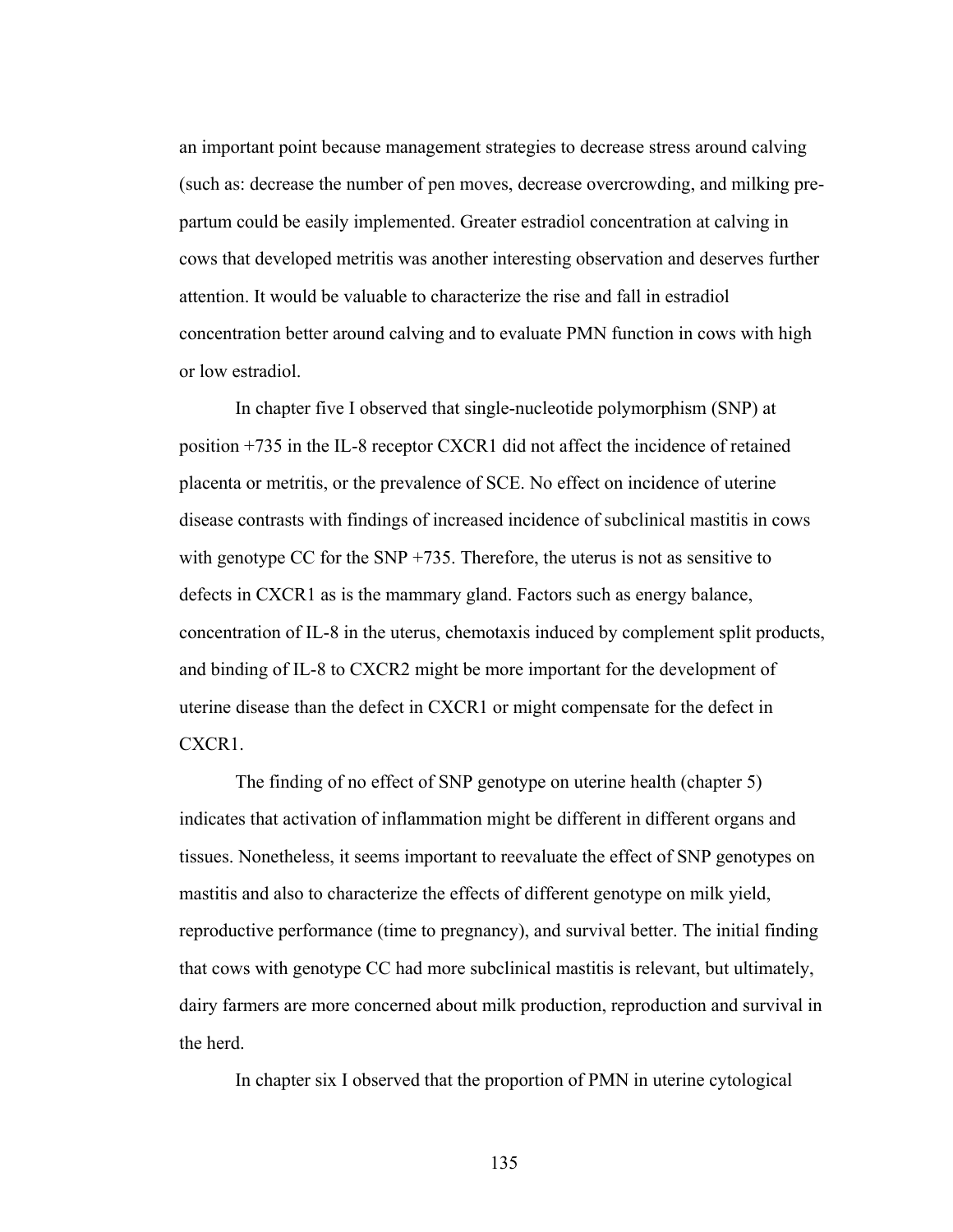examination at 21 DIM was not diagnostic of SCE. There was no negative effect on time to pregnancy; however,  $\geq 6.5\%$  PMN at 35 DIM and  $\geq 4.0\%$  PMN at 49 DIM resulted in increased time to pregnancy and therefore were considered diagnostic for SCE at those time points. Treatment with  $PGF_{2\alpha}$  at 21, 35, and 49 DIM did not decrease prevalence of SCE evaluated at 35 or 49 DIM or increase hazard of pregnancy in cows diagnosed with SCE at 49 DIM. However,  $PGF_{2\alpha}$  treatment increased first-service pregnancy per AI in all cows and hazard of pregnancy up to 300 DIM in cows with low BCS when only cows without SCE at 49 DIM were evaluated. Treatment with  $PGF_{2\alpha}$  did not decrease SCE at the time points evaluated, but improved pregnancy per AI and hazard of pregnancy (particularly in cows with low BCS).

My attempt to improve reproductive performance of cows with SCE with PGF2 $\alpha$  treatment (chapter 6) was not successful. Given that one study showed improvement in reproductive performance of cows with SCE after PGF2α treatment, a final verdict has not been reached and maybe this question needs to be addressed once more. Increase in first-service pregnancy per AI and increased reproductive performance in cows with low BCS that received PGF2α raises questions about the mechanism of action. My hypothesis that  $PGF2\alpha$  would decrease prevalence of SCE mainly by acting in cows with a PGF2α-responsive corpus luteum and the decrease in prevalence of SCE would lead to increased reproductive performance was not confirmed. Therefore, further studies to confirm our findings and to investigate the effect of  $PGF2\alpha$  in thin cows are warranted.

In chapter seven, I observed that ovulation of the dominant follicle of the first follicular wave is a good marker for successful transition into lactation because cows detected to have ovulated their dominant follicle of the first follicular wave had improved uterine health and fertility compared to cows that ovulated later in lactation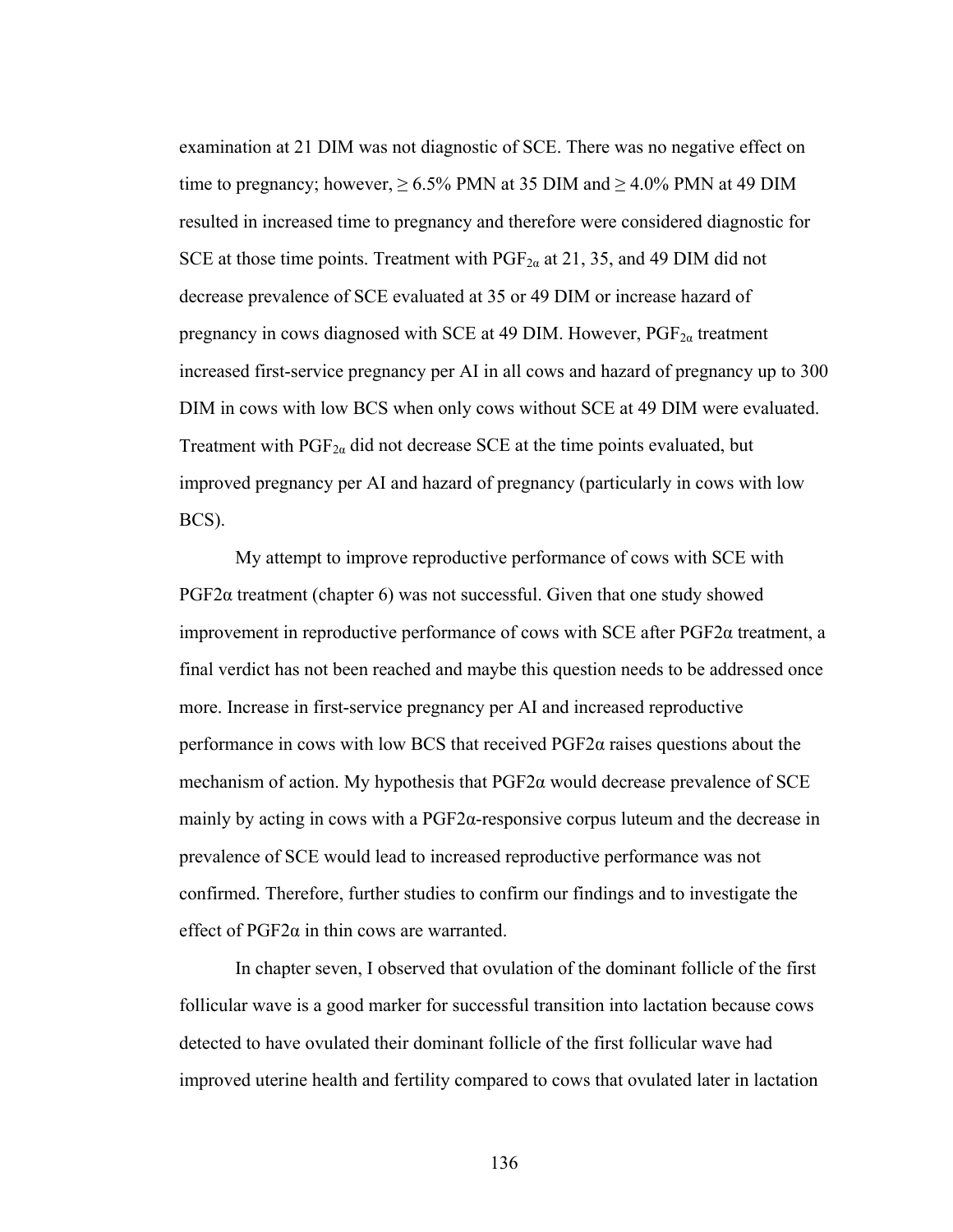(and compared to cows that did not ovulate by the end of the voluntary waiting period). Hormonal treatment to induce ovulation early postpartum has the potential to decrease the prevalence of uterine disease and to improve fertility.

Improved uterine health in cows that ovulate early in lactation (chapter 7) raises the question whether uterine health can be improved by inducing ovulation early in lactation. The natural path would be that cows that ovulate early in lactation are the ones that are in better energy balance and therefore are the ones that did not have metritis and are not going to have SCE later on. Nonetheless, re-examining the benefit of induction of ovulation early in lactation could give us insights toward the effect of progesterone exposure on subsequent uterine health.

Therefore, regarding our main objectives for improving our understanding about uterine disease in dairy cattle and to test a treatment for SCE, I believe I added to the body of knowledge by showing that monocyte and endometrial gene expression of the main pro-inflammatory cytokines, and PMN glycogen are decreased around calving, which seems to be related to the state of negative energy balance. I did not confirm that  $PGF2\alpha$  is a suitable treatment for SCE but raised the question whether induction of ovulation in early lactation can reduce prevalence of SCE, thereby improve fertility.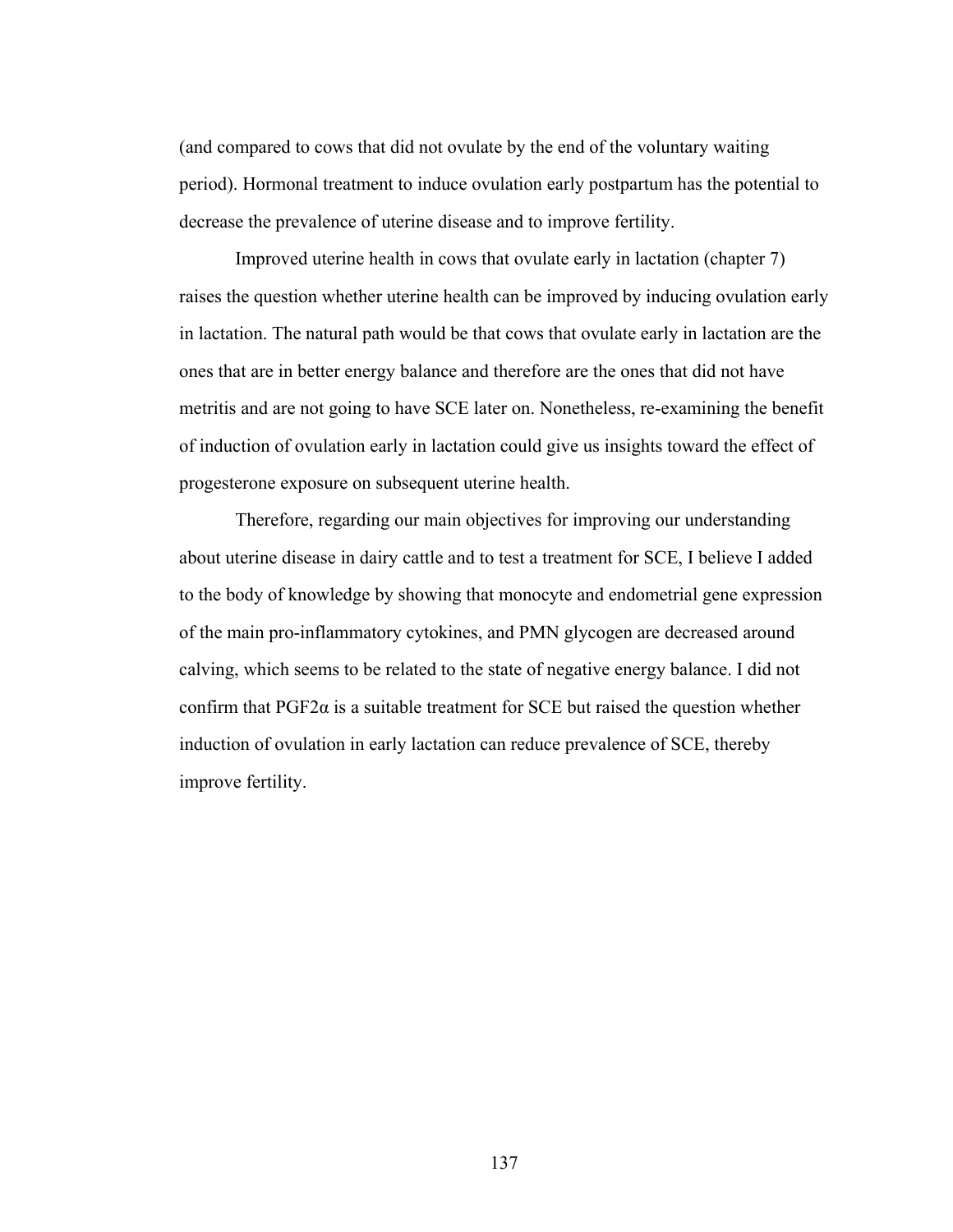### REFERENCES

- Ackerman, G. A., J. Yang, K. W. Wolken. 1983. Differential surface labeling and internalization of glucagon by peripheral leukocytes. J. Histochem. Cytochem. 31:433-440. Add to text.
- Ahuja, S. K., P. M. Murphy, and H. L. Tiffany. 1996. The CXC chemokines growthregulated oncogene (GRO) alpha, GRObeta, GROgamma, neutrophilactivating peptide-2, and epithelial cell-derived neutrophil-activating peptide-78 are potent agonists for the type B, but not the type A, human interleukin-8 receptor. J. Biol. Chem. 271:20545-20550.
- Akira, S., K. Takeda. 2004. Toll-like receptor signalling. Nat. Rev. Immunol. 4:499- 511.
- Akira, S., S. Uematsu, O. Takeuchi. 2006. Pathogen recognition and innate immunity. Cell. 124:783-801.
- Al-essa, L., M. Niwa, M. Kobayashi, M. Nozaki, and K. Tsurumi. 1993. Glucagon modulates superoxide generation in human polymorphonuclear leucocytes. Life Sci. 53:1439-1445.
- Babior, B. M. 1984. The respiratory burst of phagocytes. J. Clin. Invest. 73:599-601.
- Bartlett, P.C., J.H. Kirk, M.A. Wilke, J.B. Kaneene, and E.C. Mather. 1986. Metritis complex in Michigan Holstein-Friesian cattle: incidence, descriptive epidemiology and estimated economic impact. Prev. Vet. Med. 4: 235-248
- Beam, S. W., and W. R. Butler. 1997. Energy balance and ovarian follicle development prior to the first ovulation postpartum in dairy cows receiving three levels of dietary fat. Biol. Reprod. 56:133-142.
- Beam, S. W., and W. R. Butler. 1998. Energy balance, metabolic hormones, and early postpartum follicular development in dairy cows fed prilled lipid. J Dairy Sci.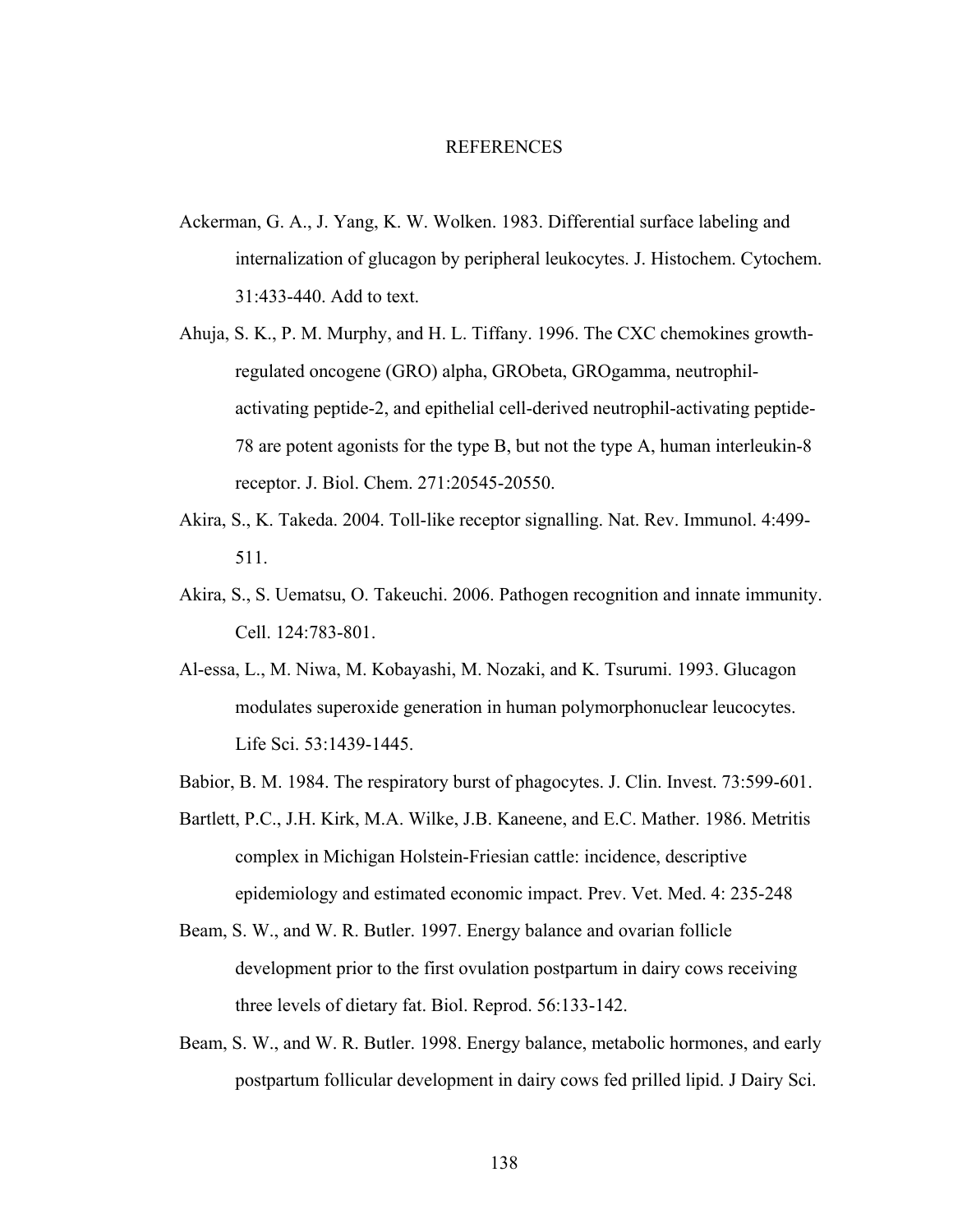81:121-131.

- Bell, A. W. 1995. Regulation of organic nutrient metabolism during transition from late pregnancy to early lactation. J. Anim Sci. 73:2804-2819.
- Bell, A. W., and D. E. Bauman. 1997. Adaptations of glucose metabolism during pregnancy and lactation. J. Mammary Gland Biol. Neoplasia. 2:265-278.
- Bicalho, R. C., K. N. Galvão, S. H. Cheong, R. O. Gilbert, L. D. Warnick, C. L. Guard. 2007. Effect of stillbirths on dam survival and reproduction performance in Holstein dairy cows. J. Dairy Sci. 90:2797-803.
- BonDurant, R.H. 1999. Inflammation in the bovine female reproductive tract. J Anim Sci. 77 (Suppl 2): 101-110.
- Bonnett, B. N., S. W. Martin, V. P. J. Gannon, R. B. Miller, and W. G. Etherington. 1991. Endometrial biopsy in Holstein-Friesian dairy cows III. Bacterial analysis and correlations with histological findings. Can. J. Vet. Res. 55:168- 173.
- Butler, W. R., R. W. Everett, and C. E. Coppock. 1981. The relationships between energy balance, milk production, and ovulation in postpartum Holstein cows. J. Anim. Sci. 53:742-748.
- Cai, T. Q., P. G. Weston, L. A. Lund, B. Brodie, D. J. McKenna, and W. C. Wagner. 1994. Association between neutrophil functions and periparturient disorders in cows. Am. J. Vet. Res. 55:934-943.
- Cerri, R. L., J. E. P. Santos, S. O. Juchem, K. N. Galvão, and R. C. Chebel. 2004. Timed artificial insemination with estradiol cypionate or insemination at estrus in high-producing dairy cows. J. Dairy Sci. 87:3704-3715.
- Chebel, R. C., J. E. P. Santos, R. L. Cerri, H. M. Rutigliano, and R. G. Bruno. 2006. Reproduction in dairy cows following progesterone insert presynchronization and resynchronization protocols. J. Dairy Sci. 89: 4205-4219.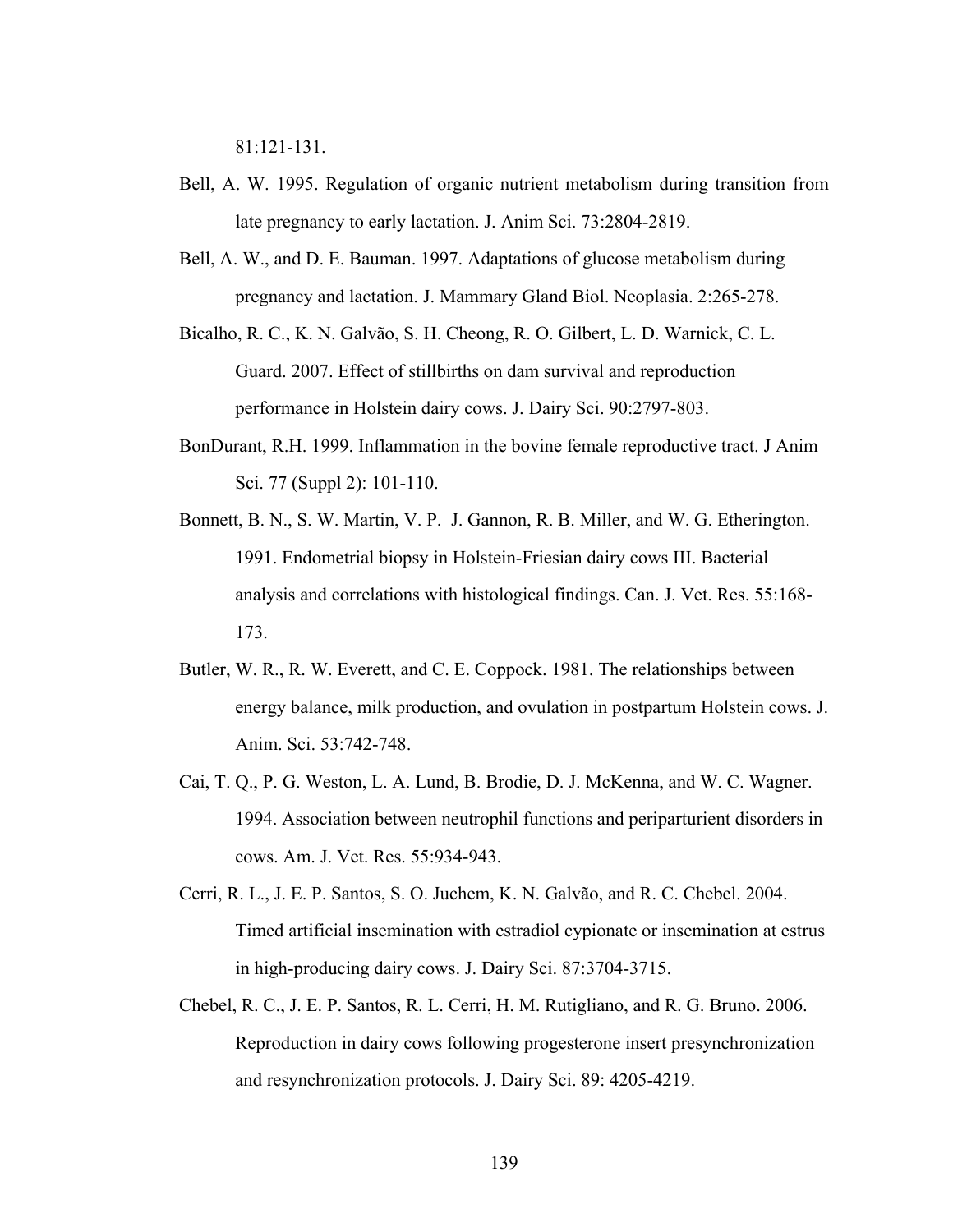- Chenault, J. R., J. F. McAllister, S. T. Chester Jr, K. J. Dame, F. M. Kausche, and E. J. Robb. 2004. Efficacy of ceftiofur hydrochloride sterile suspension administered parenterally for the treatment of acute postpartum metritis in dairy cows. J. Am. Vet. Med. Assoc. 224:1634-1639.
- Cheong, S. H., R. O. Gilbert, K. N. Galvão, and D. Nydam. 2008. Prevalence and risk factors for subclinical endometritis in lactating New York State dairy cows. World Buiatrics. (Proceedings; Abstr. 197).
- Chomczynski, P. and N. Sacchi. 2006. The single-step method of RNA isolation by acid guanidinium thiocyanate–phenol–chloroform extraction: Twentysomething years on, Nat. Protoc. 1:581-585.
- Cook, N. B., W. R. Ward, and H. Dobson. 2001. Concentrations of ketones in milk in early lactation, and reproductive performance of dairy cows. Vet Rec. 148:769- 772.
- Curtis, C. R., H. N. Erb, C. J. Sniffen, R. D. Smith, and D. S. Kronfeld. 1985. Path analysis of dry period nutrition, postpartum metabolic and reproductive disorders, and mastitis in Holstein cows. J. Dairy Sci. 68:2347-2360.
- Darwash, A. O., G. E. Lamming, and J. A. Woolliams. 1997. The phenotypic association between the interval to postpartum ovulation and traditional measures of fertility in dairy cattle. Anim. Sci. 65:9-16.
- Deitch, E. A., and R. M. Bridges. 1987. Stress hormones modulate neutrophil and lymphocyte activity in vitro. J. Trauma. 27:1146-1154.
- Dohmen, M. J., K. Joop, A. Sturk, P. E. Bols, and A. Lohuis. 2000. Relationship between intra-uterine bacterial contamination, endotoxin levels and the development of endometritis in postpartum cows with dystocia or retained placenta. Theriogenology. 54:1019-1032.

Ehrhardt, R. A., R. M. Slepetis, A. W. Bell, and Y. R. Boisclair. 2001. Maternal leptin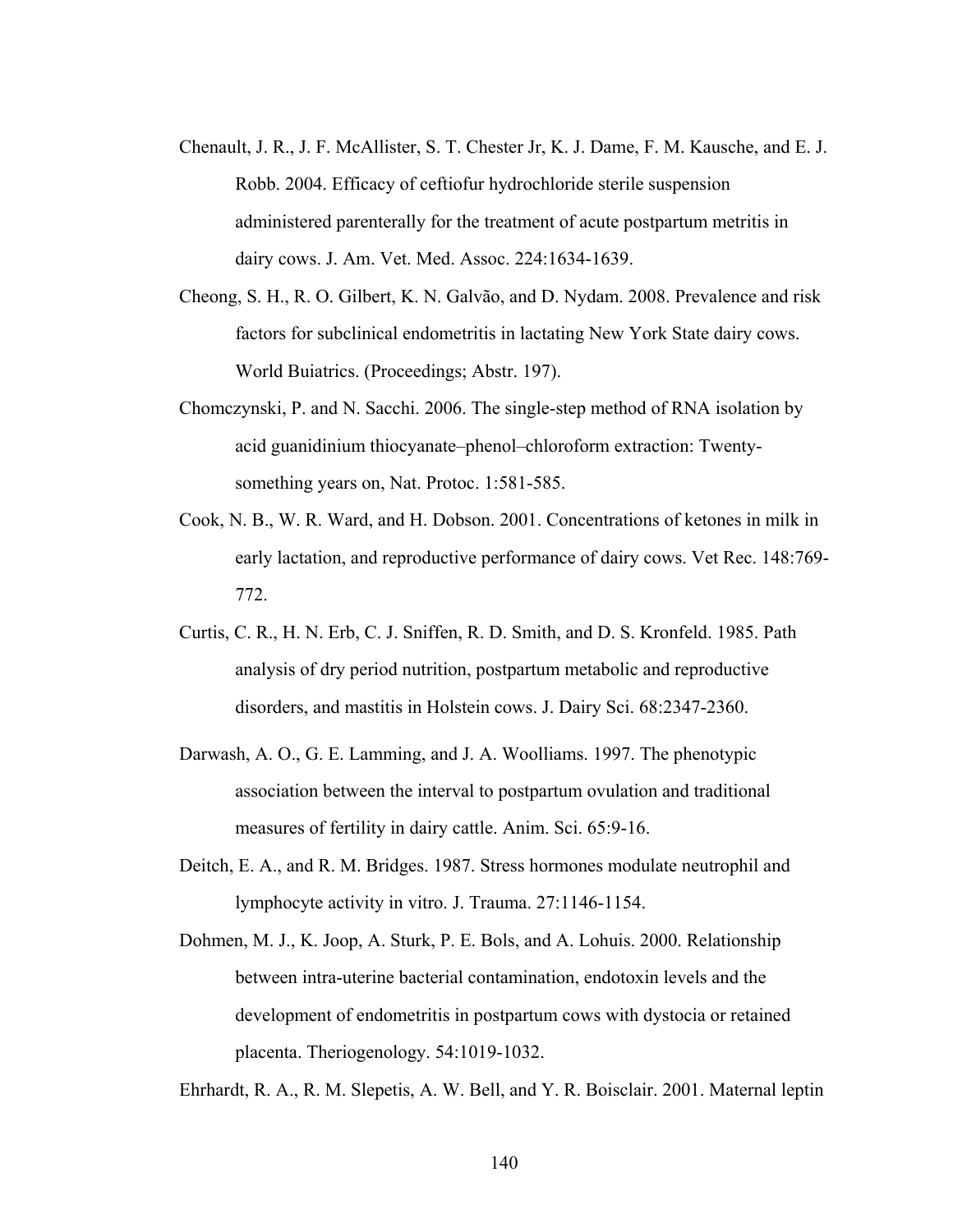is elevated during pregnancy in sheep. Domest. Anim. Endocrinol. 21:85–96.

- Elliot L., K.J. McMahon, H.T. Gier, and G.B. Marion. 1968. Uterus of the cow after parturition: bacterial content. Am. J. Vet. Res. 29: 77-81.
- El-Zarkouny, S. Z., J. A. Cartmill, B. A. Hensley, and J. S. Stevenson. 2004. Pregnancy in dairy cows after synchronized ovulation regimens with or without presynchronization and progesterone. J. Dairy Sci. 87:1024-1037.
- Frank, T., K. L. Anderson, A. R. Smith, H. L. Whitmore, B. K. Gustafsson. 1983. Phagocytosis in the uterus: A review. Theriogenology.20:103-10.
- Ferguson, J. D., D. T. Galligan, and N. Thomsen. 1994. Principal descriptors of body condition score in Holstein cows. J. Dairy Sci. 77: 2695-2703.
- Földi, J., M. Kulcsár, A. Pécsi, B. Huyghe, C. de Sa, J. A. Lohuis, P. Cox, and G. Huszenicza. 2006. Bacterial complications of postpartum uterine involution in cattle. Anim. Reprod. Sci. 96:265-81.
- Fourichon, C., H. Seegers, N. Bareille, and F. Beaudeau. 1999. Effects of disease on milk production in the dairy cow: a review. Prev. Vet. Med. 41:1-35.
- Fourichon C, Seegers H, Malher X. 2000. Effect of disease on reproduction in the dairy cow: a meta-analysis. Theriogenology. 53:1729-1759.
- Galligan, C. L., and B. L. Coomber. 2000. Effects of human IL-8 isoforms on bovine neutrophil function in vitro. Vet. Immunol. Immunopathol. 74:71-85.
- Galvão, K. N., J. E. Santos, S. O. Juchem, R. L. Cerri, A. C. Coscioni, and M. Villaseñor. 2004. Effect of addition of a progesterone intravaginal insert to a timed insemination protocol using estradiol cypionate on ovulation rate, pregnancy rate, and late embryonic loss in lactating dairy cows. J. Anim. Sci. 82:3508-3517.

Galvão, K. N., S. B. Brittin, L. Caixeta, R. Sper, M. Fraga, A. Ricci, W. R. Butler, and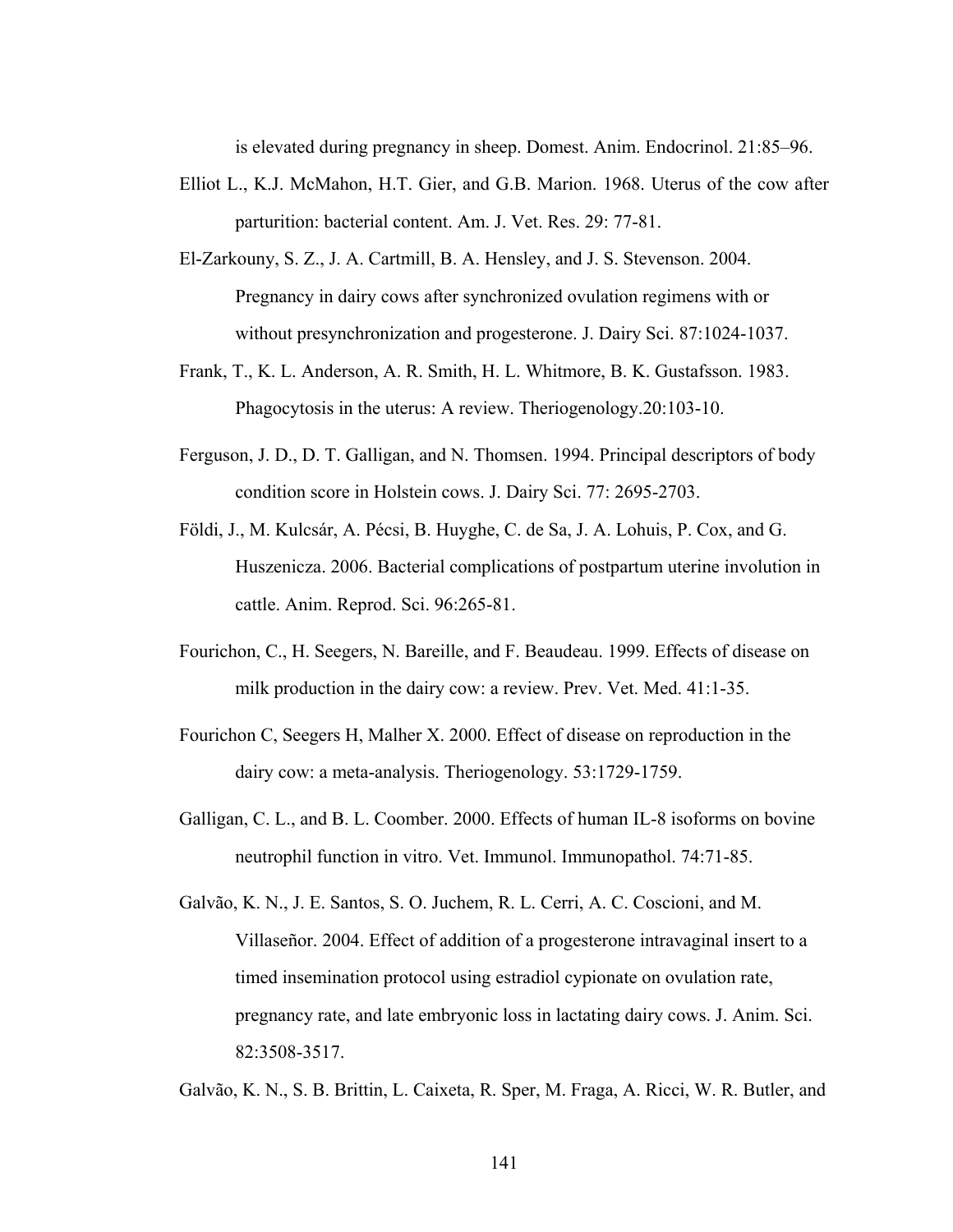R. O. Gilbert. 2008. Association between subclinical endometritis and glycogen concentration in neutrophils of lactating Holstein cows. World Buiatrics. (Proceedings; Abstr. 1150).

- Galvão, K. N., L. F. Greco, J. M. Vilela, M. F. Sá Filho, and J. E. P. Santos. 2009. Effect of Intrauterine Infusion of Ceftiofur on Uterine Health and Fertility in Dairy Cows. J. Dairy Sci. 92:1532-1542.
- Gerard, C., and N. P. Gerard. 1994. C5A anaphylatoxin and its seven transmembranesegment receptor. Annu. Rev. Immunol. 994:775-808.
- Gilbert, R. O., Y. T. Gröhn, P. M. Miller, and D. J. Hoffman. 1993. Effect of parity on periparturient neutrophil function in dairy cows. Vet. Immunol. Immunopathol. 36:75-82.
- Gilbert, R. O., S. T. Shin, C. L. Guard and H. N. Erb. 1998. Incidence of endometritis and effects on reproductive performance of dairy cows. Theriogenology 49:251. (Abstract).
- Gilbert, R. O., S. T. Shin, C. L. Guard, H. N. Erb and M. Frajblat. 2005. Prevalence of endometritis and its effects on reproductive performance of dairy cows. Theriogenology. 64:1879-1888.
- Gilbert, R. O., N.R. Santos, K.N. Galvão, S.B. Brittin, and H.B. Roman. 2007. The relationship between postpartum uterine bacterial infection (BI) and subclinical endometritis (SE). J. Dairy Sci. 90(Suppl. 1): 469 (Abstr).
- Goff, J. P., and R. L. Horst. 1997. Physiological changes at parturition and their relationship to metabolic disorders. J Dairy Sci. 80:1260-1268.
- Goshen T, Shpigel NY. 2006. Evaluation of intrauterine antibiotic treatment of clinical metritis and retained fetal membranes in dairy cows. Theriogenology. 66:2210- 2218.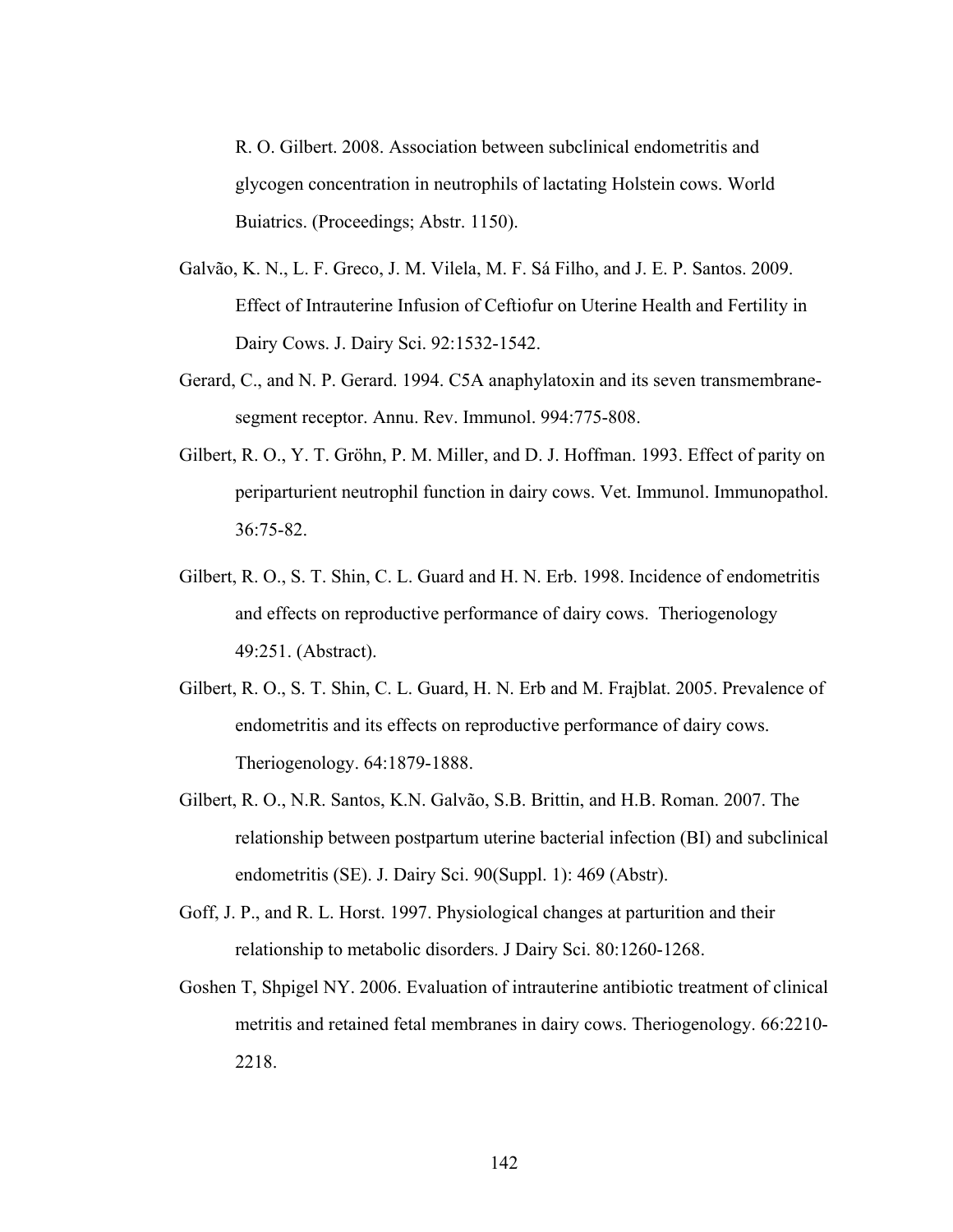- Griffin, J.F.T., P.J. Hartigan, and W.R. Nunn. 1974. Non-specific uterine infection and bovine fertility I. Infection patterns and endometritis during the first seven weeks post-partum. Theriogenology 1: 91-106.
- Hammon, D. S., I. M. Evjen, T. R. Dhiman, J. P. Goff, and J. L. Walters. 2006. Neutrophil function and energy status in Holstein cows with uterine health disorders. Vet. Immunol. Immunopathol. 113:21-29.
- Hampton, M. B., A. J. Kettle, C. C. Winterbourn. 1998. Inside the neutrophil phagosome: oxidants, myeloperoxidase, and bacterial killing. Blood. 92:3007- 3017.
- Hancock, J. T. 1997. Superoxide, hydrogen peroxide and nitric oxide as signalling molecules: their production and role in disease. Br. J. Biomed. Sci. 54:38-46.
- Herath, S., D. P. Fischer, D. Werling, E. J. Williams, S. T. Lilly, H. Dobson, C. E. Bryant, I. M. Sheldon. 2006. Expression and function of Toll-like receptor 4 in the endometrial cells of the uterus. Endocrinology. 147:562-570.
- Herath, S., S. T. Lilly, D. P. Fischer, E. J. Williams, H. Dobson, C. E. Bryant, and I. M. Sheldon. 2008. Bacterial lipopolysaccharide induces an endocrine switch from prostaglandin F2{alpha} to prostaglandin E2 in bovine endometrium. Endocrinology. *In Press.*
- Hill, J., and R. Gilbert. 2008. Reduced quality of bovine embryos cultured in media conditioned by exposure to an inflamed endometrium. Aust. Vet. J. 86:312- 316.
- Höpken, U. E., B. Lu, N. P. Gerard, C. Gerard. 1996. The C5a chemoattractant receptor mediates mucosal defense to infection. Nature. 383:86-89.
- Höpken, U. E., B. Lu, N. P. Gerard, C. Gerard. 1997. Impaired inflammatory responses in the reverse arthus reaction through genetic deletion of the C5a receptor. J. Exp. Med.186:749-756.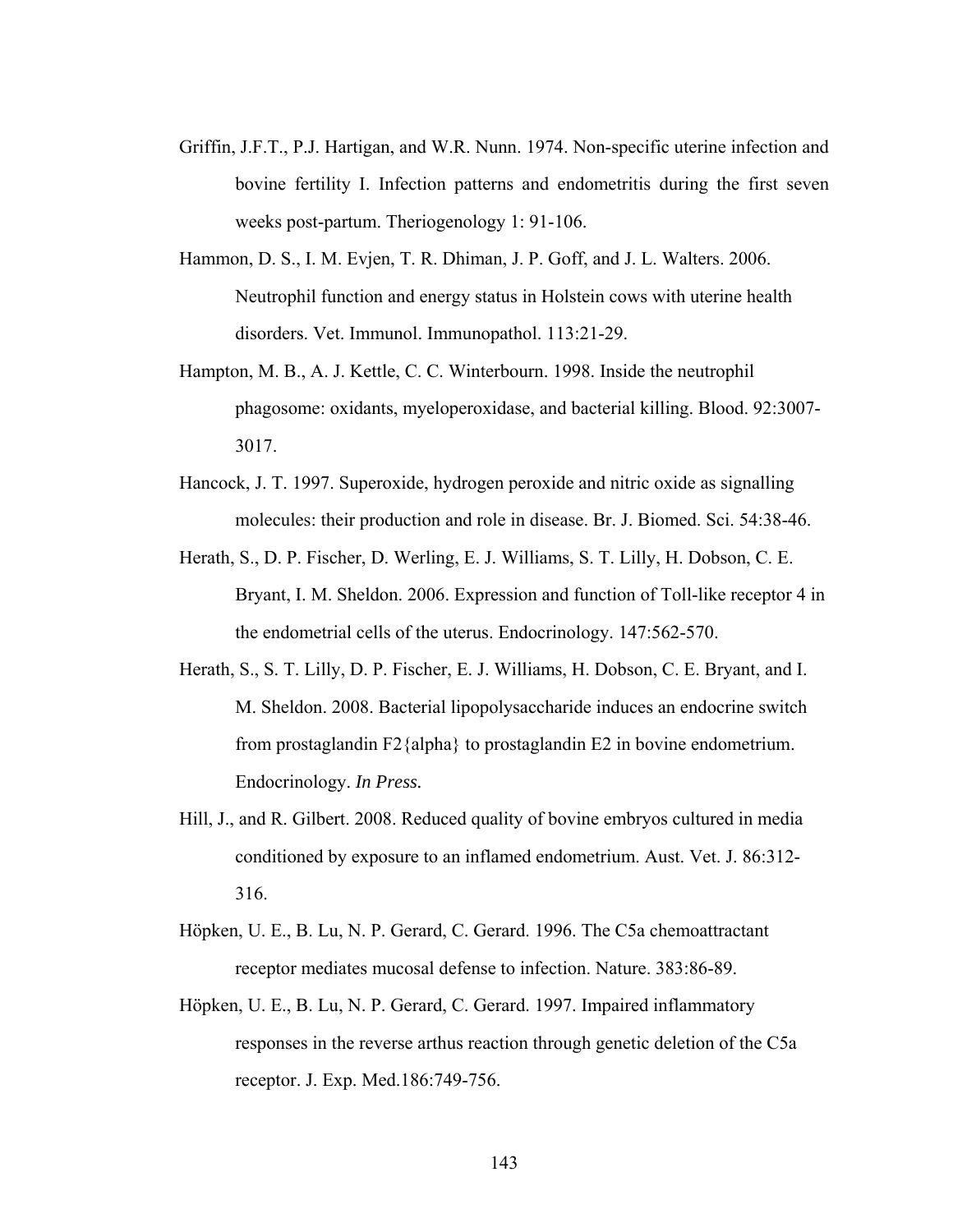- Husain, A. M. 1989. Bovine uterine defense mechanism: a review. J. Vet. Med. B. 36:641-651.
- Huszenicza, G., M. Fodor, M. Gacs, M. Kulscar, M. J. W. Dohmen, M. Vamos, L. Portokolab, T. kegl, J. Bartyik, J. C. A. M. Janosi, and G. Szita. 1999. Uterine bacteriology, resumption of ovarian activity and fertility in postpartum cows kept in large-scale dairy herds. Reprod. Domest. Anim. 34:237-245.
- Huzzey, J. M., D. M. Veira, D. M. Weary, and M. A, von Keyserlingk. 2007. Prepartum behavior and dry matter intake identify dairy cows at risk for metritis. J. Dairy Sci. 90:3220-3233.
- Jorritsma, R., H. Jorritsma, Y. H. Schukken, and G. H. Wentink. 2000. Relationships between fatty liver and fertility and some periparturient diseases in commercial Dutch dairy herds. Theriogenology. 54:1065-1074.
- Karcher, E. L., D. C. Beitz, J. R. Stabel. 2008. Modulation of cytokine gene expression and secretion during the periparturient period in dairy cows naturally infected with Mycobacterium avium subsp. paratuberculosis. Vet. Immunol. Immunopathol. 123:277-288.
- Kasimanickam R., T. F. Duffield, R. A. Foster, C. J. Gartley, K. E. Leslie, J. S. Walton, and W. H. Johnson. 2004. Endometrial cytology and ultrasonography for the detection of subclinical endometritis in postpartum dairy cows. Theriogenology 62:9-23.
- Kasimanickam R., T. F. Duffield, R. A. Foster, C. J. Gartley, K. E. Leslie, J. S. Walton, and W. H. Johnson. 2005. The effect of a single administration of cephapirin or cloprostenol on the reproductive performance of dairy cows with subclinical endometritis. Theriogenology 63:818-830.
- Kasimanickam, R., J. M. Cornwell, and R. L. Nebel. 2006. Effect of presence of clinical and subclinical endometritis at the initiation of Presynch-Ovsynch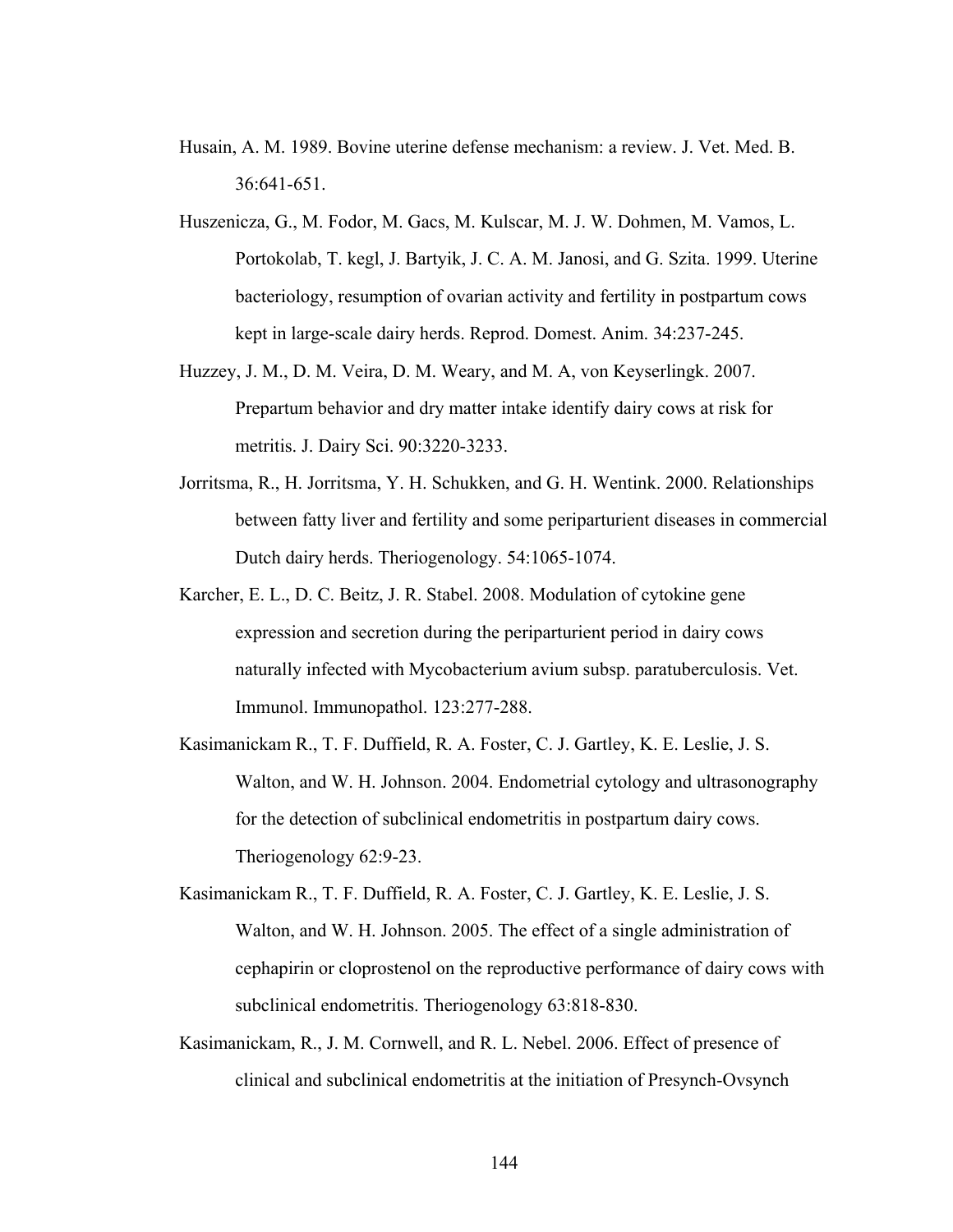program on the first service pregnancy in dairy cows. Anim. Reprod. Sci. 95:214-223

- Kehrli, M. E. Jr., and J. P. Goff. 1989. Periparturient hypocalcemia in cows: effects on peripheral blood neutrophil and lymphocyte function. J. Dairy Sci.72:1188- 1196.
- Kehrli, M. E. Jr., B. J. Nonnecke, and J. A. Roth. 1989a. Alterations in bovine neutrophil function during the periparturient period. Am. J. Vet. Res. 50:207- 214.
- Kehrli, M. E. Jr., B. J. Nonnecke, J. A. Roth JA. 1989b. Alterations in bovine lymphocyte function during the periparturient period. Am. J. Vet. Res. 50:215- 220.
- Keppler, D., and K. Decker. 1974. Glycogen. Determination with amyloglucosidase, in Bergmeyer HU (ed): Methods of Enzymatic Analysis. New York, Academic, p 1127-1131.
- Khalifeh MS, Stabel JR. 2004. Upregulation of transforming growth factor-beta and interleukin-10 in cows with clinical Johne's disease. Vet. Immunol. Immunopathol. 99:39-46. Keppler, D., and K. Decker. 1974. Glycogen. Determination with amyloglucosidase, in Bergmeyer HU (ed): Methods of Enzymatic Analysis. New York, Academic, p 1127-1131.
- Kim, I. H., K. J. Na, and M. P. Yang. 2005. Immune responses during the peripartum period in dairy cows with postpartum endometritis. J. Reprod. Dev. 51:757- 764.
- Kim, S. Y., A. D. Nguyen, J. L. Gao, P. M. Murphy, B. C. Mansfield and J. Y. Chou. 2006. Bone marrow-derived cells require a functional glucose 6-phosphate transporter for normal myeloid functions. J. Biol. Chem. 281:28794-28801.

Kimura K., T. A. Reinhardt, and J. P. Goff. 2006. Parturition and hypocalcemia blunts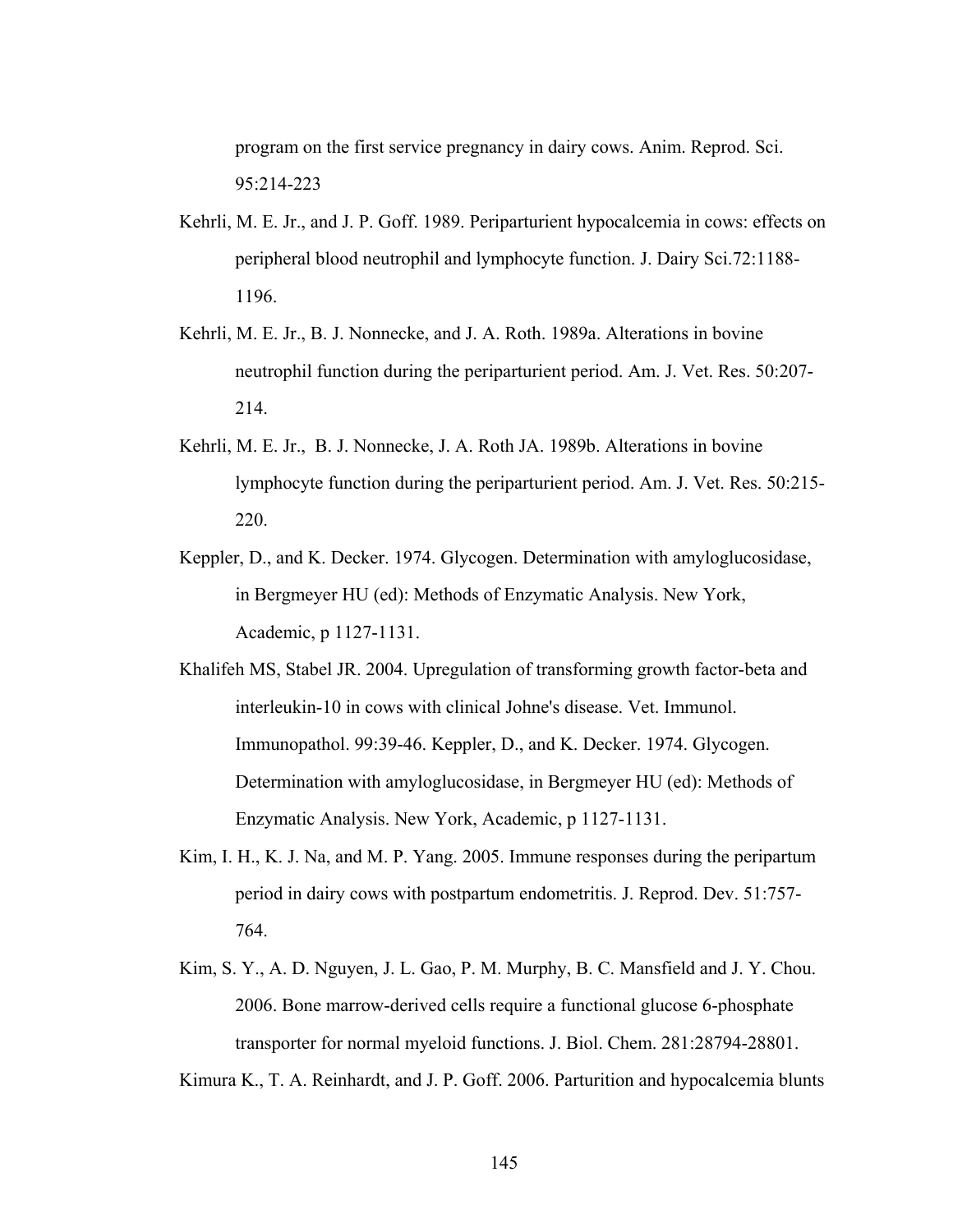calcium signals in immune cells of dairy cattle. J Dairy Sci. 89:2588-2595.

- Kuehl, F. A. Jr., and R. W. Egan. 1980. Prostaglandins, arachidonic acid, and inflammation. Science. 210:978-984.
- LeBlanc, S. J., T. F. Duffield, k. E. Leslie, K. G. Bateman, G. P. Keefe, J. S. Walton, and W. H. Johnson. 2002. Defining and diagnosing postpartum clinical endometritis and its impact on reproductive performance in dairy cows. J. Dairy Sci. 85:2223-2236.
- Lewis, G. S. 2004. Steroidal regulation of uterine immune defenses. Anim. Reprod. Sci. 82-83:281-294.
- Loeffler, S. H., M. J. de Vries, and Y. H. Schukken. 1999. The effects of time of disease occurrence, milk yield, and body condition on fertility of dairy cows. J Dairy Sci. 82:2589-2604.
- Mallard, B. A., J. C. Dekkers, M. J. Ireland, K. E. Leslie, S. Sharif, C. L. Vankampen, L. Wagter, and B. N. Wilkie. 1998. Alteration in immune responsiveness during the peripartum period and its ramification on dairy cow and calf health. J. Dairy Sci. 81:585-595.
- Markusfeld, O. 1984. Factors responsible for post parturient metritis in dairy cattle. Vet. Rec. 114:539-542.
- McCoy, M. A., S. D. Lennox, C. S. Mayne, W. J. McCaughey, H. W. Edgar, D. C. Catney, M. Verner, D. R. Mackey, and A. W. Gordon. 2006. Milk progesterone profiles and their relationships with fertility, production and disease in dairy cows in Northern Ireland. Anim. Sci. 82:213-222.
- McCutcheon, S. N., and D. E. Bauman. 1986. Effect of chronic growth hormone treatment on responses to epinephrine and thyrotropin-releasing hormone in lactating cows. J. Dairy Sci. 69:44–51.

McDougall, S., R. Macaulay, C. Compton. 2007. Association between endometritis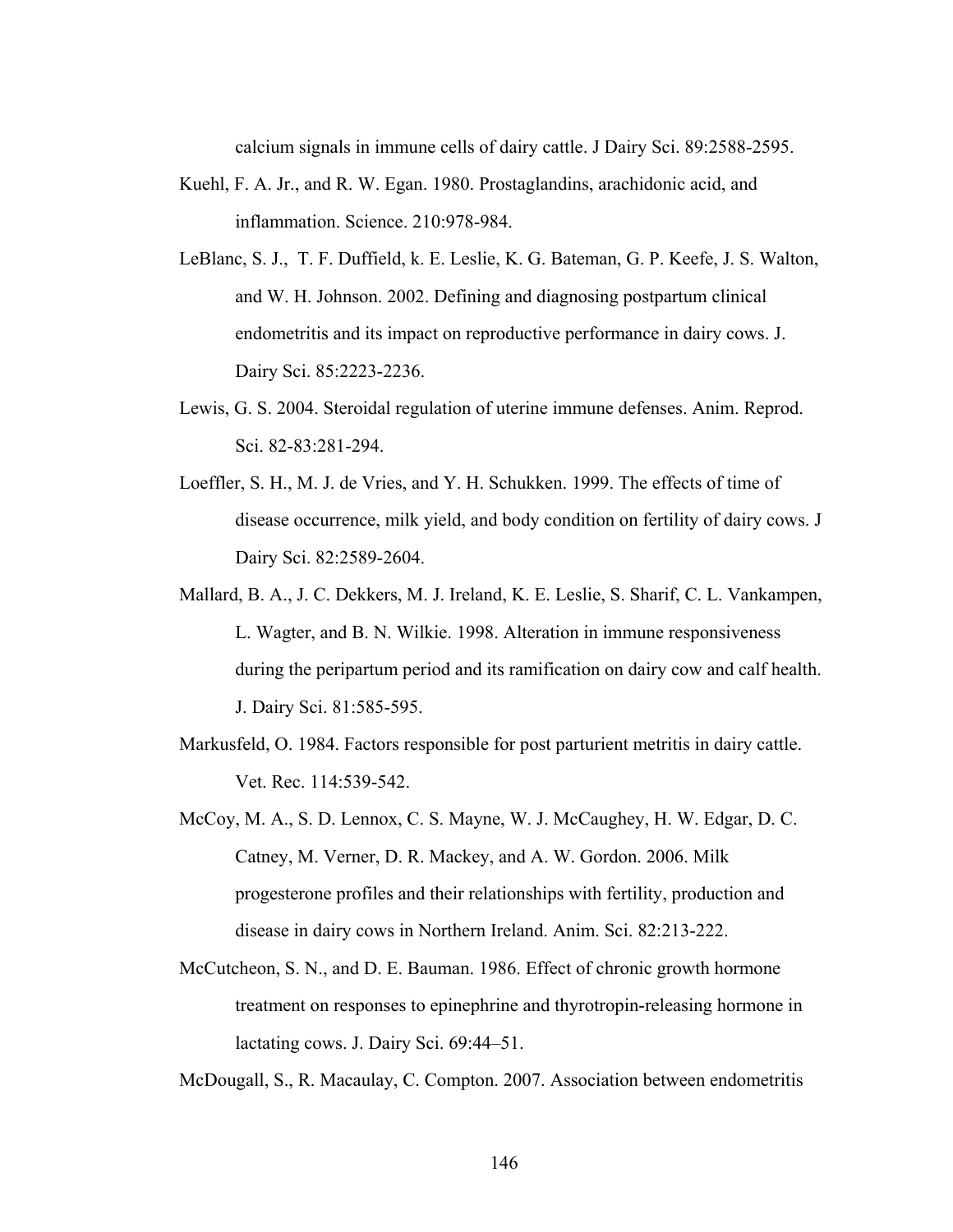diagnosis using a novel intravaginal device and reproductive performance in dairy cattle. Anim. Reprod. Sci. 99:9-23.

- Miller, A. N., E. J. Williams, K. Sibley, S. Herath, E. A. Lane, J. Fishwick, D. M. Nash, A. N. Rycroft, H. Dobson, C. E. Bryant, and I. M. Sheldon. 2007. The effects of Arcanobacterium pyogenes on endometrial function in vitro, and on uterine and ovarian function in vivo. Theriogenology. 68:972-980.
- Mitchell, G. B., B. N. Albright, J. L. Caswell. 2003. Effect of interleukin-8 and granulocyte colony-stimulating factor on priming and activation of bovine neutrophils. Infect Immun. 71:1643-1649.
- Muller, L., and Ellinger, D., 1981. Colostral immunoglobulin concentrations among breeds of dairy cattle. J. Dairy Sci. 64, 1727-1730.
- Nino-Soto, M. I., A. Heriazón, M. Quinton, F. Miglior, K. Thompson, B. A. Mallard. 2008. Differential gene expression of high and low immune responder Canadian Holstein dairy cows. Dev. Biol. (Basel). 132:315-320.
- Nonnecke, B.J., Kimura, K., Goff, J.P., Kehrli, M.E. Jr., 2003. Effects of the mammary gland on functional capacities of blood mononuclear leukocyte populations from periparturient cows. J. Dairy Sci. 86,:2359-2368.
- NRC. 2001. Nutrient Requirements of Dairy Cattle. 7<sup>th</sup> Rev. Ed., Natl. Acad. Sci. Washington, DC.
- Ohtsuka, H., C. Watanabe, M. Kohiruimaki, T. Ando, D. Watanabe, M. Masui, T. Hayashi, R. Abe, M. Koiwa, S. Sato, and S. Kawamura. 2006. Comparison of two different nutritive conditions against the changes in peripheral blood mononuclear cells of periparturient dairy cows. J. Vet. Med. Sci. 68:1161- 1166.
- Opsomer, G., Y. T. Gröhn, J. Hertl, M. Coryn, H. Deluyker, and A. de Kruif. 2000. Risk factors for post partum ovarian dysfunction in high producing dairy cows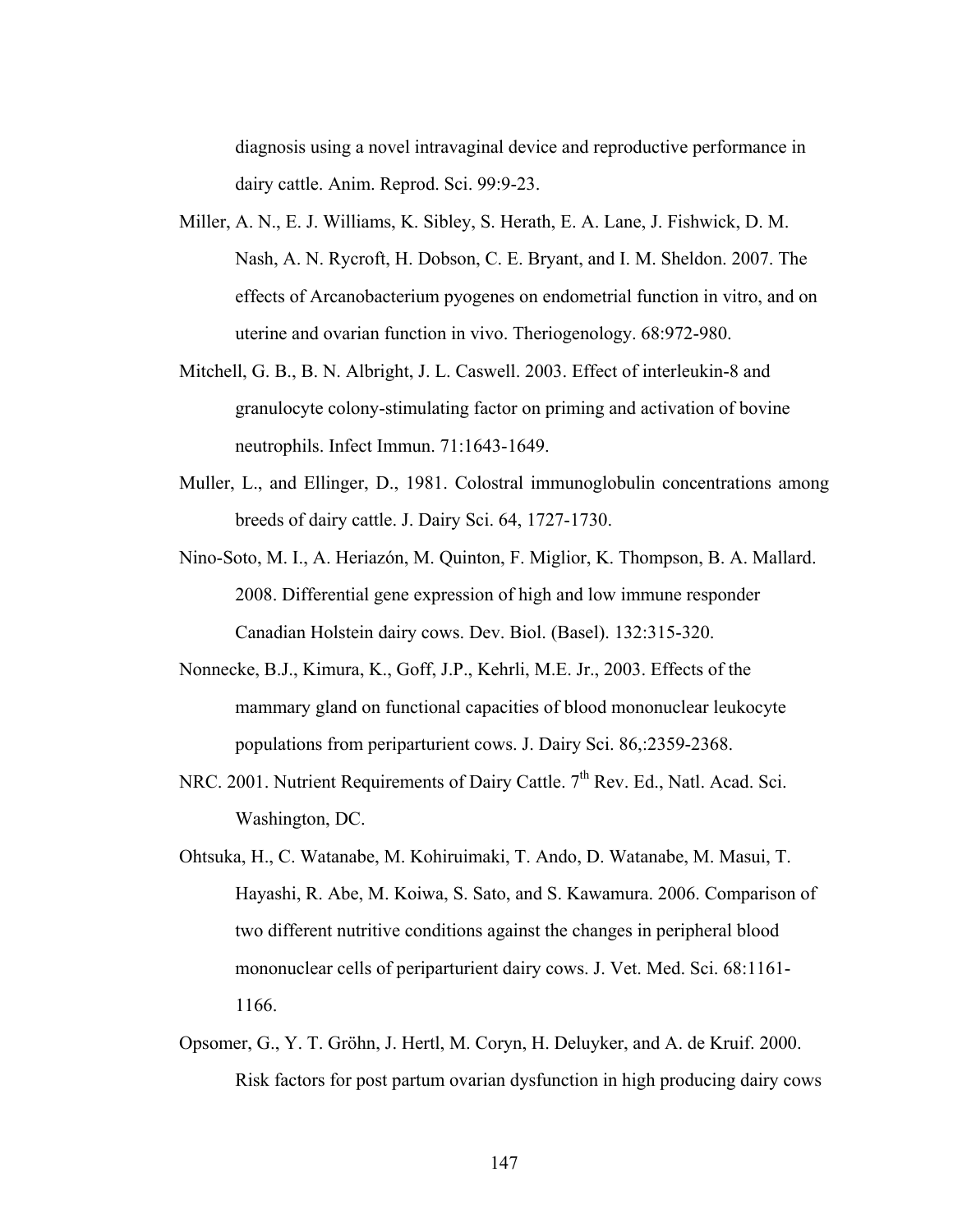in Belgium: a field study. Theriogenology 53:841-857.

- Petersen, C. S., T. Herlin, and V. Esmann. 1978. Effects of catecholamines and glucagon on glycogen metabolism in human polymorphonuclear leukocytes. Biochim. Biophys. Acta. 542:77-87.
- Pighetti, G. M., and M. Rambeaud. 2006. Genome conservation between the bovine and human interleukin-8 receptor complex: improper annotation of bovine interleukin-8 receptor b identified. Vet. Immunol. Immunopathol. 114:335- 340.
- Pires, J. A., A. H. Souza, and R. R. Grummer. 2007. Induction of hyperlipidemia by intravenous infusion of tallow emulsion causes insulin resistance in Holstein cows. J. Dairy Sci. 90:2735-2744.
- Rambeaud, M., and G. M. Pighetti. 2005. Impaired neutrophil migration associated with specific bovine CXCR2 genotypes. Infect. Immun. 73:4955-4959.
- Rambeaud, M., R. Clift, and G. M. Pighetti. 2006. Association of a bovine CXCR2 gene polymorphism with neutrophil survival and killing ability. Vet. Immunol. Immunopathol. 111:231-238.
- Rambeaud, M., and G. M. Pighetti. 2007. Differential calcium signaling in dairy cows with specific CXCR1 genotypes potentially related to interleukin-8 receptor functionality. Immunogenetics. 59:53-58.
- Radcliff, R. P., B. L. McCormack, B. A. Crooker, and M. C. Lucy. 2003. Plasma hormones and expression of growth hormone receptor and insulin-like growth factor-I mRNA in hepatic tissue of periparturient dairy cows. J. Dairy Sci. 86:3920-3926.
- Rajala, P. J., and Y. T. Gröhn. 1998. Effects of dystocia, retained placenta, and metritis on milk yield in diary cows. J Dairy Sci. 81:3172-3181.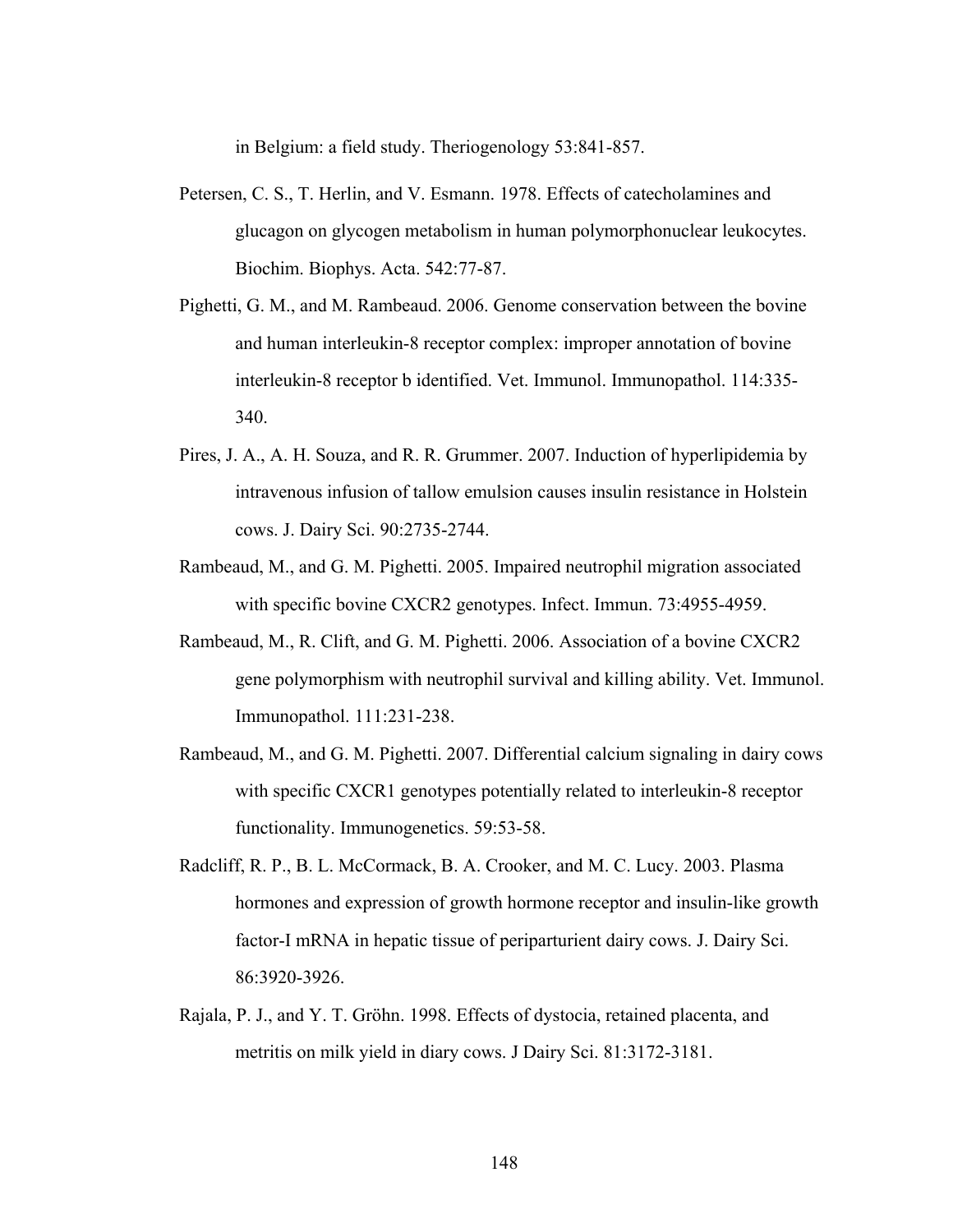- Roach, D. R., A. G. Bean, C. Demangel, M. P. France, H. Briscoe, W. J. Britton. TNF regulates chemokine induction essential for cell recruitment, granuloma formation, and clearance of mycobacterial infection. J. Immunol. 168:4620- 4627.
- Roth, J. A., and M. L. Kaeberle. 1981. Evaluation of bovine polymorphonuclear leukocyte function. Vet. Immunol. Immunopathol. 2:157-174.
- Roth, J. A. and M. L. Kaeberle. 1982. Effect of glucocorticoids on the bovine immune system. J. Am. Vet. Med. Assoc. .180:894-901.
- Ruder, C. A., R. G. Sasser, R. J. Williams, J. K. Ely, R. C. Bull, J. E. Butler. 1981. Uterine infections in the postpartum cow. II. Possible synergistic effect of *Fusobacterium necrophorum* and *Corynebacterium pyogenes*. Theriogenology. 15:573-580.
- Rutigliano, H. M., F. S. Lima, R. L. A. Cerri, L. F. Greco, J. M. Vilela, V. Magalhães, F. T. Silvestre, W. W. Thatcher, and J. E. P. Santos. 2008. Effects of method of presynchronization and source of selenium on uterine health and reproduction in dairy cows. J. Dairy Sci. 91:3323-3336.
- Santos, J. E. P., W. W. Thatcher, R. C. Chebel, R. L. Cerri RL, and K. N. Galvão. 2004. The effect of embryonic death rates in cattle on the efficacy of estrus synchronization programs. Anim. Reprod. Sci. 82-83:513-535.
- Santos, J. E., H. M. Rutigliano, and M. F. Sa Filho. 2008. Risk factors for resumption of postpartum estrous cycles and embryonic survival in lactating dairy cows. Anim. Reprod. Sci. *In Press*. 110:207-221.
- Sechen, S. J., F. R. Dunshea, and D. E. Bauman. 1990. Somatotropin in lactating cows: effect on response to epinephrine and insulin. Am. J. Physiol. 258:E582–E588.

Sheldon, I. M., D. E. Noakes, A. N. Rycroft, D. U. Pfeiffer, and H. Dobson. 2002.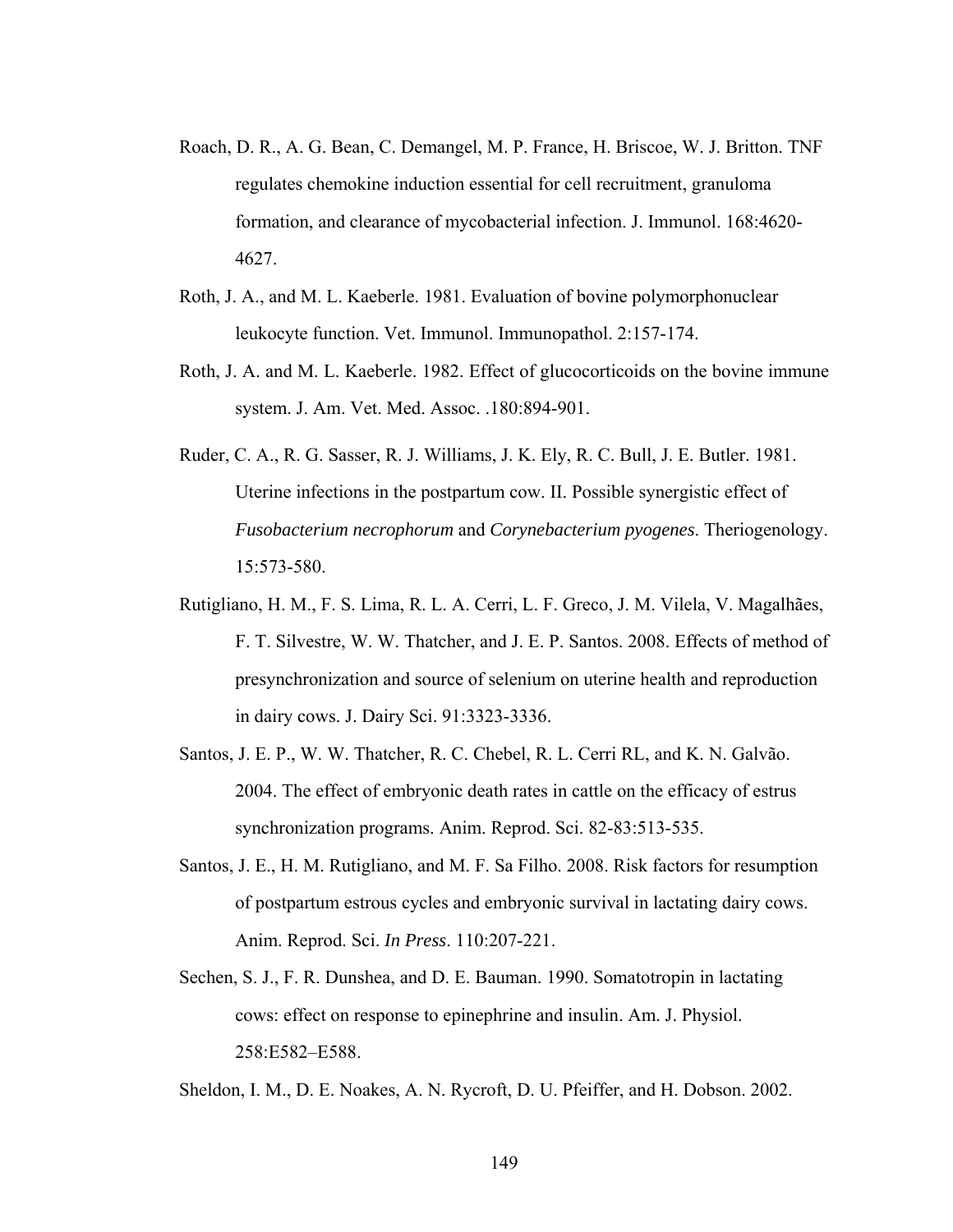Influence of uterine bacterial contamination after parturition on ovarian dominant follicle selection and follicle growth and function in cattle. Reproduction. 123:837-845.

- Sheldon, I. M. 2004. The postpartum uterus. Vet. Clin. North Am. Food Anim. Pract. 20:569-591.
- Sheldon, I. M., and H. Dobson. 2004. Postpartum uterine health in cattle. Anim. Reprod. Sci. 82-83:295-306.
- Sheldon, I. M., G. S. Lewis, S. LeBlanc S, and R. O. Gilbert. 2006. Defining postpartum uterine disease in cattle. Theriogenology. 65:1516-1530.
- Shuster, D. E., E. K. Lee, M. E. Kehrli Jr. 1996. Bacterial growth, inflammatory cytokine production, and neutrophil recruitment during coliform mastitis in cows within ten days after calving, compared with cows at midlactation. Am. J. Vet. Res. 57:1569-1575.
- Skinner, J. G., R. A., Brown, and L. Roberts. 1991. Bovine haptoglobin response in clinically defined field conditions. Vet. Rec. 128:147-149.
- Soto, P., R. P. Natzke, and P.J. Hansen. 2003. Actions of tumor necrosis factor-alpha on oocyte maturation and embryonic development in cattle. Am. J. Reprod. Immunol. 50:380-388.
- Stossel, T. P. 1993. On the crawling of animal cells. Science. 260:1086-1094.
- Suriyasathaporn, W., C. Heuer, E. N. Noordhuizen-Stassen, and Y. H. Schukken. 2000. Hyperketonemia and the impairment of udder defense: a review. Vet. Res. 31:397-412.
- Thatcher, W. W., and C. J. Wilcox. 1973. Postpartum estrus as indicator of reproductive status in the dairy cow. J. Dairy Sci. 56:608-610.
- Thurmond, M. C., C. M. Jameson, and J. P. Picanso. 1993. Effect of intrauterine antimicrobial treatment in reducing calving-to-conception interval in cows